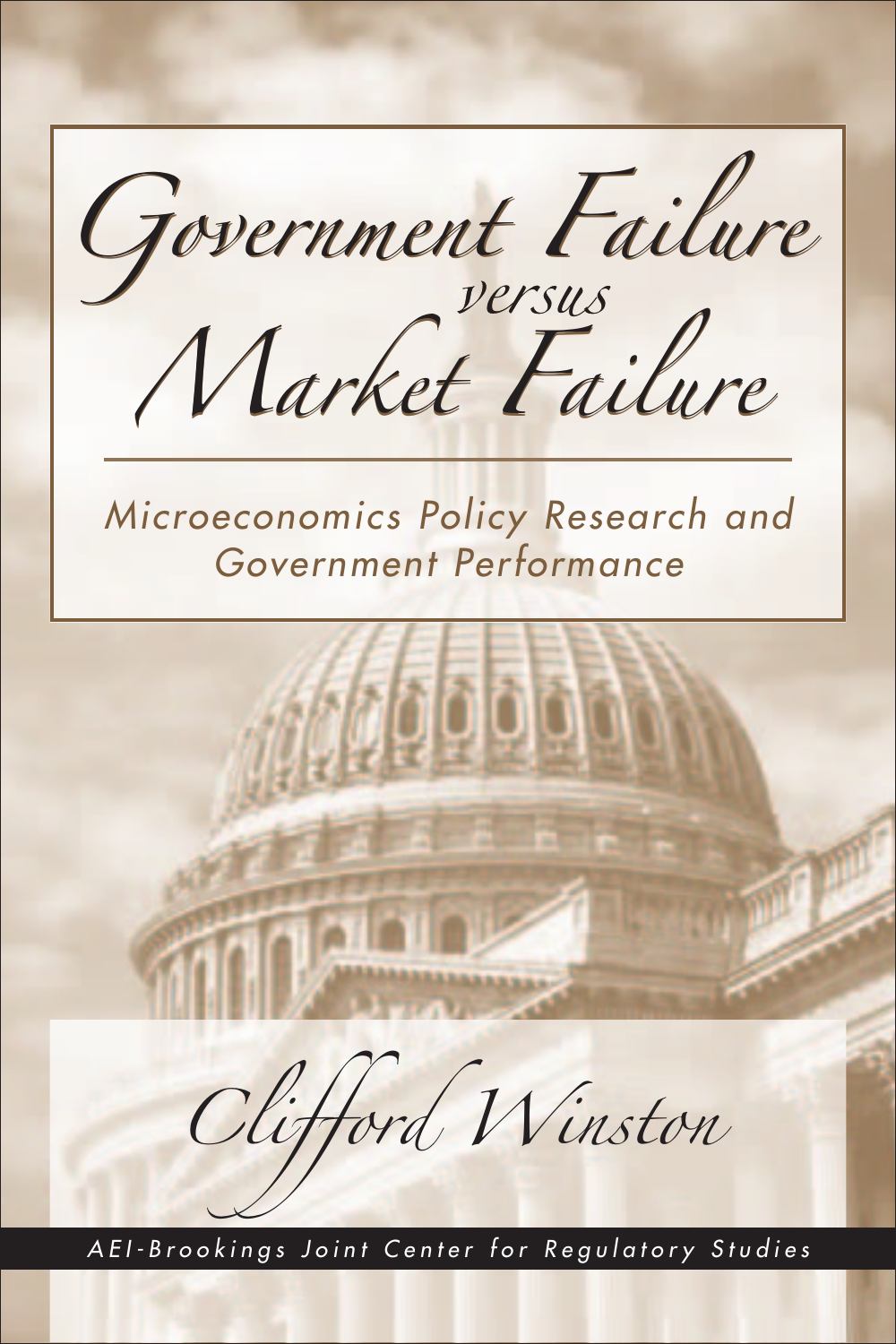Government Failure versus Market Failure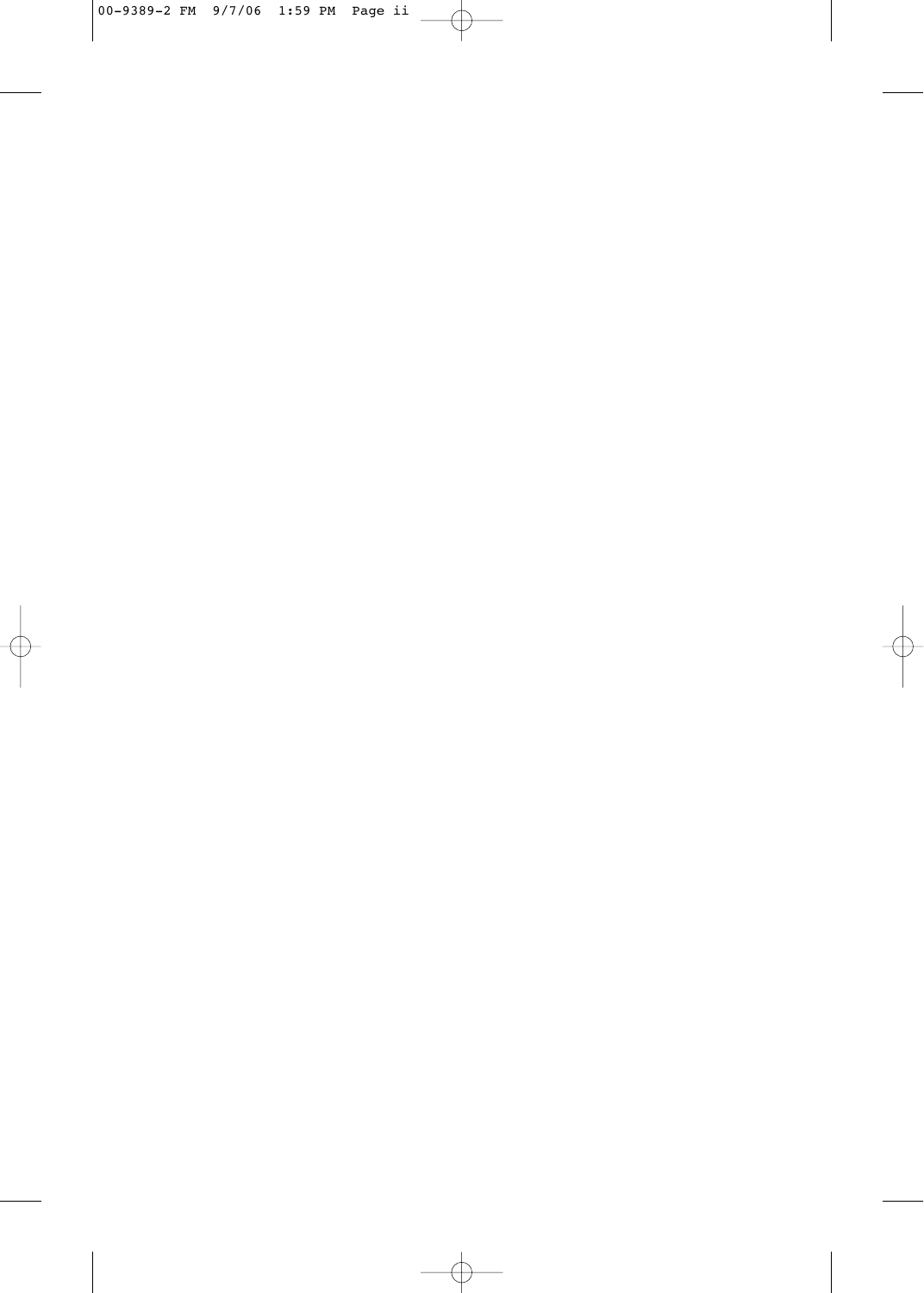# Government Failure versus Market Failure

*Microeconomics Policy Research and Government Performance*

Clifford Winston

aei-brookings joint center for regulatory studies

*Washington, D.C.*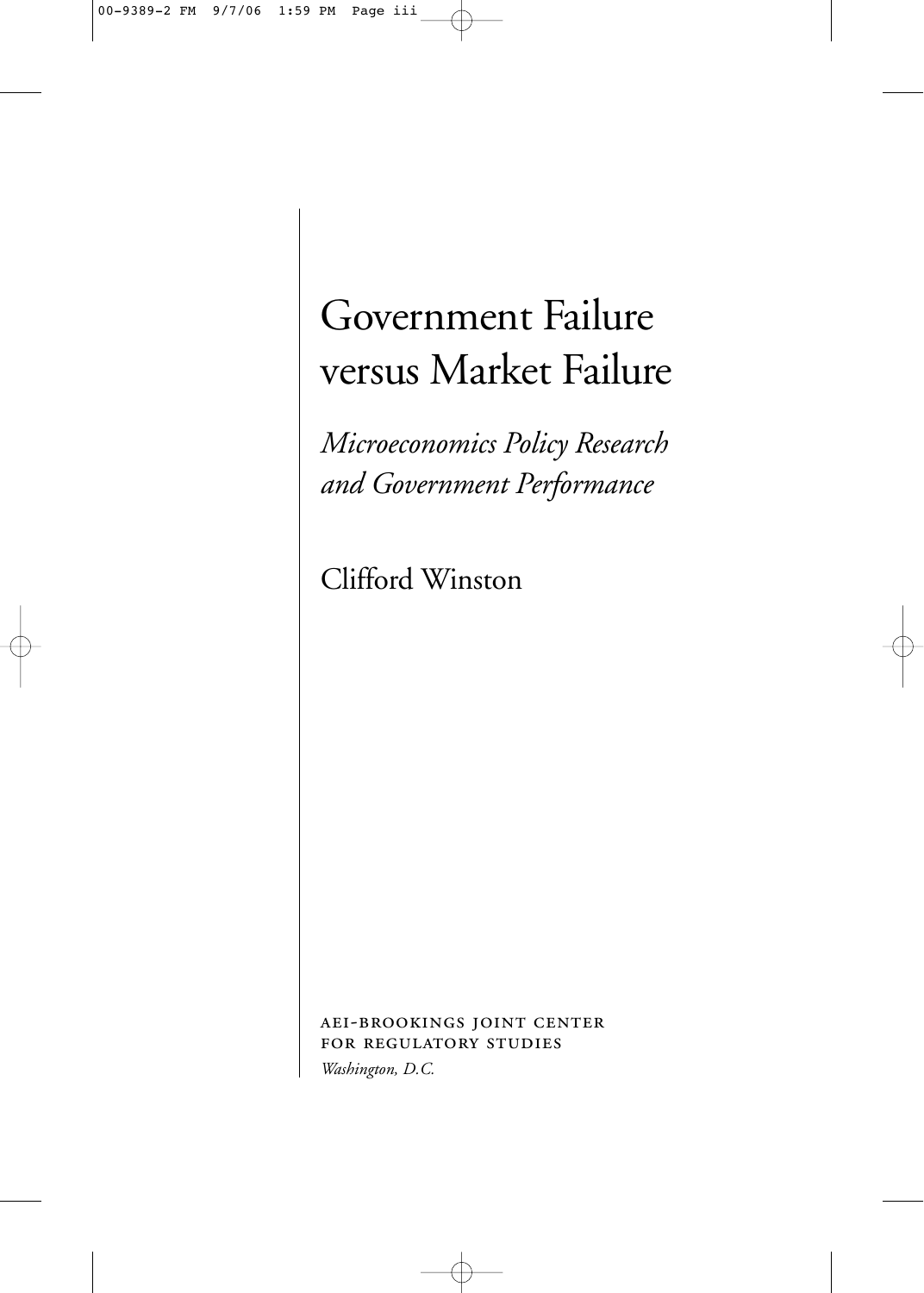Copyright © 2006 by AEI-Brookings Joint Center for Regulatory Studies, the American Enterprise Institute for Public Policy Research, Washington, D.C., and the Brookings Institution, Washington, D.C.

All rights reserved. No part of this publication may be used or reproduced in any manner whatsoever without permission in writing from the Brookings Institution Press, except in the case of brief quotations embodied in news articles, critical articles, or reviews.

> *Government Failure versus Market Failure* may be ordered from: Brookings Institution Press, 1775 Massachusetts Avenue, N.W. Washington, D.C. 20036. 1-800/537-5487 or 410/516-6956; E-mail: hfscustserv@press.jhu.edu; www.brookings.edu

*Library of Congress Cataloging-in-Publication data* Winston, Clifford, 1952– Government failure versus market failure : microeconomics policy research and government performance / Clifford Winston. p. cm. Includes bibliographical references and index. ISBN-13: 978-0-8157-9390-8 (hardcover : alk. paper) ISBN-10: 0-8157-9390-1 (hardcover : alk. paper) ISBN-13: 978-0-8157-9389-2 (pbk. : alk. paper) ISBN-10: 0-8157-9389-8 (pbk. : alk. paper) 1. Industrial policy. 2. Microeconomics. I. Title. HD3611.W555 2006 338.5—dc22 2006024066

2 4 6 8 9 7 5 3 1

The paper used in this publication meets minimum requirements of the American National Standard for Information Sciences—Permanence of Paper for Printed Library Materials: ANSI Z39.48-1992.

Typeset in Adobe Garamond

Composition by R. Lynn Rivenbark Macon, Georgia

> Printed by R. R. Donnelley Harrisonburg, Virginia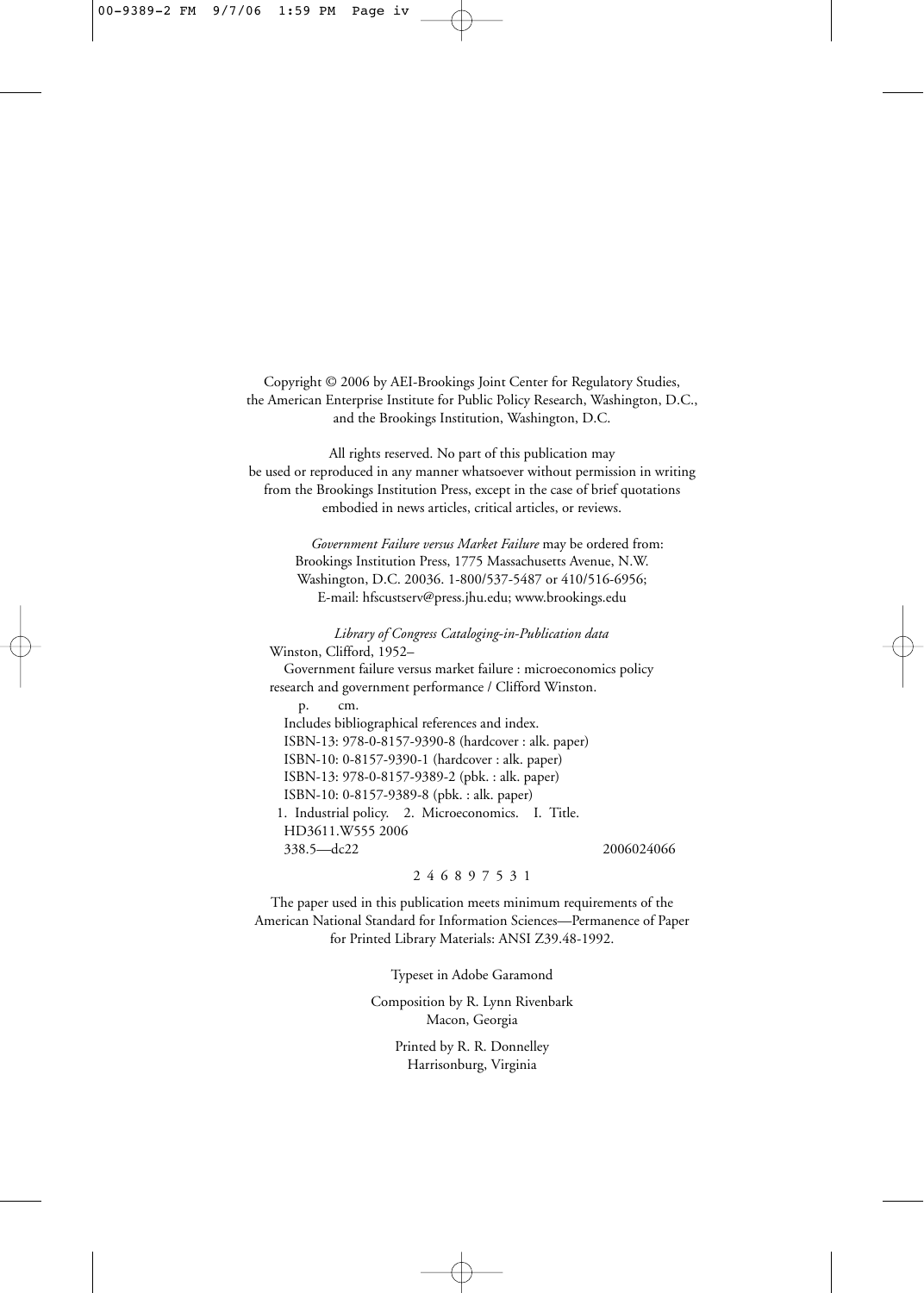#### To Joan, HJ, and TH

*forever in Manoku*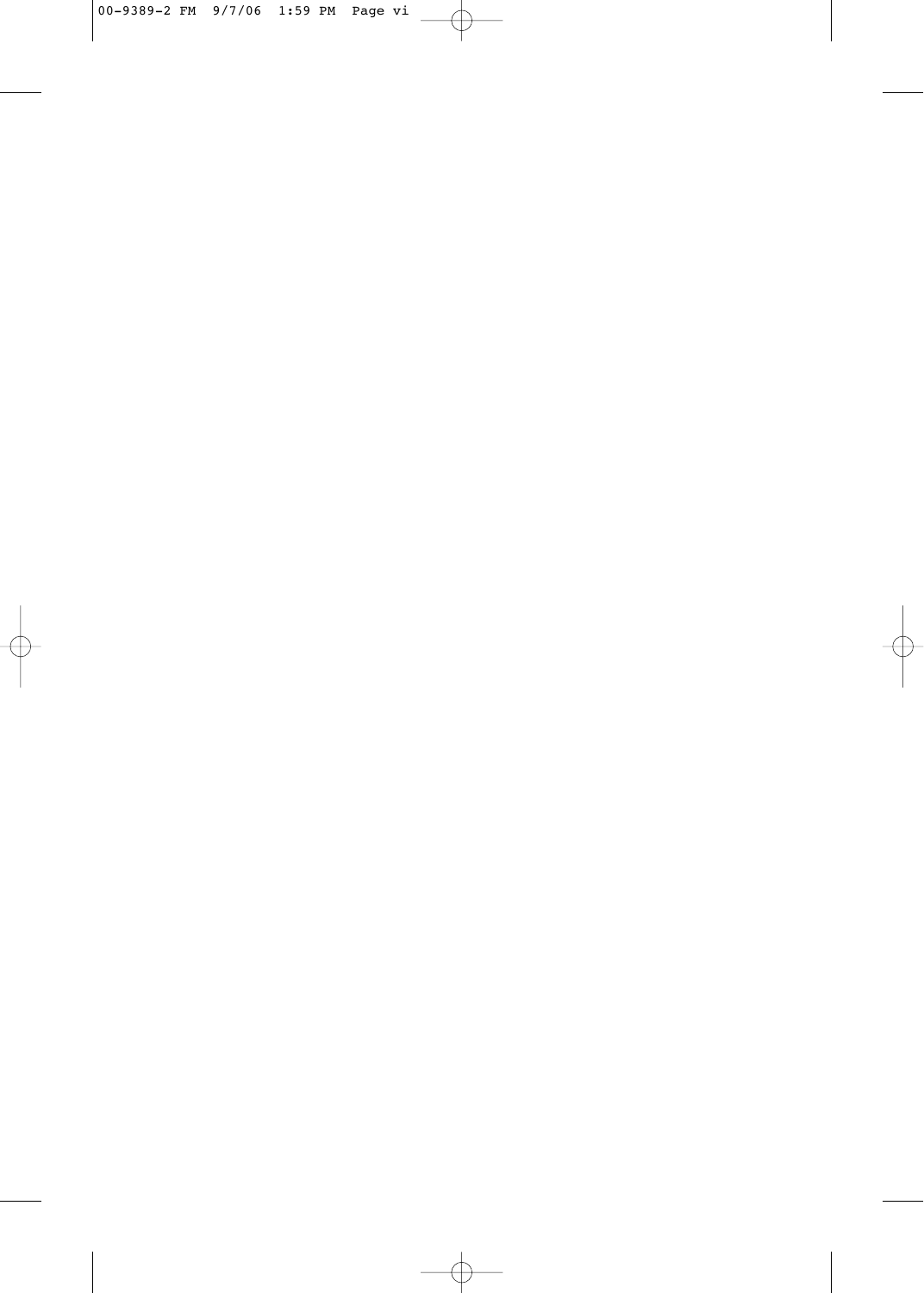# *Contents*

|   | Foreword                                                                   | vii |
|---|----------------------------------------------------------------------------|-----|
|   | Acknowledgments                                                            | ix  |
| 1 | Introduction                                                               | 1   |
| 2 | Methodological Perspective                                                 | 7   |
| 3 | Market Power: Antitrust Policy and Economic Regulation                     | 13  |
| 4 | Social Regulation: Imperfect Information and Externalities                 | 27  |
| 5 | Public Production                                                          | 61  |
| 6 | Policies to Correct Market Failures: Synthesis and Assessment              | 73  |
| 7 | Market Failure and Social Goals Policies:<br>Common Failures and Conflicts | 87  |
| 8 | Policy Recommendations Motivated by Policymakers' Learning                 | 93  |
| 9 | Microeconomics Policy Research and the Policy Community                    | 103 |
|   | References                                                                 | 109 |
|   | Index                                                                      | 125 |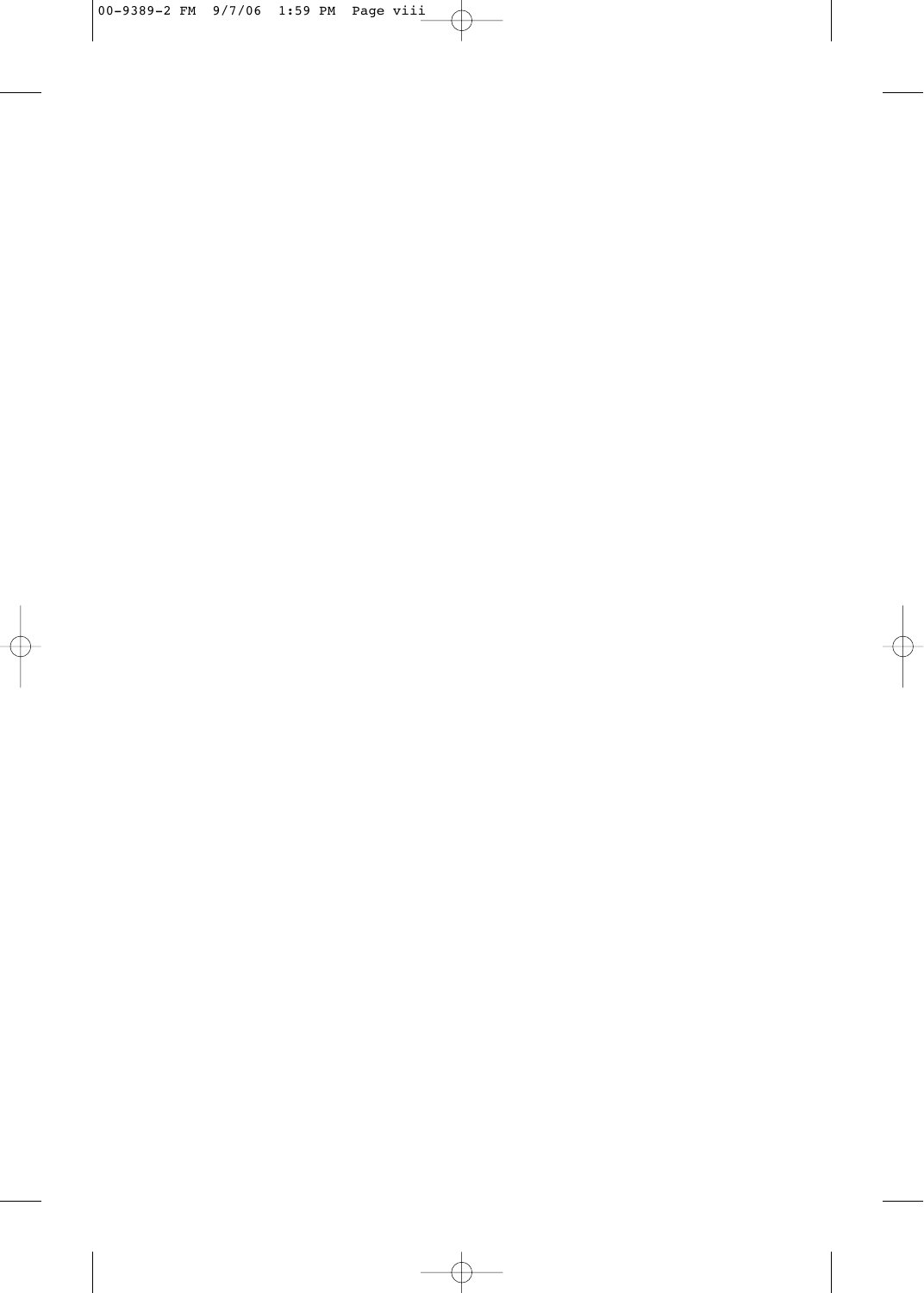### *Foreword*

I a serious look at the effectiveness of different kinds of policy inter-<br>a serious look at the effectiveness of different kinds of policy interventions. That is exactly what Clifford Winston does in this important book assessing market failure and government failure. Winston's careful and comprehensive analysis of the empirical evidence on the economic impact of government policies to correct market failures leads to some troubling insights. He finds that government interventions frequently occur when no significant market failure exists. In addition, many policies aimed at addressing market failures that do exist could have corrected them at significantly lower cost. Winston covers a number of policy areas in this book, including regulation and antitrust, information and externalities, and public production.

It is encouraging that Winston finds some evidence that policymakers are pursuing fewer inefficient policies in certain areas and that they have implemented some beneficial reforms. For example, policymakers are less likely to implement price controls in response to excess demand for commodities such as gasoline. In addition, they are more inclined to appreciate the benefits of deregulation of specific industries such as airlines. They are also more likely to apply market-based approaches to achieving environmental objectives—a case in point being the successful program to reduce acid rain. A key recommendation Winston offers is to experiment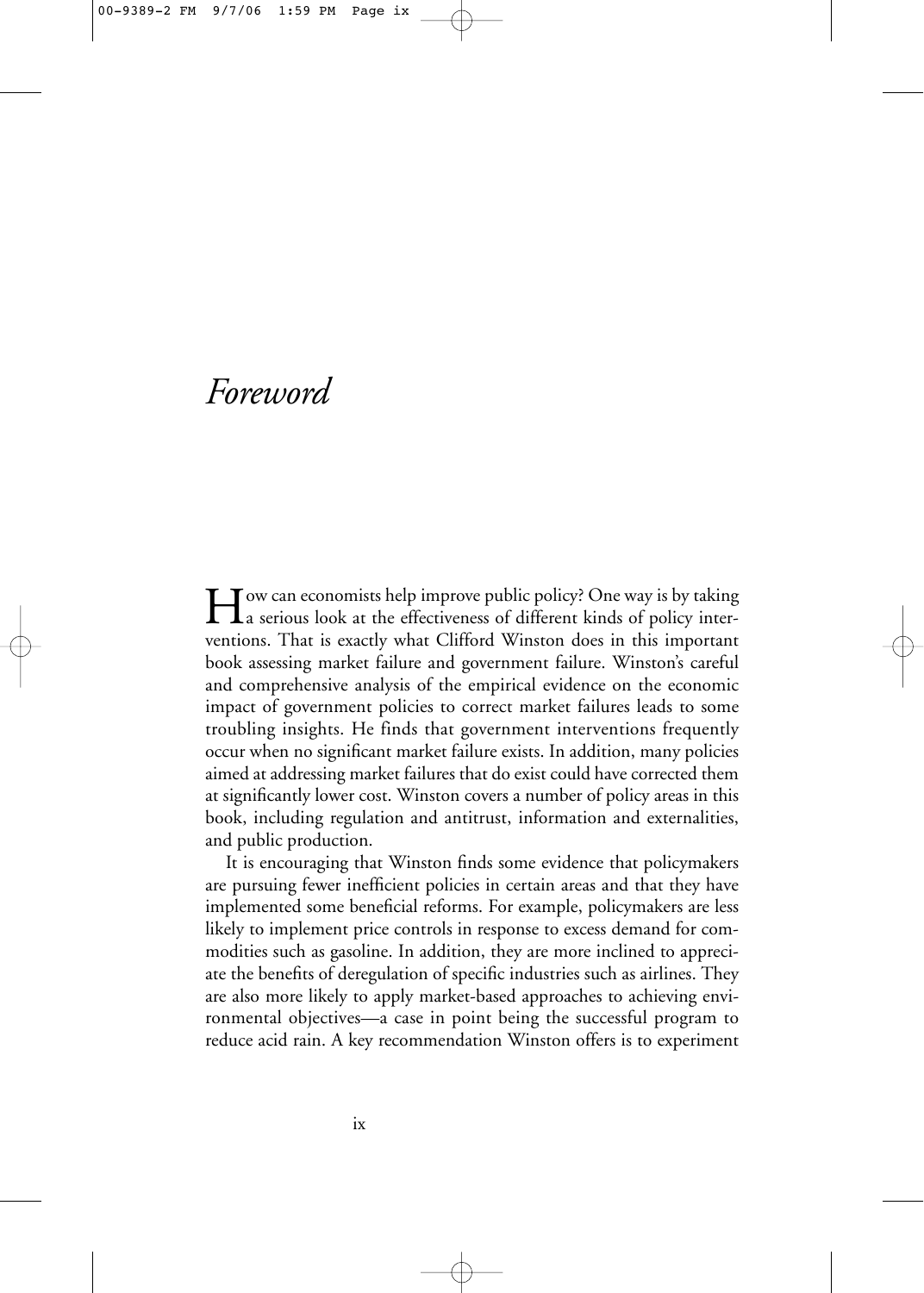x foreword and the set of the set of the set of the set of the set of the set of the set of the set of the set of the set of the set of the set of the set of the set of the set of the set of the set of the set of the set o

with more market-oriented policies for addressing externalities and for providing public services and infrastructure.

This volume is one in a series commissioned by the AEI-Brookings Joint Center for Regulatory Studies to contribute to the continuing debate over the appropriate role of government and government regulation. The series addresses several fundamental issues, including the impact of government policies, the design of effective reforms, and the political and institutional forces that affect reform.

Like all Joint Center publications, this monograph can be freely downloaded at www.aei-brookings.org. We encourage educators to distribute these materials to their students by asking them to download publications directly from our website. The views expressed here are those of the authors and should not be attributed to the trustees, officers, or staff members of the American Enterprise Institute or the Brookings Institution.

> ROBERT W. HAHN ROBERT E. LITAN *AEI-Brookings Joint Center for Regulatory Studies*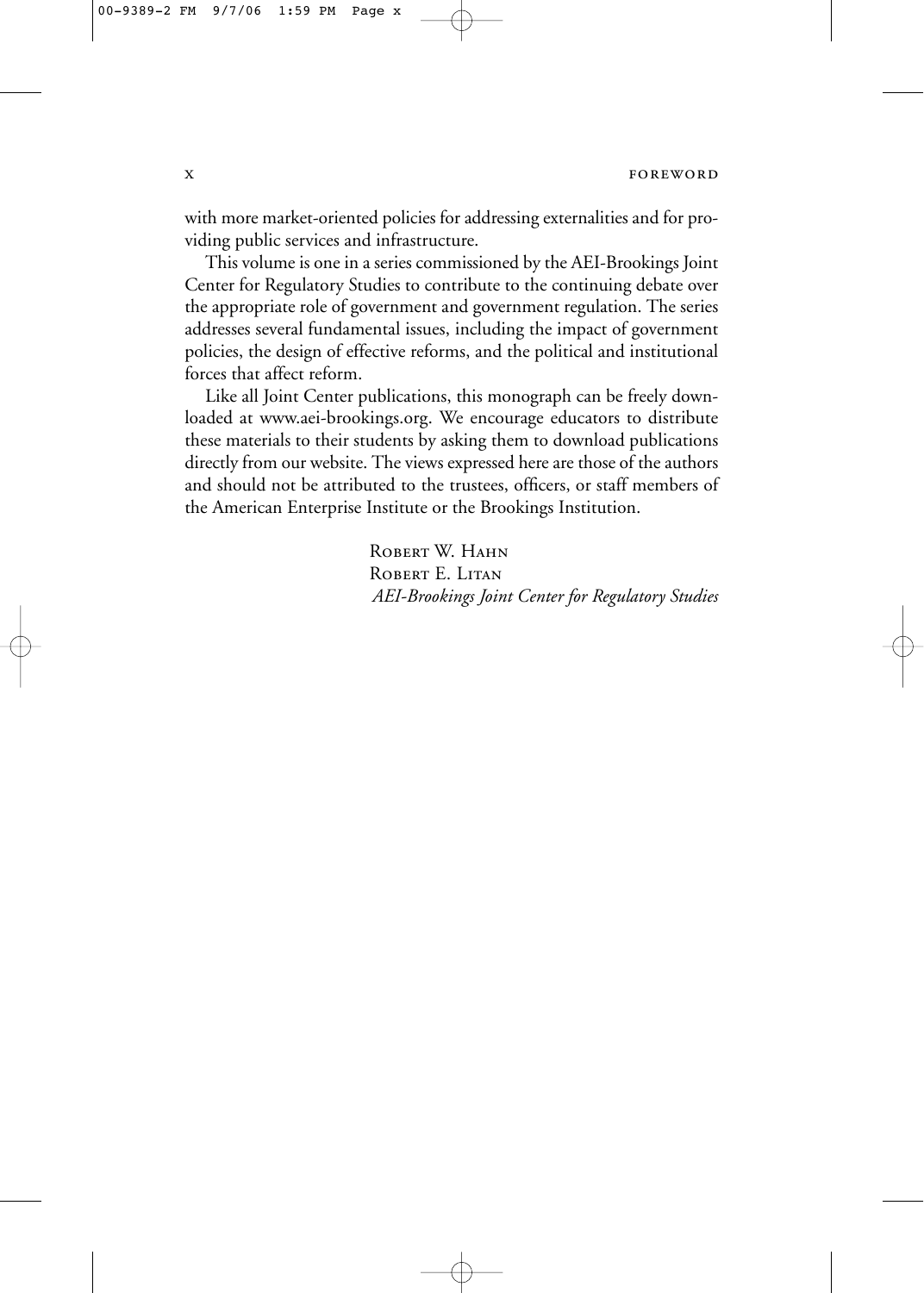## *Acknowledgments*

I have benefited from comments and suggestions from many people.<br>In particular, I would like to thank Jack Calfee, Menzie Chinn, Robert In particular, I would like to thank Jack Calfee, Menzie Chinn, Robert Crandall, Darius Gaskins, Richard Geddes, Robert Hahn, James Hamilton, Andrew Kleit, Robert Litan, Steven Morrison, Sam Peltzman, Dennis Sheehan, Kenneth Small, Timothy Taylor, and Scott Wallsten. Linda Cohen, Lee Friedman, and W. Kip Viscusi provided exceptionally constructive reviews of the manuscript. Ashley Langer, Vikram Maheshri, Alise Upitis, and David Zipper provided much more than research assistance. Jesse Gurman provided much more than research verification. Finally, I am grateful to Martha Gottron for her careful editing.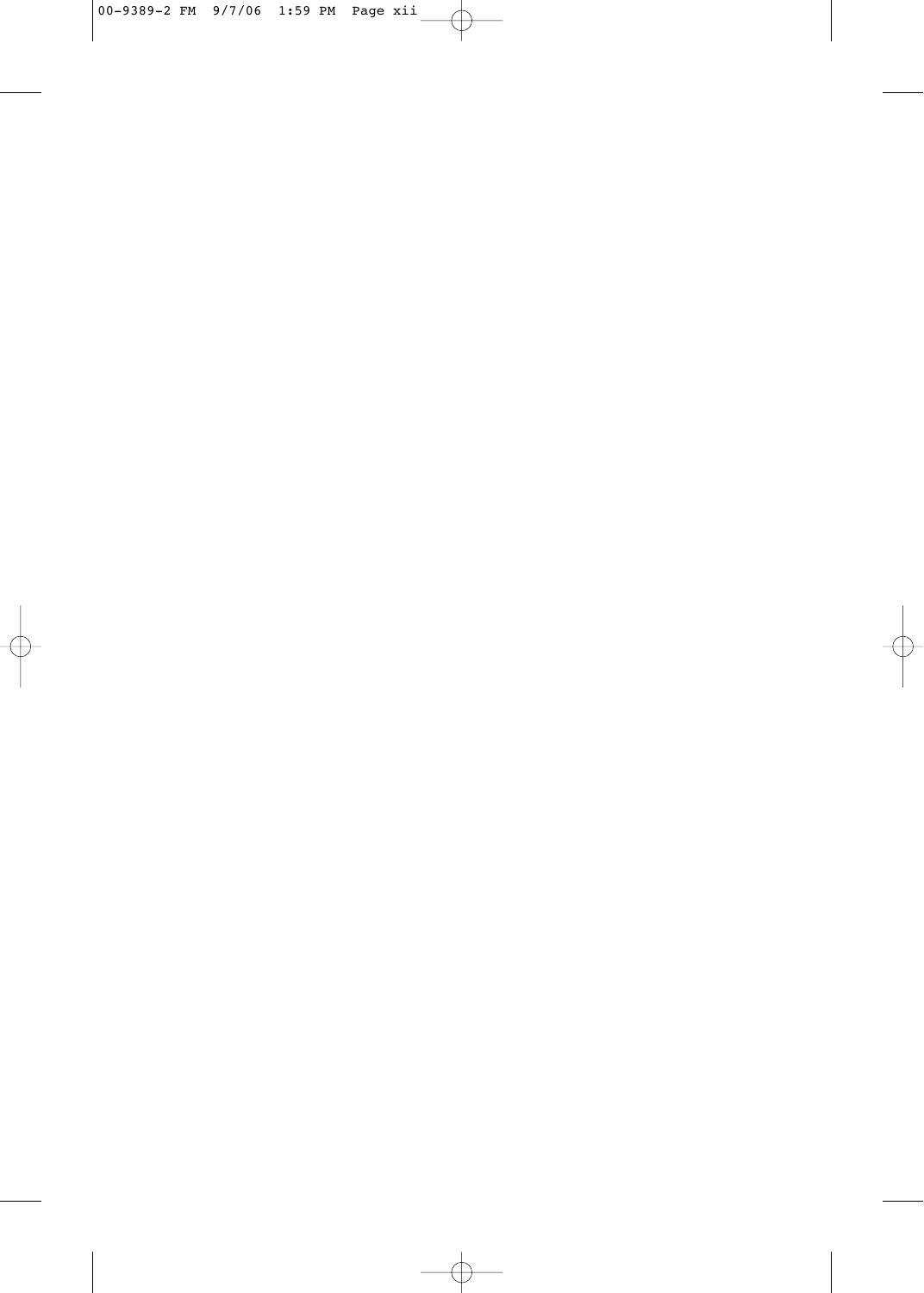# **1** *Introduction*

The Aim of Science is not to open the door to infinite wisdom, but to set a limit to infinite error.

BERTOLT BRECHT

Shortly after he took office, President George W.<br>Bush nominated Harvard professor John D. Graham to head the Office of Information and Regulatory Affairs within the Office of Management and Budget. Graham was known to be a strong advocate of using cost-benefit analysis to assess and reform environmental, health, and safety regulation. If, for example, the Environmental Protection Agency (EPA) proposed a regulation that saved 100 lives but at a cost of \$1 billion per life, Graham would oppose the regulation and encourage the EPA to craft an alternative that could save these lives at a much lower cost that was aligned with conventional estimates of the "value of life." Or if the National Highway and Traffic Safety Administration (NHTSA) proposed a regulation that forced automakers to adopt a specific technology to reduce fuel consumption but the resulting benefits were less than the increased costs to automakers of implementing the technology, Graham would oppose the regulation on the grounds that its social net benefits were negative.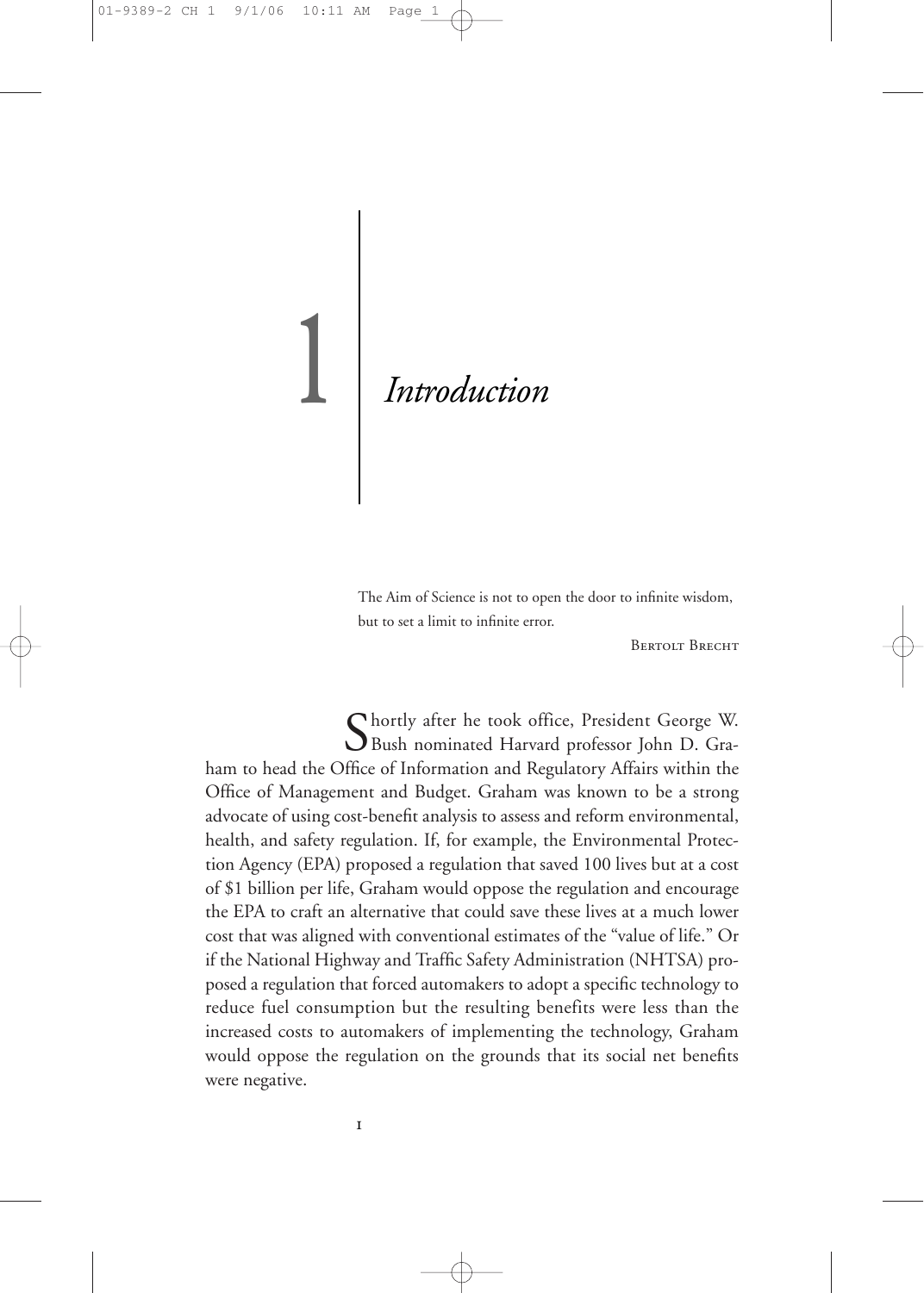To an economist, these positions are eminently reasonable. But some commentators and policymakers are outright dismissive of policy assessments based on cost-benefit analysis, apparently willing to substitute good intentions—or their own political agenda—for analysis. Indeed, Senator Dick Durbin's response to Graham's nomination was an op-ed in the *Washington Post* on July 16, 2001, entitled "Graham Flunks the Cost-Benefit Test," while Georgetown University law professor Liza Heinzerling expressed her views in the *Los Angeles Times* on July 19, 2001, with an op-ed entitled "Don't Put the Fox in Charge of the Hens."

Such refusals to acknowledge that government interventions can have costs as well as benefits raise a fundamental concern about whether U.S. government policy is truly enhancing microeconomic efficiency—that is, the degree to which our economic system meets the material wants, as measured by quantity and quality, of its members. Microeconomic efficiency, or Pareto optimality, is achieved when it is impossible to make one person better off without making someone else worse off. In theory, government policy seeks to improve microeconomic efficiency by correcting a market failure, defined by Bator (1958) as the failure of a system of pricemarket institutions to stop "undesirable" activities, where the desirability of an activity is evaluated relative to some explicit economic welfare maximization problem. Accordingly, a market failure can be defined as an equilibrium allocation of resources that is not Pareto optimal—the potential causes of which may be market power, natural monopoly, imperfect information, externalities, or public goods.

On what basis is one to conclude that a policy to correct a market failure is as successful as possible? The first consideration is whether government has any reason to intervene in a market: Is there evidence of a serious market failure to correct? The second is whether government policy is at least improving market performance: Is it reducing the economic inefficiency, or "deadweight" loss, from market failure? Of course, the policy could be an "expensive" success by generating benefits that exceed costs, but incurring excessive costs to obtain the benefits. Hence, the final consideration is whether government policy is optimal: Is it efficiently correcting the market failure and maximizing economic welfare?

*Government* failure, then, arises when government has created inefficiencies because it should not have intervened in the first place or when it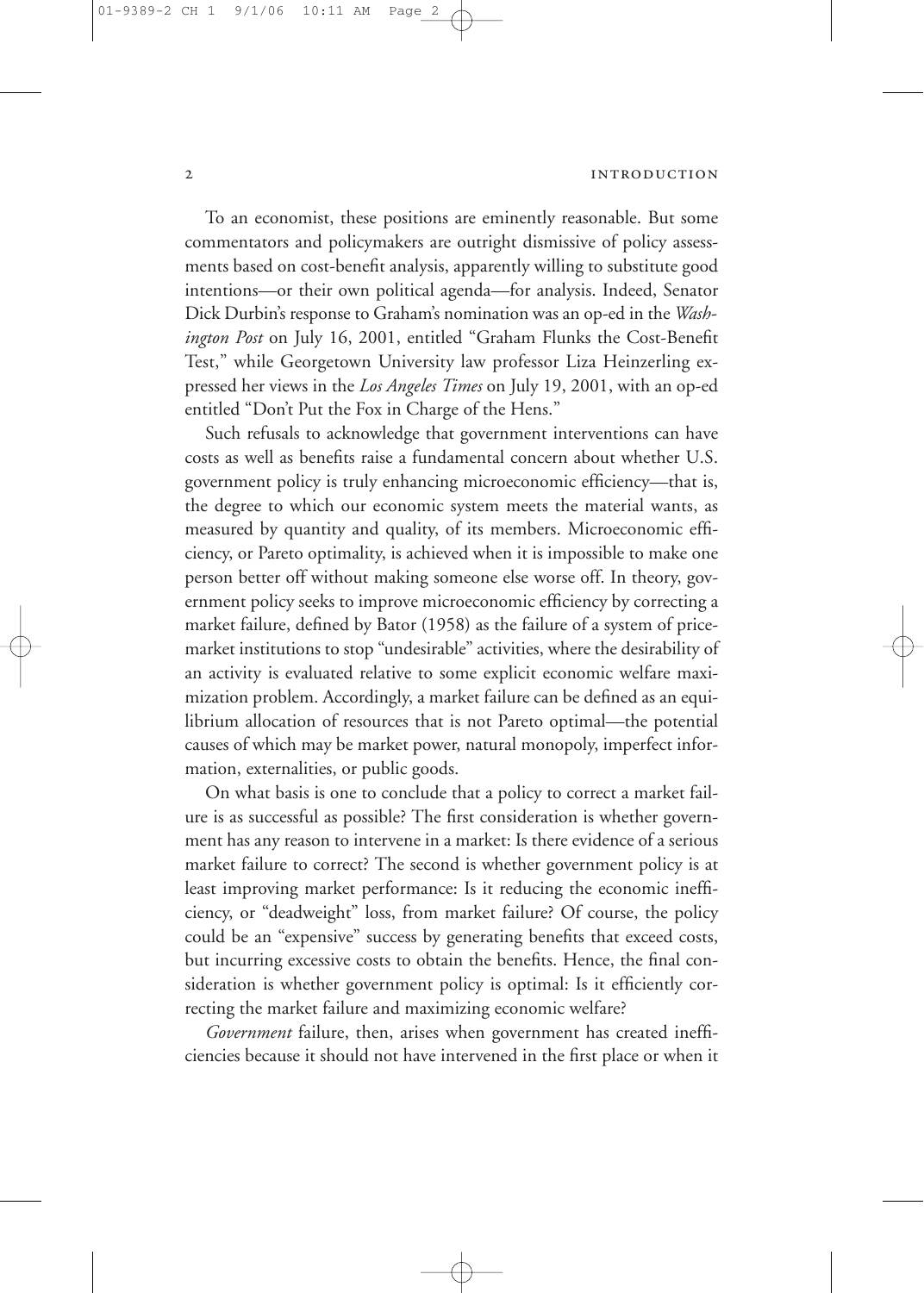#### INTRODUCTION 3

could have solved a given problem or set of problems more efficiently, that is, by generating greater net benefits. In other words, the theoretical benchmark of Pareto optimality could be used to assess government performance just as it is used to assess market performance. Of course, the ideal of a completely efficient market is rarely, if ever, observed in practice. From a policy perspective, market failure should be a matter of concern when market performance significantly deviates from the appropriate efficiency benchmark. Similarly, a government failure should call a government intervention into question when economic welfare is actually reduced or when resources are allocated in a manner that significantly deviates from an appropriate efficiency benchmark.

Economic theory can suggest optimal public policies to correct market failures, but the effect of government's market failure policies on economic welfare can be assessed only with *empirical evidence*. For more than a century, the primary market failure policies implemented by government have included antitrust policy and economic regulation to curb market power, so-called social regulatory policies to address imperfect information and externalities, and public financing of socially desirable services that the private sector would not provide. Initially, economists assessed these policies on conceptual grounds, culminating in Friedman's (1962) classic attack questioning government's role in almost all areas of economic life. Schultze (1977) was one of the first to systematically raise doubts about the effectiveness of government policies based on the limited empirical evidence that was available. Wolf (1979) introduced the term nonmarket failure to indicate some type of government failure and suggested that government failure may be of the same order of importance as market failure.

An additional thirty years of empirical evidence on the efficacy of market failure policies initiated primarily by the federal government, but also by the states, suggests that the welfare cost of government failure may be considerably greater than that of market failure. More specifically, the evidence suggests that policymakers have attempted to correct market failures with policies designed to affect either consumer or firm behavior, or both, or to allocate resources. Some policies have forced the U.S. economy to incur costs in situations where no serious market failure exists, while others, in situations where costly market failures do exist, could have improved resource allocation in a much more efficient manner.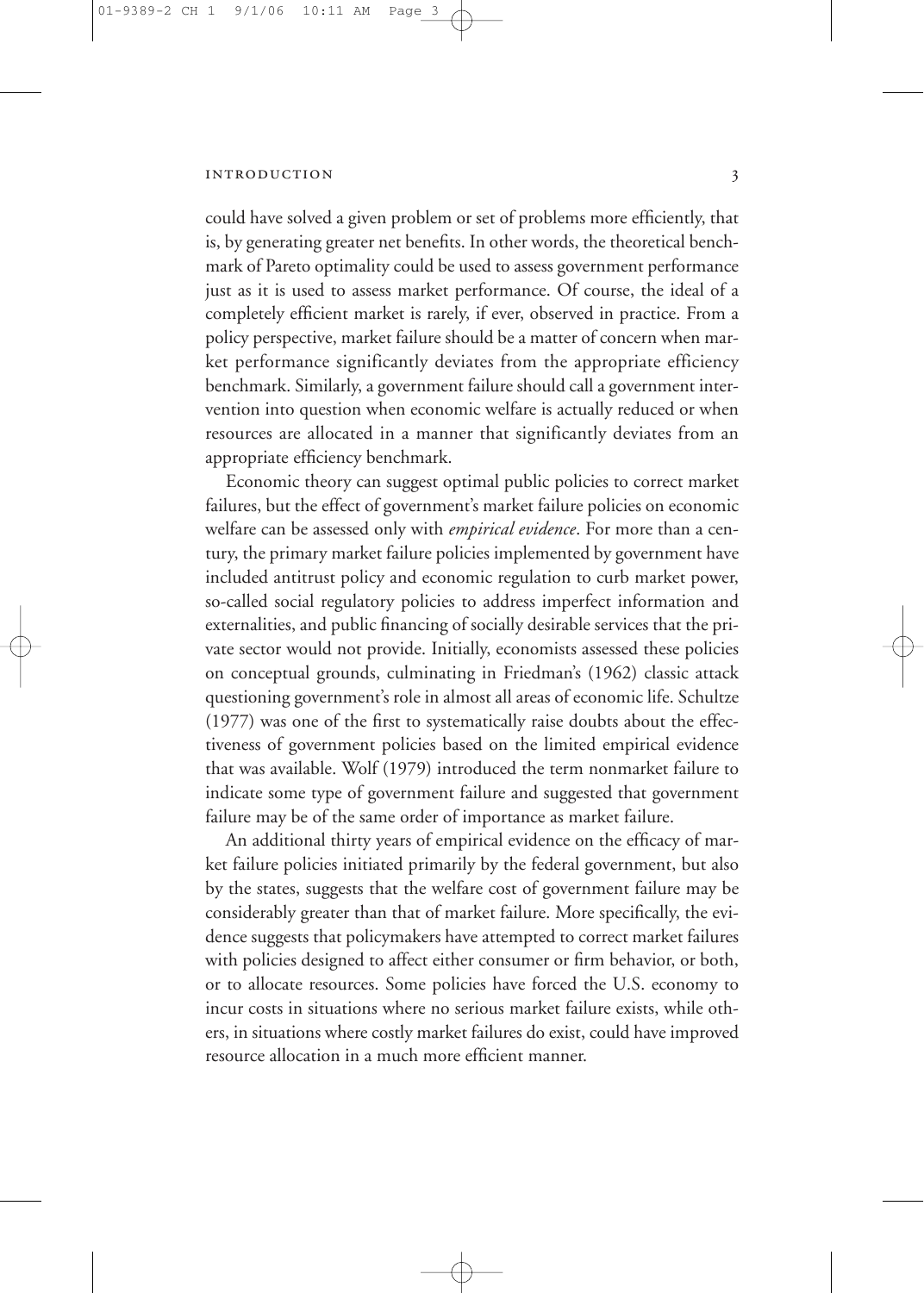Government failures appear to be explained by the self-correcting nature of some market failures, which makes government intervention unnecessary; by the short-sightedness, inflexibility, and conflicting policies of government agencies; and by political forces that allow well-defined interest groups to influence elected and unelected officials to initiate and maintain inefficient policies that enable the interest groups to accrue economic rents.

My negative assessment is not intended to suggest that all microeconomic policies are ineffective or to spur defenders of an active government to search for evidence of policies that work. My objective is to focus attention on how current policy, in broad terms, can be improved. This is not a futile exercise because in the past few decades government has become somewhat less inclined to pursue inefficient policies and has initiated some beneficial reforms. For example, U.S. policymakers are less likely today than they once were to try to correct a perceived market imperfection by instituting (counterproductive) price regulations such as milk price supports or oil price controls. Similarly, in some cases policymakers have enhanced economic welfare by withdrawing their market failure policy in favor of a market solution (for example, economic deregulation) and by designing a framework that makes effective use of market forces to reduce the inefficiencies caused by a market failure (for example, well-designed emissions trading programs). Further applications of and experiments with market-oriented policies to address externalities and public financing of socially desirable activities are likely to reveal that such policies are far superior to current policies at remedying market failures in an efficient manner.

Although researchers have identified serious flaws in other market failure policies, such as antitrust, patents, and certain information policies, the profession's empirical knowledge is too limited to permit confident suggestions about how policy in these areas can be significantly improved. Thus, additional research is clearly needed to help guide the formulation of appropriate policy in these areas.

Although my assessment and policy recommendations are based on a broad and thorough synthesis of the available empirical evidence on the economic effects of market failure policies, it is vital for the economics policy community—including researchers and policymakers—to continue the task of accumulating, building, and drawing on this evidence so that future policy debates do not have to begin from "square one." Over the past few decades, the profession has begun to understand which policies have been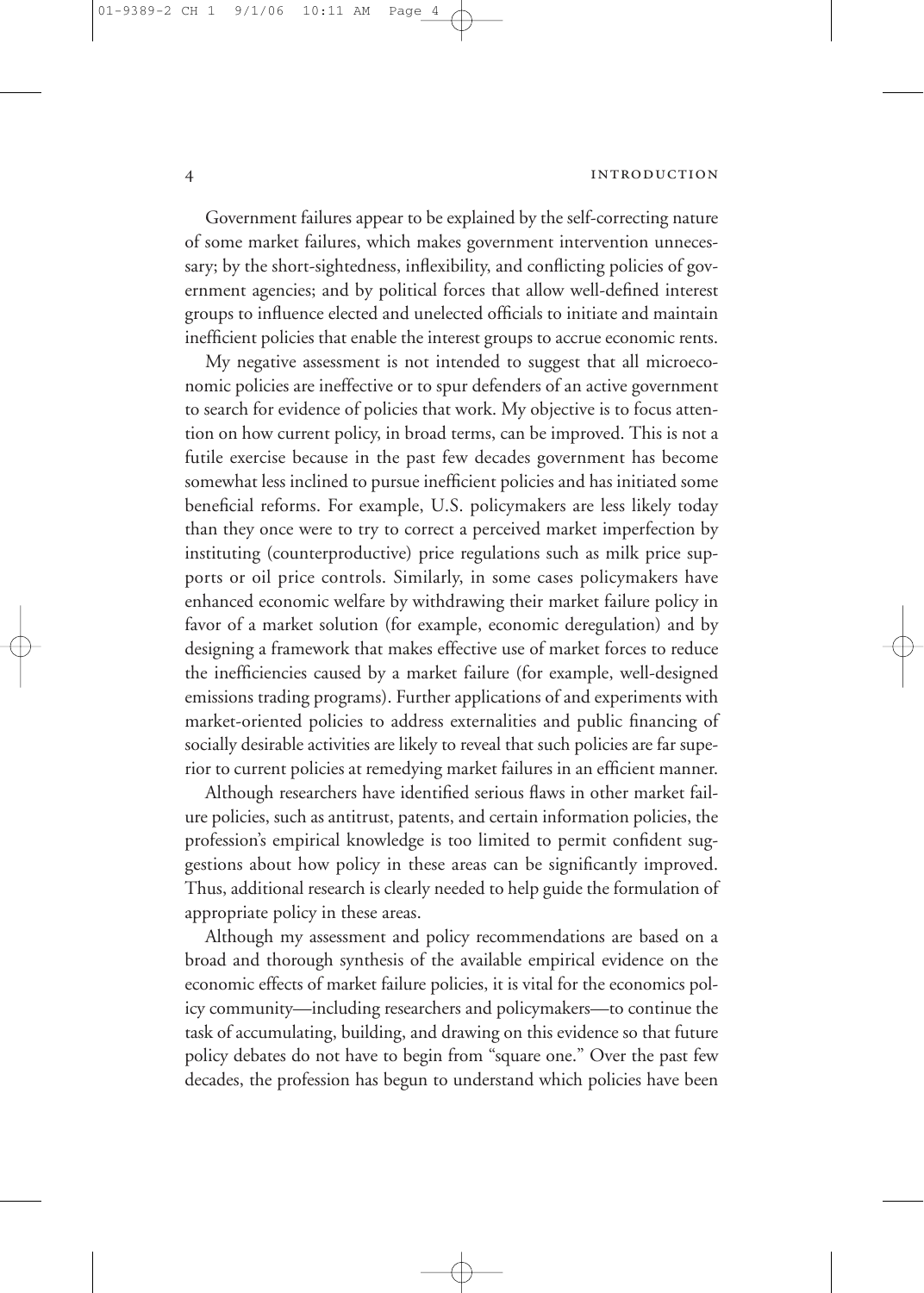successful and which have not, as well as why policymakers fail to pursue socially desirable reforms. The gap between the plethora of policies recommended by economists to correct market failure and mitigate government failure and the policies the government has pursued should only encourage—not discourage—the profession's efforts to assemble and disseminate a useful empirical base of knowledge about the performance of government's microeconomic policies. In isolated instances, public officials have shown the capacity to learn from economic research and improve their policies. A more comprehensive body of evidence should lead to much-betterinformed action and, more broadly, to socially desirable outcomes.

The disappointing outcome of government's current microeconomic policies should be of great concern to everyone interested in public affairs regardless of political persuasion or occupation. By documenting government's performance and indicating how it can be improved, I hope to do more than set a "limit to infinite error."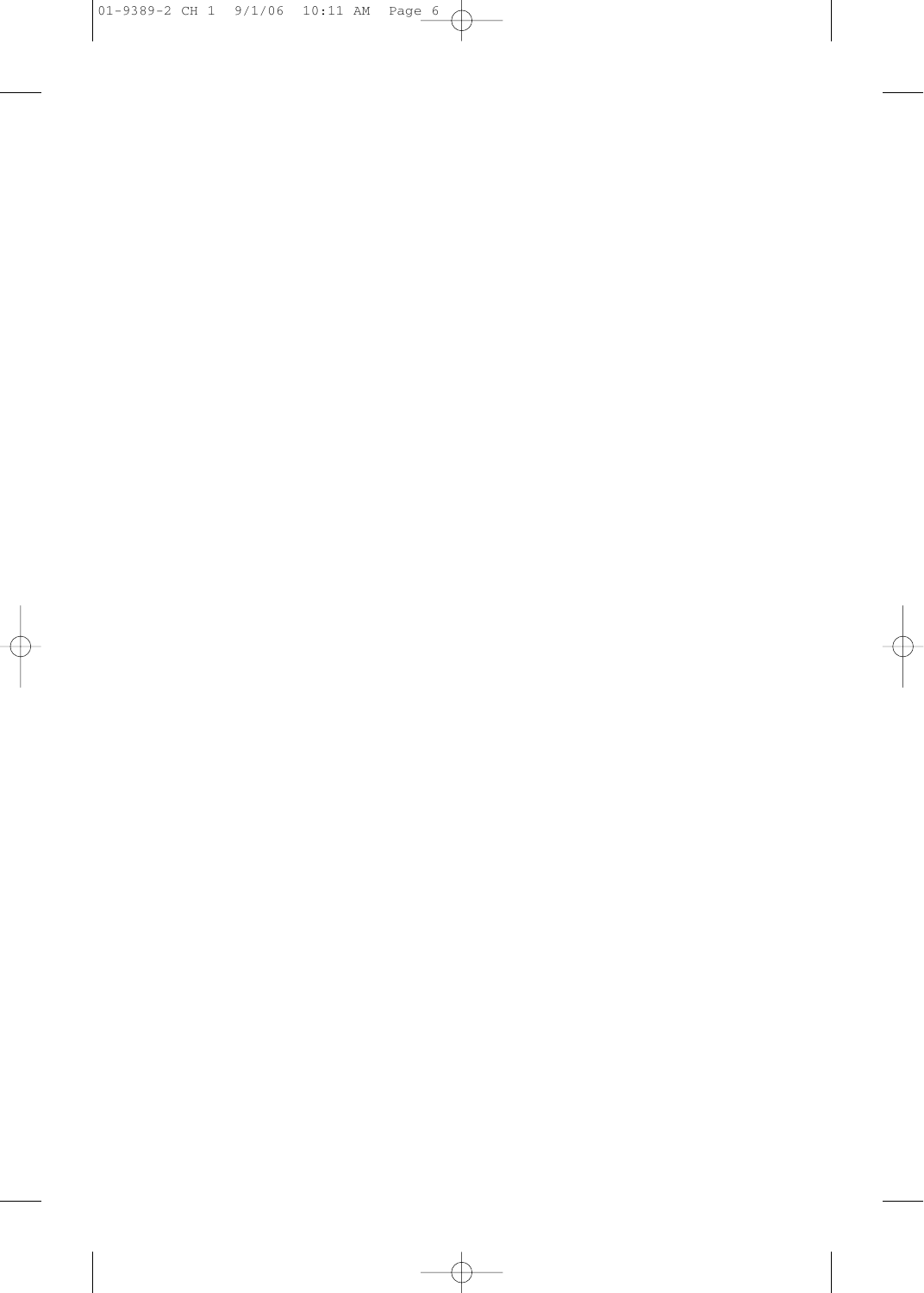# **2** *Methodological Perspective*

Economists began systematically using the tools of<br>
applied welfare economics, also known as costbenefit analysis, as early as the 1960s to empirically assess government policies designed to correct market failures. Harberger (1971) gave applied welfare economics a theoretical framework that was distilled into three postulates: benefits and costs to consumers should be calculated using consumer surplus; benefits and costs to producers should be calculated using producer surplus; benefits and costs accruing to each group should normally be added without regard to the individual(s) to whom they accrue.

Although Harberger's framework has been refined, many empirical assessments of public policies calculate costs and benefits using (some measure of) consumer and producer surplus.<sup>1</sup> Policies that, in theory, are intended to improve economic efficiency are evaluated by determining

1. As is well known, consumer surplus is an inexact measure of welfare change because it assumes that the marginal utility of income is constant. Compensating and equivalent variations are exact welfare measures that do not make this assumption, but there are no theoretical grounds for choosing between them because they do not resolve the index number problem—a policy that affects prices can be assessed by comparing consumer utility at the new prices with what utility would have been under the initial prices or by comparing consumer utility at the initial prices with what utility would have been under the new prices. Willig (1976) derived bounds to calculate the approximation error using consumer surplus, and Hausman (1981) developed a procedure to estimate compensating variations. Hausman's method has been used in some policy assessments, but the vast majority use consumer surplus.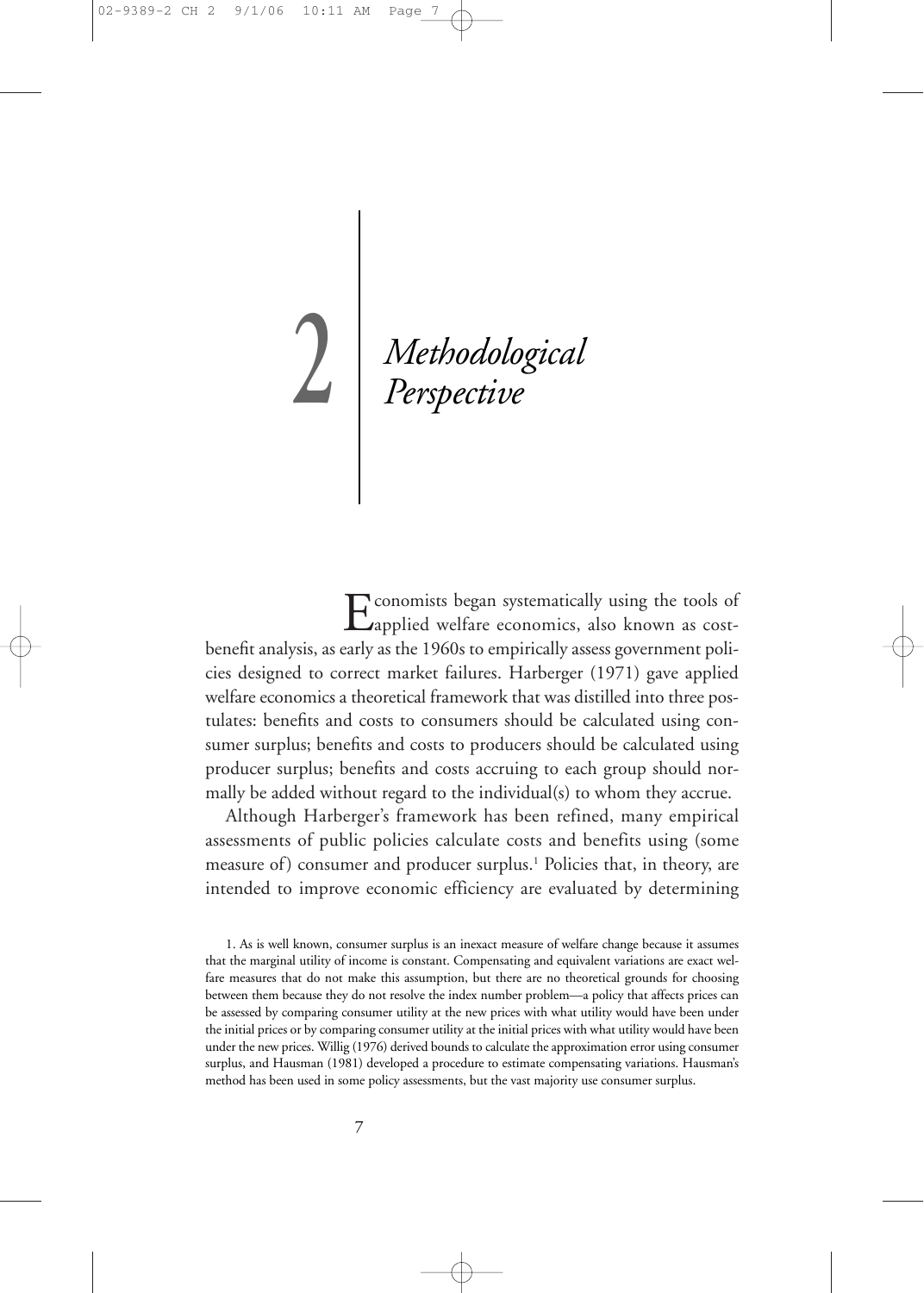their net benefits and identifying the winners and losers. Kaplow and Shavell (2001) have shown that any policy evaluation that incorporates factors beyond efficiency and redistribution necessarily violates the Pareto principle by allowing for the possibility that the new system of evaluation supports policy changes in which all members of society are made worse off. For some policies, researchers have sought to identify the benefits of a particular government intervention, say, the Occupational Safety and Health Administration's safety standards for workplaces, noting that implementing the policy generates enforcement and compliance costs that need to be included in a full assessment.

Practitioners of applied welfare economics have, in general, treated all individuals equally, while recognizing that when some people organize to form a particular interest group their political influence can shed light on why inefficient policies are implemented and whether alternative policies are feasible. Researchers have rarely attempted to justify market failure policies solely on redistributive grounds, but they have indicated when policymakers are likely to oppose efficient market failure policies because they may harm individuals with low incomes.

The heart of Harberger's framework is that firms and consumers are selfinterested agents who respond rationally to public policies.<sup>2</sup> As pointed out by Varian (1993), people may behave irrationally in laboratory studies by violating transitivity, expected utility maximization, and elementary probability, but this behavior is sufficiently rare in actual markets that many economists are willing to advocate only policies that assume people behave rationally. The growing research in behavioral economics may challenge this position by empirically confirming that agents often depart from rational behavior in particular settings, but policies based on such behavior will need to be implemented and assessed before we can conclude that they have merit.

Since Harberger's article, microeconomic policy evaluations have been strengthened by advances in econometric modeling, greater computational capabilities, experimental economics, and the growing availability of data sets covering a wide range of consumers' and firms' economic behavior. Any policy evaluation amounts to a *counterfactual* analysis where the economic effects of a public policy are isolated by using a multivariate analy-

<sup>2.</sup> There is a growing literature that assesses whether government agencies' policies are consistent with the recommendations of cost-benefit analysis and, given that they are not, whether agencies should be required to meet this standard; see, for example, Posner (2001) and Sunstein (2001).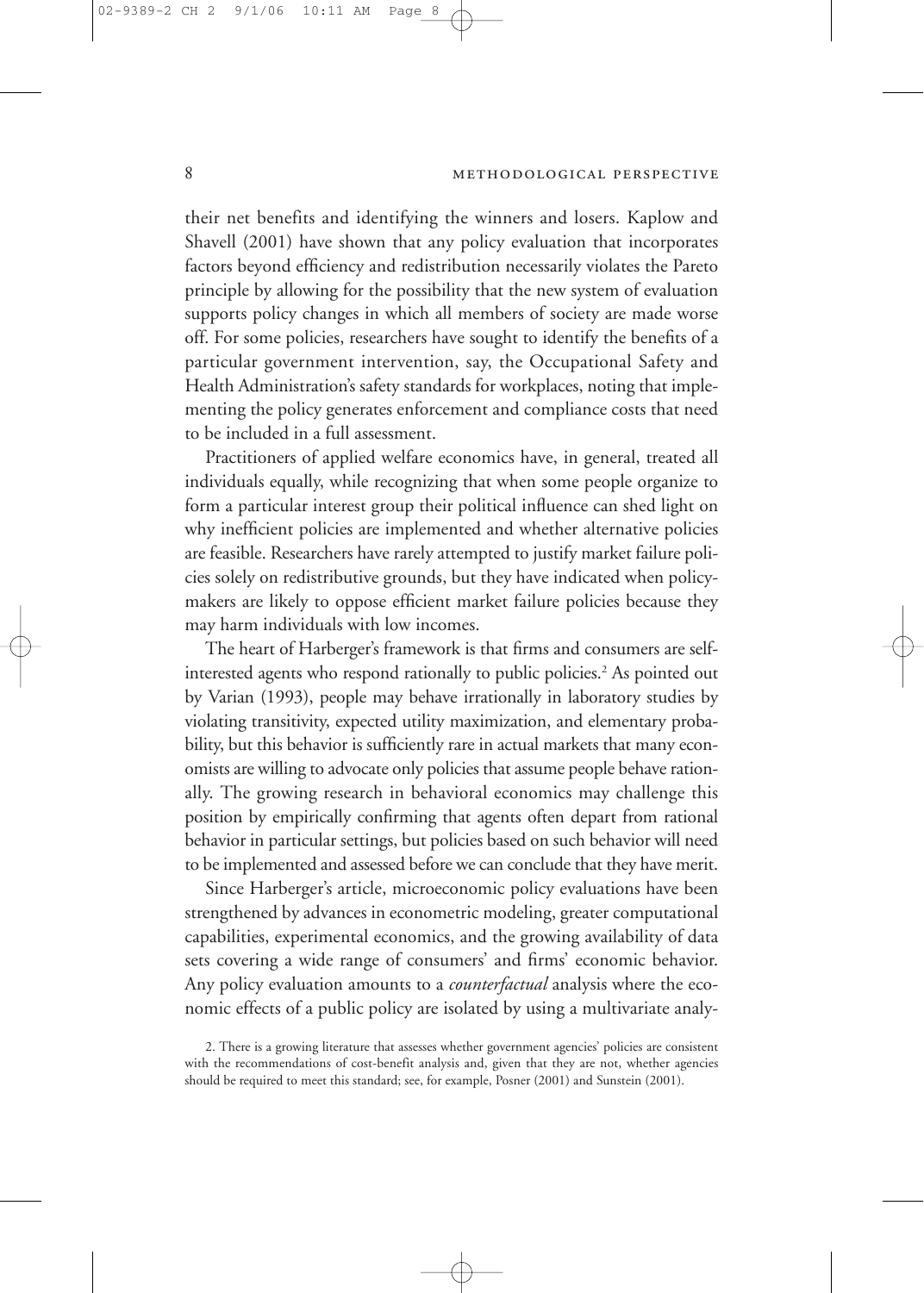sis to hold constant all other variables that are unrelated to the public policy but that could affect policy outcomes.

I summarize in detail the effect of policies whose primary objective in principle is to correct a market failure. As noted, the policies that I assess are antitrust and regulatory policies, information and externality policies, and public production. The nature of this exercise invariably involves judgments about the evidence that I report, the specific policies that I assess, and how I resolve methodological disputes. I therefore clarify my approach to these matters.

#### **Evidence**

My primary source of evidence consists of scholarly assessments of federal policies that are published in journals and books. (To facilitate comparisons of the welfare effects of different policies, I report all empirical estimates in 2000 dollars, unless otherwise indicated.) I draw on the research of all scholars to report the most recent findings on the economic effects of a market failure policy, but not at the expense of suppressing current or historical disagreement. My search of the evidence is not limited to policy failures; I report success stories, but few of them emerged from my search.

I also draw on a handful of studies, performed by the government, containing peer-reviewed evidence that was not published in a scholarly outlet. For the most part, however, I do not use studies conducted by the government. As pointed out by Hahn (1996), these studies can be biased, inconsistent, and technically flawed because they have not been subject to review by appropriate scholars. Hahn even suggests that some government agencies do not appear to trust the numbers produced by government assessments of their own policies. Finally, I supplement some of the scholarly empirical evidence with useful descriptive information reported by the media.

#### **Policies**

I focus on federal rather than state policies because federal policies have received more attention in the literature and they are concerned with national welfare. Some state policies may seek to promote the interest of a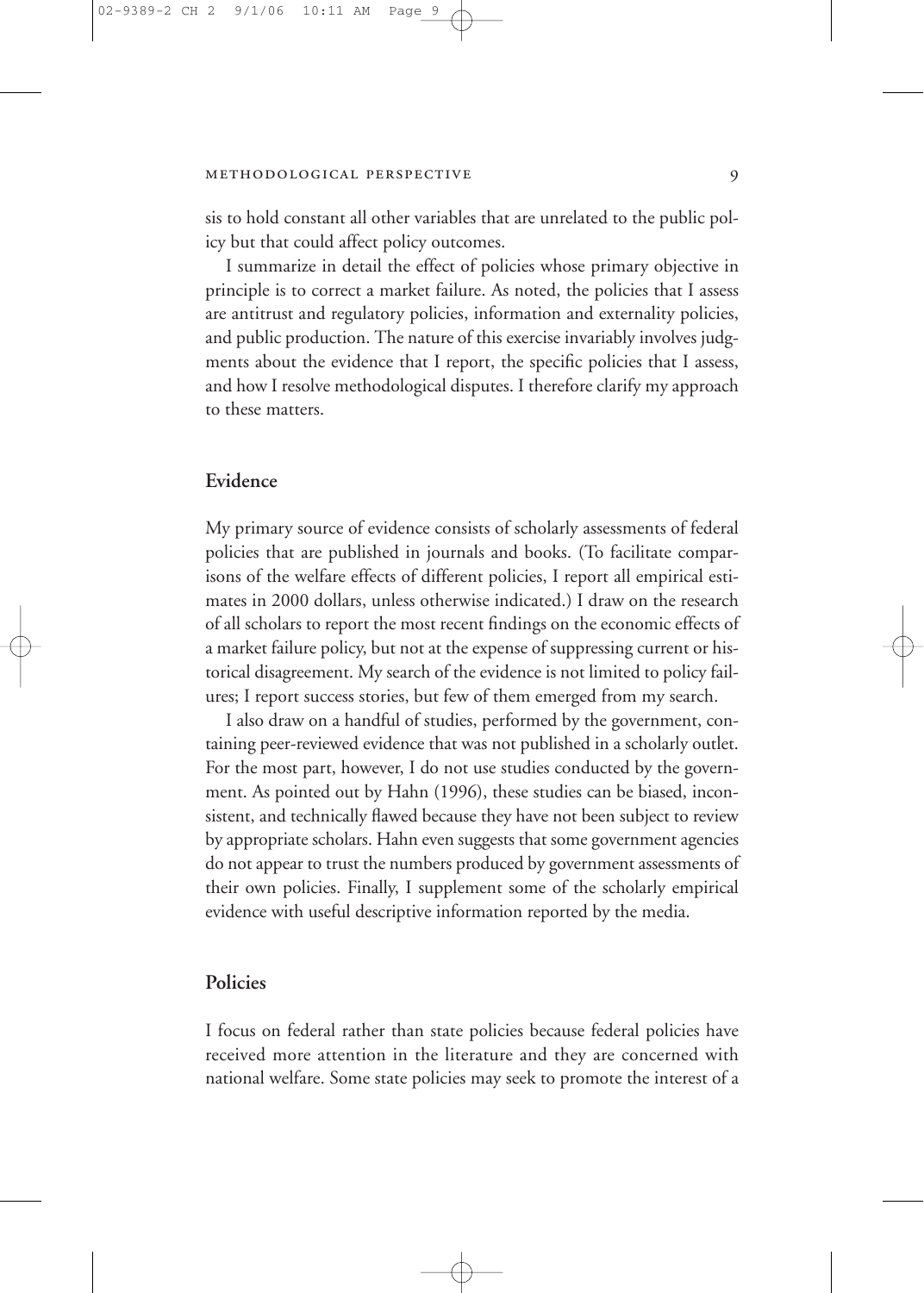particular state at the expense of national welfare. Of course, in some instances the states may be able to develop and implement policies that are more effective than those that have been enacted by the federal government. The strengths and weaknesses of federal versus state policies raise the issue of federalism and whether market failure policies, as well as other policies, should be implemented at the federal or lower levels. I do not have sufficient evidence to address this issue here. In a few cases, however, I report the effects of both federal and state policies on consumer welfare.

As noted, the scope of this study is limited to policies that are intended to enhance microeconomic efficiency. Microeconomic efficiency ignores the distribution of income; thus, I distinguish market failure policies from government interventions whose explicit objective is to redistribute income from one group of citizens to another group of citizens to pursue a social goal. The primary social goals in the United States include reducing poverty, ensuring fairness in labor markets, and providing merit goods—that is, goods and services that American society believes every citizen is entitled to regardless of whether he or she can afford them. In contrast to efficient market failure policies, social goals policies are *not* intended to meet the standard of Pareto optimality by making someone better off without making anyone worse off. Of course, in certain situations it is not completely clear whether a policy is intended to enhance microeconomic efficiency or achieve a social goal. For example, education subsidies seek to provide a merit good, although the subsidies may generate a positive externality by raising the skills of the nation's workforce or correcting possible failures in capital markets. However, the scholarly assessments of education subsidies have primarily evaluated them on the grounds of whether they are achieving a social goal in an efficient manner rather than whether they are efficiently correcting a potential market failure.

In any case, I argue later that assessments of market failure and social goals policies have often identified similar flaws in government performance. In addition, I briefly discuss how, in practice, these policies often conflict and weaken each other.

#### **Disputes**

Notwithstanding the potential for methodological disputes to arise when microeconomic policies are evaluated, my assessment of the empirical evi-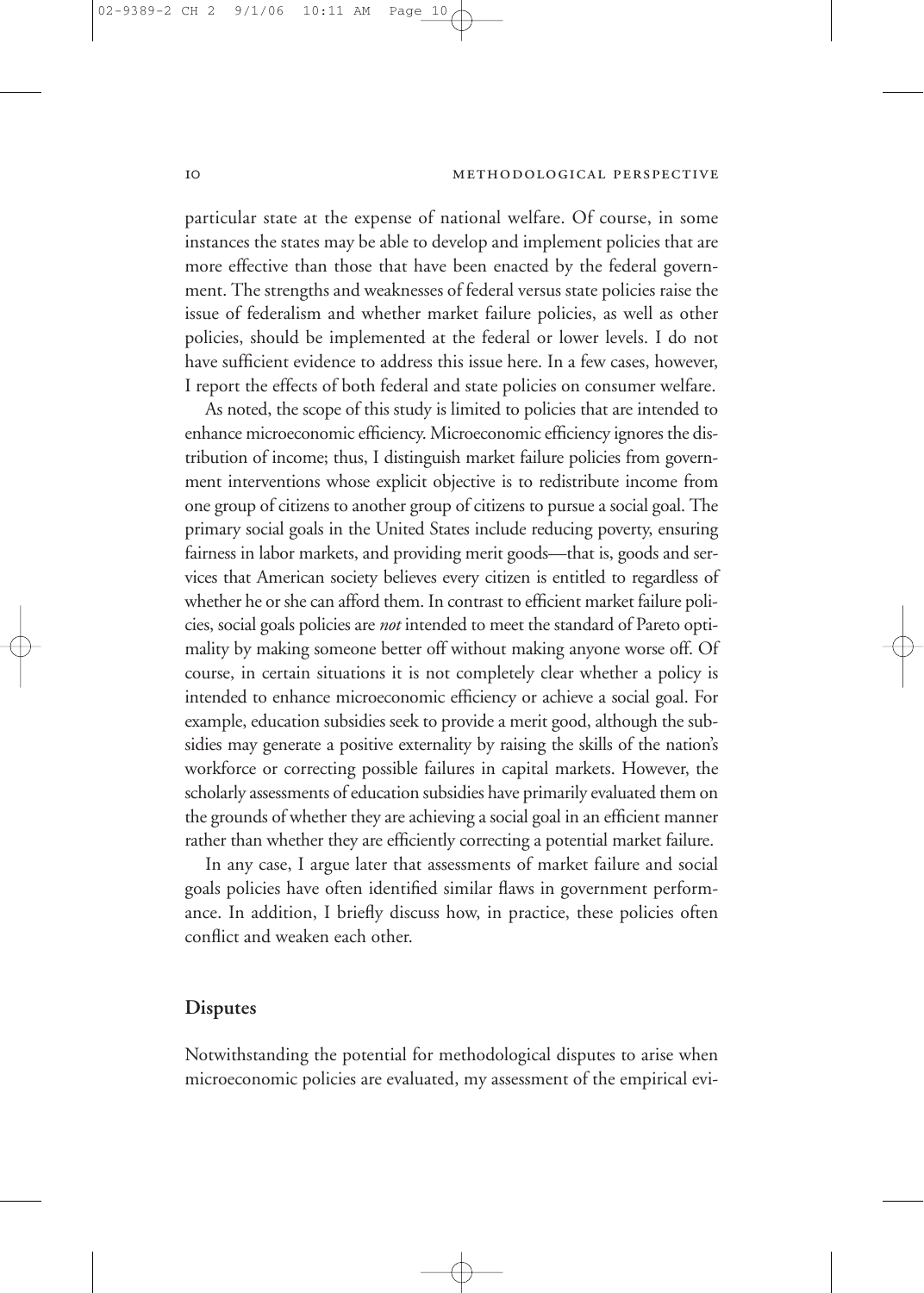dence reveals a surprising degree of consensus about the paucity of major policy successes in correcting a market failure efficiently.<sup>3</sup> In contrast to the sharp divisions that characterize debates over the efficacy of macroeconomic policy interventions, I found only a handful of empirical studies that disagree about whether a particular government policy had enhanced efficiency by substantially correcting a market failure. I identify those studies and offer my perspective on the debate.

Generally, my fundamental conclusions are not influenced by studies that use a particular methodology. In fact, researchers who used vastly different methodological techniques to assess specific policies often reached very similar conclusions. Thus, I do not assess methodological approaches or attempt to identify pitfalls that future market failure policy assessments should avoid.

Finally, although I recognize that policy assessments must account for institutional complexities and governmental entities that shape policy implementation and affect performance, I limit my discussion to the theoretical motivation for each policy, its essential features, and its economic effects. Viscusi, Harrington, and Vernon (2005) offer a wealth of institutional detail on the history and current state of antitrust, economic regulation, and social regulation and the federal agencies that implement these policies. Institutional background on public production is available in several sources that I cite later. My primary focus in the next three chapters is on the bottom line: To what extent does a market failure policy improve social welfare? In the chapters that follow, I synthesize the evidence, indicate how policymaking has improved, offer policy recommendations, and suggest how the microeconomics research agenda and scholars' engagement with the policy community can be improved.

<sup>3.</sup> Academics tend to be social critics, so there may be a fundamental bias in published economics research that favors negative conclusions about government performance. However, academics, especially economists, are contentious individuals who are unlikely to shy away from the opportunity to challenge other researchers' findings simply because they will be identified as supporting government policy.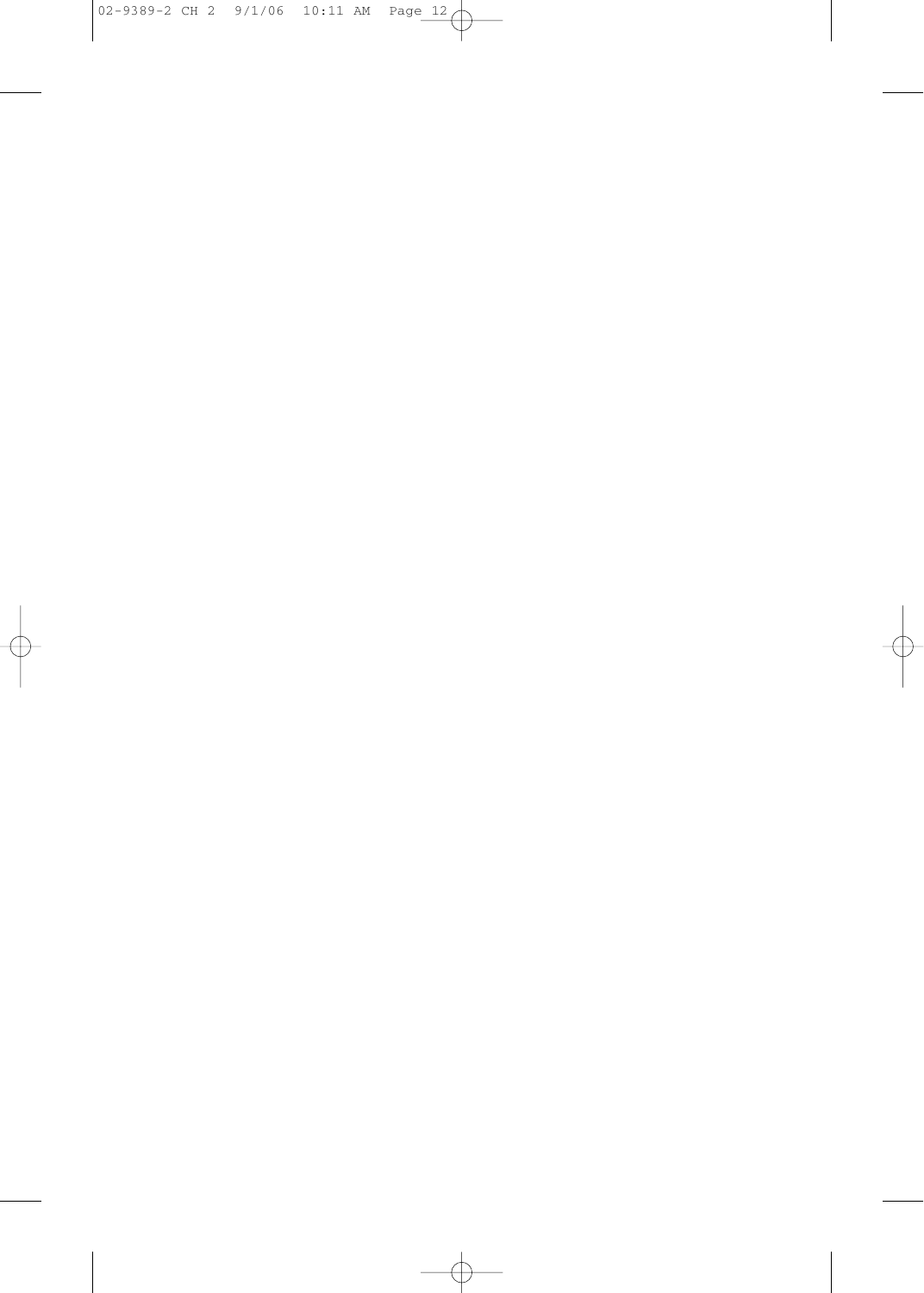**3** *Market Power: Antitrust Policy and Economic Regulation* 

In the textbook model of perfect competition, firms<br>
earn a normal market rate of return in the long run. earn a normal market rate of return in the long run. Of course, some firms may have superior technologies and management, which enable them to earn an above-normal rate of return for an indeterminate length of time. But when a firm attempts to capture consumer surplus by engaging in illegal conduct to monopolize a market or by abusing its market power, government policy, as codified in the antitrust laws, can improve consumer welfare by stopping these actions and discouraging other firms from engaging in such behavior.

A market's technological characteristics may give rise to natural monopoly, an unusual situation where social costs are minimized when one (wellbehaved) firm serves the market. Competition under these conditions could therefore result in industrywide bankruptcy or a monopoly survivor. Because an unregulated monopolist is likely to extract consumer surplus at the expense of total welfare, government policy in the form of economic regulation can improve economic welfare by setting more efficient prices for the monopoly provider and preventing other firms from entering the market, albeit with adverse incentives for innovation. Optimal prices could be set either at marginal cost with a subsidy or tax that enables the regulated monopolist to earn a normal return or at Ramsey prices that satisfy a break-even constraint. (Under Ramsey pricing, the percentage markup of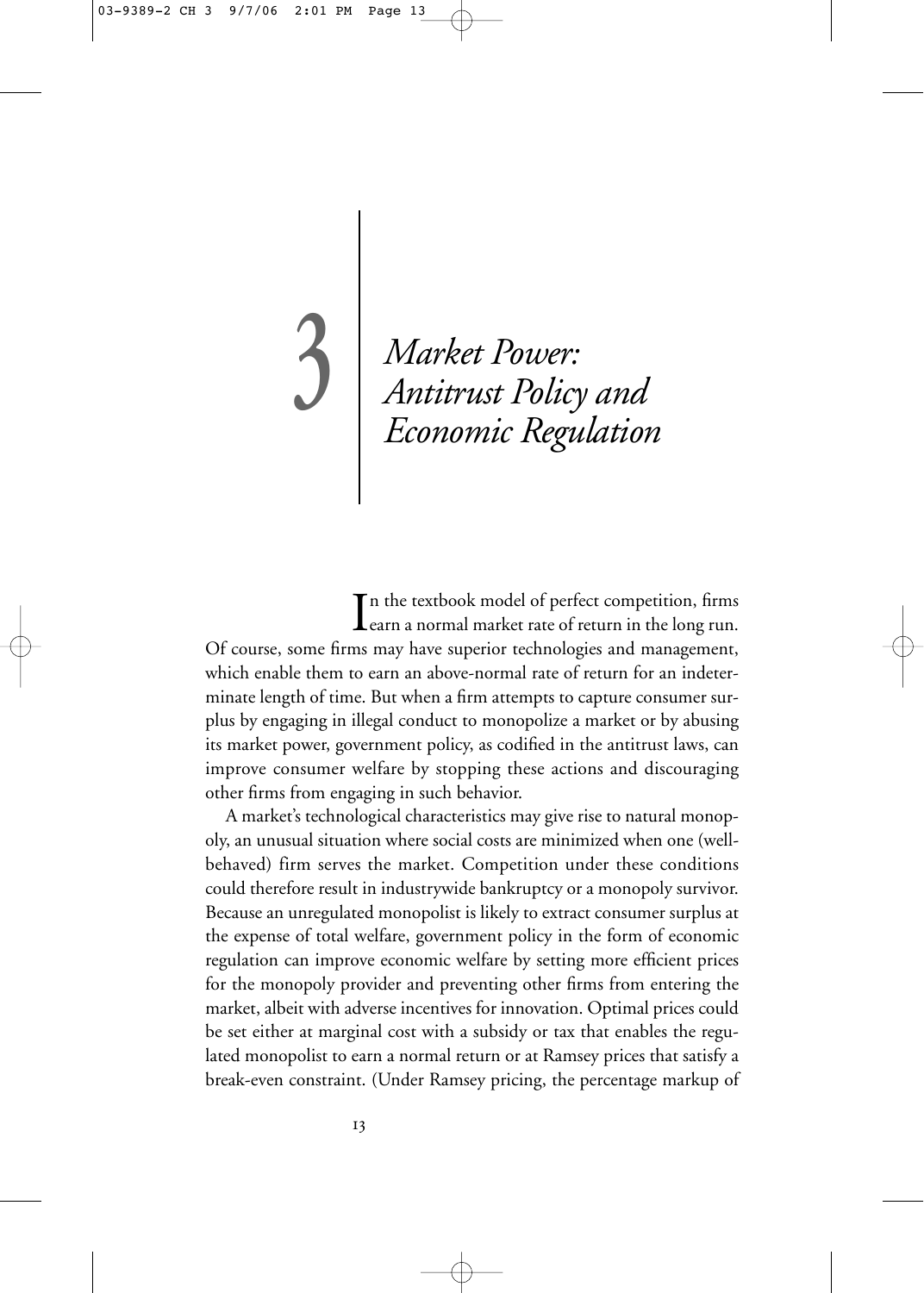prices above marginal cost is inversely related to consumers' demand elasticities to minimize the welfare loss from inefficient substitution.)

Although antitrust and economic regulation are motivated by different concerns, they share a common theme in that both seek to move a market closer to the competitive ideal. I therefore assess both in the same chapter.

The theoretical justification for antitrust laws and economic regulation does not imply that government intervention is necessary to curb market power and improve economic efficiency—or that it has done so in practice. Nor is intervention warranted simply because one can cite examples of firms that have colluded or can identify markets that are subject to scale economies over a wide range of output. Policies to curb market power can be justified only by evidence that they can and do increase output and thereby raise social welfare. However, the summary findings that I draw from the current state of the available scholarly evidence are:

Antitrust policies toward monopolization, mergers, and collusion have done little to raise consumer welfare, while economic regulation of agricultural products and international trade has produced large deadweight losses in the process of transferring resources from consumers to producers.

#### **Antitrust Policy**

U.S. antitrust policy is the responsibility of the Department of Justice (DOJ) and the Federal Trade Commission (FTC). The Justice Department enforces Section 1 of the Sherman Antitrust Act of 1890 prohibiting contracts, combinations, and conspiracies in restraint of trade; Section 2 of the Sherman Act prohibiting actions to monopolize or attempts to monopolize markets through anticompetitive means; and, along with the FTC, Section 7 of the Clayton Act of 1914 (amended in 1950) prohibiting mergers between firms that threaten to lessen competition substantially in any line of commerce.<sup>1</sup>

<sup>1.</sup> The Clayton Act also prohibits firms from engaging in tying arrangements and competing firms from having overlapping boards of directors. The FTC may also initiate cases under Section 5 of the Federal Trade Commission Act for "unfair methods of competition," thereby providing it with the ability to combat abuses that DOJ attacks under Sections 1 and 2 of the Sherman Act. Finally, the Robinson-Patman Act's prohibition against price discrimination has rarely been enforced during the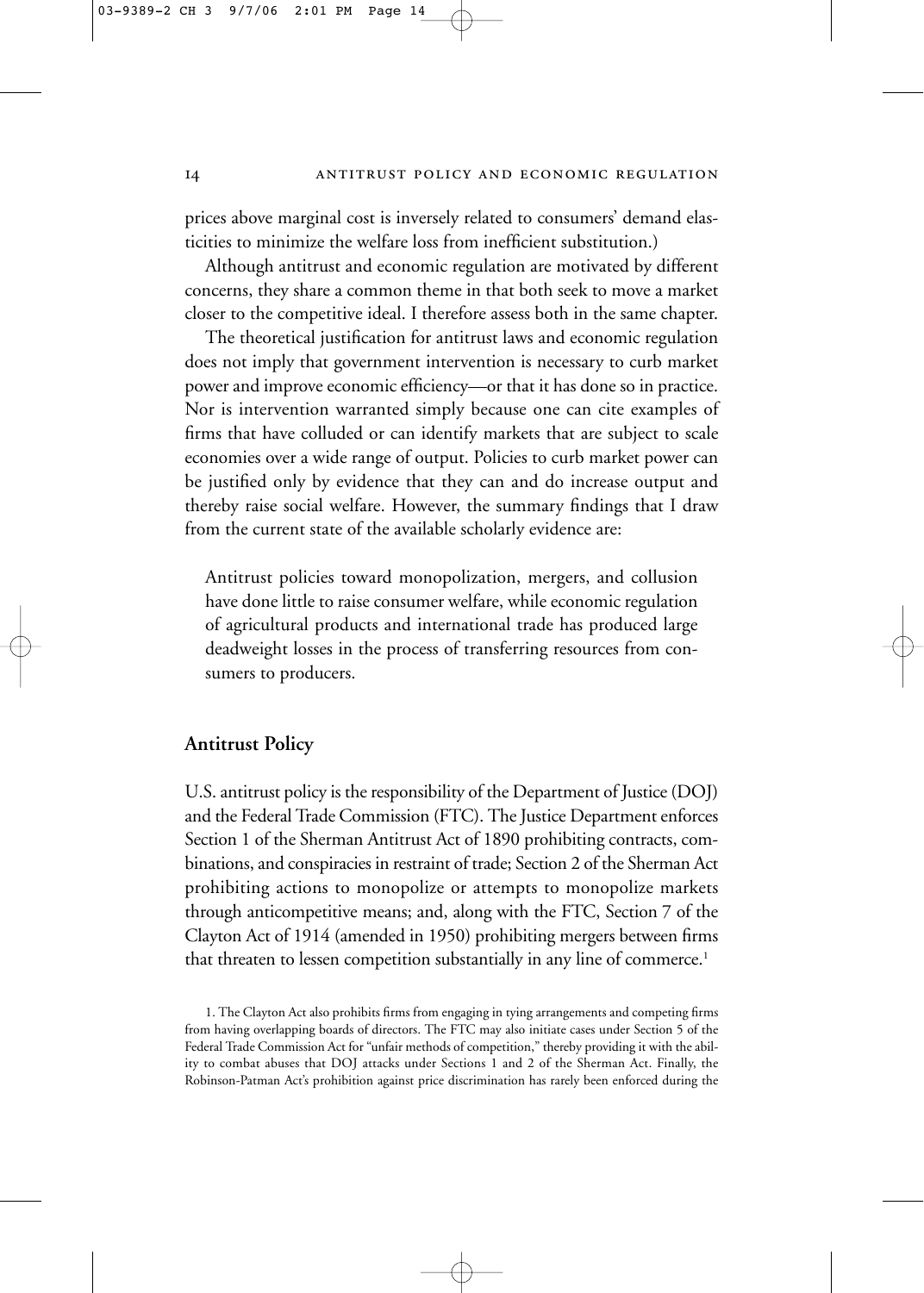It is difficult to provide a summary measure of how competitive U.S. industries are at any point in time, but the available evidence does not suggest that the nation's economy is suffering from any serious underlying anticompetitive problems. For example, Pashigian (2000) followed common practice in defining an imperfectly competitive market as having a four-firm concentration ratio above 70 percent and found that in 1992 only 46 out of 398 Standard Industry Classification four-digit U.S. manufacturing industries met that criterion.<sup>2</sup> (Preliminary evidence based on 2002 U.S. Census data shows a decline in the extent of imperfectly competitive markets in manufacturing industries.) In addition, the theme that domestic markets are highly competitive is consistent with the common finding that the U.S. economy has experienced only a small deadweight loss from noncompetitive pricing. Harberger's (1954) initial estimate of a deadweight loss due to monopoly of roughly 0.1 percent of GDP (gross domestic product) has been revisited by several authors. Cowling and Mueller (1978) found a much larger deadweight loss than other researchers because they included advertising expenses as part of the welfare losses. More recent estimates summarized by Ferguson (1988) indicate a figure of about 1 percent of GDP. This estimate includes transfers from consumers to firms, but it also includes price distortions from regulations and trade protection (see below). The relevant issue here is therefore whether the apparent absence of serious anticompetitive problems in the United States is the result of or largely independent of more than a century of antitrust policy directed at monopolization, collusion, and mergers.<sup>3</sup>

past twenty years, while the application of the Sherman Act against resale price maintenance was substantially reduced in 1997.

<sup>2.</sup> The Standard Industry Classification is a U.S. government system for classifying industries by a four-digit code (3575, for example, refers to computer terminals). Manufacturing accounts for about 16 percent of GDP. Comprehensive concentration data are not readily available for other sectors of the private economy. Furthermore, similar to many manufacturing industries, many service industries are global in scope.

<sup>3.</sup> Firms can also be indicted under the antitrust laws for anticompetitive behavior that enables them to become the sole buyer of a product. In practice, such monopsony power has primarily been a concern of public policy because a sole employer in a market tends to pay employees below the value of their marginal product. But instead of prosecuting firms that set monopsony wages, the government, as codified in the National Labor Relations Act, has guaranteed the right of employees to organize and engage in collective (union) bargaining with their employers to determine wages and other terms of employment. Collective bargaining has raised wages, but it cannot be justified as a counter to monopsony power in the labor market because such power is rare and not much of a factor in low wage rates (Boal and Ransom 1997). Unions have also been successful in garnering fringe benefits for workers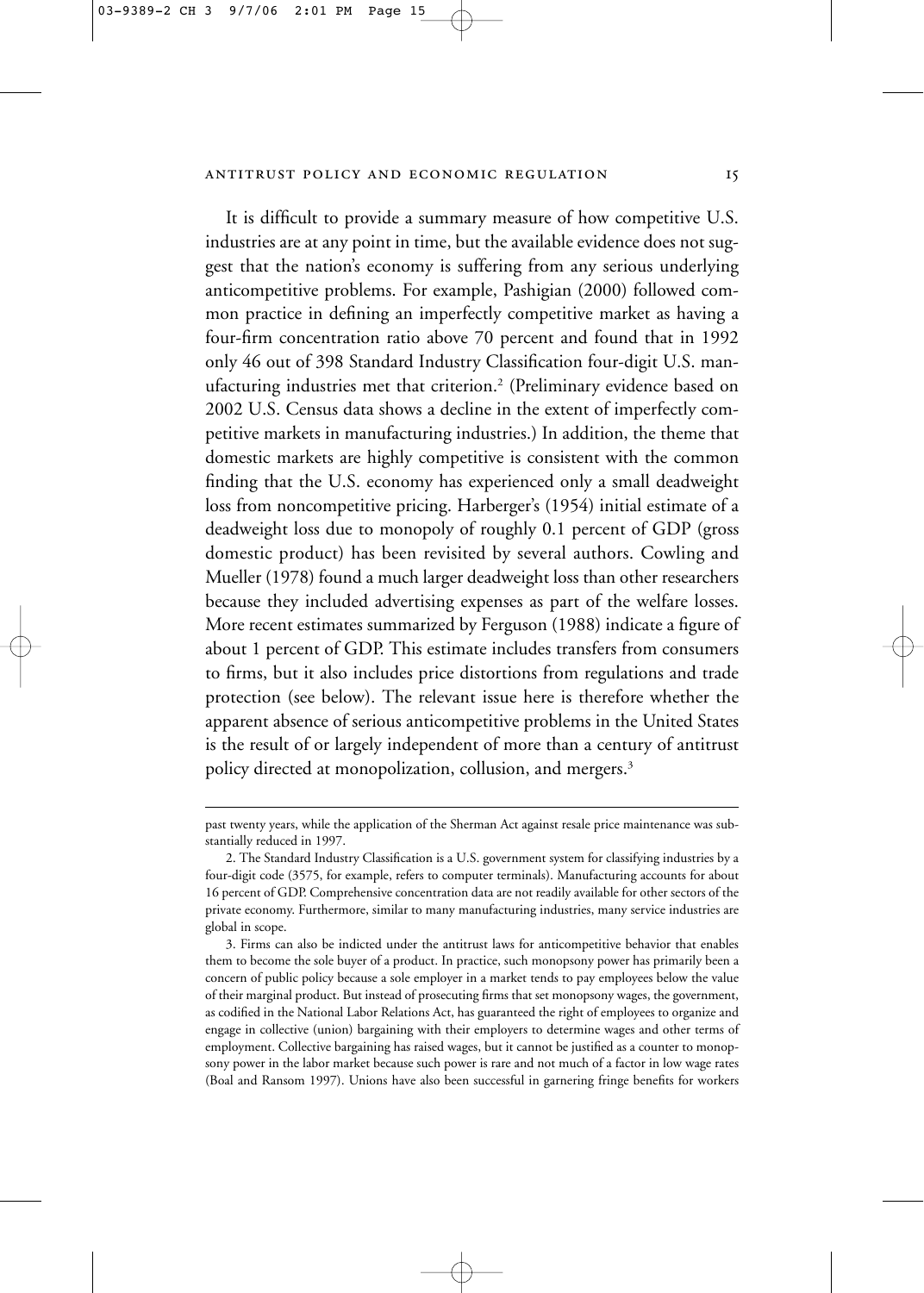#### *Monopolization*

Consumers would be expected to benefit when the government prevailed in a monopolization case and the court was entrusted with providing competitive relief (such as divestiture). Crandall and Winston (2003) synthesized evidence on landmark cases where this occurred, including Standard Oil (1911), American Tobacco (1911), Alcoa (1945), Paramount (1948), and United Shoe Machinery (1954), and consistently found that the court's relief failed to increase competition and reduce consumer prices. Crandall and Winston also found that more recent antitrust enforcement of monopolization, including cases against IBM, Safeway, A&P, and Blue-Chip Stamps, has failed to generate consumer gains.

A possible exception to their findings is the 1984 breakup of AT&T, which followed a 1974 monopolization case. But the key aspect of the decree that gave rise to the growth in long-distance telephone competition and lower rates—namely, Bell companies were required to modify their switching facilities to provide equal access to all long-distance carriers could have been promulgated by the Federal Communications Commission (FCC) without the intervention of the antitrust authorities. The FCC, however, was trying to block MCI from competing in ordinary longdistance services when the Justice Department filed suit against AT&T in 1974. Thus, antitrust policy was not necessary to restrain a monopolist from engaging in restrictive practices to block competition; rather it was necessary to overcome anticompetitive policies by another federal regulatory agency.<sup>4</sup>

In the absence of regulatory failure, the large costs of breaking up AT&T could have been avoided. These costs include restructuring AT&T to consummate the breakup, legal enforcement costs, and denying the efficiencies of vertical integration (Crandall 2005b). Indeed, the telecommunications industry has evolved into a competitive struggle among at least

such as health insurance, pensions, and paid vacations, and in reducing transaction costs in the determination of wages. But unions have also reduced productivity growth and firm profitability; thus economists have not reached a consensus on their net benefits to society (Booth 1995).

<sup>4.</sup> AT&T was unable to obtain broad antitrust immunity because the courts have held that such immunity would be appropriate only where there was actual or potential conflict between FCC regulation and the antitrust laws or where regulatory controls on entry and price precluded AT&T's exercise of monopoly power (Kellogg, Thorne, and Huber 1992).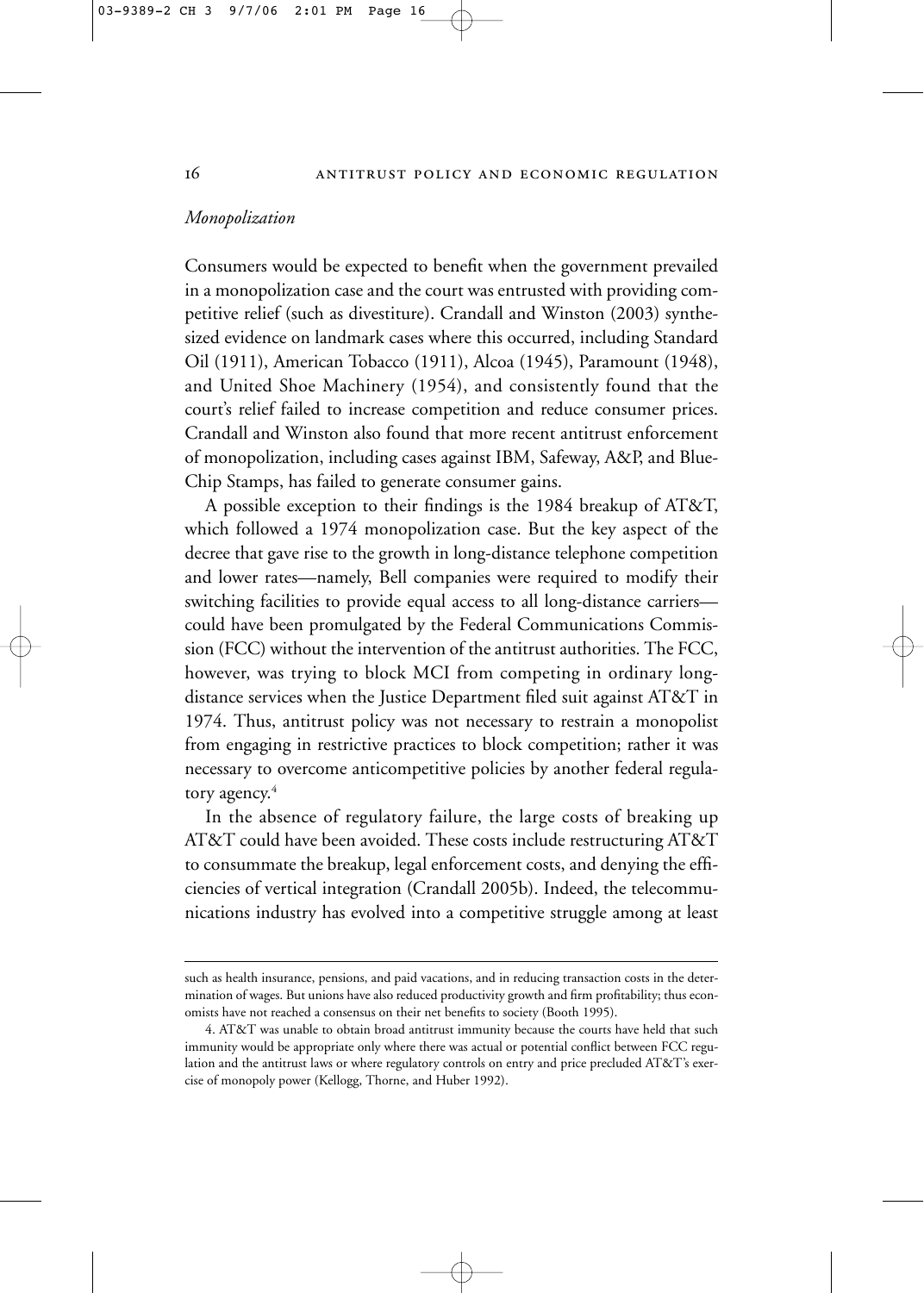three vertically integrated technologies: fixed wire telephone companies (excluding AT&T!), cable television companies, and wireless carriers.

Given the protracted length of a monopolization case (some of the cases noted earlier took more than a decade to resolve), federal antitrust actions are likely to lag far behind market developments and thus be less effective than markets in stimulating competition. Alternatively, notwithstanding a court's intentions, the relief obtained by the government and embedded in a court's decree may simply have a negligible practical impact on consumers.<sup>5</sup>

#### *Collusion*

Although the existing evidence is far from comprehensive or definitive, economists have yet to find that antitrust prosecution of collusion has led to significantly lower consumer prices. Sproul (1993) analyzed a sample of twenty-five price-fixing cases between 1973 and 1984. He argued that if the cartel had raised prices above competitive levels, then prosecution should have lowered them. Controlling for other influences, however, he found that prices *rose* an average of 7 percent four years after an indictment. Sproul also found that prices rose, on average, even if one used a starting point during the investigation but before the indictment.

Retrospective assessments of specific price-fixing prosecutions have also found that consumers did not benefit from the actions that were taken, including a price-fixing indictment against bakers (Newmark 1988) and a consent decree that prohibited airlines from announcing the ending dates of their fare promotions, which ostensibly could facilitate collusion (Morrison and Winston 1996). In 2001 Sotheby's and Christie's settled a pricefixing suit, which alleged among other things that in 1995 the two auction houses began conspiring to elevate their sales commissions. Apparently, the

5. The merits of the *Microsoft* case are not yet clear, but its drawbacks are consistent with the problems of other monopolization cases. First, it has turned out to be a lengthy case. The U.S. antitrust suit was filed in May 1998 and some private actions are still unsettled. Microsoft also faces a major antitrust challenge in Europe. By the time the case is fully resolved, the information technology market is likely to have changed substantially and Microsoft's dominant position may be eroded. Second, challenges to a modest remedy were rejected in 2004. But the remedy has left both sides questioning the point of the case. Evans, Nichols, and Schmalensee (2005) contend that the remedy is likely to contribute future benefits to consumers but acknowledge that their position is not based on a careful calculation of costs and benefits that accounts for compliance and litigation costs.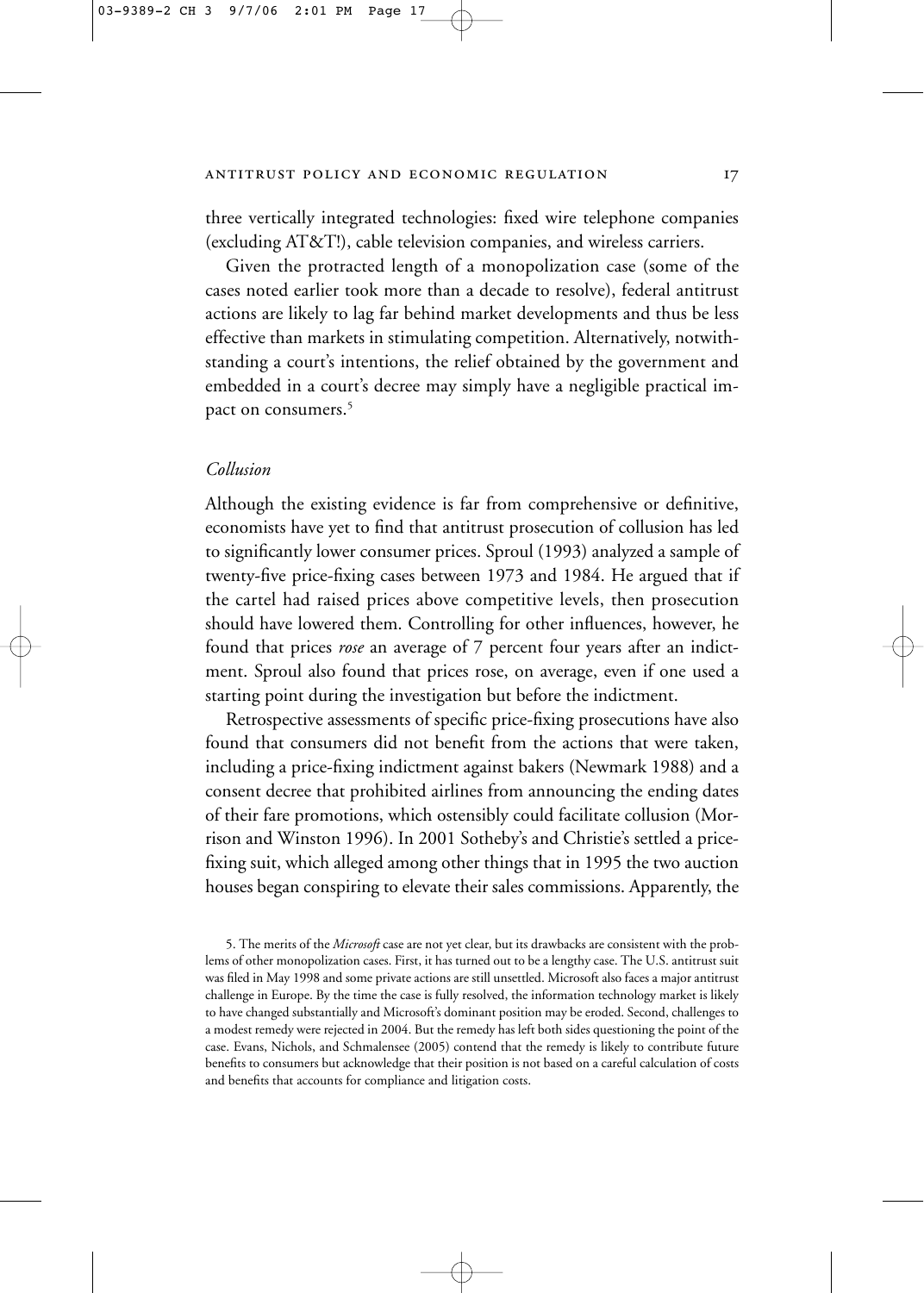settlement had little effect because Sotheby's 2003 revenues (mainly from commissions) as a percent of its auction revenues (18.2 percent based on Securities and Exchange Commission filings) actually exceeded its 1993 revenues as a percent of auction revenues (17.7 percent). To be sure, it is possible to identify other successful price-fixing prosecutions, such as the 1990s prosecution of the international vitamins cartel, but no serious academic study has shown that these cases have led to significantly lower prices for a protracted period.

Justice Department enforcement may be ineffective because it is primarily prosecuting firms that are engaged in joint activities that involve other goals besides raising prices. For example, Sproul suggests that a cartel may reduce costs through shared advertising and research, which may tend to reduce prices rather than to increase them. Another possibility is that a cartel may be pursuing distributional goals. For instance, MIT and Ivy League colleges established a tradition of coordinating their needs-based financial aid decisions. The schools claimed that the so-called Overlap process enabled them to concentrate their scarce financial aid resources on needy students without affecting their total tuition revenues. The government claimed that the schools were conspiring on financial aid policies to reduce aid and raise revenues. Carlton, Bamberger, and Epstein (1995) found that the Overlap process did not have a statistically significant effect on the amount of student aid but that it did result in a larger share of revenues being awarded to low-income students.

#### *Mergers*

Mergers may harm or benefit consumers. Mergers that enable firms to acquire market power result in higher prices, while mergers that enable firms to realize operational and managerial efficiencies reduce costs and thereby lower prices.<sup>6</sup> In certain markets, a merged entity may stimulate competition and reduce markups over costs. The effectiveness of merger policy therefore depends on how well the antitrust authorities can distinguish procompetitive mergers from anticompetitive ones.

<sup>6.</sup> Viscusi, Harrington, and Vernon (2005, chapter 7) present graphical depictions of the potential costs and benefits of a merger.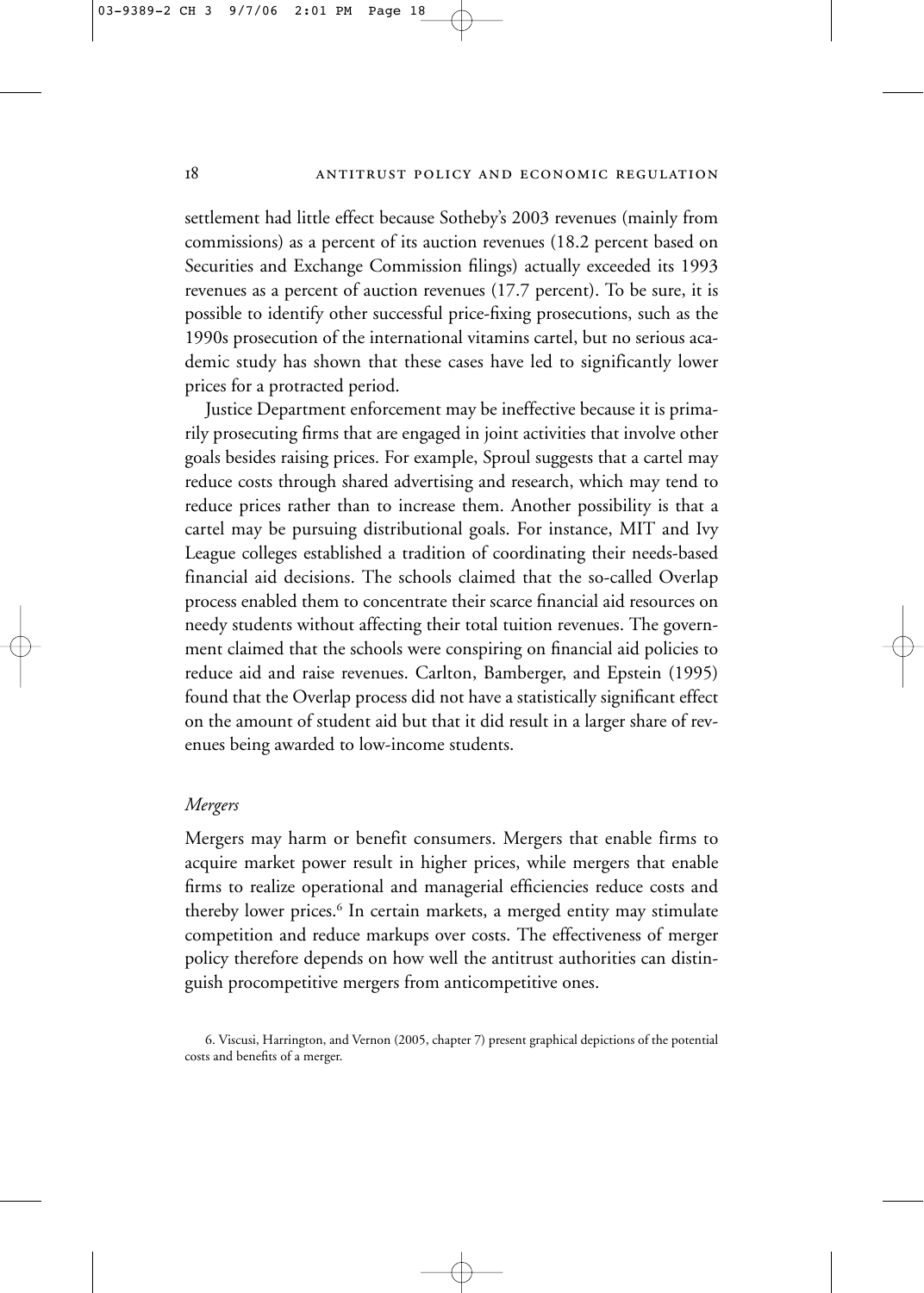Apparently, the authorities cannot evaluate mergers in a way that systematically enhances consumer welfare. Evidence from the finance literature indicates that mergers that were challenged by the DOJ and the FTC were in general not anticompetitive and would have been efficient had they been allowed to go through (Eckbo 1992). Mergers that were challenged or opposed by antitrust regulators but were consummated anyway have often resulted in gains for consumers (Schuman, Reitzes, and Rogers 1997; Morrison 1996). Finally, Crandall and Winston (2003) analyzed the effects of merger policy on price-cost margins and found that the antitrust authorities have primarily attacked mergers that would enhance efficiency, either by blocking them in court or allowing them to proceed only if the merger partners agreed to conditions that turned out to raise their costs.

#### *Deterrence*

The strongest argument in support of antitrust policy is that it may enhance consumer welfare by *deterring* firms from engaging in illegal practices that would ultimately raise prices. Unfortunately, the beneficial effects of deterrence are difficult to observe—for example, the price-fixing arrangement that never takes place, the merger to monopoly that is not consummated, and the predatory strategy that is not attempted.

International comparisons have therefore been used to shed some light on the effect of antitrust on deterring monopolization and anticompetitive mergers. Stigler (1966) compared concentration in specific industries in the United States with the same industries in England, which at the time of his study did not have a public policy against concentration of control, and concluded that the Sherman Act has had a very modest effect in reducing U.S. concentration. Eckbo (1992) explored whether the antitrust laws deterred potentially anticompetitive mergers by estimating whether the probability that a horizontal merger was anticompetitive was higher in Canada, where until 1985 mergers were allowed to take place in a legal environment that was effectively unconstrained, than in the United States. Based on this comparison he rejected the hypothesis that the U.S. antitrust laws were deterring anticompetitive mergers.

Firms and individuals convicted of price-fixing are subject to federal criminal penalties and also vulnerable to private suits for treble damages.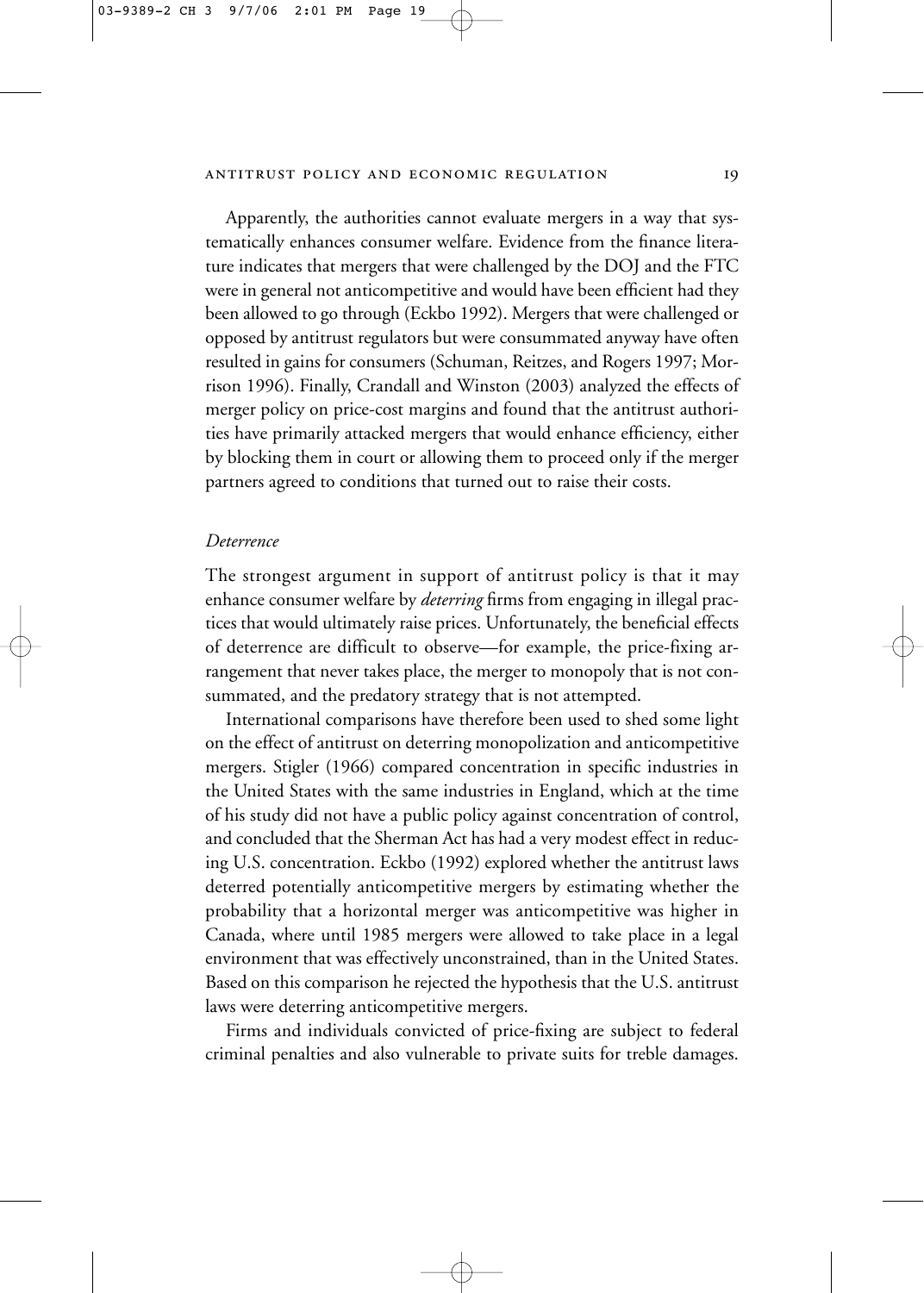Block, Nold, and Sidak (1981) offered evidence that such class actions were the strongest deterrence against collusion. Recently, the Antitrust Division of the Department of Justice has attempted to strengthen deterrence by imposing higher fines on corporations for price fixing and by expanding the use of corporate leniency for firms that disclose their role in a conspiracy and cooperate with the government. These policies may be thought to benefit consumers, but Kobayashi (2002) cautioned that they may lead to overdeterrence, which would induce excessive investments in monitoring and prevention, raise production costs, and result in higher consumer prices. Apparently, some firms have not been deterred from colluding because the Justice Department continues to bring price-fixing cases. While it is possible that DOJ has succeeded in deterring the most serious instances of price fixing and has therefore been increasingly prosecuting marginal cases, this surmise has not been documented.

In sum, theory and evidence indicate that the highly competitive U.S. environment has caused monopolies to be eroded, made it difficult for firms to maintain harmful collusive agreements, and led to mergers that either provide efficiency benefits or fail to enhance firm value. In contrast, antitrust policy's deterrence effects are in theory mixed and in practice not clear. Firms could be discouraged from engaging in socially beneficial activities, such as cost sharing, for fear of misguided prosecution, or they could be deterred from anticompetitive behavior. It is critical to measure the extent of each action. As I argue later, the inability to do so precludes strong policy recommendations for improving antitrust policy.

#### *A Credibility Check*

Many readers are likely to question whether the current state of the available evidence leads to a uniformly critical appraisal of market failure policies in general and of antitrust policy in particular. I maintain that it does, but I also acknowledge that my negative assessment of antitrust policy is not shared by all who have written on the topic. It is therefore useful to consider how those who believe that antitrust policy has had positive effects support their position empirically. In response to Crandall and Winston, Baker (2003) offered a cost-benefit analysis of antitrust enforcement as support for the social desirability of the activity. He argued that the annual costs of enforcement were small, roughly \$1 billion, and that the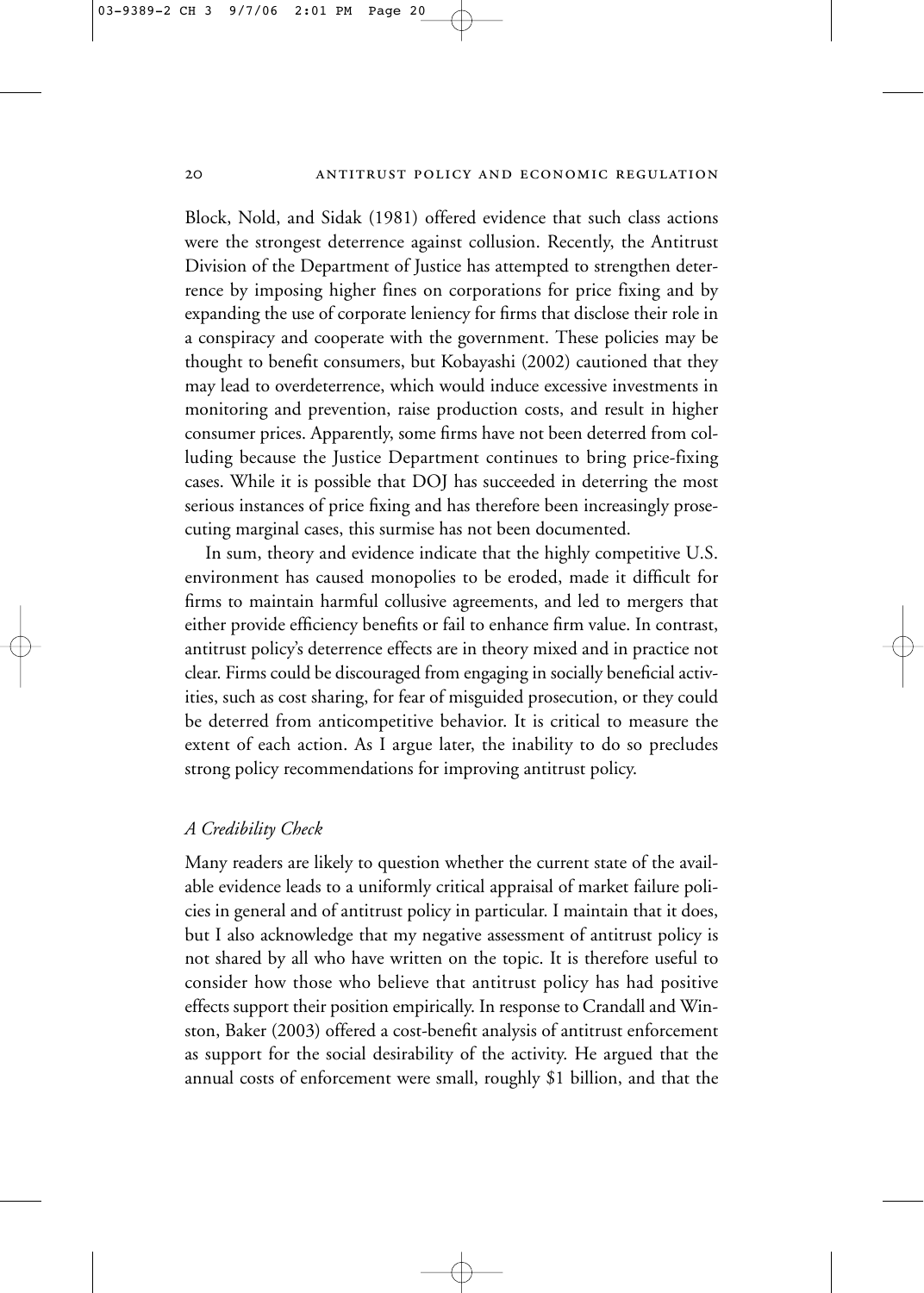potential benefits were likely to be much greater—as much as \$100 billion a year. But Baker did not obtain his estimate of benefits from empirical assessments of the effects of actual antitrust cases on consumers. Instead, he claimed that they could be large because price-fixing conspiracies were quite costly to consumers (for example, collusion among vitamin producers cost consumers at least \$100 million). However, in the absence of hard evidence that antitrust actions have actually reduced the costs of collusion to consumers or benefited them in other ways, it is inappropriate to claim that the consumer gains from such actions exceed enforcement costs especially because these costs are likely to approach several billion dollars annually when one accounts for lawyers' fees, payments to consultants, opportunity costs of managers and employees who participate in a firm's defense, and so on.

Kouliavtsev (2004) supported antitrust policy on similar grounds as Baker and cited some evidence that antitrust policy had deterred mergers between 1959 and 1972 that would have been harmful to consumers. But this evidence was based on the assumption that *any* increase in concentration in a product market increases the price-cost margin. Despite this rather heroic assumption, the fifty-nine horizontal merger cases that provided the basis for Kouliavtsev's favorable assessment generated gains in allocative efficiency that were smaller than the enforcement costs created by the action. Thus, it is difficult for Kouliavtsev to maintain a favorable assessment of antitrust on cost-benefit grounds.

Finally, Werden (2004) tried to cast merger policy in a better light than documented here, but he failed to provide favorable academic assessments of actual antitrust cases. To be sure, there are important gaps in our knowledge of the economic effects of antitrust policy that merit the profession's attention. Nonetheless, the verdict of the available empirical evidence is that current policy provides negligible benefits to consumers that fall far short of enforcement costs.7

7. Stigler (1982) raised concerns that the economic profession's growing support for antitrust was not based on systematic evidence of its economic effects. In a memorandum dated March 23, 2005, then U.S. Department of Justice Antitrust Division assistant attorney general R. Hewitt Pate proposed that the Antitrust Modernization Commission consider "engaging respected experts . . . to design a rigorous study of the effects of antitrust enforcement." Pate noted that the Crandall and Winston article was one of the inspirations for this proposal, notwithstanding the challenges to that paper summarized here (www.amc.gov/pdf/meetings/empirical.pdf).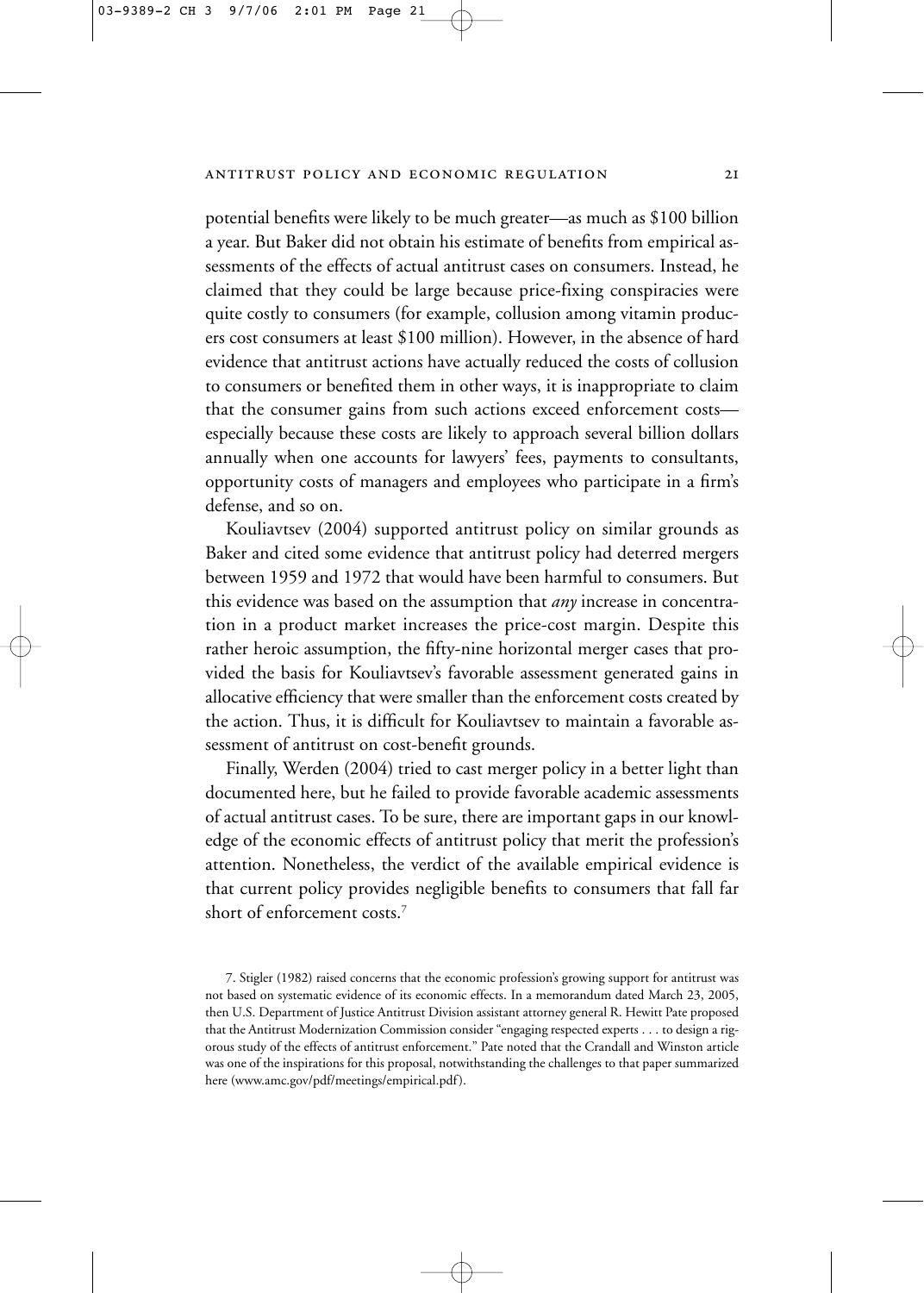#### **Economic Regulation**

Beginning with the 1887 Interstate Commerce Act that regulated the railroads, the federal government has used its legal power to control pricing, entry, and exit in industries where competition allegedly was not workable because large scale economies would cause firms to undercut each other's prices until they were either all bankrupt or the industry was monopolized. During the 1970s the federal government began to deregulate large parts of the transportation, communications, energy, and financial industries because it became clear that economic regulation was, in fact, impeding competition that could benefit consumers.<sup>8</sup> Today, federal price regulations are largely confined to agricultural commodities and international trade of selected products—neither of which is believed to invoke natural monopoly considerations.<sup>9</sup>

#### *Agriculture*

Economic regulation of agriculture amounts to an array of subsidies, including subsidies for being a farmer, subsidies for not making money on what is grown, and subsidies for taking land out of production. In 2000 government assistance constituted all of the overall farm income in eight states. Generally, subsidies mainly go to Big Agribusiness corporations and the richest farmers. The Environmental Working Group reported that in 2003 the top 6 percent of recipients collected 55 percent of all subsidies. Although subsidies used to be inversely related to farm prices (that is, they would increase when farm prices fell), that relationship has not been true in recent years. For example, according to the U.S. Department of Agriculture, farm earnings in 2004 reached a record \$74 billion, while direct

8. Of course, political factors played an important role in deregulation. It should also be noted that most formerly regulated industries are not completely deregulated, especially telecommunications and electricity. I discuss the effects of partial deregulation of these industries later.

9. Some local governments control the price of selected rental housing. Early (1999) and Glaeser and Luttmer (2003) analyze the effect of rent control in New York City on rents and the quality of housing. The minimum wage is another form of price regulation, but it is intended in principle to contribute to the social goal of reducing poverty by raising the earnings of the working poor rather than to correct a market failure. As pointed out in footnote 3, monopsony power is rarely a factor in low wage rates.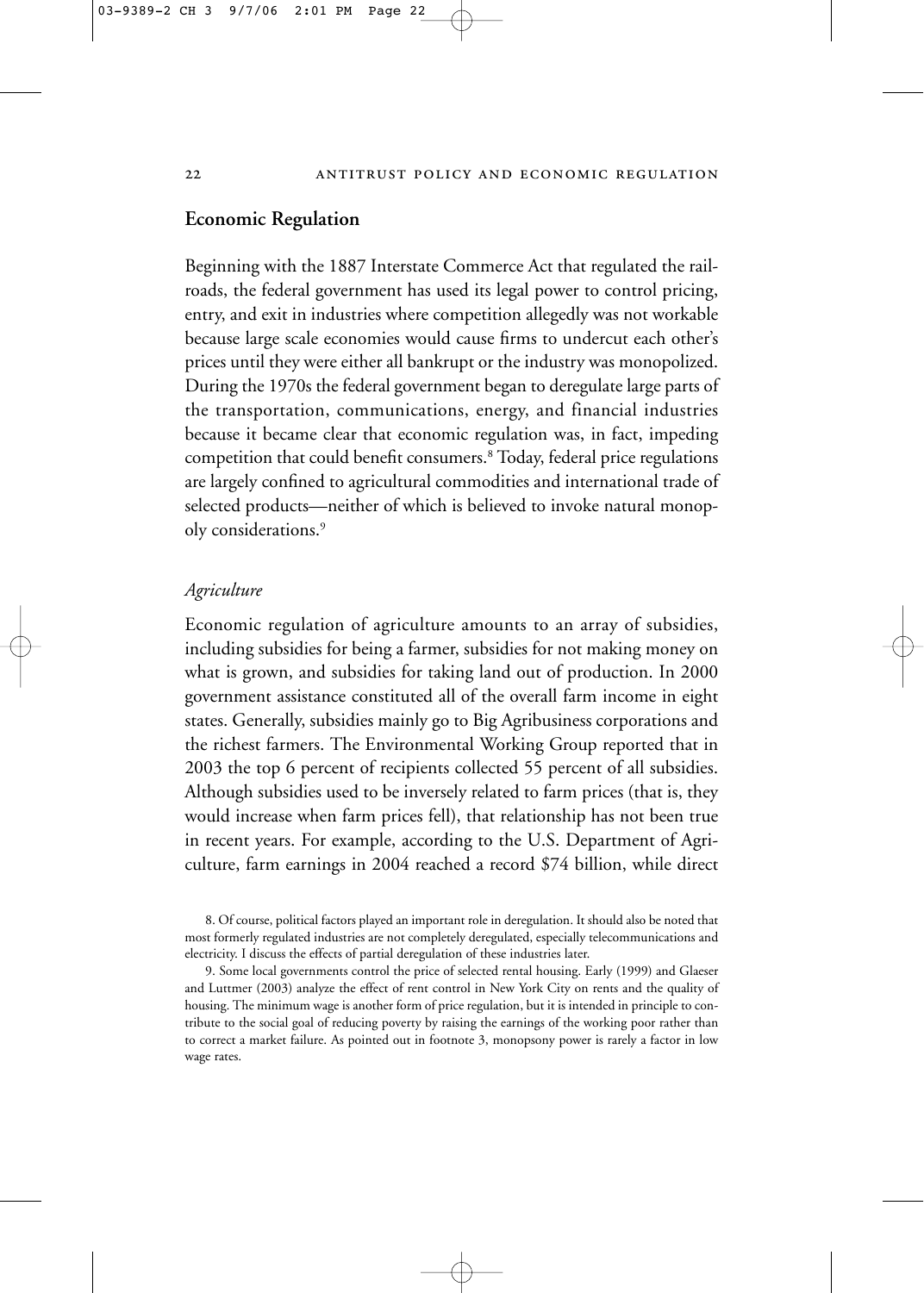government payments were as high as they were in years when farmers earned much less.

Historically, government intervention in agriculture was motivated by the "farm problem"—that is, the low earnings of most farmers and the great instability of income from farming. But as reported by Gardner (1992), careful estimates indicate a convergence of farm and nonfarm incomes in the late 1960s and average farm incomes exceeding average nonfarm incomes by the 1980s. Farm and nonfarm labor markets have become much more integrated, with some family members living on a farm and commuting to nonfarm jobs while other family members work on the farm. On average, farmers have also become wealthier than nonfarmers. The core of the farm problem is therefore rejected by basic data. Yet, governmental assistance to agriculture continues and has even accelerated in recent years.

Price support programs for certain agricultural commodities were initially created under the 1933 Agricultural Adjustment Act, which has been revised every few years since its inception. Currently, commodities such as wheat, corn, cotton, peanuts, dairy products, sugar, and rice are eligible for price supports. (Long-standing tobacco price supports ended as of the 2004 crop year.) The agricultural sector also idles much of its land as part of the Department of Agriculture's acreage reduction authority. Prices for fluid milk and milk used in dairy products are set by the federal government in accordance with the Milk Marketing Order of 1937. This program effectively raises the price of fluid milk and lowers the price of manufactured dairy products (Helmberger and Chen 1994).

Government regulation (subsidization) of these markets cannot be justified on economic grounds; thus, commodity price support programs basically amount to transfers from consumers to producers that generate annual net welfare losses of \$3.0 billion to \$12.4 billion (Rausser 1992; Robinson, Kilkenny, and Adelman 1989). The dairy support program also generates welfare losses that approach \$1 billion a year (Helmberger and Chen 1994). The 1996 Federal Agricultural Improvement and Reform Act attempted to scale back the costs of the programs (including their restrictions on planting) and to eventually wean farmers from taxpayer support, but Congress yielded to pleas from farmers and their lobbyists and provided annual "emergency" loans that raised the program's costs. In May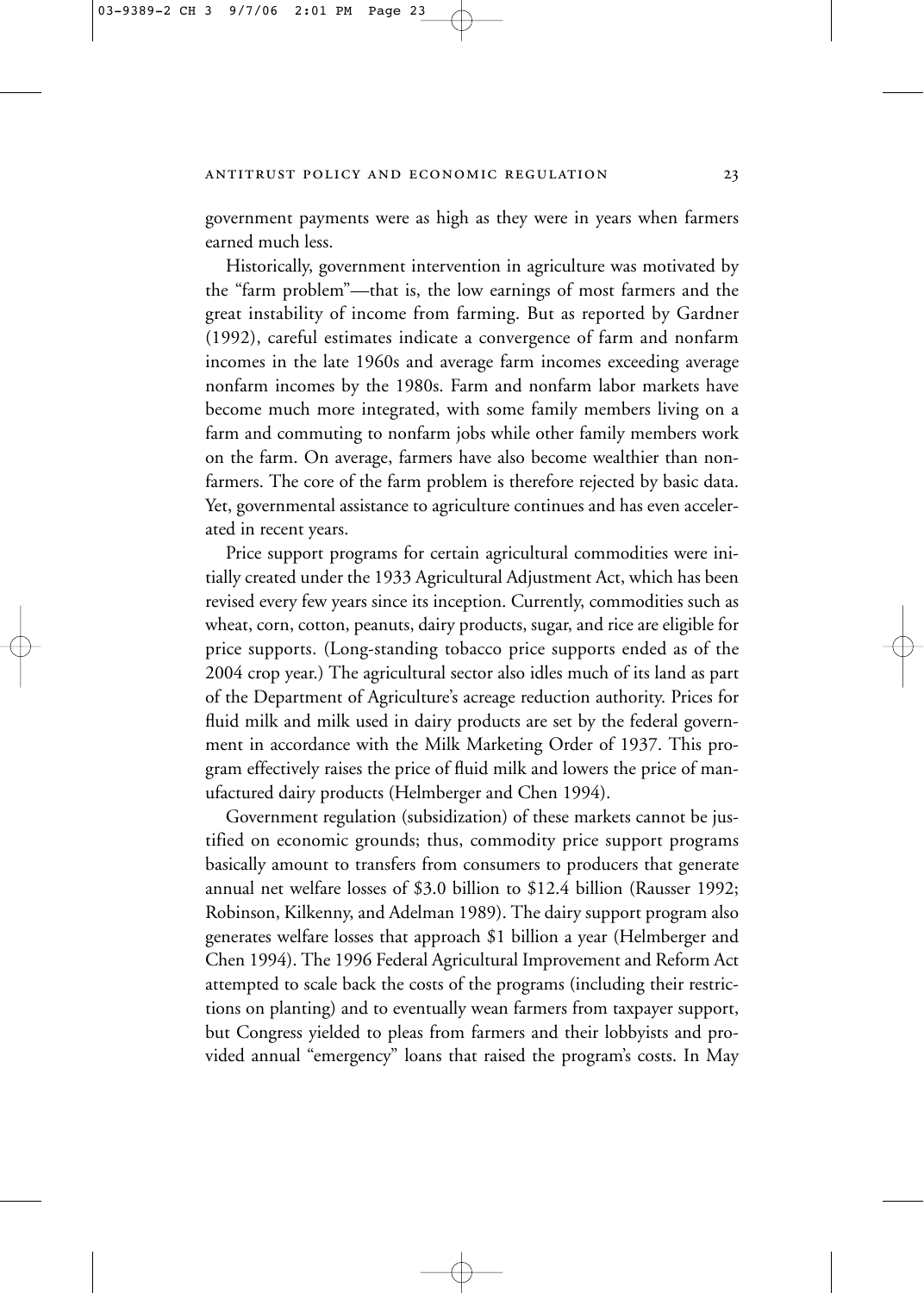2003, President George W. Bush signed a ten-year \$190 billion farm subsidy bill that, among other things, increased payments to farmers who produce wheat and corn and introduced a new \$1.3 billion milk price support program.

## *International Trade*

Instead of benefiting from direct subsidies, certain industries have benefited from the federal government's system of quotas and tariffs that restrict the availability of foreign competitors' automobiles and light trucks, steel, textiles and apparel, chemicals, dairy products, and sugar. (Beginning in 1981 domestic sugar producers also received price supports.) Protection for an "infant industry" could be justified for a limited time. Tariffs could also be justified if they increased national welfare at the expense of foreign firms without starting a trade war. However, a large volume of empirical evidence indicates that trade protection has mainly generated gains to established U.S. industries that fall far short of the losses to consumers. Feenstra (1992) draws on several studies and puts the annual net cost to the United States of tariffs and quotas between \$12 billion and \$18 billion. To add insult to injury, import prices are raised by the 1920 Jones Act, which increases the cost of transporting imported goods by requiring that coastal shipping be on U.S.-built and U.S.-owned vessels.<sup>10</sup>

Notwithstanding these costs, the United States and its trading partners have gradually reduced trade restrictions outside of agriculture by binding policy to multilateral agreements. But political considerations still result in the imposition of tariffs and quotas for certain products at almost any time. Upon taking office, President Bush expressed a desire to end all tariffs on consumer goods, but he then supported new tariffs of 8–30 percent on a broad range of steel products imported from Japan, South Korea, Taiwan, China, Russia, and Europe. Bush subsequently lifted the tariffs but indicated that he could impose them again. Quotas on textiles and apparels

<sup>10.</sup> International competition of airline service has been regulated through bilateral agreements that provide the framework under which fares and service frequency between the United States and other countries are determined. Morrison and Winston (1995) estimate that fares between the United States and foreign destinations would, on average, decline 25 percent if they were determined in an environment that paralleled deregulated competition on U.S. domestic routes.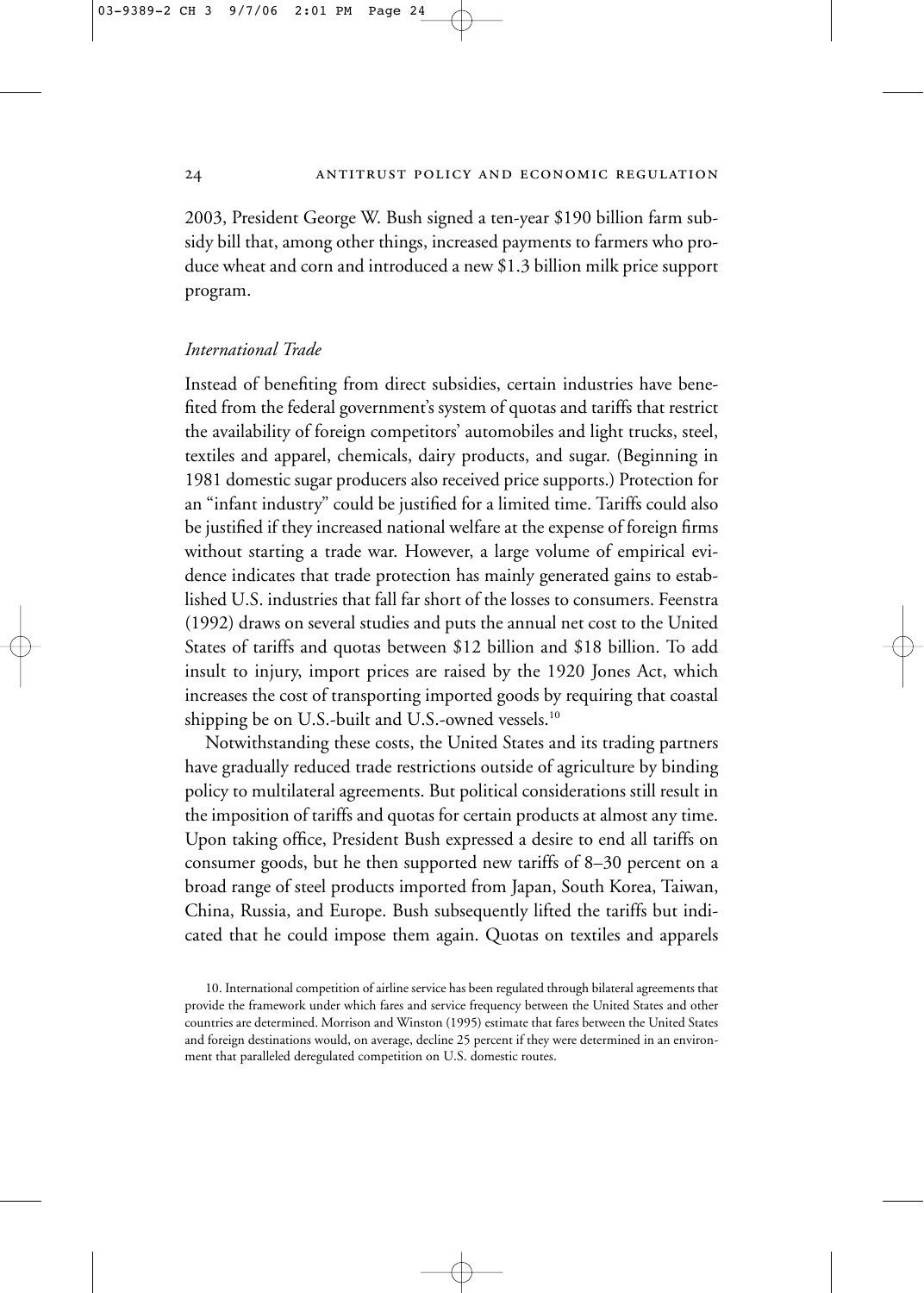around the world ended on December 31, 2004. However, the Bush administration reacted to a flood of Chinese clothing imports since January 2005 by announcing it would impose new quotas on cotton shirts, trousers, and underwear from China. The United States and China have subsequently negotiated a trade agreement that limits China's clothing exports for the next three years.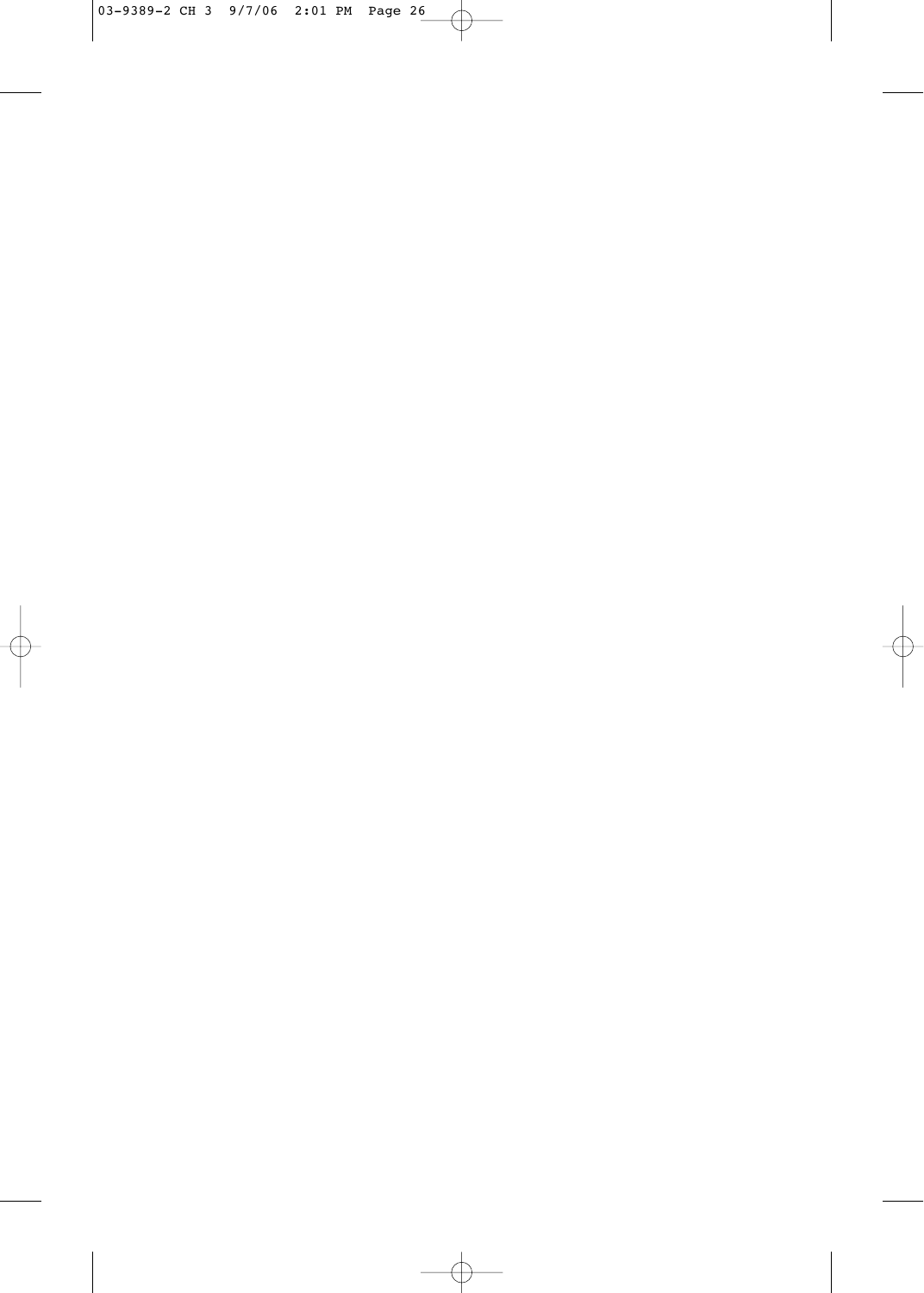**4** *Social Regulation: Imperfect Information and Externalities*

Competitive markets are an essential step toward<br>
Cefficient resource allocation, but efficiency also requires that buyers and sellers be fully informed and that their actions do not affect the welfare of others. Market participants can adjust their behavior to reduce the social cost of imperfect information and of consumption and production externalities, but information and externality policies may raise social welfare further. In theory, these so-called *social regulations* seek to protect public health, safety, and the environment by encouraging consumers and producers to take account of the effect of their actions on others' utility.<sup>1</sup> In practice, the economic policy issue is to determine the most efficient way to compel socially desirable behavior.

# **Imperfect Information**

If consumers are uninformed or misinformed about the quality of a product, they may derive less utility from it than they expected. Consumers'

<sup>1.</sup> The liability system administered by the courts also, in theory, seeks to reduce the cost of externalities by encouraging firms and consumers to behave in a more socially efficient manner. The Economics of Liability Symposium in the Summer 1991 *Journal of Economic Perspectives* provides an overview of the system.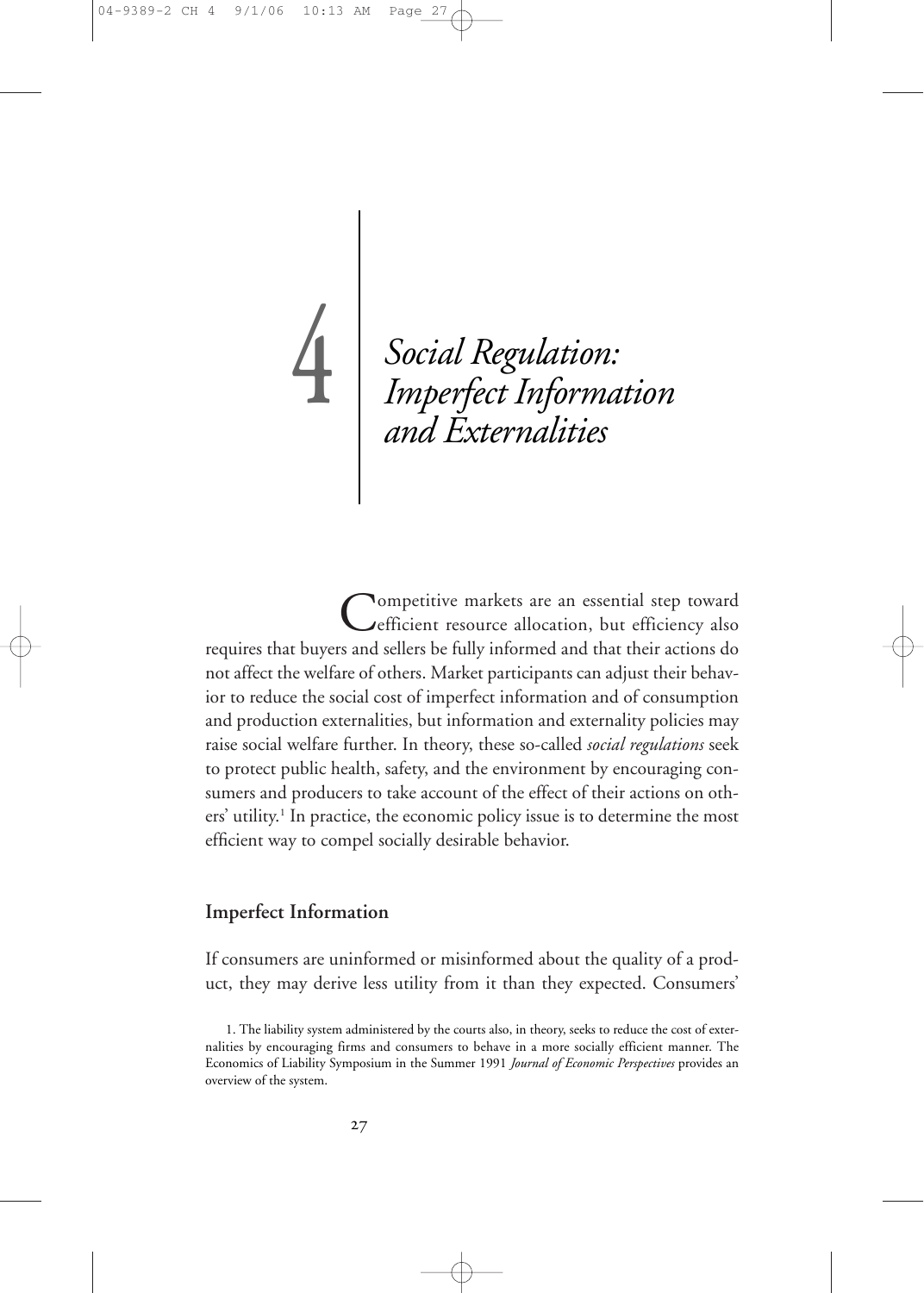choices could be distorted by false advertising, by firms' failures to disclose relevant information about their products and services, and by a lack of information to assess accurately the safety of potentially risky products. Similarly, workers may become injured or ill because they lack information about the health risks they may encounter in their workplace.

The federal government attempts to minimize the welfare losses caused by imperfect information by empowering regulatory agencies to direct firms to provide complete and accurate information about their products and workplaces and to ensure that consumer products and workplaces meet reasonable safety standards.

Descriptive data suggest that the incidence of illnesses and injuries caused by certain products has stabilized and that workplace injuries are a declining problem in the United States. Unsafe drugs cause adverse reactions in patients leading to serious illness or death. Although it is quite difficult to separate drug safety from doctor or patient error, to control for the mix of drugs over time, and to determine whether adverse drug reactions pose a serious health risk, a meta-analysis of several studies by Lazarou, Pomeranz, and Corey (1998) indicates that the incidence of adverse drug reactions among hospitalized patients has remained stable over the last thirty years. In a similar vein, although changes in sampling methodology and the relative popularity of different products make it difficult to track the evolution of injuries associated with particular product categories, there is no evidence that a systematic change in injuries has occurred over the past thirty years. Finally, the number of occupational injuries has steadily declined for the past three decades in private industry (figure 4-1a) and in mining (figure 4-1b). (It is unlikely that the recent spike in mining accidents in 2006 signifies a change in the long-run trend.)

Are government regulations or market forces responsible for these types of favorable trends? Or is there simply not much of a problem in the first place? The summary findings that I draw from the current state of the available scholarly evidence are:

Potential information problems in product markets and workplaces have not led to significant welfare losses to the public. Government actions generally amount to weak solutions in search of a problem because the policies implemented to date have not provided much social benefit.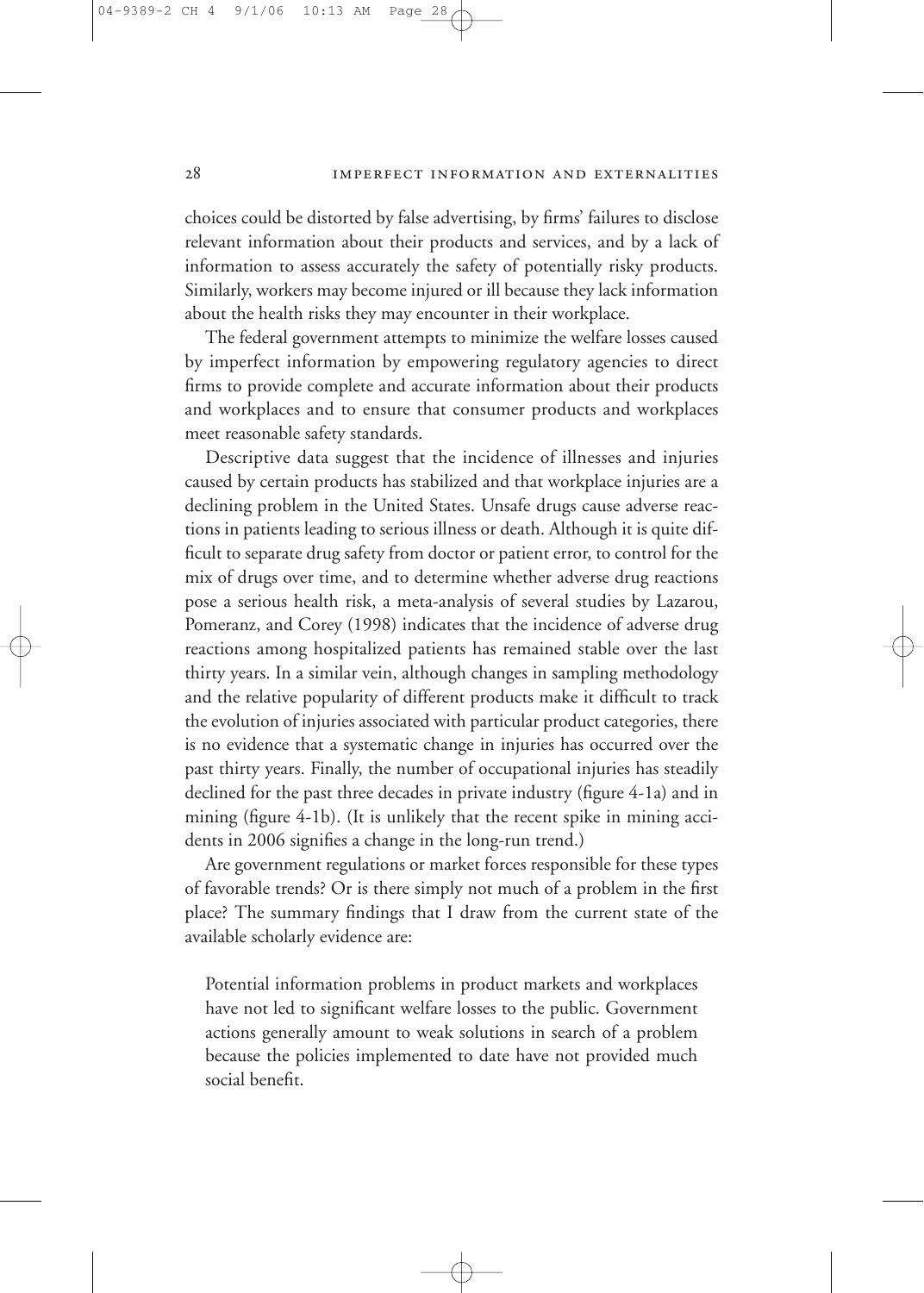

Figure 4-1a. *Occupational Injuries for Private Industry, 1973–2001*<sup>a</sup>

Source: U.S. Department of Labor, Bureau of Labor Statistics, statistics on workplace injuries, illnesses, and fatalities.

a. Rate of occupational injuries are per 100 full-time workers and include all injuries sustained on the job, including those that require time off from work and those that do not.

## *Advertising Regulation*

Since the 1910s, the Federal Trade Commission has sought to promote truth in advertising. Specifically, it is responsible for preventing deceptive acts or practices in the sale of various products, with particular attention given to food, drugs, and alcohol. In accordance with its regulations that define deceptive practices, the FTC conducts investigations of alleged false advertising and can order firms to stop running particular ads.

Peltzman (1981) found that the investigations raised firms' costs, but it was unclear whether they enabled consumers to make more informed choices that enhanced their welfare. Mathios and Plummer (1989) concluded that the FTC's action to prohibit Wonder Bread's nutritional claims was unnecessary because the messages that were challenged lacked materiality for consumers and, in fact, were discontinued. Ringold and Calfee (1990) pointed out that FTC advertising regulation may actually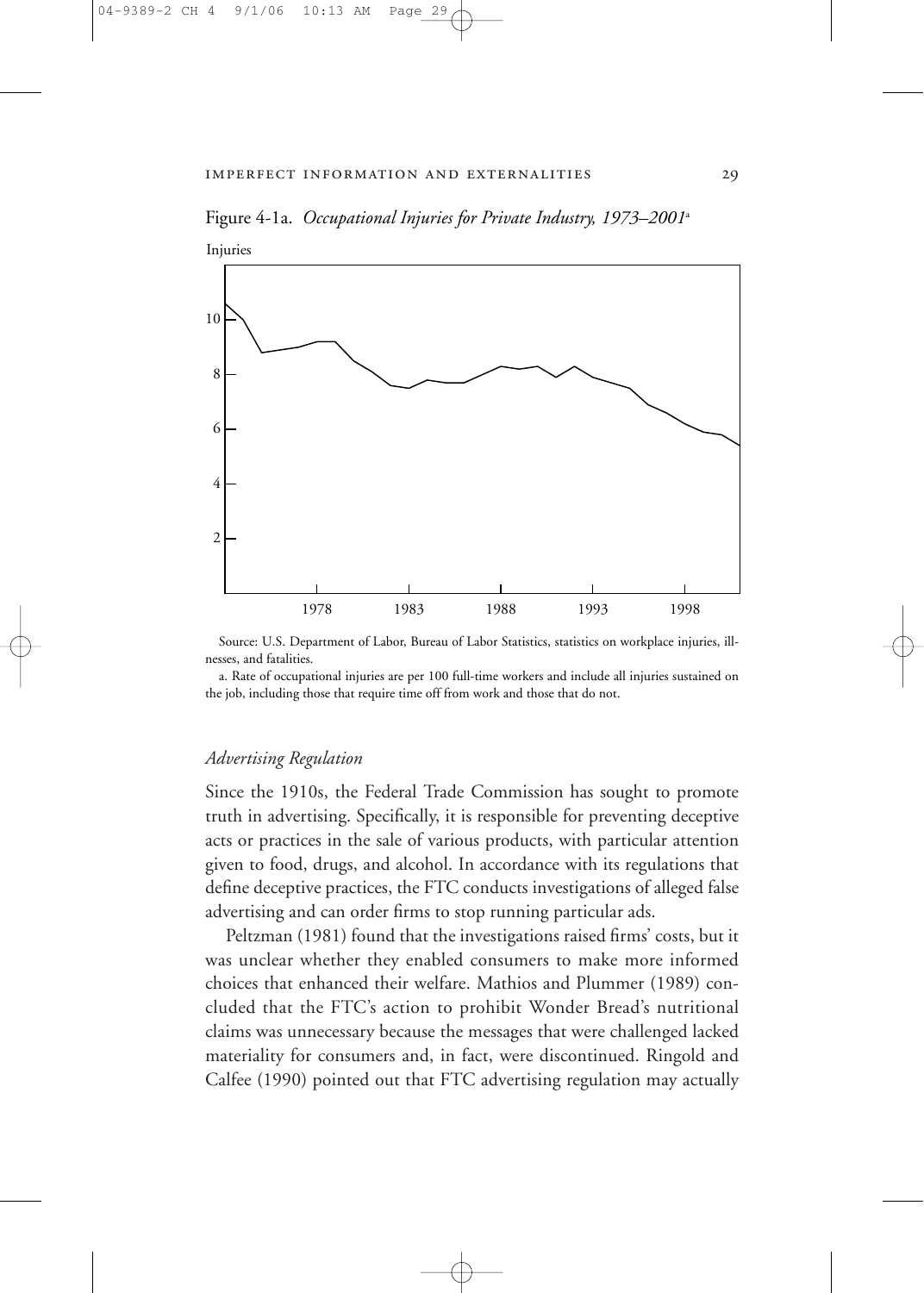Injuries Figure 4-1b. *Occupational Injuries for the Mining Industry, 1976–2002*<sup>a</sup>



Source: U.S. Department of Labor, Mine Safety and Health Administration, workplace injury, illness, and fatality statistics.

a. Rate of occupational injuries are per 100 full-time workers.

limit the availability of potentially useful consumer information. Specifically, they argued that the agency's cigarette advertising regulations prohibited sellers of less harmful cigarettes from making claims that raised valid health concerns, thereby hindering the introduction and sale of safer products.

Studies disagree about whether FTC actions have produced much benefit to consumers. Sauer and Leffler (1990) concluded that the FTC's Advertising Substantiation Program, developed in the early 1970s, along with changes in the legal definition of deception, probably made advertising more credible. But the authors used very indirect measures of the credibility of advertising such as changes in how much firms advertise certain products. Calfee and Ringold (1994) focused on surveys of consumers' attitudes toward advertising. Analyzing six decades of data that began in the 1930s, they found for each decade that 70 percent of consumers thought that advertising was often untruthful and sought to persuade people to buy things they did not want. (Nonetheless, consumers also believed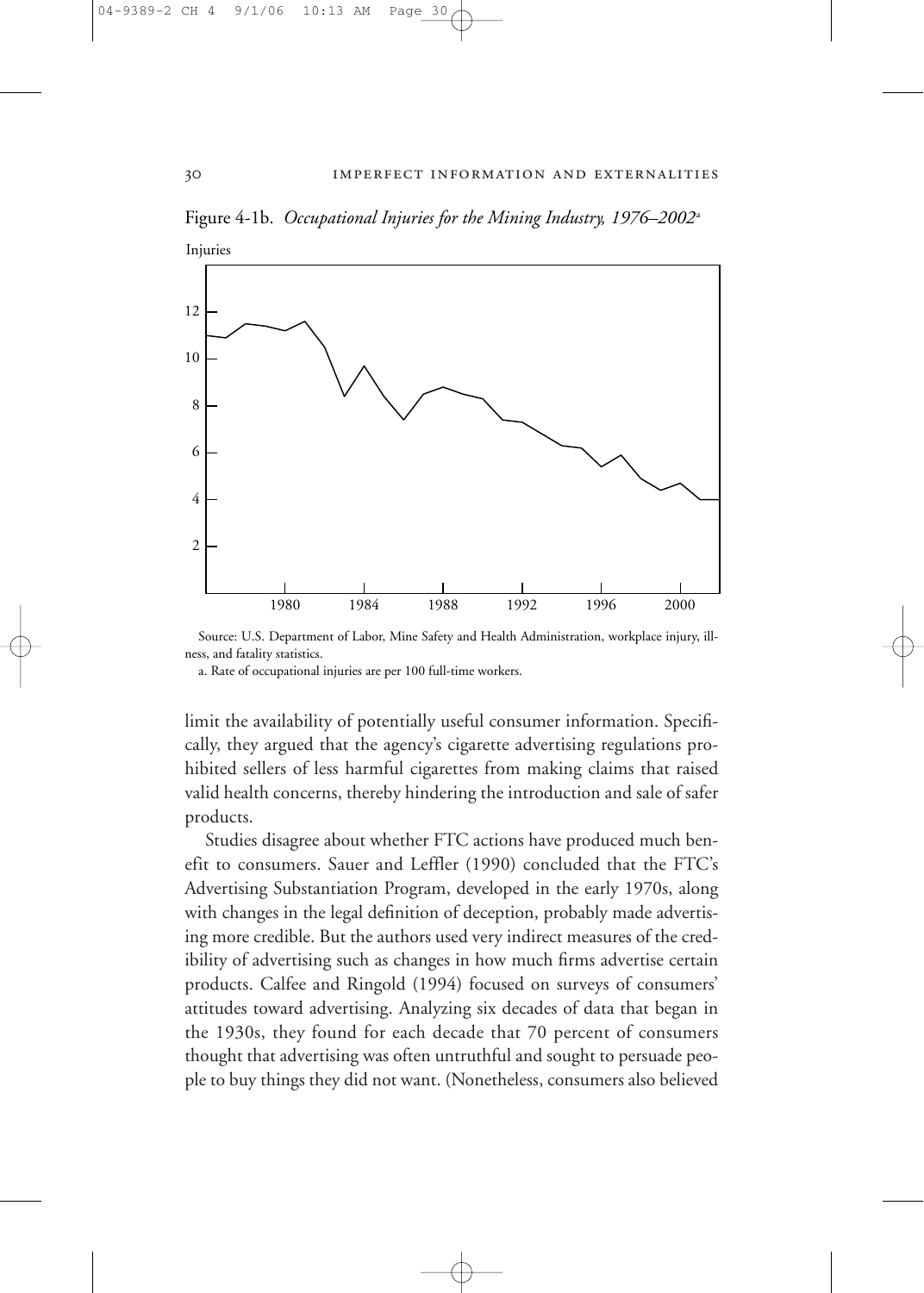that advertising provided useful information.) The authors argued that the stability of consumers' beliefs about advertising through time—especially during the 1970s when advertising regulation moved from extreme laxity to unprecedented force and the 1980s when regulation receded—was inconsistent with the view that advertising regulation increased the credibility of advertising. Such results are hardly conclusive, but they raise doubts about whether FTC advertising regulation has enabled consumers to make more informed choices.

## *Disclosure*

Federal laws and agencies also require certain sellers to provide all relevant information that might affect whether people choose their products and services. Instead of requiring automakers to report information about the safety performance of their vehicles, the National Highway and Traffic Safety Administration makes the results of automobile crash tests directly available to the public. Economists have not done extensive empirical work in this area, but they have explored whether policies requiring disclosure of information have aided investors, air travelers, and motorists.

The 1933 Truth-in-Securities Act requires an issuer of securities worth more than \$300,000 to file a statement for potential investors that contains material facts such as the firm's capital structure. However, the information required by the law did not appear to go beyond the information required by the New York Stock Exchange (NYSE). Indeed, the NYSE signaled investment quality by its decisions on which securities to list. Jarrell (1981) analyzed stock returns before and after the law was implemented and found that it provided few benefits to investors. Simon (1989) found that the law did not affect mean returns at the NYSE, although returns were somewhat higher for initial public offerings in other (regional) stock exchanges. Simon also found that the variance of returns was reduced for some issues of stock, but she argued that the Securities Act may have produced costs by shifting riskier over-the-counter securities to lower-cost, unregulated markets.<sup>2</sup>

2. The 1964 Securities Act Amendments extended mandatory disclosure regulations to large firms traded over the counter. Greenstone, Oyer, and Vissing-Jorgensen (2006) found that shareholders valued the disclosure requirements. But the authors cautioned that they could not conclude that the amendments had a positive welfare effect because they could not rule out the possibility that shareholders' gains were offset by managers' losses.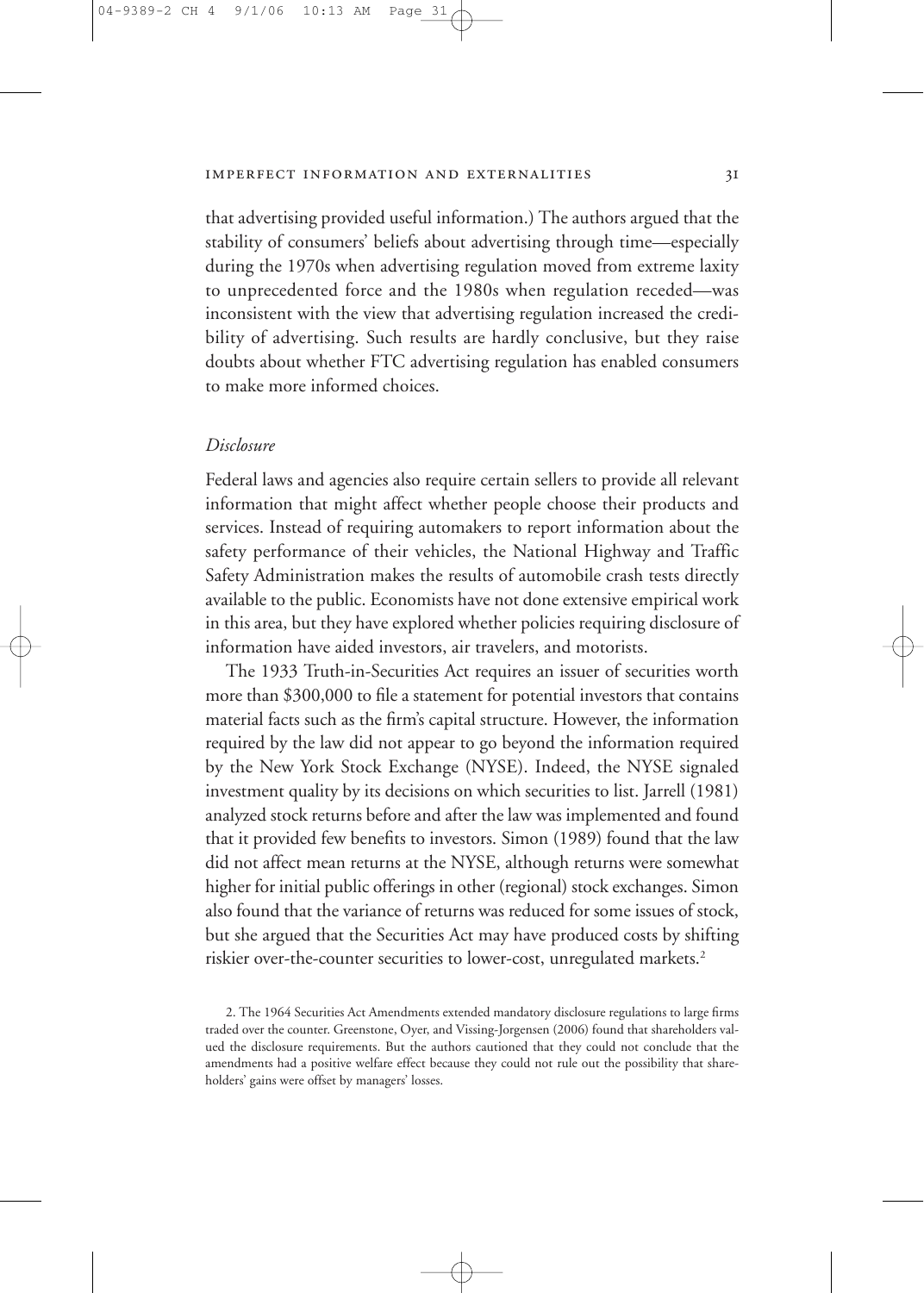More recent equity market regulations potentially affecting investors include the Williams Act of 1968, which regulated corporate takeovers by requiring a bidder to disclose certain facts and figures and by instituting a minimum tender period, and the Sarbanes-Oxley Act of 2002, which specified new standards for corporate governance. The Williams Act was intended to protect target firms' shareholders by providing them with more information about the acquiring firm and by giving them more time to decide whether to tender. Jarrell and Bradley (1980) concluded that shareholders of target firms were better off because the Williams Act increased cash tender premiums. But the authors also noted that the higher premiums created substantial social costs by deterring some takeovers that would have improved economic efficiency and by harming shareholders of firms that would have been acquired absent the takeover laws. Surveying the relevant empirical accounting and finance literature, Romano (2005) argued that the corporate governance provisions in the Sarbanes-Oxley Act were ill conceived. Evidence on the actual social costs and benefits of that law must await future research.

Computer Reservation Systems (CRSs) have been used by travel agents to book flights for travelers. The now defunct Civil Aeronautics Board and Congress took steps to prevent owners of CRSs, usually a carrier or group of carriers, from displaying information in a manner that favored one airline over its competitors. Morrison and Winston (1995) found that efforts to eliminate CRS bias had little effect on air travelers' welfare because most fliers did not rely on information from a CRS to determine their preferred flight or were loyal to a specific frequent flier program and insisted on getting flight information about their regular carrier.

NHTSA has tried to inform automobile consumers by making the results of automobile crash tests available to the public. Hoffer, Pruitt, and Reilly (1992) argued that consumers paid little attention to the government's information and relied on other sources of safety performance such as trade publications. Apparently, this was a wise choice because the authors found that NHTSA's crash test data were a poor predictor of vehicle safety. The data have been recently questioned for failing to account for the different effects that accidents between large sport utility vehicles and smaller cars have on their occupants and for the dangers posed by rollover crashes involving SUVs.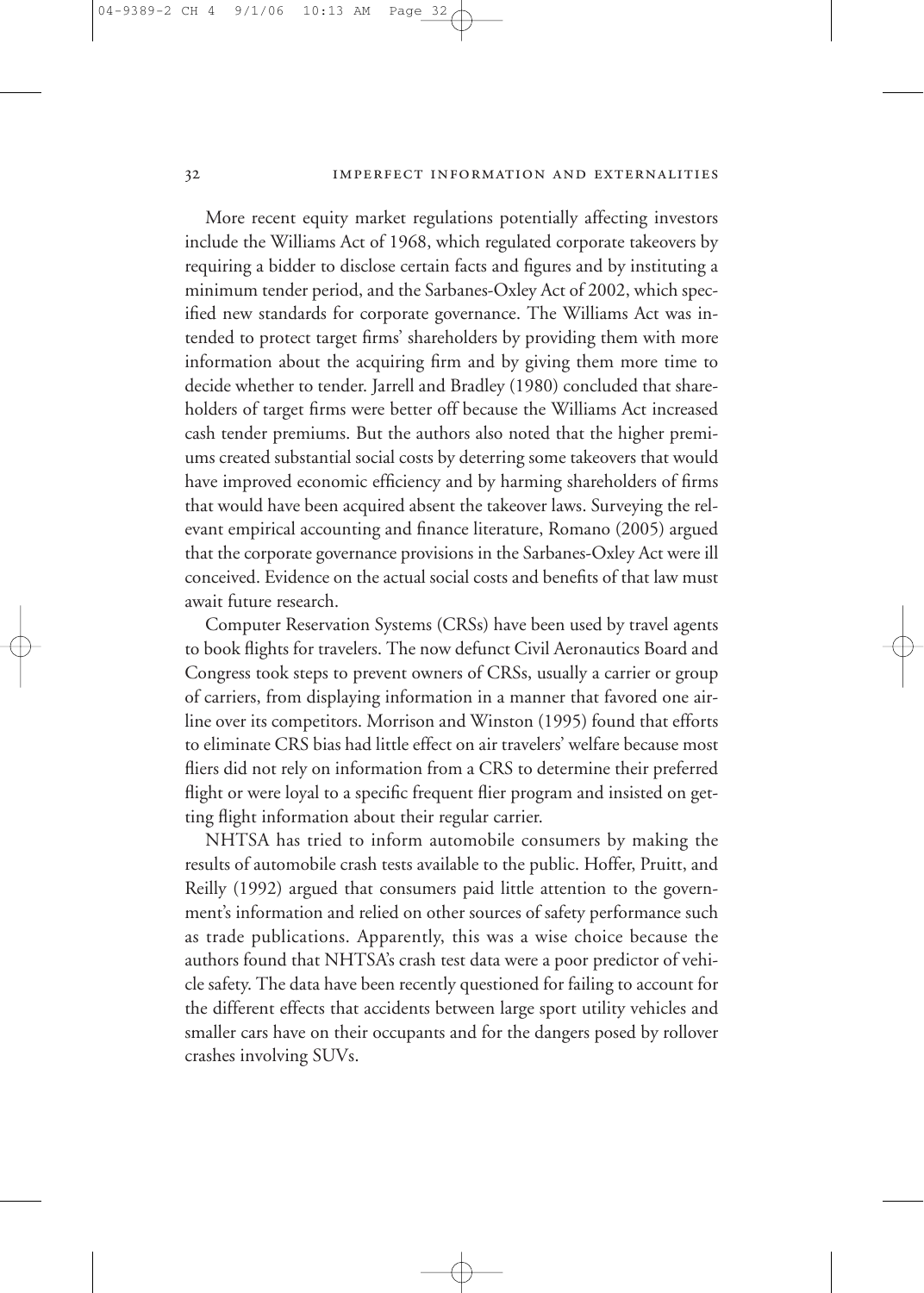## *Labeling*

As noted in the case of FTC cigarette advertising regulation, some sellers have an incentive to disclose potentially useful information when product quality (safety) varies. Until the mid-1980s, manufacturers were prohibited by law from promoting the health content of their food products through advertising. When the prohibition was lifted, the consumption of fiber cereals increased and the consumption of fat and saturated fat decreased (Ippolito and Mathios 1990, 1995). Moreover, advertising was an important source of information that affected consumer behavior.

The 1990 Nutrition Labeling and Education Act (NLEA) tried to improve on market behavior by requiring most manufacturers of food products to include nutrition information on labels and by authorizing the Food and Drug Administration to regulate health claims. Mathios (2000) assessed the effect of the NLEA on the salad dressing market. He found that salad dressings with little or no fat voluntarily disclosed health information, but that the law eliminated differences in disclosure among, and modestly shifted demand from, brands with more fat. But the earlier findings of Ippolito and Mathios suggest that any beneficial effects of the 1990 law could have been achieved by informative advertising in the absence of the NLEA. Indeed, the FDA has recently attempted to increase the role of competition in improving the health consequences of a food product by issuing rules that give producers more leeway to make health claims about their products than they had under the 1990 law.3 While it is not clear that it intends to make particular health claims, in 2006 the McDonald's fastfood chain will voluntarily use packaging for its food products that lists nutritional data including calorie, fat, and sodium levels.

Eco-labeling may promote environmental objectives. Perhaps the most notorious case involves dolphins, which have been used by fishermen as a way of finding and netting tuna. During the late 1980s consumers became aware that the harvest of yellowfin tuna caused the incidental mortality of dolphins. Media attention eventually spurred calls for consumer boycotts of canned tuna. In April 1990 the three largest tuna canners in the United

<sup>3.</sup> This information is contained in Department of Health and Human Services, Food and Drug Administration, "Guidance for Industry: Qualified Health Claims in the Labeling of Conventional Foods and Dietary Supplements," *Federal Register*, December 20, 2002.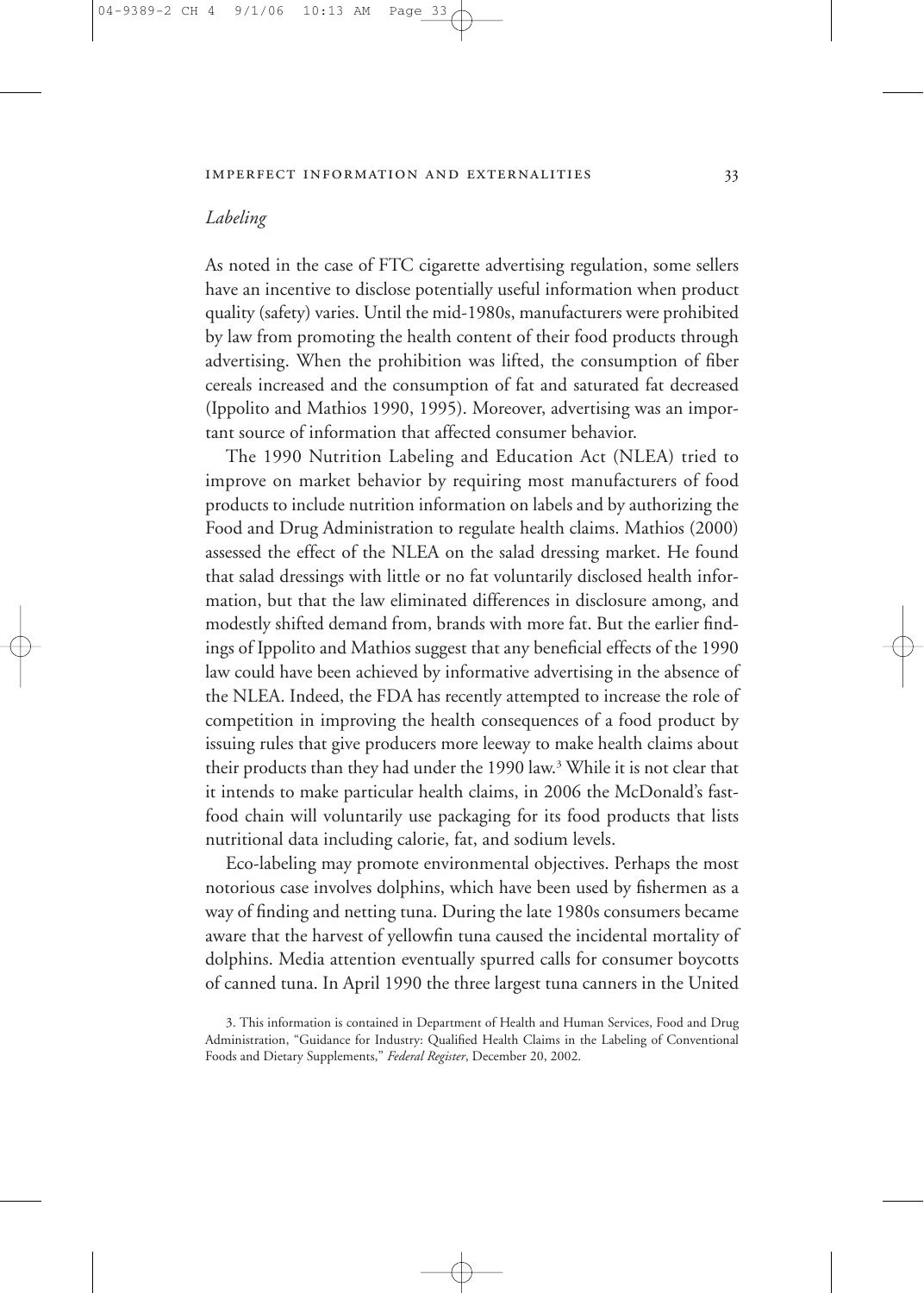States announced a policy of labeling their tuna as dolphin safe, and other canners quickly followed. The federal government responded by passing the Dolphin Protection Consumer Information Act of 1990, which mandates that tuna products cannot be labeled as "dolphin safe" unless dolphins were not used to capture tuna for the entire fishing trip, as verified by a sanctioned observer aboard the boat.

Teisl, Roe, and Hicks (2002) found that consumers reacted positively to dolphin-safe labels because the market share for canned tuna increased. But given that firms recognize that consumers have a preference for dolphin-safe tuna, one could argue that eco-labeling was driven by market forces rather than government policy. Indeed, it is not clear that the 1990 law had much effect on the accuracy of labeling. At the same time, the legislation may have verified the authenticity of tuna sellers' claims in the minds of the public.

Viscusi and Magat (1987) offered evidence that people behave in a rational manner in response to risk by updating their assessments of it and by either taking greater precautions in the case of consumer products or demanding higher wages for jobs that pose greater risks to health. Hazard warning labels are therefore a potentially useful source of information about risks to health. Firms have long provided these labels on various products, and government policy has required labels on cigarette packages, hazardous chemicals, and similar dangerous products. Unfortunately, it has been difficult to assess the costs and benefits of actual policies requiring warning labels because they are often inextricably associated with media attention that has focused on the potential harm from the hazard (for example, the 1964 surgeon general's report on smoking). In any case, Magat and Viscusi (1992) suggested that information policies such as hazard warning labels are likely to be far more effective in promoting safety than government campaigns that try to persuade people to change their behavior.<sup>4</sup>

# *Standards*

When products such as home appliances, drugs, and automobiles are used improperly or have design flaws (or, in the case of drugs, unintended side

<sup>4.</sup> For example, Blomquist (1988) concluded that federal campaigns to increase seat-belt use were largely ineffective.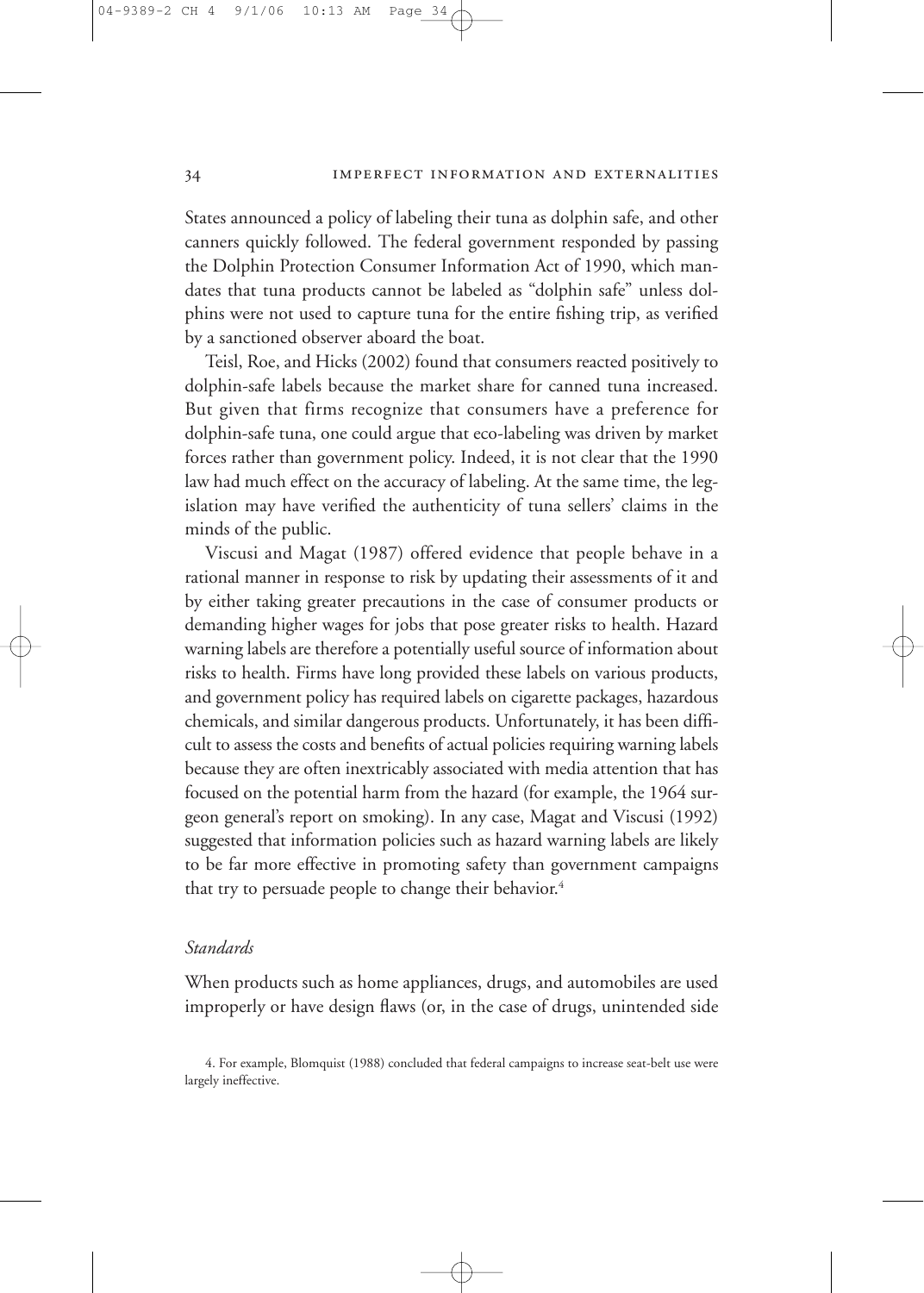effects), they may pose health hazards that are not understood by consumers. Federal agencies have tried to reduce risks to consumer safety by setting standards to ensure that products are not flawed when they appear on the market and, in the case of drugs, verifying that they pose minimal risks to consumers before they appear on the market.

The Consumer Product Safety Commission (CPSC) has broad authority to set standards to eliminate what it perceives to be unreasonable risks to consumer safety from products normally found in the home. It can also issue bans and recalls of products that it deems to be unacceptably dangerous. Grabowski and Vernon (1978) and Viscusi (1985) analyzed the effect of CPSC regulations on the home accident rate and found that they had a statistically insignificant effect. It appears that the regulations were ineffective because they addressed only a small aspect of a product and bore only a tangential relationship to product safety. In addition, Thomas (1988) conducted a case study of the CPSC and found that its preferences among projects caused it to misallocate resources and create systematic "bureaucratic failure." Specifically, the commission tended to select projects with potentially large benefits but low benefit-cost ratios.

New drugs hold the promise to reduce pain and suffering and to prolong life for millions of people, but they may also compromise a patient's health if they turn out to have harmful side effects. In accordance with the 1962 Drug Amendments, the FDA provides premarket approval of all new drug claims to reduce health risks. It also must approve new drugs before they can be offered for sale. Naturally, the approval process delays the introduction of new drugs. The economic issues are whether the FDA imposes excessive delays and whether the process reduces the risks from using new drugs.<sup>5</sup>

Peltzman (1973), Grabowski (1980), and Wiggins (1981) concluded that FDA policies were excessively cautious and reduced the flow of new drugs on the market. Drugs eventually approved for sale in the United States were delayed by several years compared with the same drugs sold, for example, in Great Britain. These delays amounted to a 5–10 percent tax on annual drug purchases during the 1970s and 1980s and undoubtedly cost thousands of lives. Of course, FDA regulations may have kept harmful

<sup>5.</sup> In theory, the liability system also provides pharmaceutical companies with an incentive to reduce the risk from new drugs. Empirical evidence on the liability system's effect on drug safety is not available.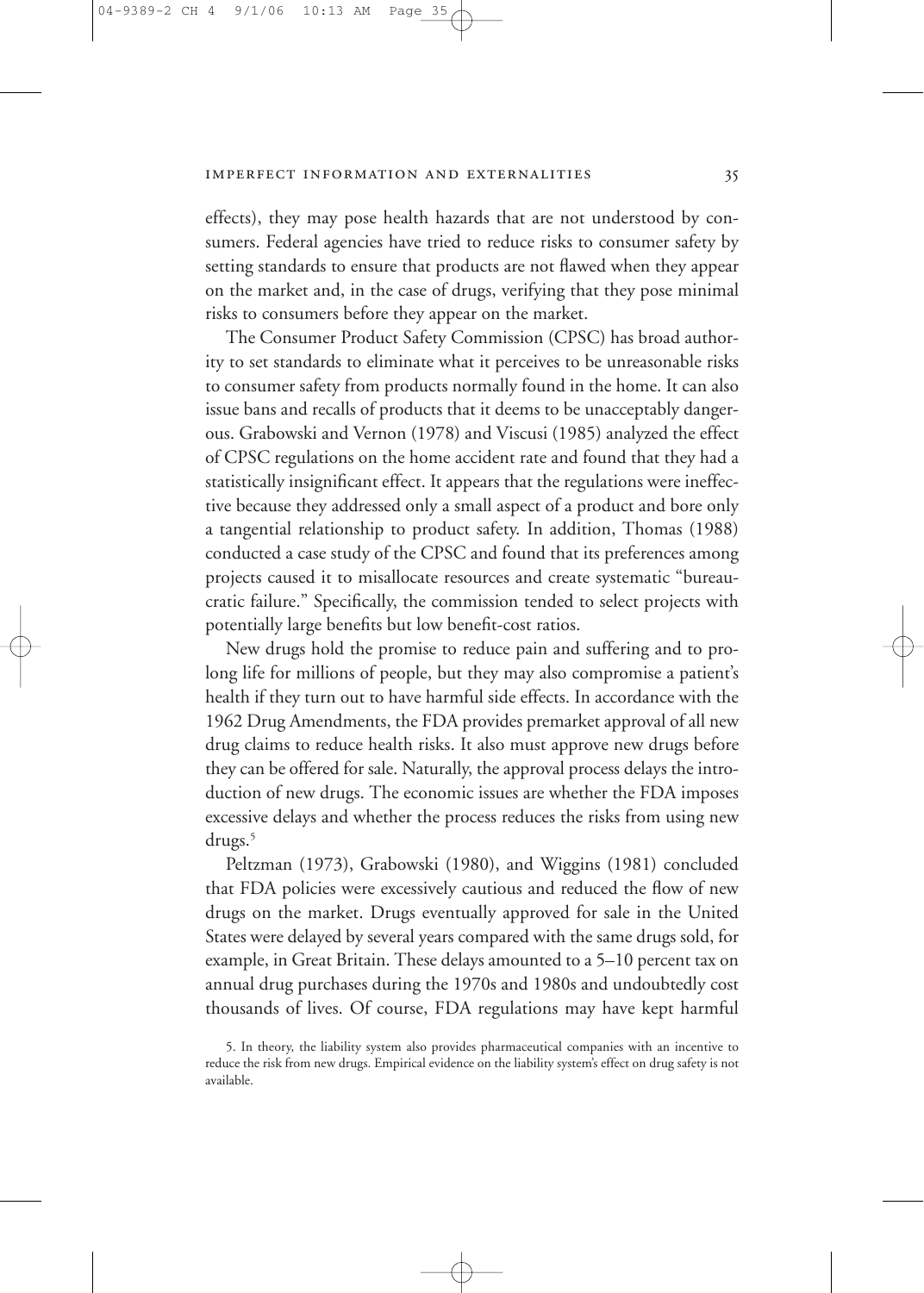drugs from appearing on the market and therefore saved many lives. Unfortunately, researchers have yet to quantify these potentially important benefits.

The costs of the delays were reflected in increasing complaints by pharmaceutical firms, AIDS activists, and other patient groups. Government's response was the 1992 Prescription Drug User Fee Act, which required pharmaceutical firms to pay fees to the FDA so the agency could hire newdrug reviewers in the Center for Drug Evaluation and Research to improve the speed and efficiency of reviews. The program, subject to renewal every five years, has specific performance targets that the FDA must seek to achieve, such as a six-month review for the most therapeutically novel drugs and a ten-month target for less novel drugs. Olson (2002) and Philipson and others (2005) found that the introduction of user fees reduced new-drug review times and increased the flow of new drugs on the market. For example, between 1985 and 1992 the FDA approved a total of 170 new molecular entities, compared with 259 approved entities from 1993 to 2000. Although the costs of the FDA's review process have been reduced, even the remaining costs cannot be justified until the benefits from FDA evaluations are accurately determined.<sup>6</sup>

The FDA also mandates that patients obtain a prescription from a physician before they can purchase certain potentially harmful drugs. On its face, the law discourages self-treatment in favor of professional treatment, which may benefit patients by reducing the expected toxicity cost of drug consumption. But Peltzman (1987) pointed out that the prescription requirement may give patients a false sense of safety and induce them to consume stronger medicine to obtain the benefits of more aggressive treatment. His empirical estimates indicate that the prescription requirement has not reduced but, in fact, may have increased poisonings from overdoses. (It has also failed to reduce infectious disease mortality rates.) Peltz-

6. Between 1998 and 2001 ten drugs were withdrawn from the market for safety reasons. Recently, Merck pulled Vioxx and Pfizer pulled Bextra off the market. These actions appear to have prompted the FDA to be more cautious in its reviews, thus reducing the flow of drugs on to the market and again raising the question whether the cautious reviews are justified on cost-benefit grounds. Indeed, drugs approved in the first half of 2005 took almost twice as long to win approval as drugs approved during the same period in 2004. The FDA also placed five times as many black-box warnings—the agency's most serious alert—in the first half of 2005 than it had in the first half of 2004. Although no controls are made for the different mix of drugs in these periods, it appears that the FDA is slowing down its process out of political rather than medical concerns.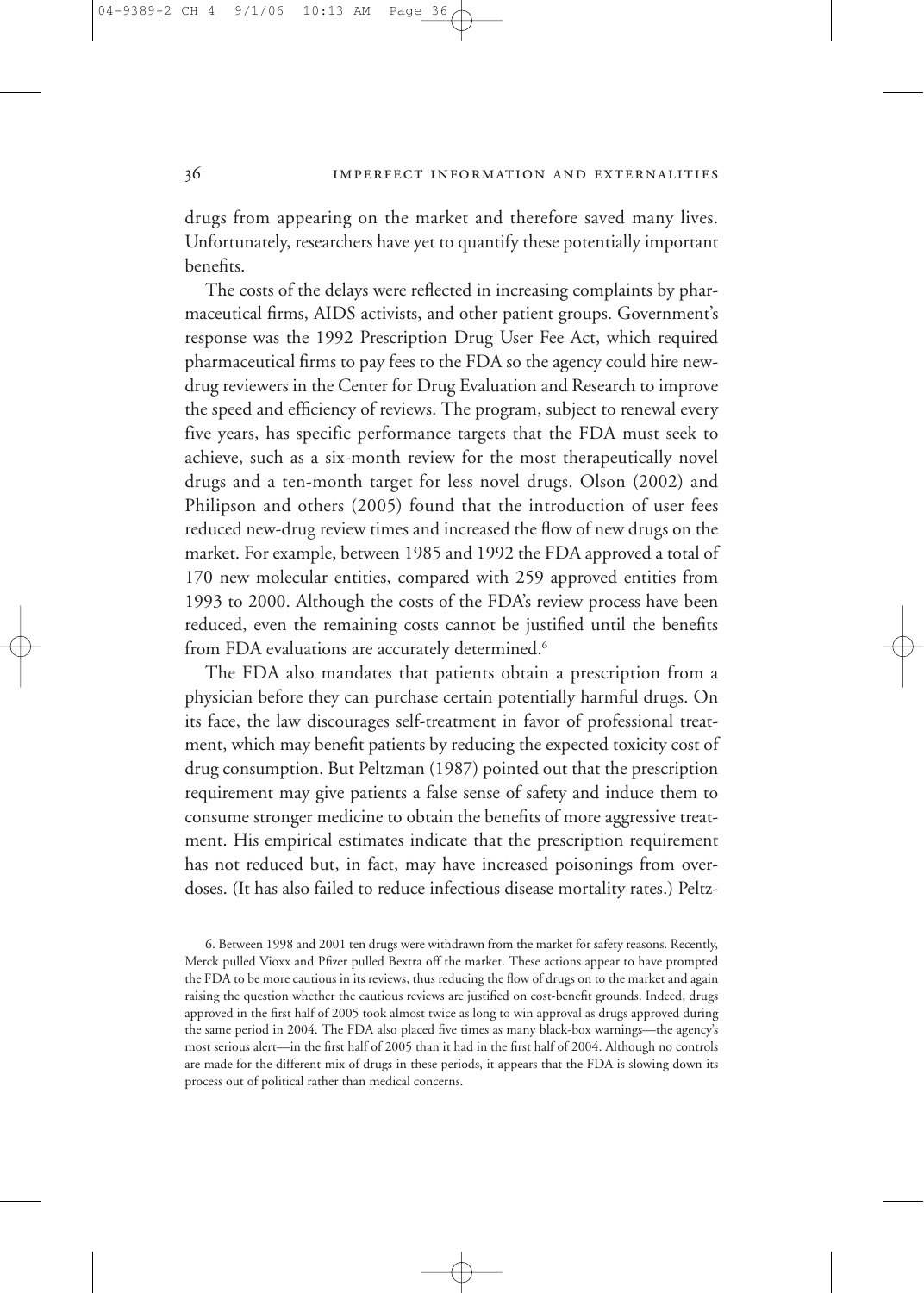man's finding illustrates how regulation may create an "offset effect"—that is, consumers are induced to engage in risky behavior such as shifting consumption to more powerful drugs with less certain effects in response to policies that are intended to improve safety.

Offsetting behavior has also occurred in response to National Highway and Traffic Safety Administration automobile safety regulations. In the late 1960s NHTSA required automobiles to be equipped with seat belts and other safety features such as padded dashboards. Peltzman (1975) found that the overall benefits to travelers' health from these regulations as reflected in fewer fatalities and injuries were completely offset by drivers taking more risks (such as driving faster, running red lights, and so on) that increased pedestrian deaths and nonfatal accidents. (Certain drivers did gain utility from the greater mobility associated with driving faster.) Subsequent research has debated the magnitude of the offset effect (see, for example, Crandall and others 1986), but few researchers question its existence.7

Workers may face health hazards at their workplaces because facilities and equipment are improperly maintained, conditions are dangerous, and so on. The Occupational Safety and Health Administration (OSHA) is empowered to reduce risk in the workplace by setting safety standards, conducting inspections to see that workplaces conform to them, and assessing penalties on employers who do not. OSHA's sister agency, the Mine Safety and Health Administration (MSHA), performs these tasks for mines.

Figure 4-1a shows that the rate of occupational injuries in private industry has declined since the early 1970s, but OSHA's contribution to the decline is questionable. Schultze (1977) criticized OSHA because it failed to address the greatest influence on the injury rate, the employee turnover rate (this influence was reported by Oi 1974), and instead focused on easily identifiable and correctable hazards that could be addressed effectively by the market (that is, companies have to pay employees higher wages, or

<sup>7.</sup> Offsetting behavior has been found to occur in response to other changes in the driving environment such as mandatory seat-belt laws, repeal of the national 55-mile-per-hour speed limit, and the widespread adoption of airbags and antilock brakes (Winston, Maheshri, and Mannering 2006). It is also notable that findings of offsetting behavior have been obtained using very different methodologies, ranging from time series analysis of automobile fatalities data aggregated at the national level to structural models of drivers' choices of automobile safety devices and accident outcomes estimated on disaggregated data.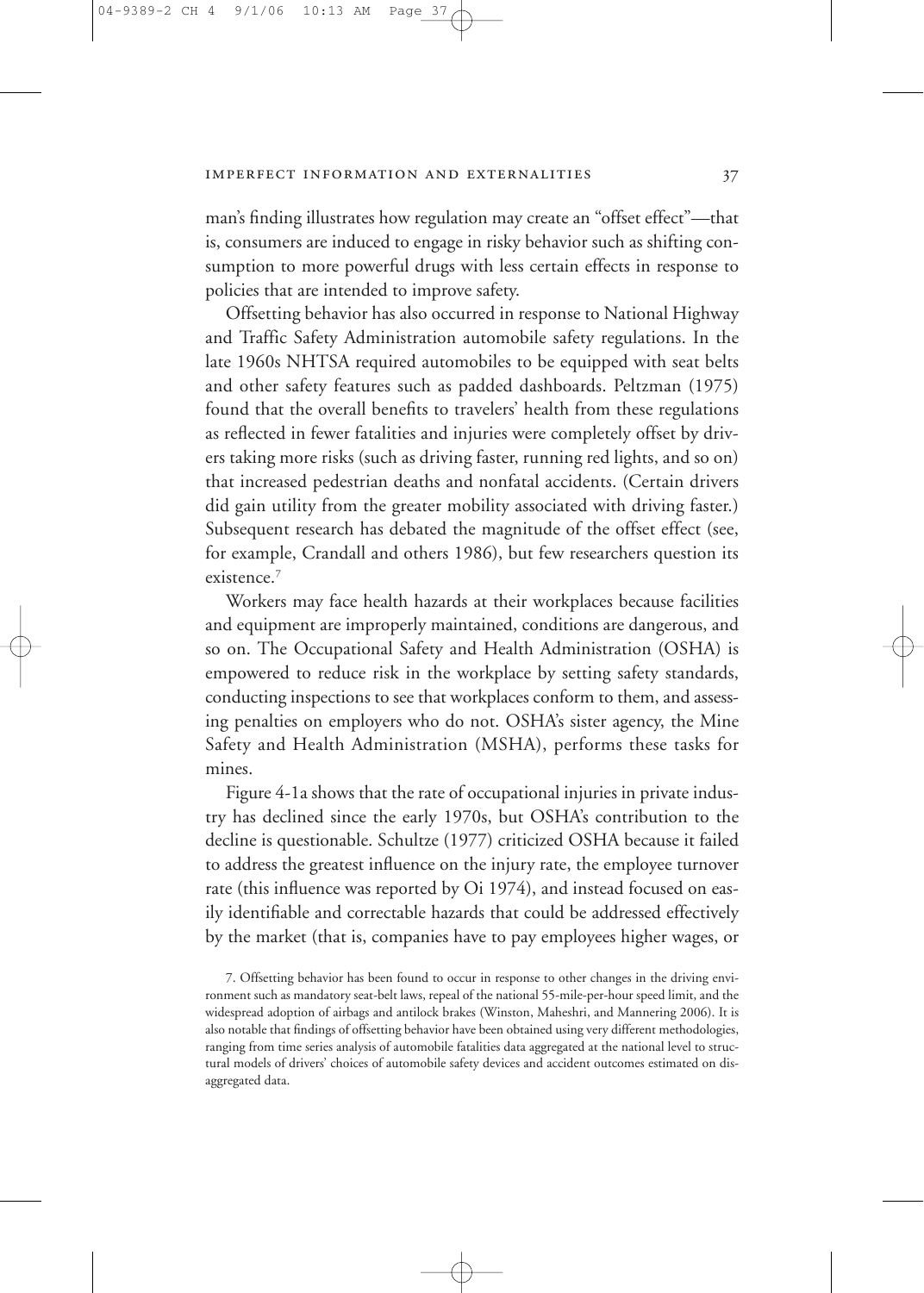compensating differentials, to work in hazardous conditions) and workers' compensation. Workers' compensation, which requires employers to purchase insurance to compensate workers if they are injured at work, is designed to reduce the litigation costs that would arise if workers could sue their employers for job-related injuries. The system provides a powerful incentive for employers to maintain safe workplaces because workers' compensation insurance rates are tied to a firm's injury experience (accident performance). Moore and Viscusi (1990) estimate that in the absence of workers' compensation, job fatality rates in the United States would be as much as one-third greater than they are.

Considerable empirical evidence, including time series studies by Bartel and Thomas (1985), Viscusi (1986), and Smith (1992) and simulations by Kniesner and Leeth (1999), indicates OSHA regulations and enforcement have had a modest effect, at best, and often a statistically insignificant effect on the workplace accident rate. Gray and Scholz (1993) contended that researchers have tended to underestimate OSHA's impact on safety, but their quantitative estimates are actually quite similar to Viscusi's.<sup>8</sup> Finally, Weil (1996) found that OSHA inspections of plants in the custom woodworking industry influence plants to comply with machine-guarding standards. But he failed to find a strong link between the inspections and lost days of work, which implies that the standards are not targeting the causes of the most serious injuries. As noted, workers' compensation and market forces—and in all likelihood increasing societal wealth—have contributed to improvements in workplace safety. OSHA's ineffectiveness appears to be explained by poorly designed safety standards, weak enforcement, and a lack of a significant safety problem at most workplaces.<sup>9</sup> Accordingly, the social desirability of OSHA's activity is clearly in question.

8. The two studies obtain similar estimates—only about 2–3 percent of workplace injuries are prevented by OSHA enforcement—despite using very different methodologies. Viscusi uses industrylevel data and estimates a basic time series model, while Gray and Scholz use plant-level data and control for unobserved heterogeneity, serial correlation, and endogeneity.

9. A recent proposal to improve OSHA's effectiveness would increase the maximum criminal penalty from six months to ten years for employers who cause the death of a worker by willfully violating workplace safety laws. Stiffer criminal penalties, however, may not compensate for ineffective safety standards and weak enforcement. For example, during the1980s and 1990s OSHA investigated more than 1,200 cases where investigators concluded that workers died because of their employers' "willful" safety violations but prosecuted a mere 7 percent of these cases.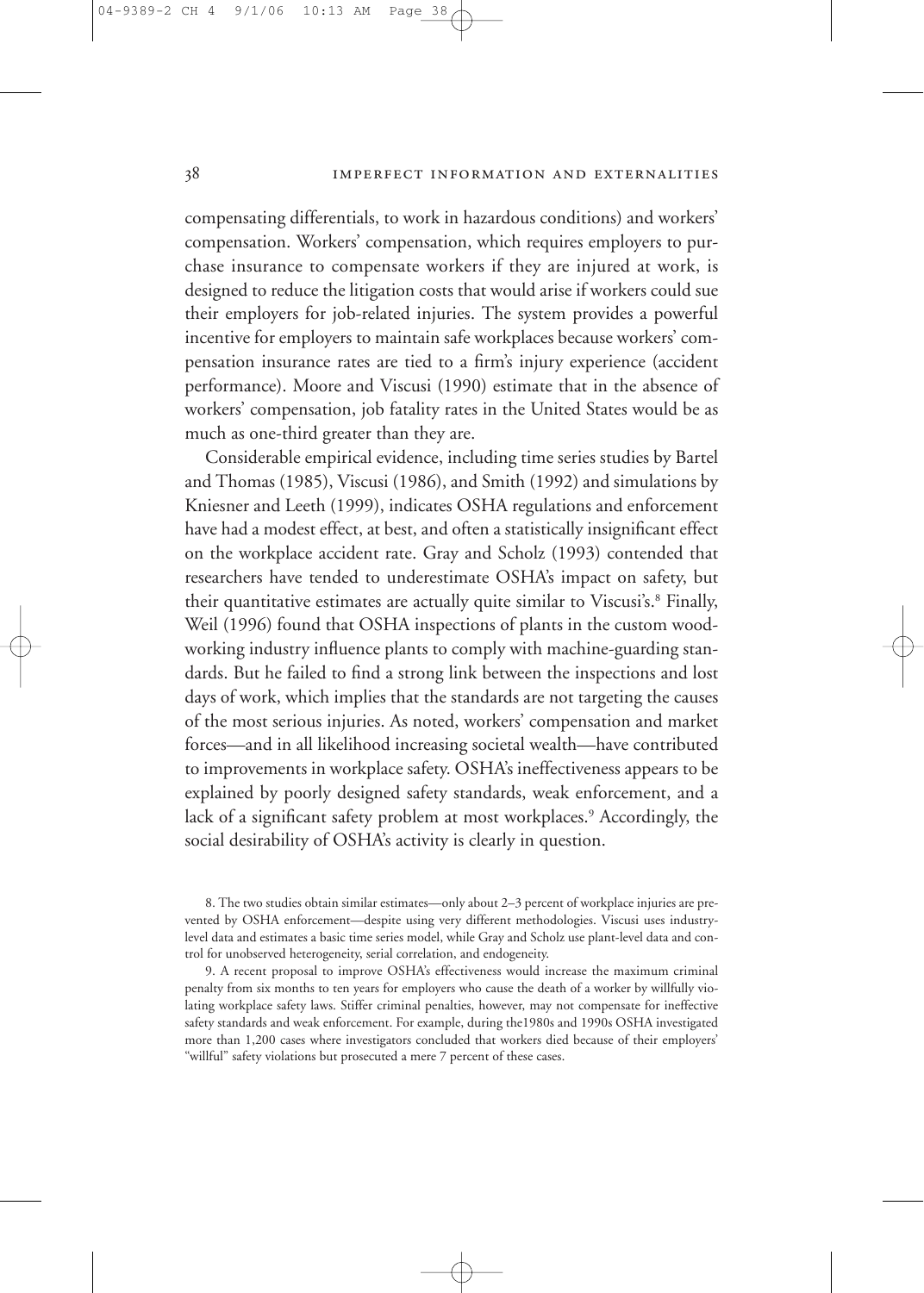Notwithstanding the long-term decline in coal mine fatalities shown in figure 4-1b, recent tragedies in three mines have raised concerns about whether the Mine Safety and Health Administration needs to strengthen enforcement of mine safety standards. Industry observers assert that growing mechanization of equipment has contributed to mine safety and that MSHA's role has been minimal because fines for safety violations are small, negotiable, and often not even collected.

Sider's (1983) assessment of mine safety attributed reductions in fatalities per man-hour to improvements in productivity rather than to changes in mining operations induced by regulation. Similar to workers in other occupations that face significant risks to their health from inherent working conditions, miners have received wage premiums to compensate them for the risks they take by working in mines, such as breathing harmful air matter, suffering injuries, or even dying if a mine collapses. Thus mine owners have a strong financial incentive to prevent wage premiums from rising by keeping their mines safe and preventing accidents that increase the perceived risks to health from working in a mine.

Kniesner and Leeth (2004) estimated that the costs of MSHA's activities are more than double the benefits. Its budget is large—on a per establishment basis, it is 400 times larger than OSHA's budget—and its deterrence is weak. MSHA could generate greater social returns by reallocating its funds to ensure that safety violations that contribute the most to injuries are corrected.

## **Information Policies Adopted by States**

Individual states have adopted information policies to supplement federal policies. These include prohibiting price advertising that may divert attention from product quality, requiring practitioners in hundreds of occupations to obtain a license that certifies they are competent to perform a particular task, enabling purchasers of new automobiles to obtain a full refund or a replacement vehicle in the event that their automobile is hopelessly defective, and requiring motor vehicles to have annual safety inspections. Empirical evidence indicates that consumers have not been better served by these policies than by federal policies; in fact, in some instances they have been harmed.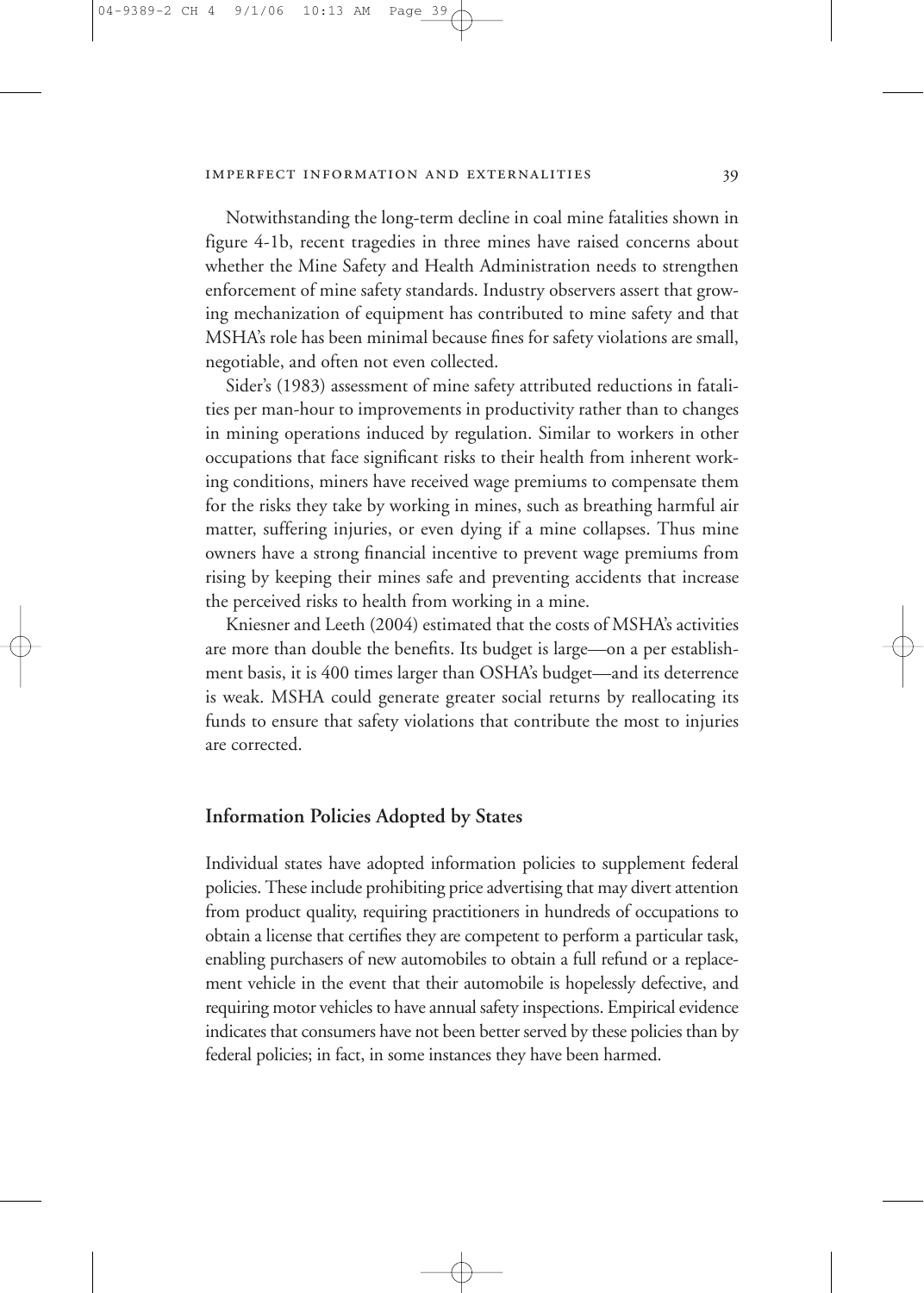Several states prohibit firms from advertising the prices of particular products and services on the grounds that consumers may be induced to purchase a lower-priced alternative that compromises their health or safety. Yet price advertising may provide information to consumers about product quality and spur competition that weakens the ability of firms to elevate prices above costs. Indeed, economists have found that prohibitions on price and other contents of advertising have raised prices and the variation of prices for eyeglasses (Benham 1972), drugs (Cady 1976), optometric services (Kwoka 1984; Haas-Wilson 1986), and routine legal services (Schroeter, Smith, and Cox 1987) without shielding consumers from products or services that may jeopardize their health.

Occupational licensing is a form of entry regulation that requires individuals to obtain a license if they wish to provide services in sectors such as law, dentistry, engineering, and even hairdressing. States use licensing to regulate more than eight hundred occupations, representing nearly 20 percent of the nation's workers. Licensing may be justified if consumers are likely to be harmed because they are not able or not willing to judge the competence of individuals who provide an important service. But licensing may also have unintended effects such as encouraging do-it-yourself behavior, wasting overtrained talent, and reducing the quantity of available workers. Carroll and Gaston (1981) argued that by reducing the quantity of available workers, occupational licensing may reduce the quality of services and consumer safety. They presented suggestive evidence that this outcome occurred in several occupations, including electricians (that is, fewer electricians were associated with more accidental deaths by electric shock from nonindustrial activity), dentists, plumbers, and so on. Kleiner and Kudrle (2000) concluded that occupational licensing did not raise the quality of service consumers received. In the case of dentistry, they found that consumer costs increased in states with more stringent licensing but that dental health did not improve and malpractice suits did not decrease.

U.S. and foreign automobile manufacturers have vastly improved the quality of their vehicles during the past few decades. Nonetheless, it is possible that some consumers may purchase a "lemon" because they are not able to detect serious defects in the vehicle until they have driven it for a while (Akerlof 1970). Lemon laws give consumers who have purchased a hopelessly defective vehicle an opportunity, typically for one year, to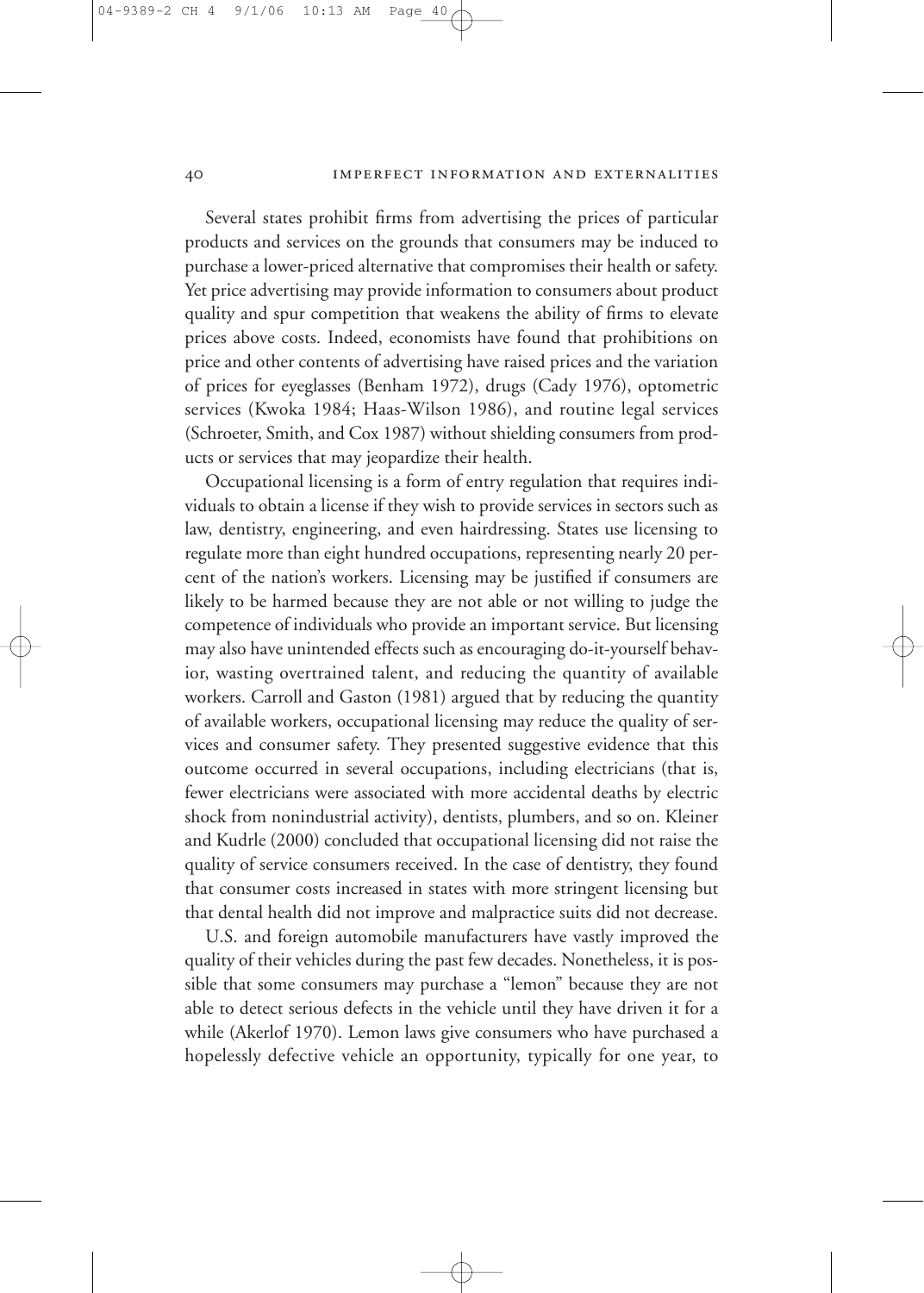request either a full refund or a replacement vehicle from the manufacturer. Of course, the market also provides quality insurance against defective vehicles, such as Chrysler's buyback plan that allowed consumers to return their new car for a full refund within thirty days of purchase. Smithson and Thomas (1988) found that lemon laws are rarely utilized because they do not significantly improve upon market remedies and may involve significant transactions costs (for example, consumers are required to engage first in arbitration with a dealer before they can proceed with litigation). Some recent evidence indicates the difficulties in actually trying to receive compensation under various state lemon laws. It is estimated that of the small fraction of consumers who contest defective vehicles in arbitration, only about 10 percent prevail.<sup>10</sup>

Even if their vehicles are not lemons, motorists may not be aware that aging vehicles can pose safety risks; thus, roughly twenty states mandate that all registered vehicles have safety inspections to detect and correct mechanical problems. Vehicle inspections would be expected to improve highway safety by forcing motorists to retire their vehicles earlier than they would have in the absence of inspections or by increasing expenditures on repairs. But Poitras and Sutter (2002) found that vehicle inspections have not had either of these effects, which casts doubt on whether they have improved highway safety.

I have not found any direct evidence that consumers have been substantially informed, protected, or insured by federal or state information policies. However, an assessment of information policy is not complete without considering whether these policies have benefited consumers by deterring harmful products from being produced and keeping them off the market. As indicated previously, deterrence can have opposing effects: FDA drug evaluations, for example, may have kept harmful drugs off the market and saved lives but may have also delayed potentially helpful drugs from appearing on the market for decades—even beyond the well-documented approval lag. Policy recommendations on how to improve FDA drug evaluations and other information policies would be enriched by research that quantifies and sorts out the benefits and costs of their deterrence effects.

<sup>10.</sup> Don Oldenburg, "Recourse for When That Sweet Ride Turns Sour," *Washington Post*, February 26, 2006, p. F5.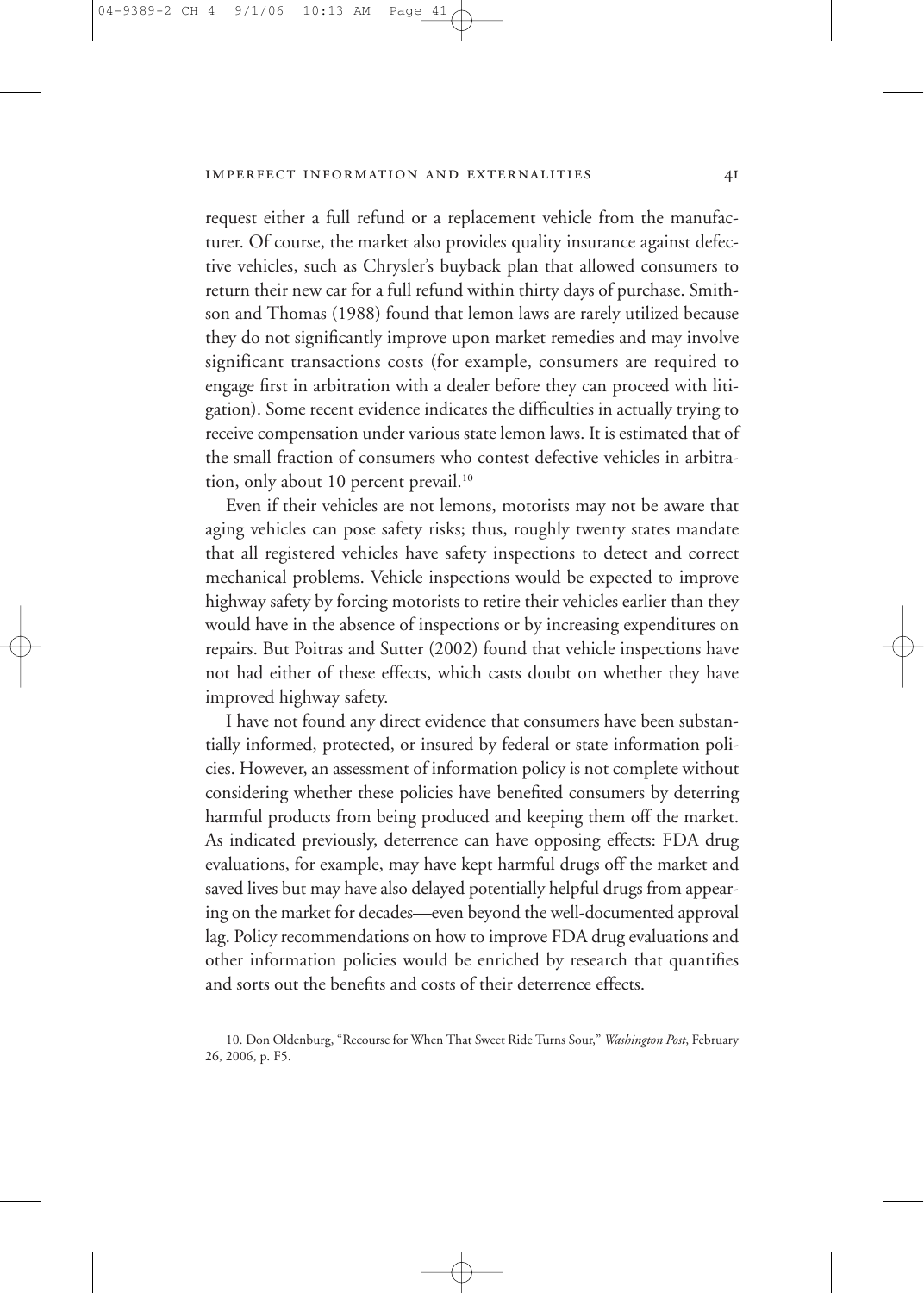# **Externalities**

Externalities are positive or negative spillovers caused by an agent's action that affect the welfare of others. Government can increase efficiency by using pricing or quantity policies to make consumers and firms account for the social costs (or enable them to accrue the social benefits) of their actions. Quantity policies take the form of *commands* (specific limits are set for a particular externality such as air pollution) or *controls* (specific technologies are required to abate an externality), or both. Recently policymakers have explored market-oriented approaches, such as emissions trading programs, to reduce externality costs more efficiently.

Research and development by private firms may generate positive externalities for competitors, thereby resulting in a suboptimal level of innovative activity because firms cannot fully appropriate the benefits of their R&D. Government policy has tried to spur innovative activity by subsidizing firms' R&D and providing patent protection.

In contrast to alleged market power abuses or imperfect information, externalities have caused serious social problems justifying government intervention. And government policy has in some cases made progress in curbing social costs. High ambient levels of air pollutants in the 1960s have declined noticeably following the 1970 Clean Air Act (figure 4-2). Similarly, a dwindling percentage of the U.S. population has been exposed to aircraft noise following federal action (figure 4-3). At the same time, the quality of the nation's water bodies has failed to improve in the past few decades (figure  $4-4$ ).<sup>11</sup>

The basic research question motivated by these stylized facts is whether government policy has generated significant net benefits in the process of reducing the social cost of externalities. The summary findings that I draw from the current state of the available scholarly evidence are:

Some policies have been expensive successes because although their benefits have exceeded costs, the gains could have been achieved at much lower cost. Others have been outright failures because their

<sup>11.</sup> The definitions of different water qualities were not formalized until 1986. The percent of all water bodies sampled has increased over time, although coastlines are sampled less often than are other bodies of water.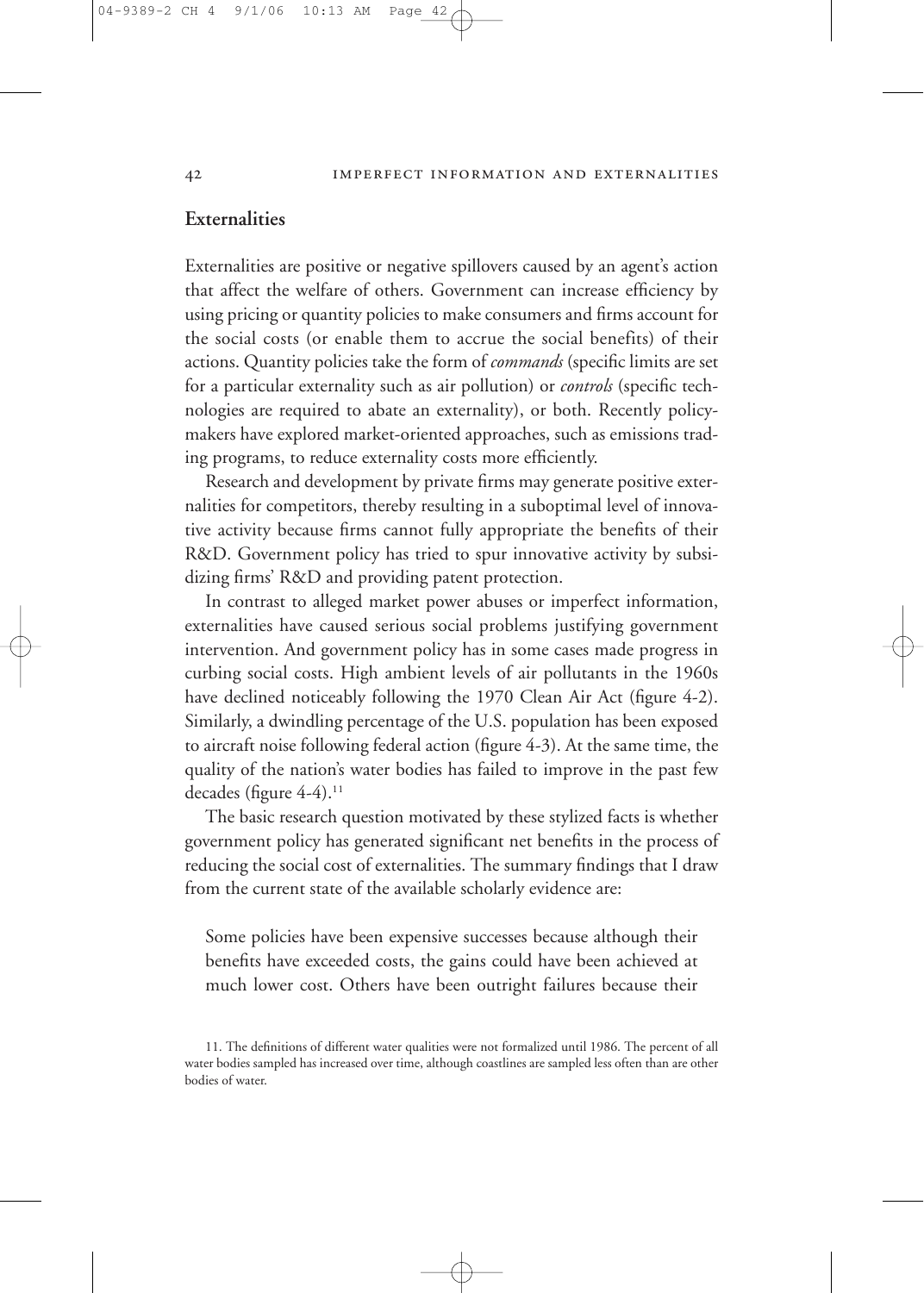Figure 4-2. *Average Ambient Levels of Air Pollutants, 1965–1995*<sup>a</sup>



Source: Based on data reported in Lipfert and Morris (2002).

ppb = parts per billion; ppm = parts per million.

a. Carbon monoxide and ozone levels are averages of the 95th percentile of daily one-hour readings at each monitoring location. Sulfur dioxide and nitrogen dioxide levels are averages of annual means from each monitoring location.

costs have exceeded benefits. In contrast, market-oriented approaches implemented by the government have shown promise of producing large improvements in social welfare by curbing externalities at lower cost than current policies do.

#### *Consumption Externalities*

Consumption externalities arise from a consumer's use of a product or service that imposes costs on other individuals and the environment. The most notable externalities include automobile emissions, airplane noise, and overconsumption of health care caused by smoking and drinking. Consumption of energy increases the nation's dependence on foreign oil, which may subject the nation to losses in consumer surplus. Two other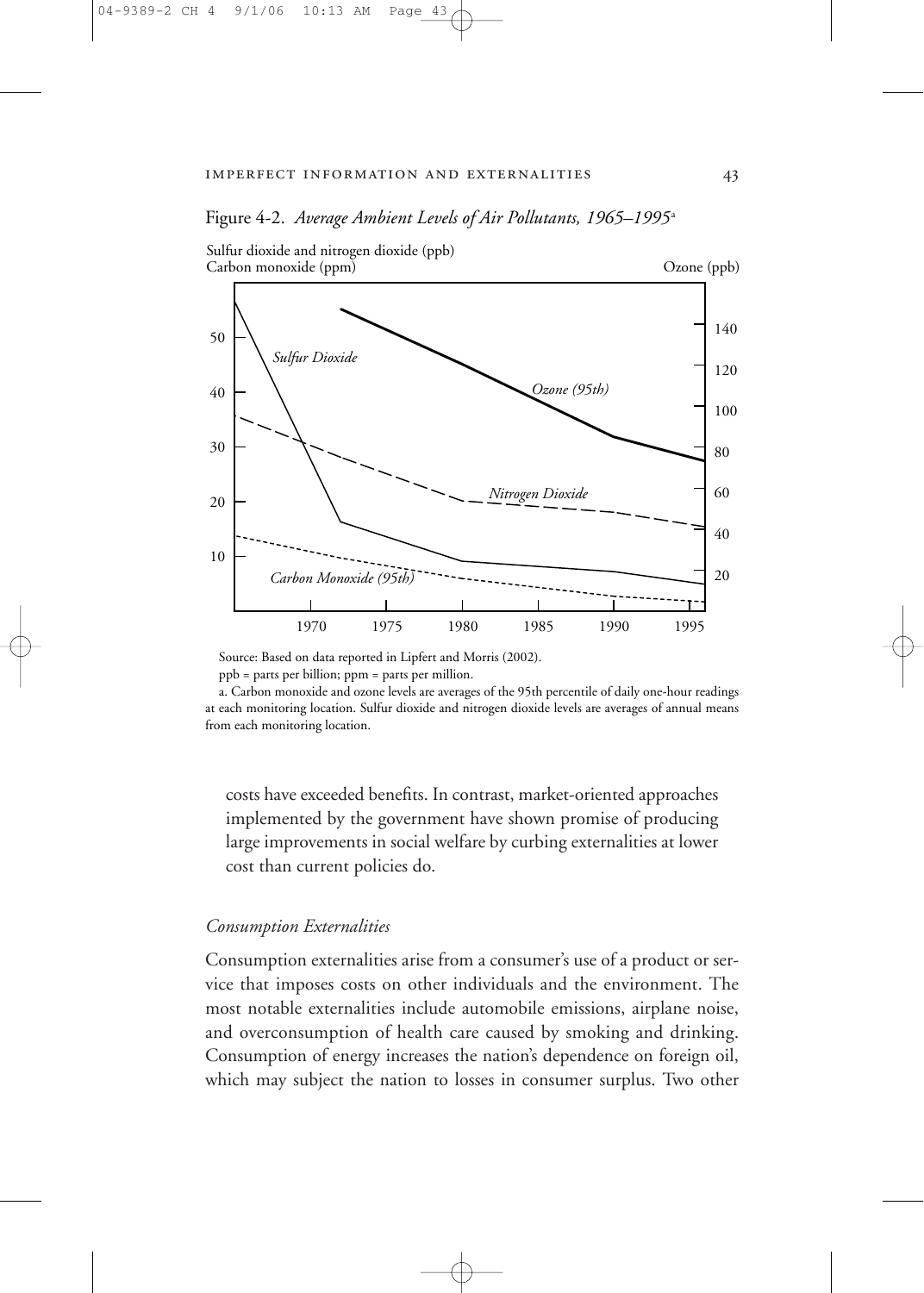Figure 4-3. Percentage of Population Exposed to Excessive Aircraft Noise<sup>a</sup>



Source: U.S. Department of Transportation, Bureau of Transportation Statistics, *National Transportation Statistics 2002*, Table 4-53.

a. Excessive noise is defined as noise levels of 65dBA (decibels) or higher.

major externalities, highway and airport congestion, will be discussed in the context of financing public enterprises.<sup>12</sup>

Policymakers have preferred to address consumption externalities by using commands to influence the behavior of manufacturers rather than by using prices to influence the behavior of consumers. Schultze (1977) questioned whether commands could be an effective policy instrument on the grounds that government's imagination of how its particular actions can generate social efficiency and its ability to command an appropriate level of performance are not up to the task.

Carbon monoxide, hydrocarbons, and nitrogen oxide motor vehicle emissions damage agriculture, create smog, and cause some individuals to suffer respiratory problems. To reduce these costs, Congress passed the

<sup>12.</sup> Local communities have established zoning ordinances, which in theory may reduce externalities associated with noise, unsightly buildings, and so on. However, researchers have found that zoning regulations have increased housing prices for both owner-occupied and rental housing and reduced construction of new housing (Glaeser and Gyourko 2003; Quigley and Raphael 2005).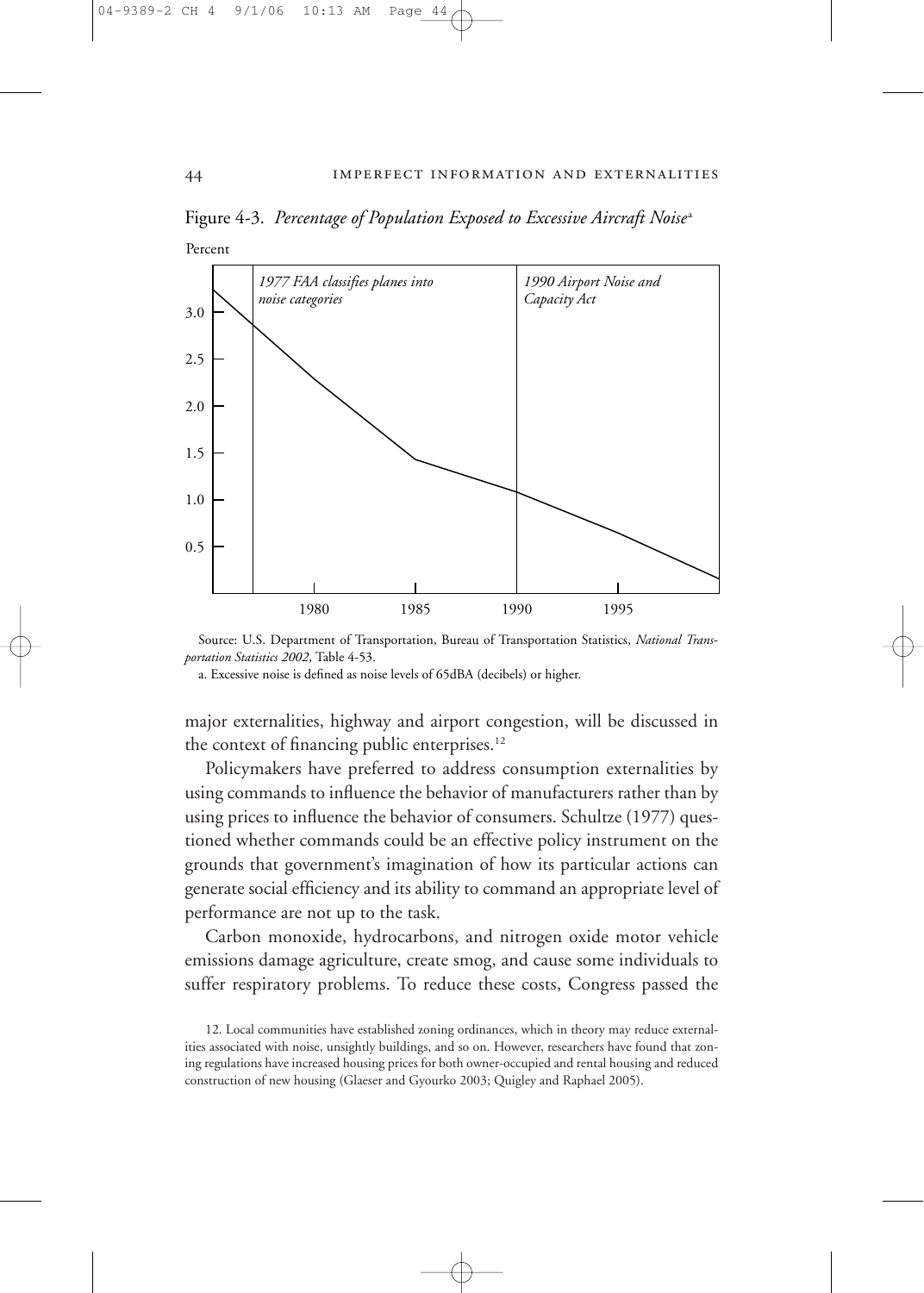Figure 4-4. *Percentage of Sampled Water Bodies Considered "Impaired" or Worse by the EPA, 1986–2000*



Source: U.S. Environmental Protection Agency, *National Water Quality Inventory Report to Congress* (1986, 1988, 1990, 1992, 1994, 1996, 1998, 2000).

1970 Clean Air Act amendments which set emissions standards for new light-duty vehicles and empowered the Environmental Protection Agency to enforce them.13 Until recently, airplanes, heavy-duty diesel trucks, and buses have all but escaped the pollution control standards that have been imposed on new cars and light trucks.

The 1970 amendments have been associated with the dramatic decline in emissions shown in figure 4-2 (Crandall and others 1986). Agriculture has benefited from smog reductions, but researchers have found it difficult to link emissions reductions with improvements in the health of residents in metropolitan areas. At the same time, Crandall and others estimated that the new emissions-related technology spurred by the Clean Air Act raised the cost of a new car nearly \$1,000 in the mid-1980s.

<sup>13.</sup> Federal emissions standards also existed before 1970. The standards contained in the 1970 act affected nonstationary as well as stationary sources of emissions.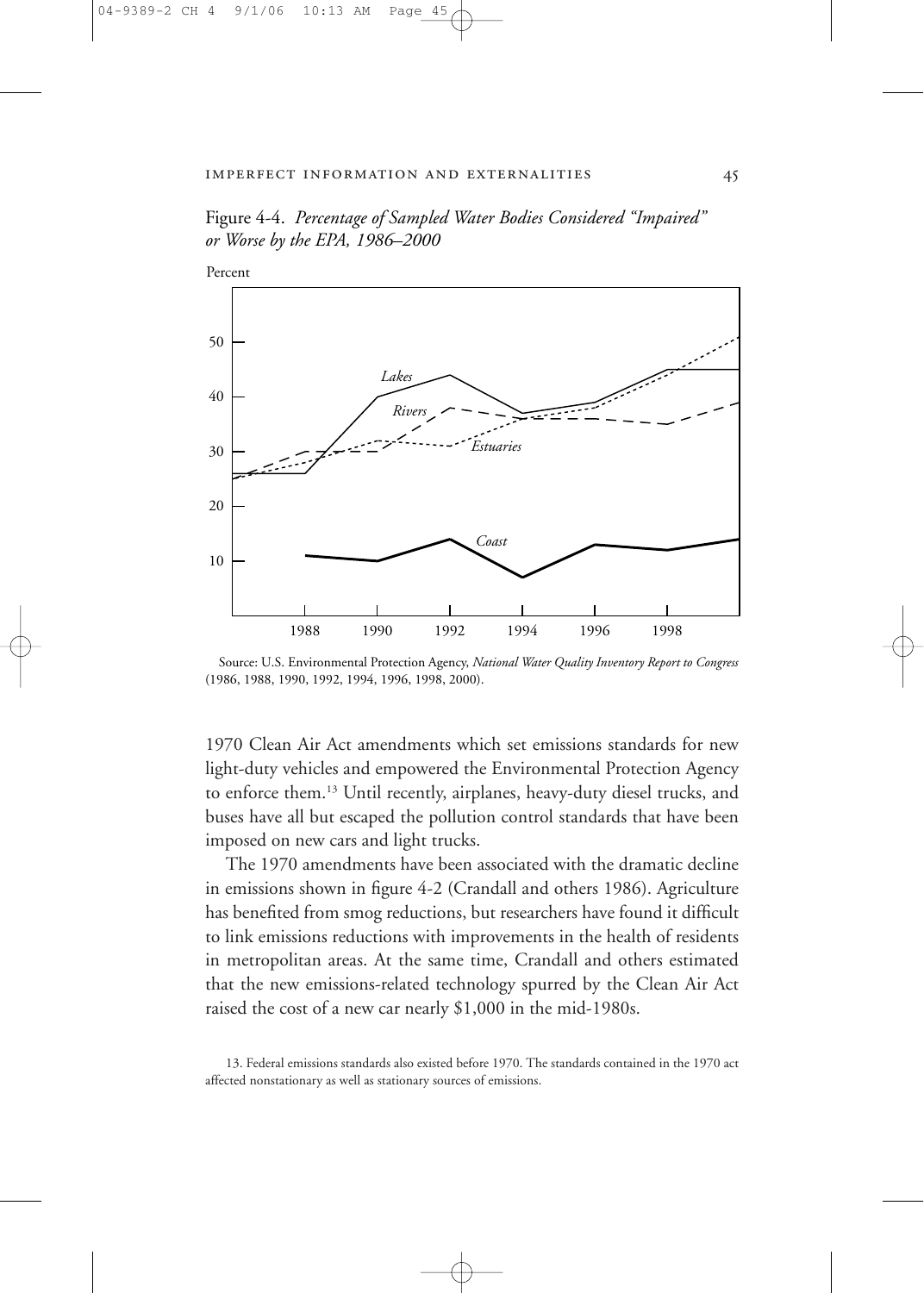Although it is not clear whether the benefits from reduced emissions exceed the costs, it is clear that a given level of benefits could have been obtained at lower costs. It would have been much more efficient to impose an emissions tax that would have been paid by drivers of all (new and used) vehicles, thus reducing emissions and raising fuel economy because more motorists would have been inclined to shift to new vehicles or to drive their old vehicles less. With the development of remote emissions-detection systems, which have been tested in a number of cities since the mid-1990s, it is still possible to implement such a tax. Instead, the EPA has continued to enforce various regulations such as those driven by the Clean Air Act Amendments of 1990 that include standards for cold temperature carbon monoxide, onboard refueling, and vapor recovery among others. The costs and benefits of these policies have not been assessed, but at this point the net benefits from further reductions in vehicle pollution appear to be small.<sup>14</sup>

Beginning in the early 1970s, the Federal Aviation Administration (FAA) set noise standards for aircraft designs (based on maximum allowable decibel levels) to reduce noise for people who live, work, or pursue recreational activities close to airports. The reduction in noise would be expected to increase property values in the surrounding area. Airlines could either replace their planes that did not meet the noise standards with planes that did or retrofit their planes with "hush kits" so that they complied with the standards. Morrison, Winston, and Watson (1999) estimated that the FAA design standards effectively shortened the life of airlines' capital stock. The increased costs to airlines turned out to exceed the benefits to homeowners, as reflected in higher property values, by \$5 billion (present discounted value). An optimal airplane noise tax would have generated only \$0.2 billion in net benefits (present value), suggesting that airplane noise has not imposed significant social costs.

Smoking and excessive drinking raise health care costs and life insurance premiums for all members of society.<sup>15</sup> In addition, second-hand smoke may be harmful to nonsmokers. Smokers and drinkers pay federal and state taxes for cigarettes and alcohol that are justifiable as externality taxes. Researchers

<sup>14.</sup> Concerns about global warming are motivating some states to adopt emissions standards that are tougher than current federal standards. States are able to do this if they adopt California's regulations. California has special authority to set its own air quality rules because it did so before passage of the federal Clean Air Act.

<sup>15.</sup> The externalities associated with smoking and drinking would be considerably less if health insurance rates were established according to accurate experience ratings.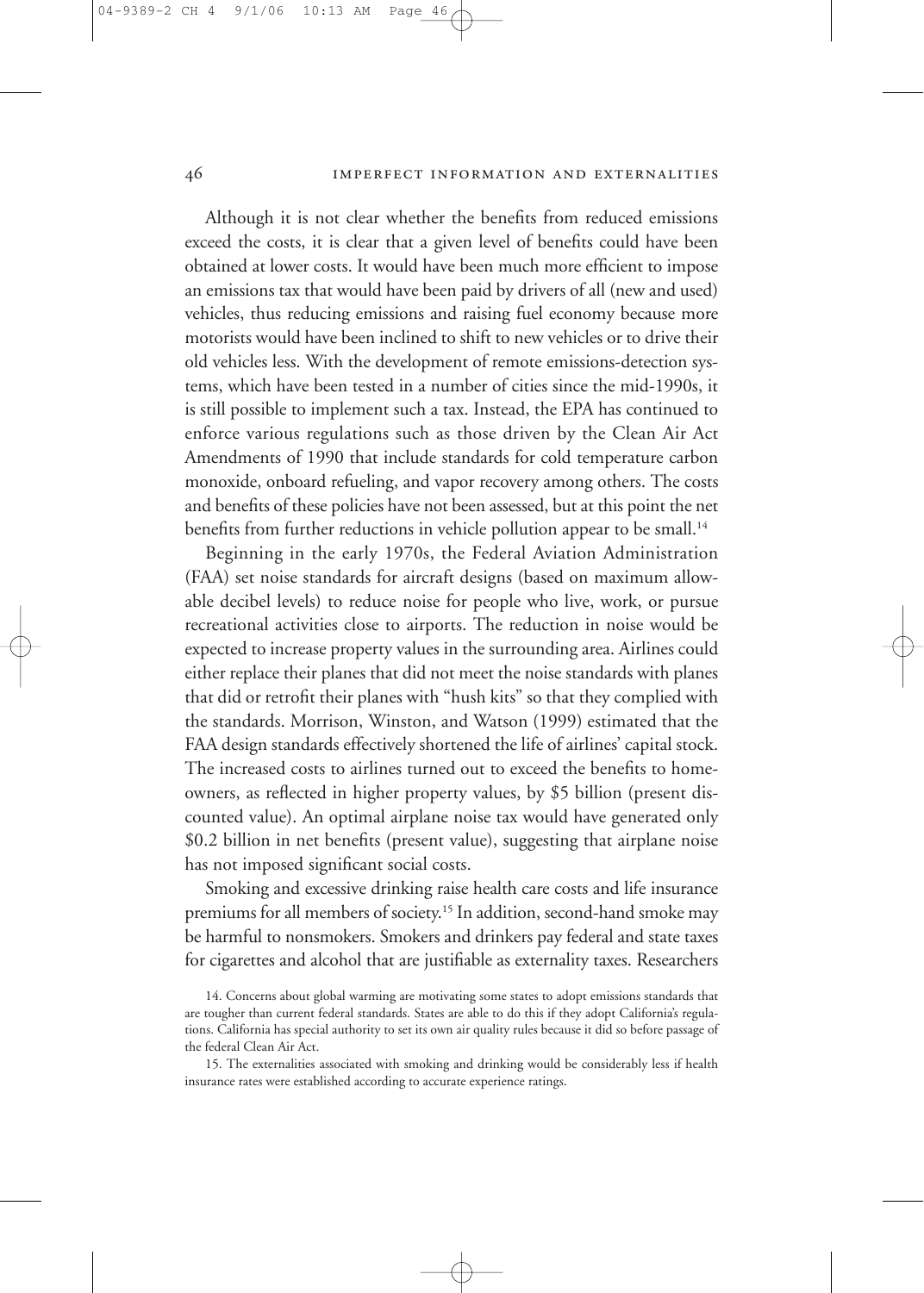agree that the tax levels are inefficient, but they have not reached a consensus about whether the taxes are above or below optimal levels that would appropriately charge smokers and drinkers for their consumption of health care services and their higher probability of premature death.

Grossman and others (1993) concluded that current taxes should be much higher to account fully for the social costs of cigarettes and alcohol, and Gruber and Koszegi (2002) contended that the taxes should be higher to provide a self-control device to offset the time inconsistency of smokers' preferences. Viscusi (2002) disagreed and presented evidence that smokers pay their way—that is, financial costs—when the higher costs associated with their greater medical care, sick leave, group life insurance, fires, and taxes from lost earnings are balanced against the cost savings associated with less nursing home care and forgone retirement and pension benefits due to their shorter life expectancies.16 Another argument against raising cigarette taxes is that the current level has created a thriving illegal market for cigarettes. Higher taxes may expand activity that has diverted billions of dollars from legitimate businesses and government to criminals and exposed lawabiding citizens, such as truck drivers and clerks, to violent crimes.

Viscusi acknowledged that the costs of second-hand smoke are a legitimate concern but noted that studies did not control for important household characteristics, including but not limited to a spouse who smokes. In any case, he still argued that smokers probably pay their way even accounting for these costs.

The energy crises in the 1970s heightened federal interest in policies that would conserve energy and reduce the nation's dependence on foreign oil. The alleged justification for these policies is that energy consumption creates an externality because it increases the share of (more costly) oil imports. Given recent tensions in the Middle East, it has also been argued that it is not in America's interest to import oil from hostile countries that may use the profits from their exports to fund terrorist activities.

The most significant attempt to conserve energy has been the imposition of Corporate Average Fuel Economy (CAFE) standards.17 Set in the early 1970s by the U.S. Department of Transportation, CAFE sought to

<sup>16.</sup> Mukamal and others (2003) found a reduced risk of heart attack among men associated with moderate alcohol consumption.

<sup>17.</sup> Congress tried to induce motorists to conserve energy by setting a national maximum speed limit of 55 miles per hour, which took effect in 1974. In 1999 Lave and Lave reported that the new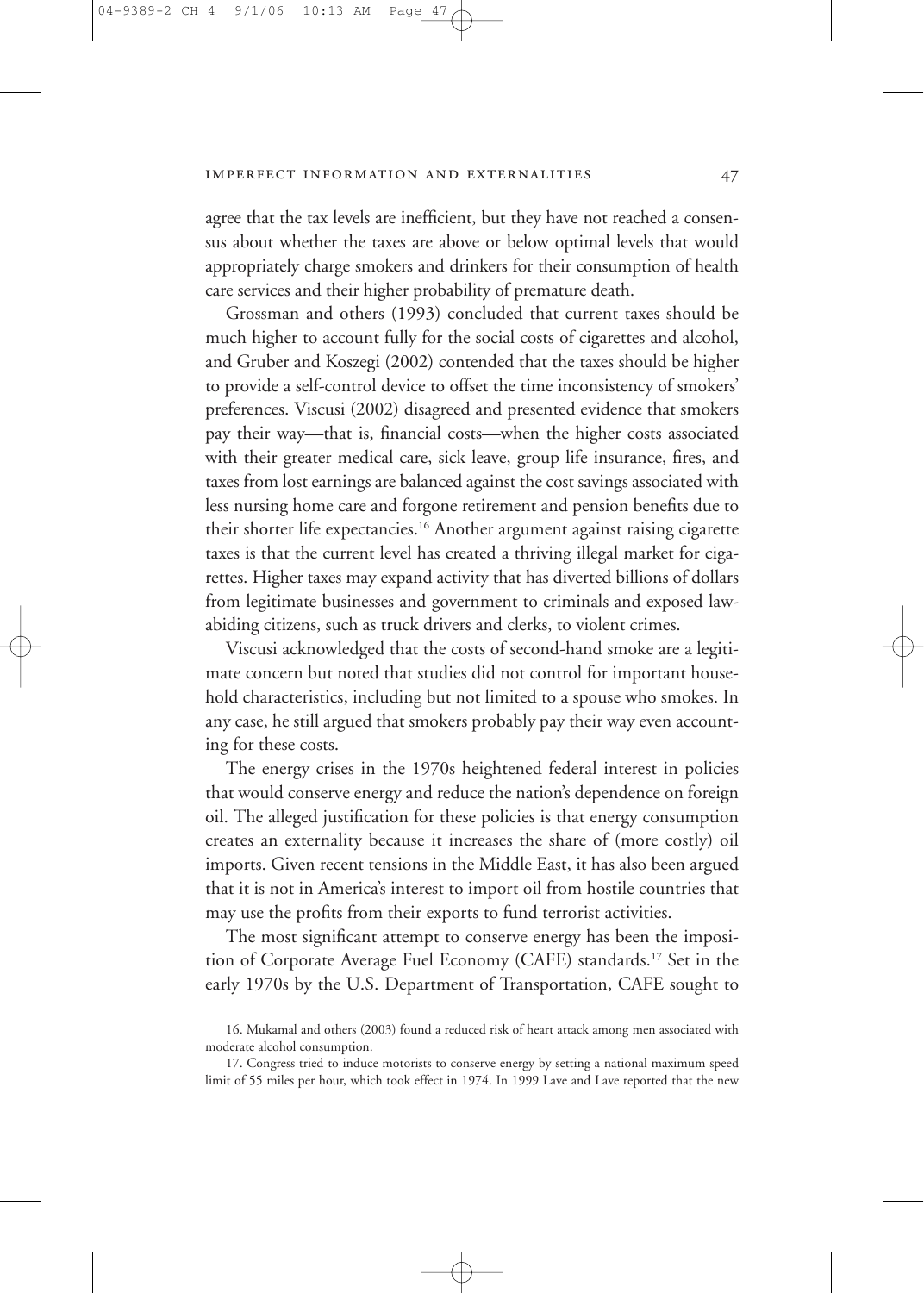increase the fuel economy of new cars. Its economic effects, however, have been a source of controversy. One view is that it is well-known that consumers value fuel economy, but CAFE has generally failed to influence the two market forces that encourage consumers to purchase fuel-efficient vehicles: gas prices and the profit-maximizing incentives that automakers have to produce such vehicles (Crandall 1992). To the extent that it has increased fuel economy for new vehicles, CAFE has actually encouraged some people to drive more, and by raising vehicle prices the standards have increased emissions because they have encouraged people to retain their used vehicles longer (Kleit 2004; Portney and others 2003).

CAFE has also compromised safety by distorting the mix of large and small vehicles. Crandall and Graham (1989) argued that CAFE caused consumers to shift from large cars to small cars. Eight years later, Godek (1997) found that CAFE caused consumers to shift to light trucks (vans, minivans, and SUVs) instead of small cars and estimated that 50 percent of the increase in the share of light trucks since the 1970s could be attributed to CAFE, thereby offsetting 75 percent of the vehicle weight that would have been lost otherwise. The shift to light trucks increased fuel consumption, and although light trucks increase their occupants' safety, they increase injury severity from a collision to occupants of smaller vehicles and to pedestrians, bicyclists, and motorcyclists. Gayer (2004) provided evidence that operators of light trucks were more likely than operators of a car to be involved in a crash, while White (2004) found that motorist fatalities had increased as a result of the greater share of light trucks on the road.18 In sum, critics of CAFE doubt that it has contributed much to energy conservation but point out that it has unintentionally generated other social costs.

David Greene has been the most visible researcher offering support for CAFE. In a 1998 paper, he drew on his and others' research to argue that

law had a very small effect on fuel consumption but suggested it was retained because of the large improvement in safety that appeared to accompany it. In 1996 the national speed limit was abolished. Contrary to widespread predictions, Lave and Lave showed that fatality rates actually fell following repeal of the limit.

<sup>18.</sup> A very modest increase in fuel efficiency standards for light trucks was instituted in August 2005. The standard for light trucks must average 24 miles per gallon (mpg) on an industrywide scale by 2011, up from roughly 22 mpg on 2006 models. Fuel efficiency standards were set in March 2006 for the heaviest vehicles in this category such as the Hummer H2 and Ford Excursion. For example, the Hummer H2 will have to increase its mpg from 13.8 to 22 by 2011.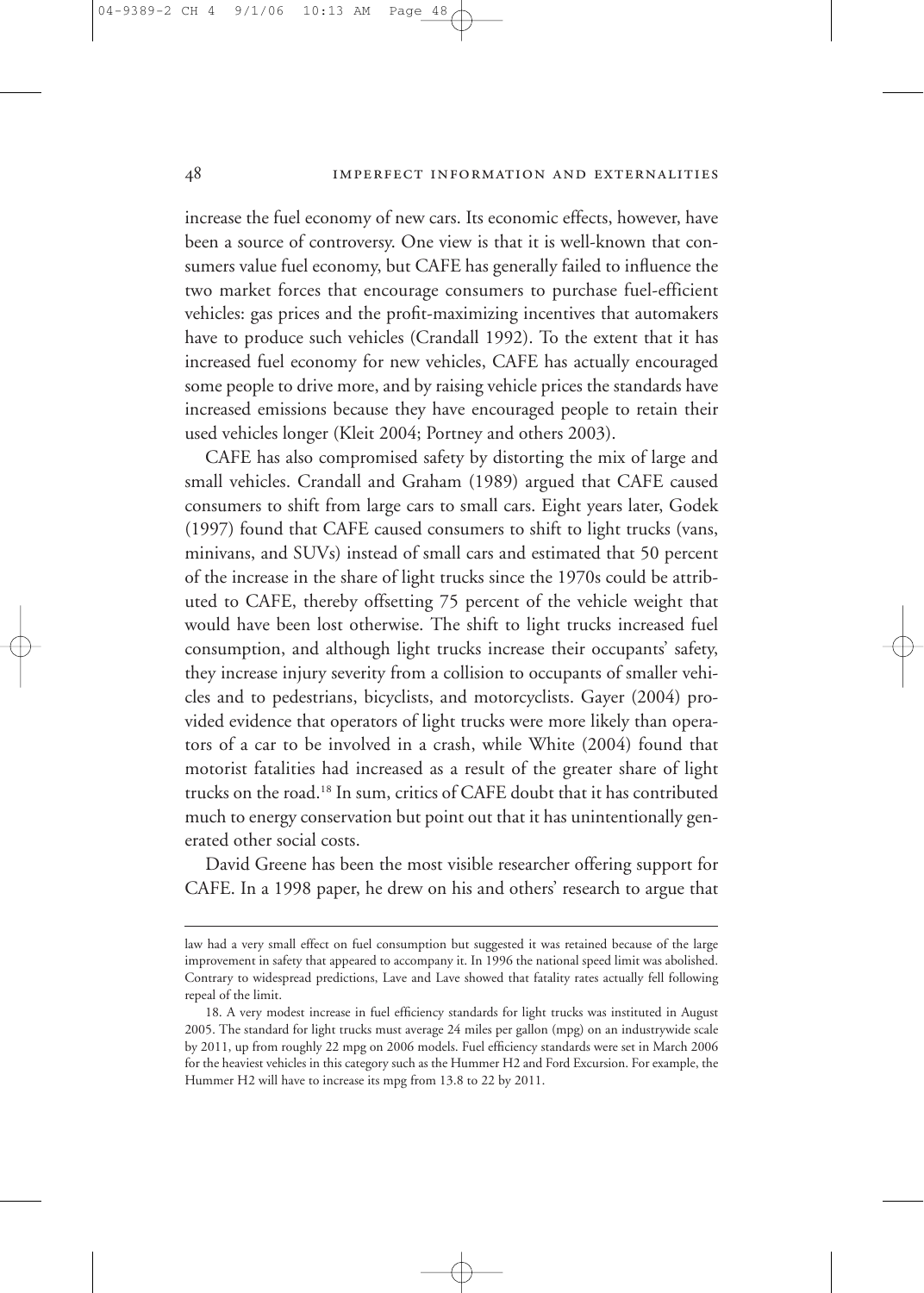CAFE worked in the sense of reducing fuel consumption, at least in some years. But he did not offer an overall estimate of the net benefits of CAFE, accounting for all the costs noted above, and failed to make a strong case for why CAFE is more efficient than changes in gasoline prices. His concern about prices is that consumers and producers cannot efficiently adjust their behavior to gasoline-price signals. But this concern hardly seems valid, given that owners of trucks, buses, airplanes, and used cars respond to changes in gasoline prices in an expected fashion (Dahl and Sterner, 1991, provided some evidence). Theory suggests it is more efficient to confront transportation operators with higher fuel prices than to rely on CAFE to reduce oil consumption. Proponents of CAFE have yet to mount a serious challenge to the theory.

The National Appliance Energy Conservation Act of 1987 set national energy efficiency standards for major appliances. Sutherland (1991) pointed out that the standards raised consumers' initial capital costs and lowered operating costs for these appliances, but he found no evidence that this trade-off improved on the efficiency of appliances that would exist absent the standards. Newell, Jaffe, and Stavins (1999) decomposed the sources of energy efficiency for room air conditioners and gas water heaters and found that increases in energy prices and better technology accounted for most of the improvements; energy efficiency standards appear to have had a small effect.

## *Production Externalities*

Negative production externalities arise when firms impose costs on consumers and the environment by polluting the air and water, creating hazardous wastes, and depleting fishing stocks or other natural resources.19 As in the case of consumption externalities, the government has tended to use command-and-control policies rather than the price mechanism to encourage behavior that would maximize net benefits and reduce social costs.

<sup>19.</sup> Firms also produce greenhouse gases, which contribute to climate change. I do not, however, assess externality policy in this area. As discussed by Poterba (1993), considerable uncertainty surrounds both the physical and economic consequences of greenhouse gas accumulation. No climate change (global warming) tax currently exists, and it is not clear what—if any—the benefits from an optimal tax would be. This is not to minimize the potential importance of the matter. More evidence is necessary, however, before appropriate policy can be formulated and assessed.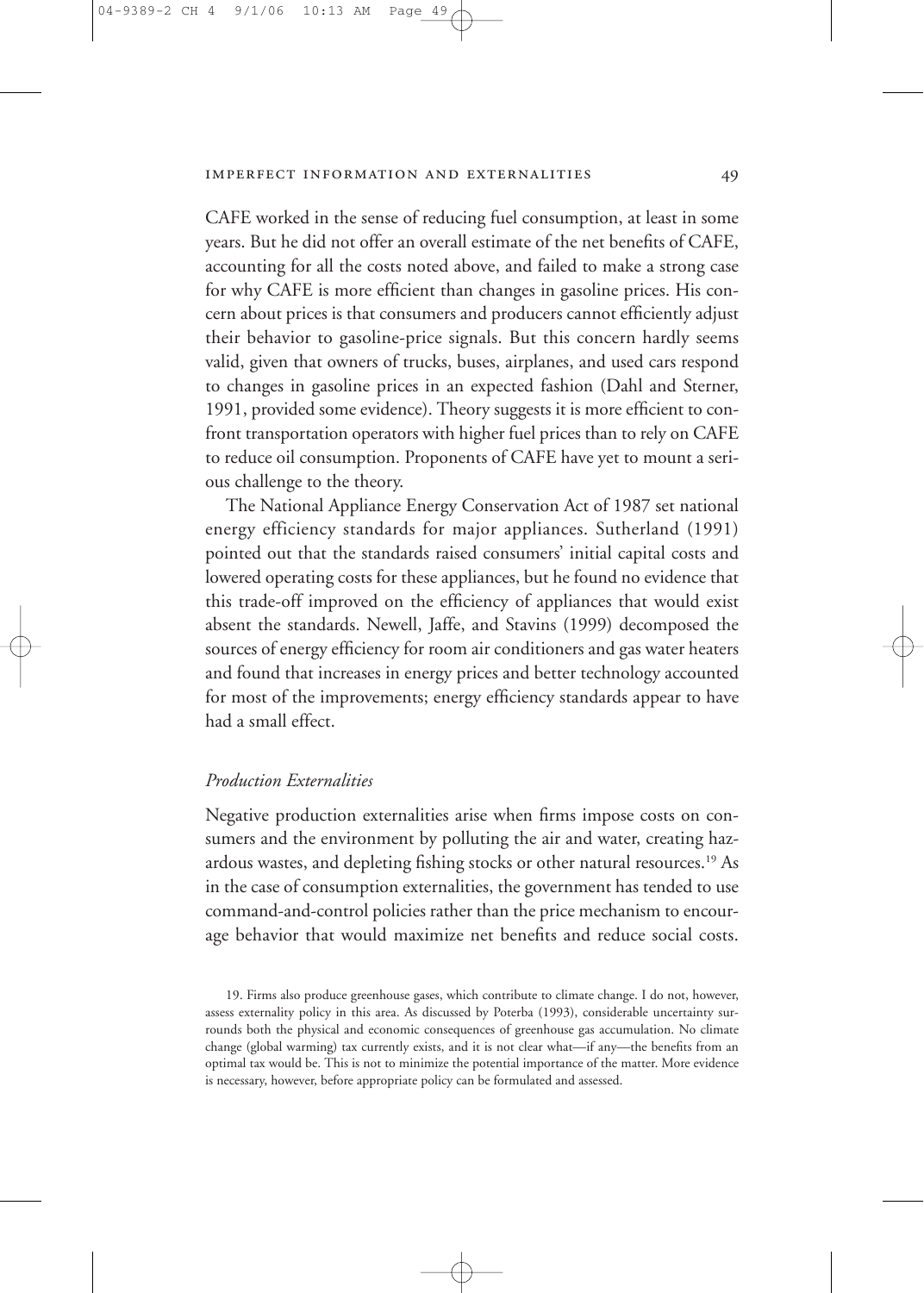Recently, the government has conducted experiments that replace command-and-control policies with selected "cap-and-trade," or "allowance trading," programs that set a limit on the total amount of pollution that can be emitted from all regulated sources (such as power plants) and allow the sources to buy or sell allowances (that is, an authorization to emit a fixed amount of a pollutant) on the open market (Burtraw and Palmer 2004).

Following the 1970 Clean Air Act amendments, the EPA established a minimum level of air quality that all counties are required to meet for four pollutants: carbon monoxide, tropospheric ozone, sulfur dioxide, and total suspended particulates. Every county in the United States receives attainment or nonattainment status for each pollutant. Emitters of regulated pollutants in nonattainment counties are subject to stricter EPA oversight than emitters in attainment counties. The EPA sets specific rates of emission for each pollution source and requires specific technologies to abate a given pollution source, or in the case of sulfur dioxide allows firms to bid in the open market for pollution allowances (tradable permits).

Estimates of the welfare effects of pollution command-and-control regulations have tended to vary widely, with the most reasonable point estimate suggesting small net benefits because the significant benefits from cleaner air, including higher property values and improved health, have been offset by the high costs imposed on U.S. industry (Portney 1990; Hazilla and Kopp 1990). In addition, polluting industries have limited the benefits from pollution controls by moving from nonattainment counties to attainment counties (Henderson 1996).<sup>20</sup> Some recent studies also have found both high benefits and high costs of the Clean Air Act, although it is difficult to combine them to obtain an aggregate estimate of net benefits. Benefits during the late 1970s include a reduction in infant mortality valued at as much as \$11 billion and an increase in property values of roughly \$45 billion (Chay and Greenstone 2001, 2005). In contrast, during 1972–87 nonattainment counties lost some \$75 billion in output in pollution-intensive industries (Greenstone 2002).

20. As part of the Clean Air Act, the New Source Review requirements stipulate that when an existing plant seeks to modify its operations, the entire plant must comply with current standards for sources of pollution. However, List, Millimet, and McHone (2004) find that these requirements retard plant modification rates and do little to accelerate the closure of dirty plants. Recent regulations under the Clean Air Act allow plant operators to modernize their operations without installing expensive new pollution control equipment, but these rules have been challenged in court.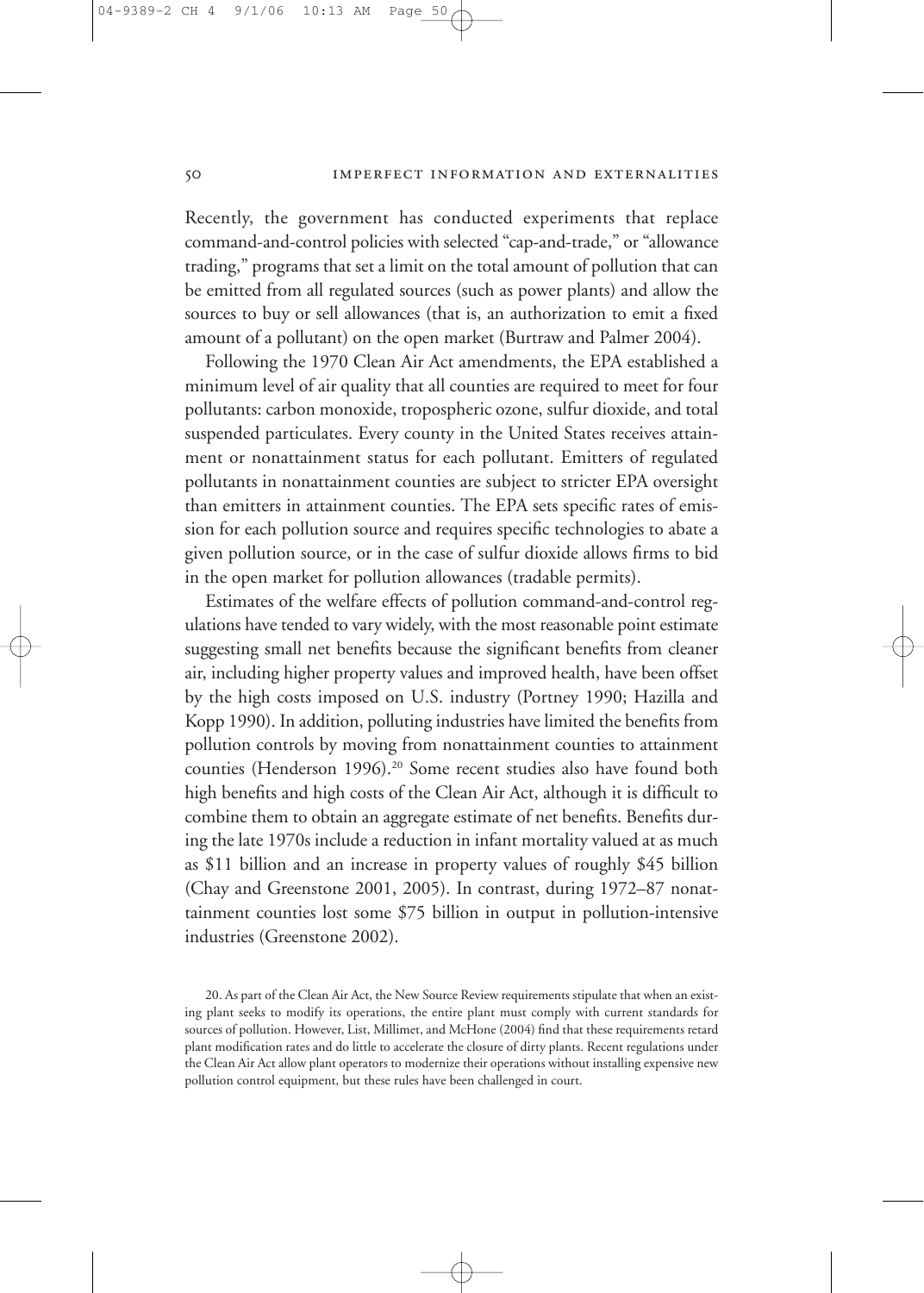In 1990 the Environmental Protection Agency set up a trading system in which power companies could buy and sell allowances to emit sulfur dioxide. A company could choose whether it was more cost effective to install scrubbers to reduce sulfur dioxide emissions or to buy allowances from a firm that emits less pollution. Each year the number of these allowances has dropped, with the goal of cutting  $SO<sub>2</sub>$  emissions in half by 2012. Tradable permits have generated noticeable welfare improvements over EPA regulations. For example, holding pollution standards constant, sulfur dioxide emissions trading has reduced firms' abatement costs 25–34 percent compared with command-and-control policies (Schmalensee and others 1998; Carlson and others 2000). Annual savings amount to \$700 million–\$800 million.

The federal government also deserves credit for introducing marketoriented approaches to reduce other sources of pollution. The marketable lead permit system that was used to phase out leaded gasoline in the United States was highly cost effective, saving hundreds of millions of dollars (Hahn and Hester 1989).<sup>21</sup> Flexible trading programs have also been initiated to reduce nitrogen oxide  $(NO_x)$  emissions in the electricity sector. Burtraw, Bharvirkar, and McGuinness (2003) showed that additional benefits could be achieved by expanding summertime NO<sub>x</sub> programs to the full year. The EPA recently issued a rule to reduce mercury emissions from power plants through a cap-and-trade system that allows some power plants to make deep pollution cuts while others make none.

Another potentially effective policy to reduce pollution is the EPA's Toxic Release Inventory Program (TRI). Created as part of the Superfund reform legislation in 1986, the program requires facilities that handle threshold amounts of specific chemicals to provide annual reports to the EPA of their releases of these toxic substances and where they end up. TRI is effectively an information policy that seeks to influence plants to reduce their emissions by exposing the pollution levels they have created. However, it does not expose levels of toxicity or environmental damage. Hamilton (2005) summarized some evidence suggesting that TRI has caused plants in certain locales to improve their environmental performance, but noted that the benefits are difficult to quantify because publicly available

<sup>21.</sup> Caps and emissions permits have also been used to reduce chlorofluorocarbons (CFCs) around the world.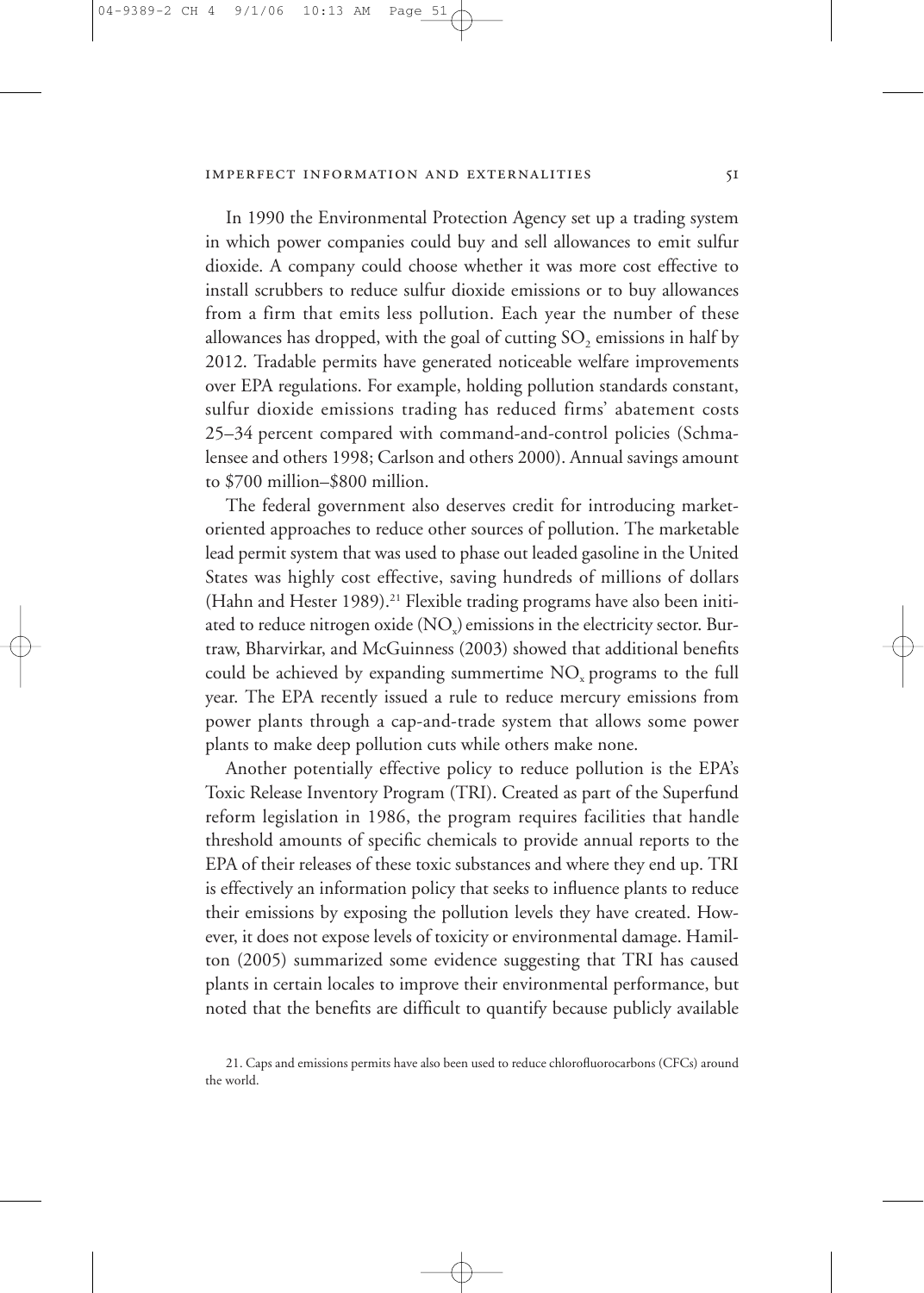pollution data for most of the pollutants covered by TRI were not available before the start of the program. Further research is needed to verify the accuracy of the data that plants are required to report, the costs and benefits of plants' compliance with the program, and whether the program could be improved by requiring additional information.

Water quality became a mainly federal responsibility with the passage of the Water Pollution Control Act Amendments of 1972. The EPA establishes command-and-control regulations for major water pollutants. Estimates of the welfare effects of these regulations tend to have a wide range, with the most reasonable point estimates suggesting that the benefits fall substantially short of abatement costs (Portney 1990; Hazilla and Kopp 1990). It also appears that the EPA undermines potential benefits by its lax enforcement. For example, during 1999–2001 the EPA imposed fines on less than 7 percent of firms that committed violations. It seems unlikely that such a low level of punishment is justified by a cost-benefit analysis of the EPA's enforcement policy. As in the case of air pollution, efficient effluent charges including permits could significantly raise net benefits by reducing producers' costs.

The 1980 Comprehensive Environmental Response, Compensation, and Liability Act, which became known as the Superfund program, was created to clean up hazardous wastes from a variety of industrial sources. The act gave the EPA the right to initiate remedial cleanups at sites where a release or significant threat of a release of a hazardous substance posed an imminent and substantial danger to public welfare and the environment. A trust fund supported by special taxes on chemical and petroleum corporations and administered by the EPA was used to clean up contamination at so-called orphan sites (those where the responsible party could not be identified or could not pay), as well as at sites requiring emergency action or facing resistance from recalcitrant offenders. Contaminated sites pose health risks to exposed residents, most notably a greater chance of cancer. The industry taxes that initially fed Superfund were discontinued in 1995 and have been replaced by taxpayer revenues.

Hamilton and Viscusi (1999) concluded that regardless of where its funding came from, Superfund failed to allocate its resources to the environmental problems posing the greatest social costs. For example, 95 percent of expenditures were used for projects that eliminated only 0.5 percent of the cancer risk at those waste sites. The median cost per life saved,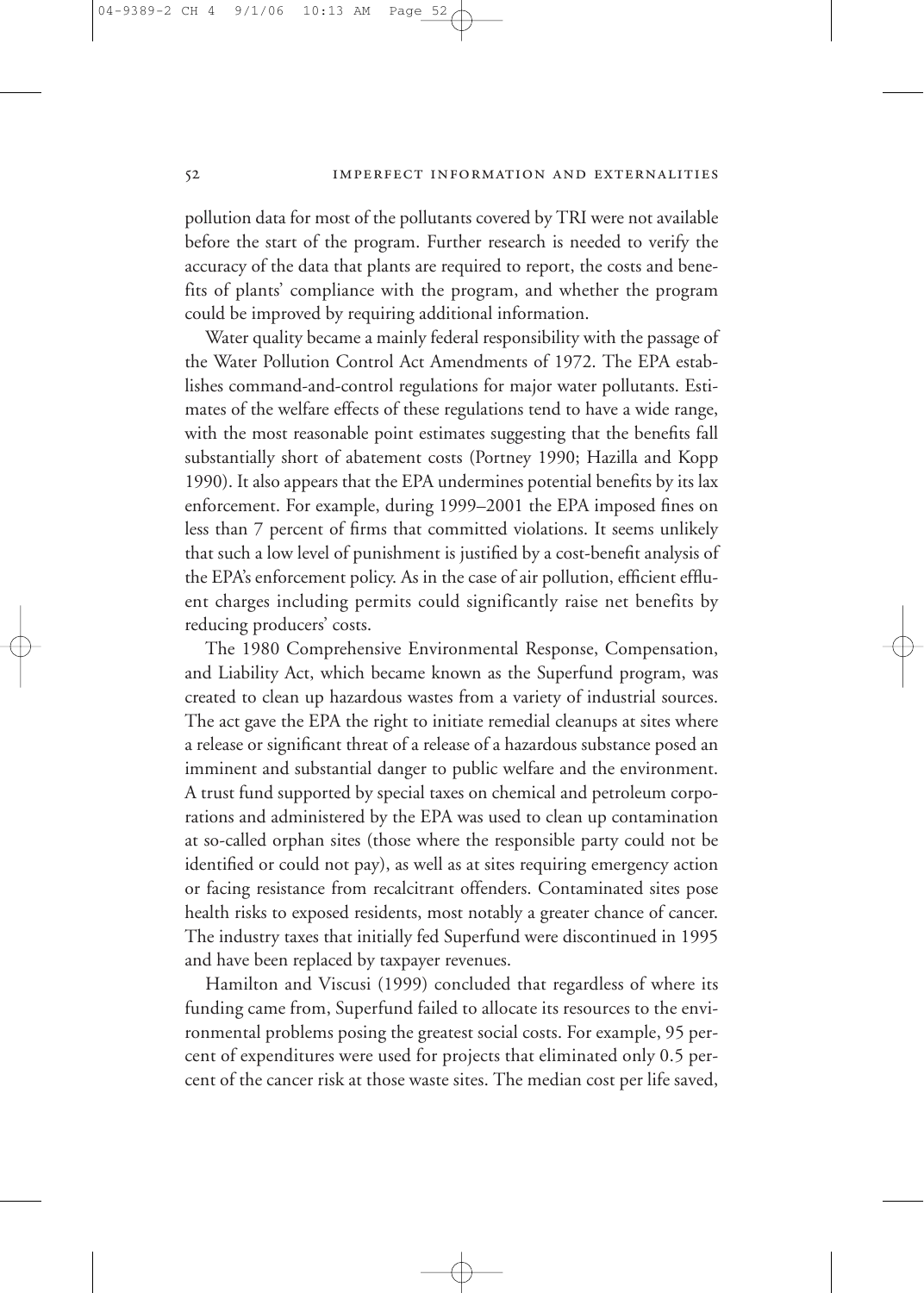\$388 million, is two orders of magnitude above conventional estimates of the value of life (Viscusi 1993; Viscusi and Aldy 2003). By choosing more cost-effective cleanups, the EPA could safeguard the health of more residents who are potentially at risk from hazardous wastes and incur lower expenditures.

Superfund's cost effectiveness has also been assessed through its impact on homebuyers' willingness to pay (WTP) for remediated residential property. Gayer, Hamilton, and Viscusi (2000) estimated that the cost of the EPA's remediation plan at Superfund sites in the greater Grand Rapids, Michigan, area greatly exceeded residents' WTP for the reduction in risk at these sites. Greenstone and Gallagher (2005) also found that the average WTP by consumers of housing services in affected areas was considerably below the mean cost of a Superfund cleanup.

Competitive commercial fishermen could substantially deplete the stock of certain fish in open waters if there were no restrictions on harvesting. Thus, federal and state policies have attempted to promote fishery conservation by instituting various regulations that limit the length of the fishing season, the number of boats in a particular area, and total seasonal catch. Adler (2005) noted that none of the policies had worked particularly well because fishermen seek to catch as many commercially desirable fish as possible before the season closes. In the process, American fishing operations have discarded the most unwanted fish, amounting in recent years to roughly 20 percent, or more than one million tons, of total fish caught.

Adler reported that the National Marine Fisheries Service acknowledges that out of the 932 fish stocks under federal management, the status of nearly 700 is unknown. Some case studies have found that fishery regulations have been ineffective. Squires and Kirkley (1991) found that sablefish quotas were undermined by offsetting behavior as fishermen discarded or killed a large fraction of their sablefish catch to keep the most commercially desirable fish and still stay within their quotas. Androkovich and Stollery (1989) questioned whether a serious market failure existed in certain markets because even an optimal tax to regulate commercial fishing did not generate significant welfare gains.

Recent market responses have helped to promote conservation of fish stocks. For example, harvests for an assortment of fish have been sustained at high levels because fleets have sought ever more distant fish populations and reduced the incidence of wasteful discards and unintentional kills. In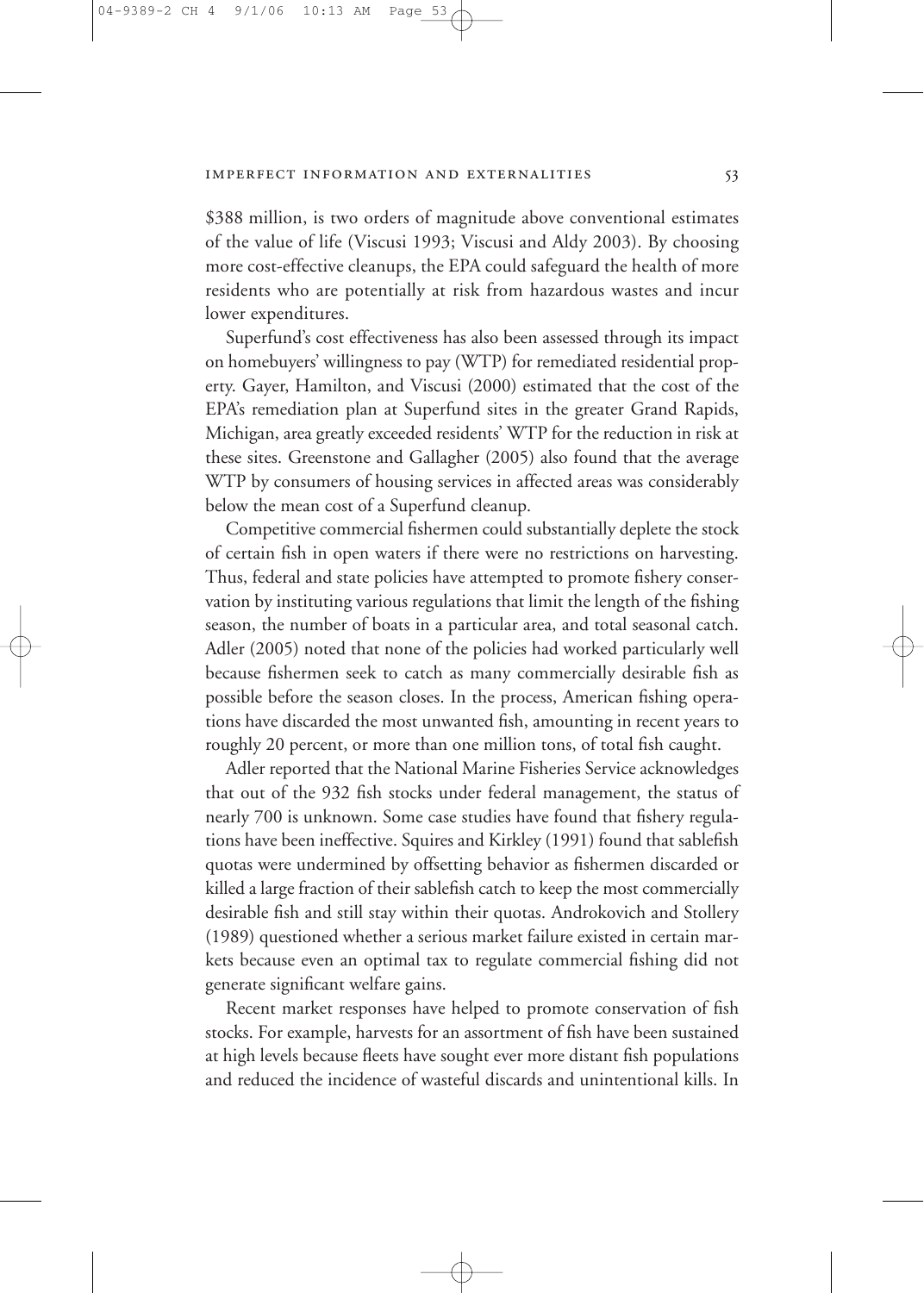addition, fish farms now account for more than 40 percent of the fish that the United States imports. Thus, although yearly quotas on red grouper in the Gulf of Mexico were reached in October 2005, restaurants around the country were able to serve grouper from fish farms in Asia. Marketoriented policies have also been helpful. For example, similar to allowancetrading programs, dedicated access privileges programs allocate shares of a fishery to individual fishermen, who can buy and sell shares. In Alaska, fishermen are granted a portion of the allowed halibut catch and trade these quotas among themselves to make more efficient use of the available stock. Current holders can also sell or lease quotas to new entrants. Leal (2006) reported several benefits from this system: fishermen have been able to sell fresh Pacific halibut by staggering their catches over a longer fishing season; safety has improved because fishermen have more flexibility on which days to fish; and fewer fish have been wasted and discarded.

#### *Innovation*

In contrast to the preceding negative externalities, innovative activity by firms may create positive spillovers to their actual or potential competitors. Innovative effort may therefore be suboptimal, creating a form of market failure, because knowledge can be transmitted (either copied or imitated) from its creator to prospective competitors at low cost. The federal government has tried to spur innovation by subsidizing firms and by establishing the patent system so firms and universities can appropriate some of the positive spillovers from their R&D. The subsidies include direct funding, tax credits, and competitions. Some federally funded R&D is contracted out to universities or companies but undertaken at federal facilities such as Los Alamos National Laboratory or the National Institutes of Health. A patent gives a firm or an individual the exclusive use of an invention for a certain period of time.

Klette, Moen, and Griliches (2000) cast strong doubt on whether federal programs have supported socially beneficial programs that would not have been undertaken without federal assistance. According to Hall (1996), federally funded R&D generated low social returns and did little to encourage private R&D spending. Indeed, Wallsten (2000) obtained evidence based on the Small Business Innovation Research Program suggesting that public sector subsidies may significantly crowd out private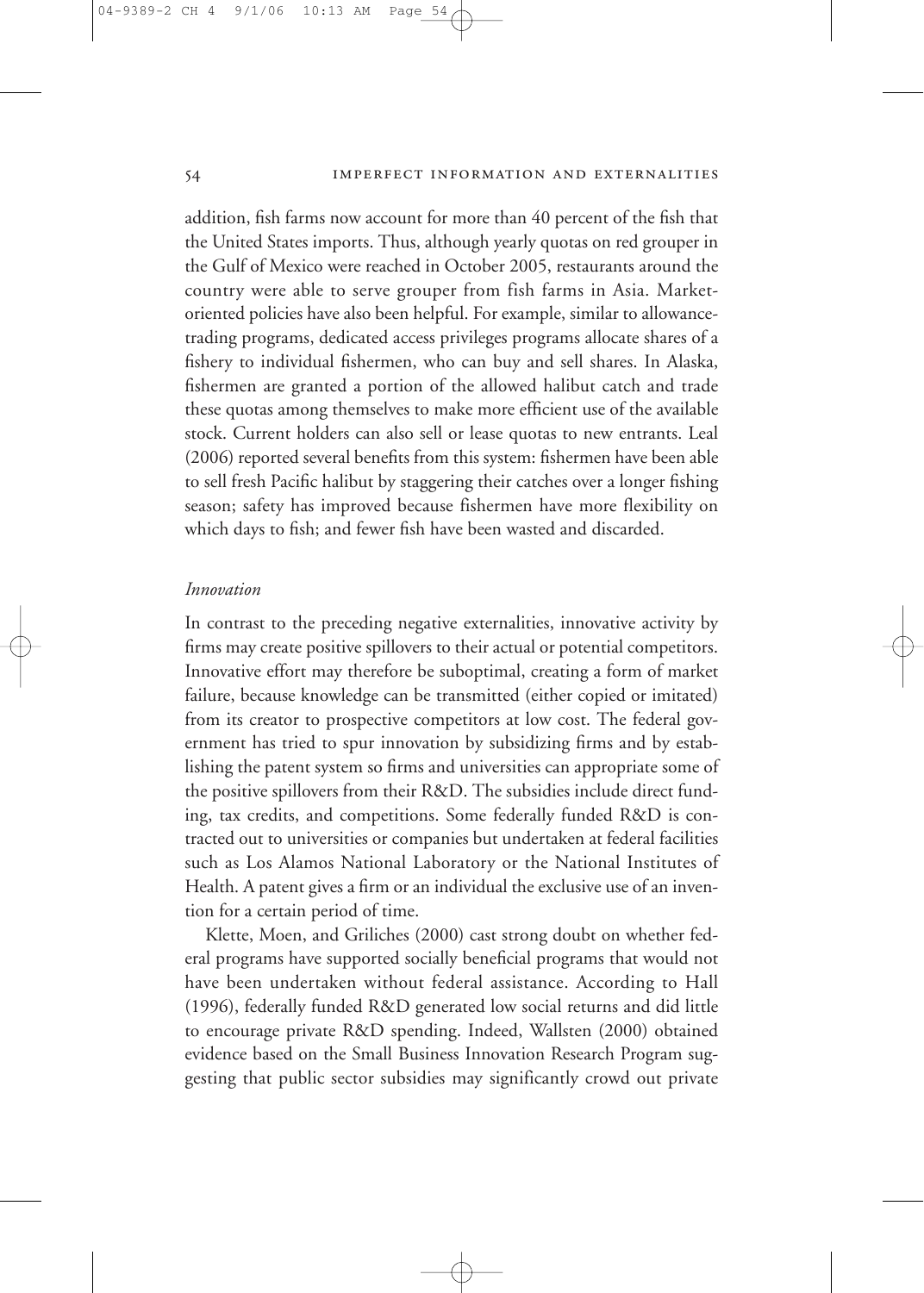funding. Federal support of large commercial projects such as light-water nuclear reactors, breeder reactors, and synthetic fuels ended in failure (Cohen and Noll 1991). In 1993 the Clinton administration initiated the "Partnership for a New Generation of Vehicles" with domestic automakers in hopes of producing a high-gas-mileage car using a hybrid propulsion system by the decade's end. At a cost to taxpayers of \$1.5 billion, the goal was never accomplished. Ironically, the two automakers that began offering hybrid vehicles to American consumers in the 1990s, Honda and Toyota, received none of the subsidy.<sup>22</sup>

The federal government also undertakes R&D at federal laboratories and public agencies such as NASA. Although I have been unable to find academic assessments of the welfare effects and justification for this activity, the efficiency of NASA's endeavors has been called into question by the media. For example, the Space Shuttle program has averaged about five trips a year at a cost of at least \$500 million per launch with little scientific advance to show for the public's outlays. The X-33, a re-useable launching vehicle that would fly frequently, reduce the cost of sending cargo into space, and improve safety, was expected to replace the Shuttle. NASA cancelled the project after investing nearly \$1 billion in it.<sup>23</sup>

R&D tax credits and competitions do stimulate additional private R&D spending (Lichtenberg 1988; Mamuneas and Nadiri 1996), but they do not substantially close the gap between private and social returns. Moreover, Jaffe (2002) argued that assessments of these programs suffer from a serious selectivity problem because funding often goes to firms and industries that are likely to be innovative without public money.

With the possible exception of Milton Friedman, economists tend to believe that academic research, much of which is funded by the federal government, generates high social rates of return and is therefore worthy of more support than it has received to date. Mansfield (1991) estimated that the annual social rate of return from university research in the late 1970s approached 30 percent. Jaffe (1989) found that university research increased commercial innovation as indicated by greater corporate patenting in the areas of drugs and medical technology, and electronics, optics,

<sup>22.</sup> George F. McClure, "Are We on the Road to Energy Independence?" *Today's Engineer* (IEEE), February-March 2002.

<sup>23.</sup> Warren E. Leary, "NASA Ends Project Intended to Replace Shuttle," *New York Times*, March 2, 2001.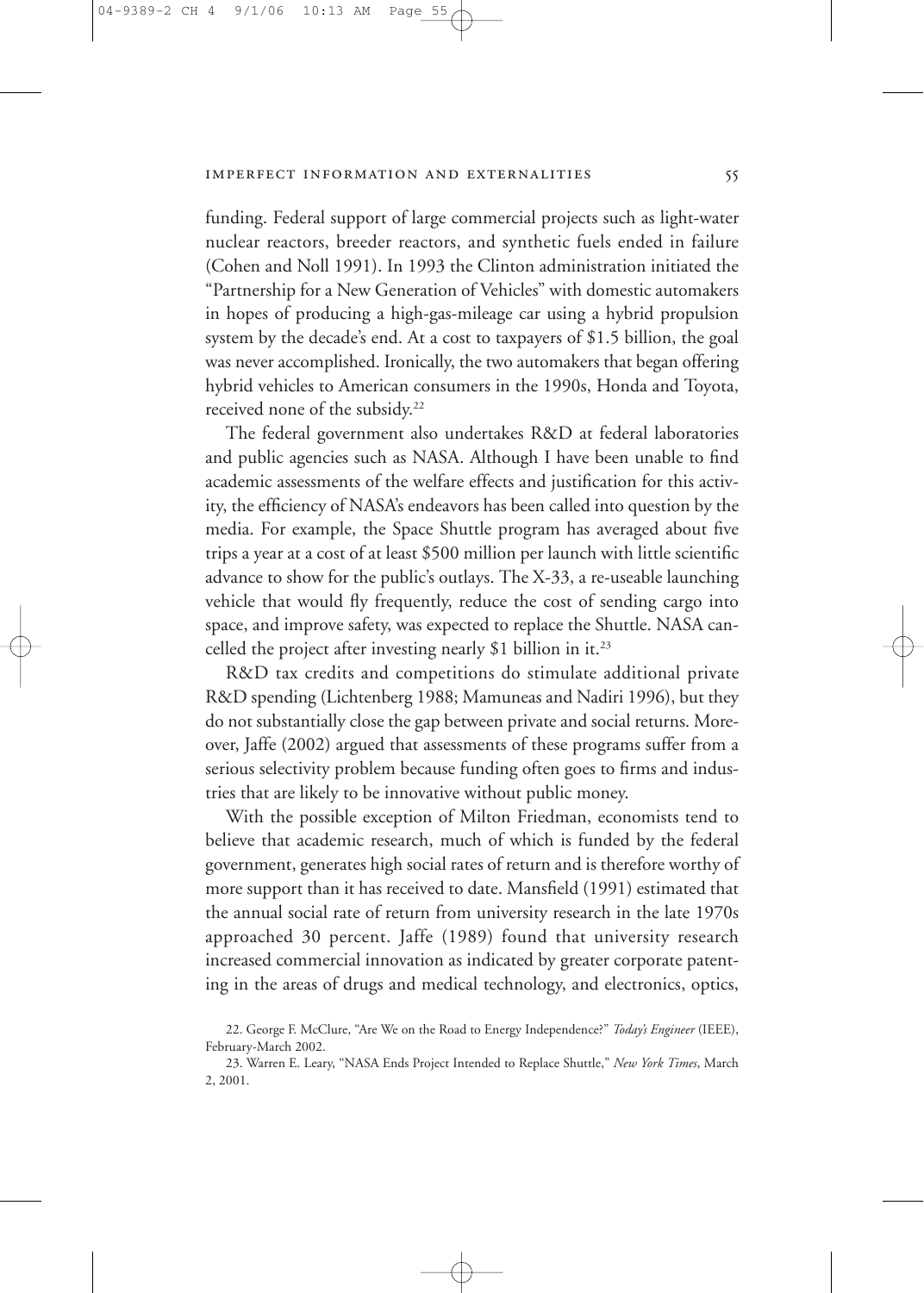and nuclear technology. Generally, certain industries are able to benefit from scholarly research because universities have less incentive than firms to keep research secret. Kim, Lee, and Marschke (2005) argued that university research stimulates innovative activity of firms in the pharmaceutical and semiconductor industries because such firms tend to employ and collaborate with researchers who have worked in university laboratories. As potential inventors accumulate more experience in conducting university research, patents in these industries increase.

The patent system seeks to establish property rights in an activity that may otherwise suffer from the market failure of nonexclusivity (an innovation generates positive spillovers to competitors) and nonappropriability (an innovator is unable to fully capture profits from an innovation). An optimal patent policy maximizes the difference between the social benefits from innovations and the sum of the deadweight costs from conferring a monopoly position on the inventor, the costs of preempting other firms' activities (which may lead to inefficient efforts to get around a patent), and the transactions costs of granting patents, including litigation costs. Inventors may claim a patent by applying to the U.S. Patent and Trademark Office. The patent office is responsible for ensuring that the invention is clearly specified, nonobvious, novel, and useful and covers patentable subject matter. High-quality patents also enable those "skilled in the art" to comprehend, use, and eventually build upon the invention. Low-quality patents are vague and may discourage would-be innovators because they fear legal action for patent infringement. Litigation also arises when the patent office reexamines a patent at the urging of a third party.

Patent law was standardized across the country by the 1982 Federal Courts Improvement Act, which required judicial appeals of patent cases to be handled by a single, specialized appeals court, rather than the twelve regional courts of appeal, as had previously been the case. In addition, the costs of the patent office itself were paid by the patent applicants. Jaffe and Lerner (2004) argued that although there was no empirical basis for changing the patent system, the new court of appeals has interpreted patent law to make it easier to get patents, easier to enforce patents against others, easier to get large financial awards from such enforcement, and harder for those accused of infringing patents to challenge the patents' validity. These changes have led to explosive growth both in patent applications and awards (figure 4-5a) and in patent suits (figure 4-5b) since the early 1980s.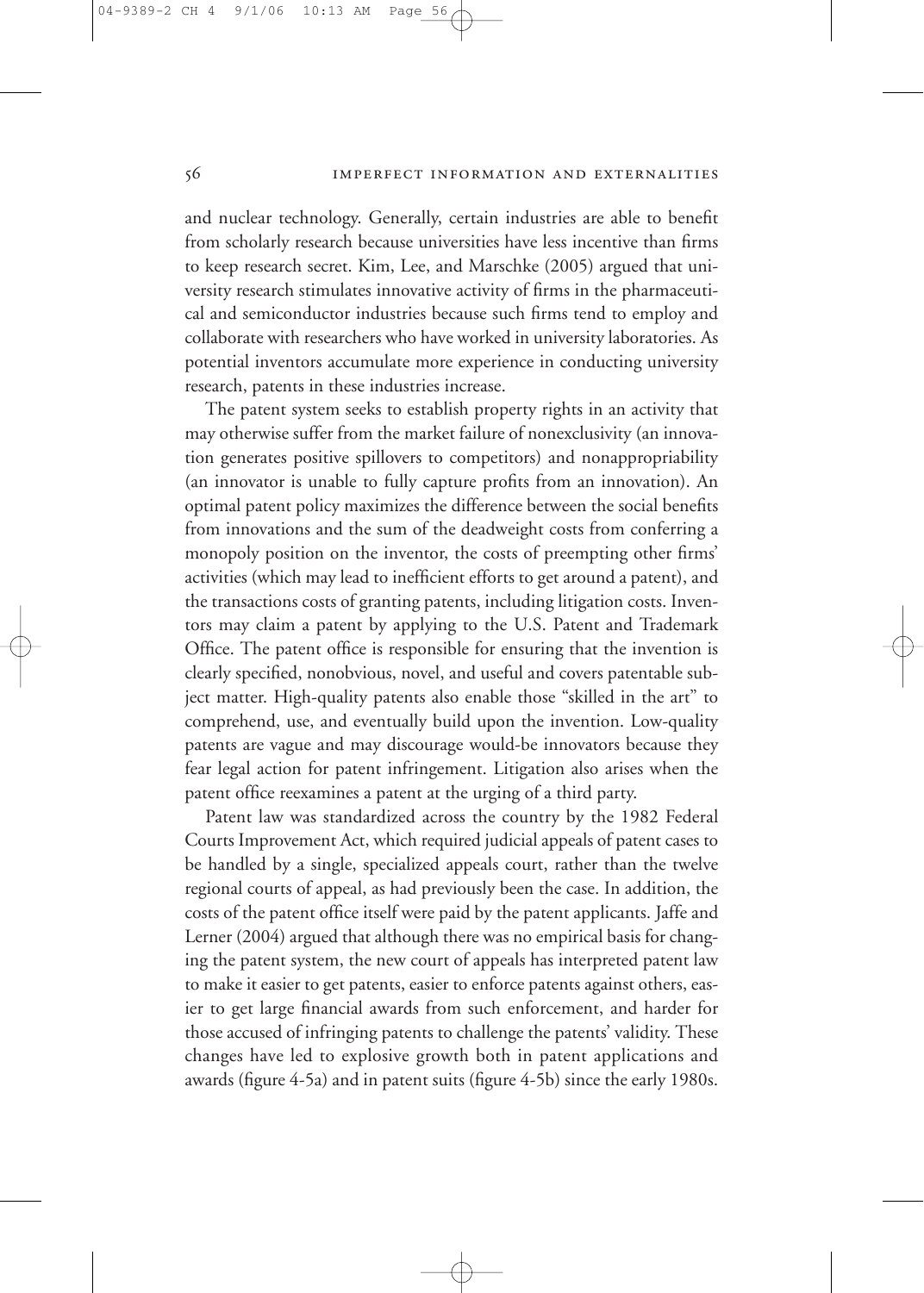

Figure 4-5a. *Annual Patent Applications and Awards, 1840–2003*

Source: U.S. Patent and Trademark Office.

Given that the litigation cost of a patent infringement suit may run into the tens of millions of dollars, it is clear that strengthening patent protection has increased the transactions costs associated with the system. In addition, patent protection could hinder R&D. For example, rapid progress in a technology such as semiconductors may have been stymied by strong intellectual property protection (Levin and others 1987). Today, software developers are potentially constrained by patent laws. In fact, a survey by Burton (1996) indicated that nearly 80 percent of software programmers thought that software patent law impeded software development, compared with less than 10 percent of programmers who thought the law promoted development. Even IBM has recognized the problem and has released 500 of its software patents for free use as part of the open source initiative to stimulate further computational innovations.

Turning to the system's benefits, economists have long questioned whether patent protection of any strength provides a strong incentive for firms to invest in R&D (Mansfield 1986; Mazzoleni and Nelson 1998; Jaffe 2000). To the extent that patents may have increased innovative activity, it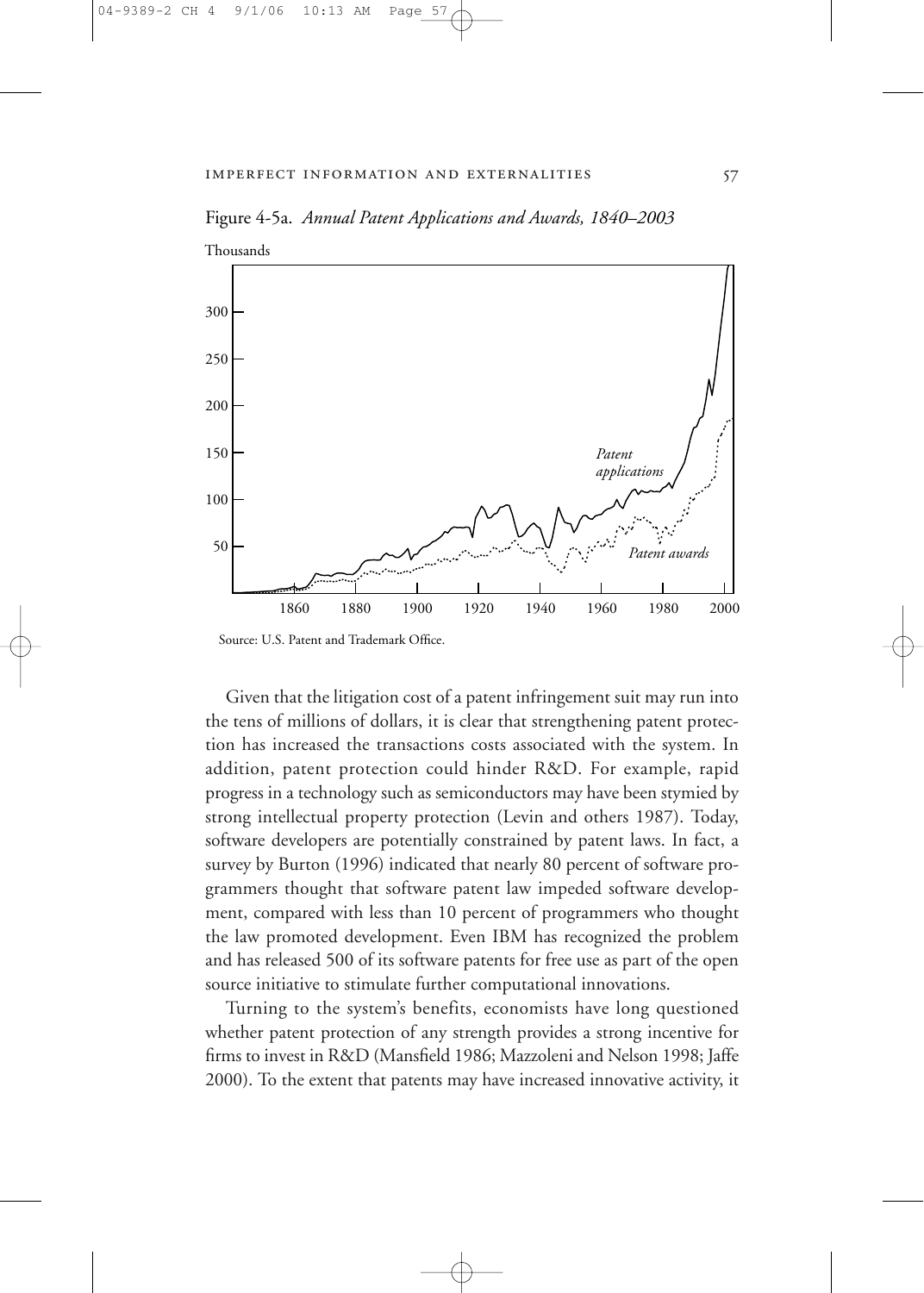Number Figure 4-5b. *Annual Number of Patent Lawsuits Initiated, 1946–2003*



appears to be confined to the pharmaceutical and biotechnology areas and possibly specialty chemicals (Cohen and Levin 1989; Hall 2003). In any case, the limited evidence available casts doubt on the patent system's efficiency and in light of responses to the 1982 legislation raises questions about whether the system is raising or lowering social welfare.

Uncertainty about the overall welfare effects of the patent system means that to some extent there is no "base case" to assess comprehensive policy reforms that may improve the system and enhance its contribution to social welfare. However, the Congressional Budget Office (1998) assessed the effect of a change in patent terms in a specific industry that was part of a socially beneficial policy. The 1984 Drug Price Competition and Patent Term Restoration Act (also known as the Hatch-Waxman Act) attempted to improve competition in the pharmaceutical industry while still providing incentives for innovation. The act extended patent terms for innovator (branded) drugs by three years, on average, and greatly expedited the approval process for generic prescription drugs so that the average time between the expiration of a brand name drug's patent and entry by a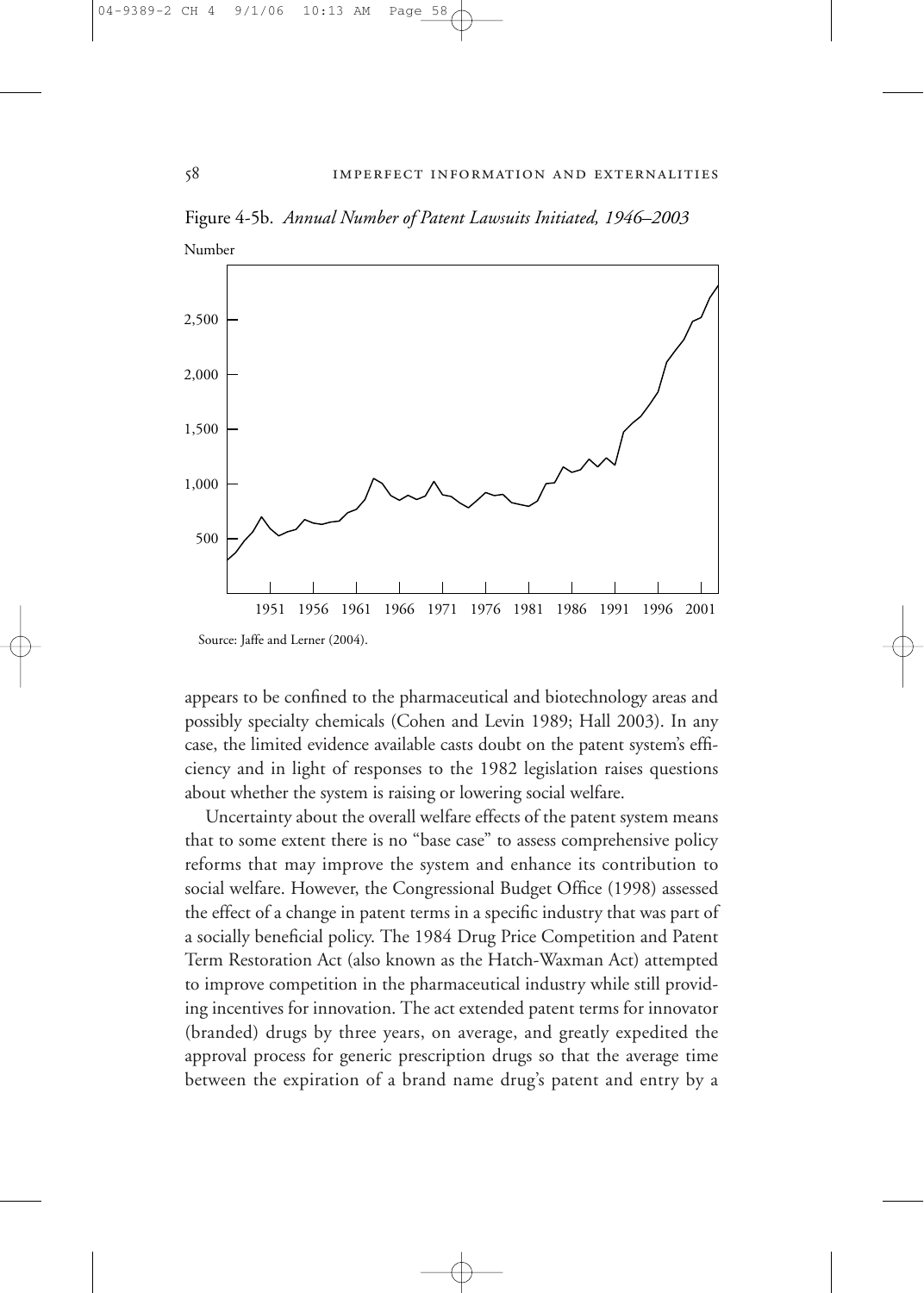generic drug was reduced from more than three years to less than three months. In particular, manufacturers of generic drugs no longer had to meet duplicative testing requirements to obtain FDA approval.

Today, nearly all branded drugs face intense competition from generic drugs once their patent expires. The Congressional Budget Office estimated that by facilitating entry of generic drugs, the Hatch-Waxman Act enabled consumers to substitute these drugs for branded drugs and save as much as \$12 billion. At the same time, overall investment in drug development appears to have increased since the act. These findings suggest that industry-specific changes in patent policy, perhaps accompanied by other policy reforms, may be an effective approach until appropriate comprehensive reforms can be identified.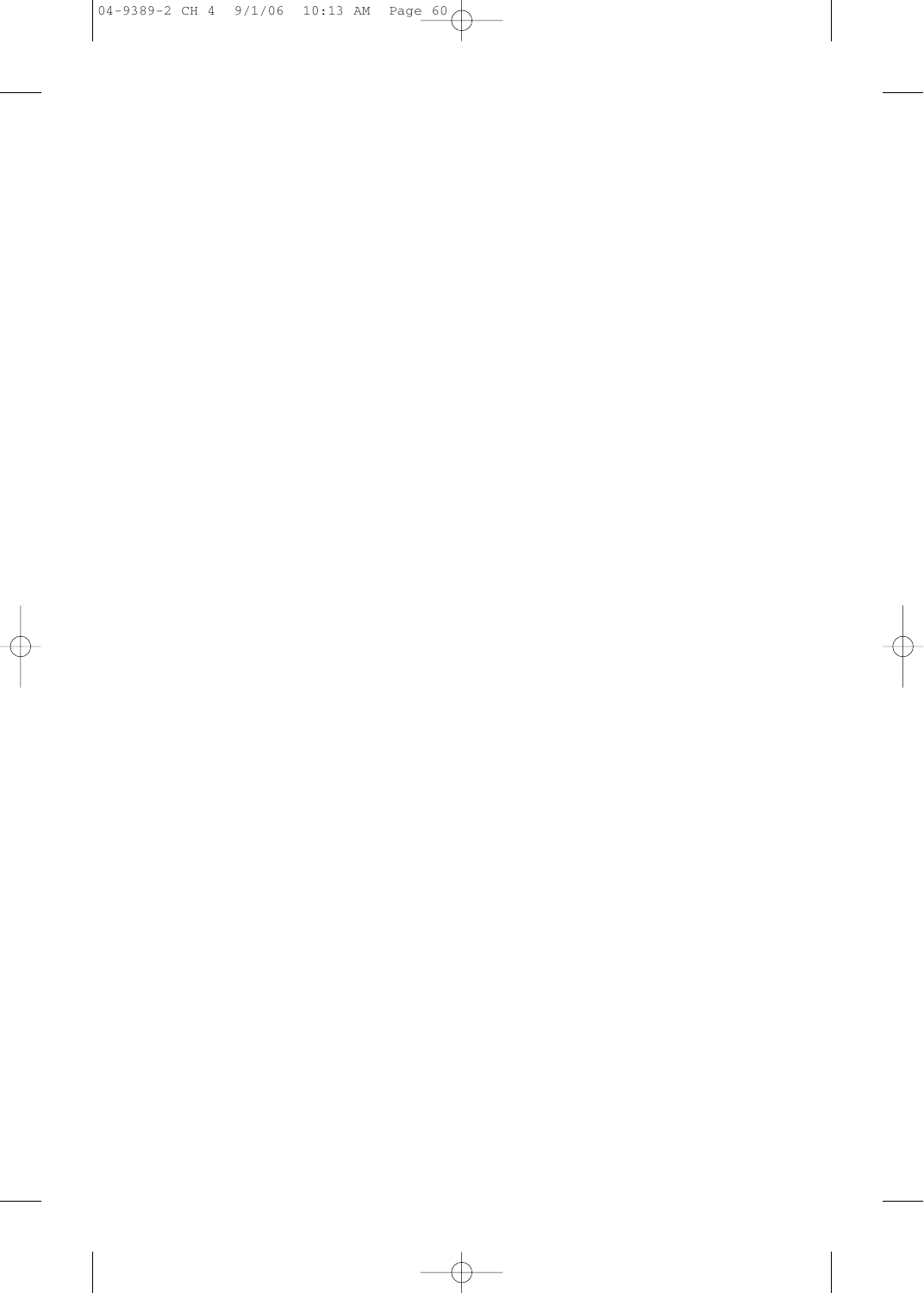# **5** *Public Production*

A private firm will provide a good or service if it can<br>
earn a normal profit. Market failure occurs when a socially desirable service (that is, one whose social benefits exceed social costs) is not privately offered because it is unprofitable. Market failure also occurs when a service is undersupplied because it is a public good and susceptible to the free rider problem. A pure public good—defense and fresh air are probably the only examples—is nonrivalrous (nobody's consumption lowers anybody else's benefits) and nonexcludable (it is infeasible to prevent those who do not pay for the good from obtaining benefits). Most publicly supplied services are mixed or "impure" public goods such as roads—consumption is rivalrous during congested periods but exclusion may be difficult.

The government can increase social welfare by financing socially desirable services, including public goods, which would not be supplied by the private sector. In practice, the government can provide the service or negotiate a contract with a private firm to provide the service. In any case, the government can maximize social welfare by setting efficient user charges for public facilities and by financing investments in the facilities that equate marginal benefits and marginal costs.<sup>1</sup> The facilities requiring the largest investments constitute the nation's physical infrastructure.

<sup>1.</sup> Efficient user charges amount to marginal cost pricing. If production is characterized by large scale economies, then efficiency calls for marginal cost pricing with subsidy because marginal costs are below average costs. If no subsidies are available, efficiency calls for Ramsey prices, where the percentage markup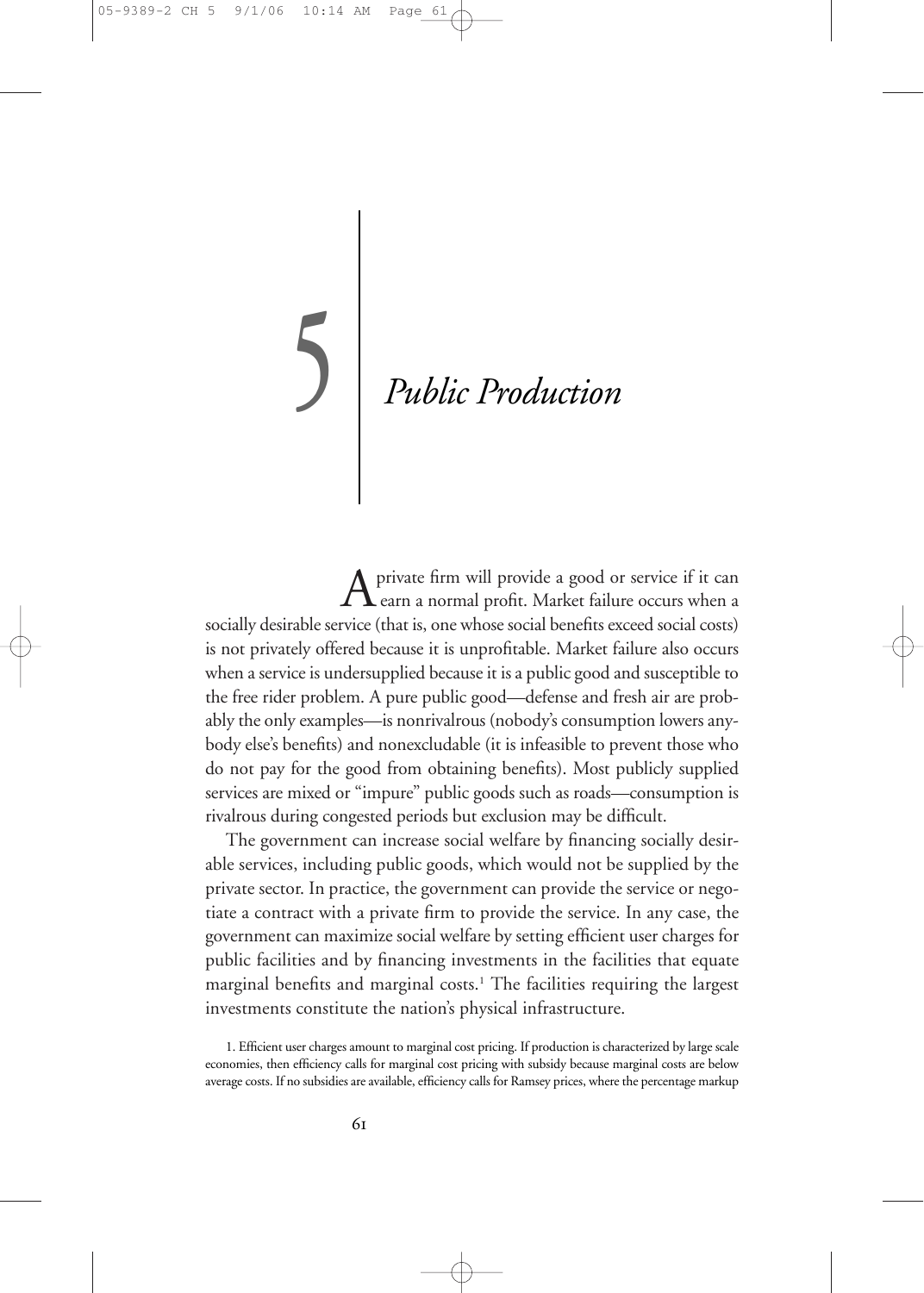The federal government, sometimes in collaboration with state and local governments, is responsible for financing and managing highways, airports, air traffic control, inland waterways, public land, urban transit, intercity passenger rail, and mail services.<sup>2</sup> As noted, the theoretical rationale for public financing of major infrastructure and certain services is that the private sector would find it unprofitable to do so. In general, economists have not tried to determine whether private production is feasible and, if so, whether it would generate greater net benefits than public production. Instead, researchers have taken federal, state, and local government control over more than \$1 trillion of the nation's physical capital as given and investigated whether pricing, investment, and operating policies are maximizing economic welfare. Of course, the public sector may fall short of allocating resources in accordance with optimal pricing and investment policies but nonetheless improve on what the private sector's provision, if any, would have been. However, growing concerns with the waste associated with public financing of important social services is raising questions about whether such provision is better than allowing the private sector to finance and offer these services.<sup>3</sup>

Descriptive measures indicate that some of the nation's public infrastructure and services are beset with economic problems. The speed and reliability of automobile travel has been increasingly compromised by congestion and delays in major metropolitan areas (figure 5-1); delays in air travel that were temporarily curtailed by the September 11 terrorist attacks are as great as ever (figure 5-2); and public transit's operating deficits are a growing drain on the public purse (figure 5-3) during a period when its patronage has declined. Transit's total deficits are even greater than shown because it also receives substantial capital subsidies. The summary findings that I draw from the current state of the available scholarly evidence are:

of prices above marginal costs is inversely related to users' demand elasticities subject to a break-even constraint. Empirical work indicates that marginal cost pricing without subsidy is a feasible benchmark for the facilities and services assessed here.

<sup>2.</sup> Government is also responsible for building and maintaining dams and sewers and for public water and power agencies. I am not aware of recent scholarly economic assessments of government's provision of this infrastructure. Schultze (1977) discusses the cost inefficiencies associated with federal grants to aid construction of municipal waste treatment plants.

<sup>3.</sup> Government has used market mechanisms to allocate some public goods such as the electromagnetic spectrum. I discuss these experiments later.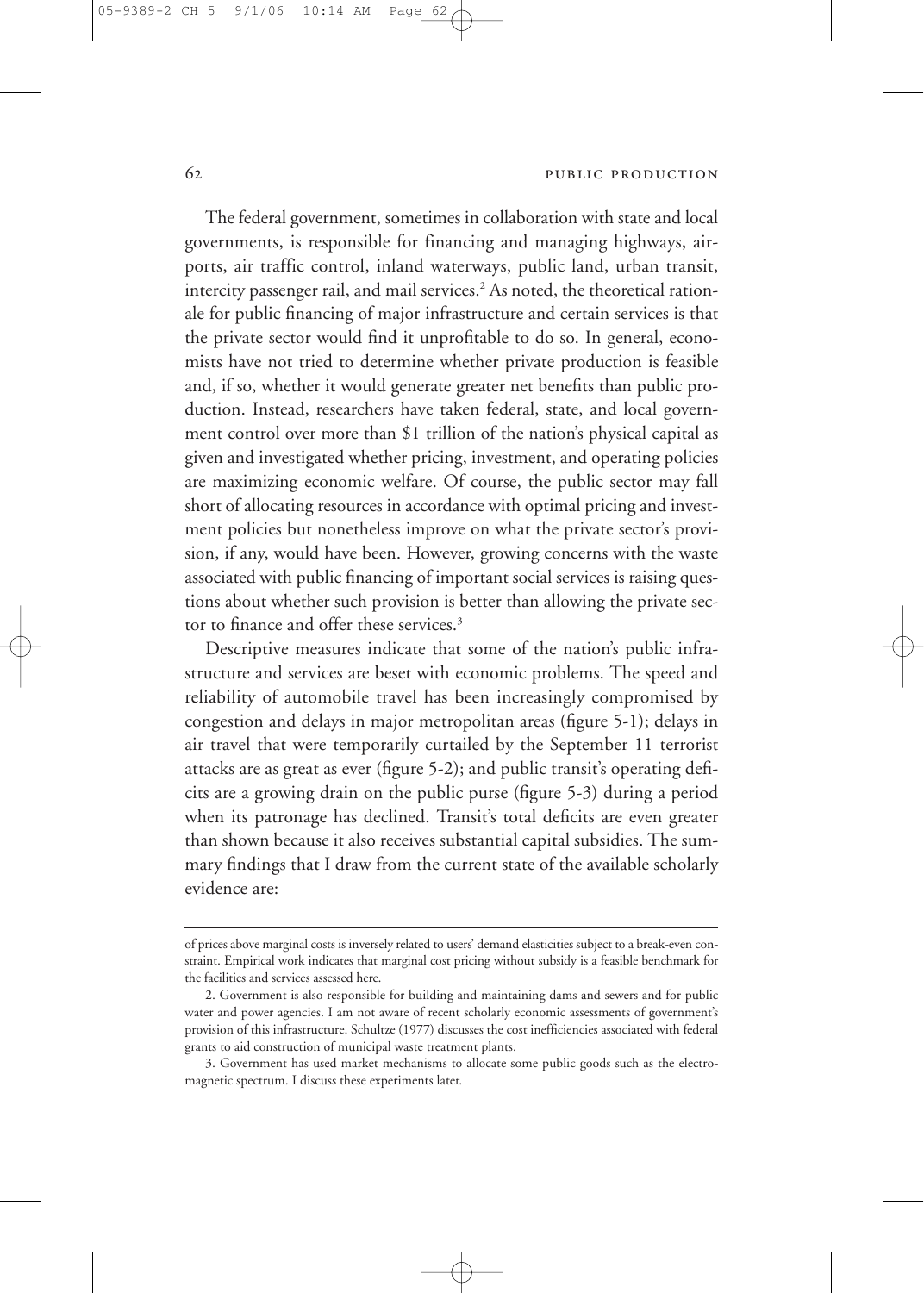Figure 5-1. *Average Annual Traffic Delay in Major Metropolitan Areas, 1982–2001*



Hours per person

Source: Texas Transportation Institute.

Public financing and management of transportation infrastructure, public lands, and various services have been extremely inefficient and have strained the budgets of all levels of government.

### **Transportation Infrastructure and Public Lands**

Federal, state, and local governments are responsible for building, maintaining, and rehabilitating U.S. highways. Valued at more than \$1 trillion, the nation's road system is its largest civilian investment, according to the Bureau of Economic Analysis. Highway expenditures are primarily financed by state and federal gasoline taxes. These taxes are also generally the only "price" that vehicles must pay for using the road system. State and federal governments hire private contractors to undertake various road projects such as rehabilitation and major construction. In accordance with the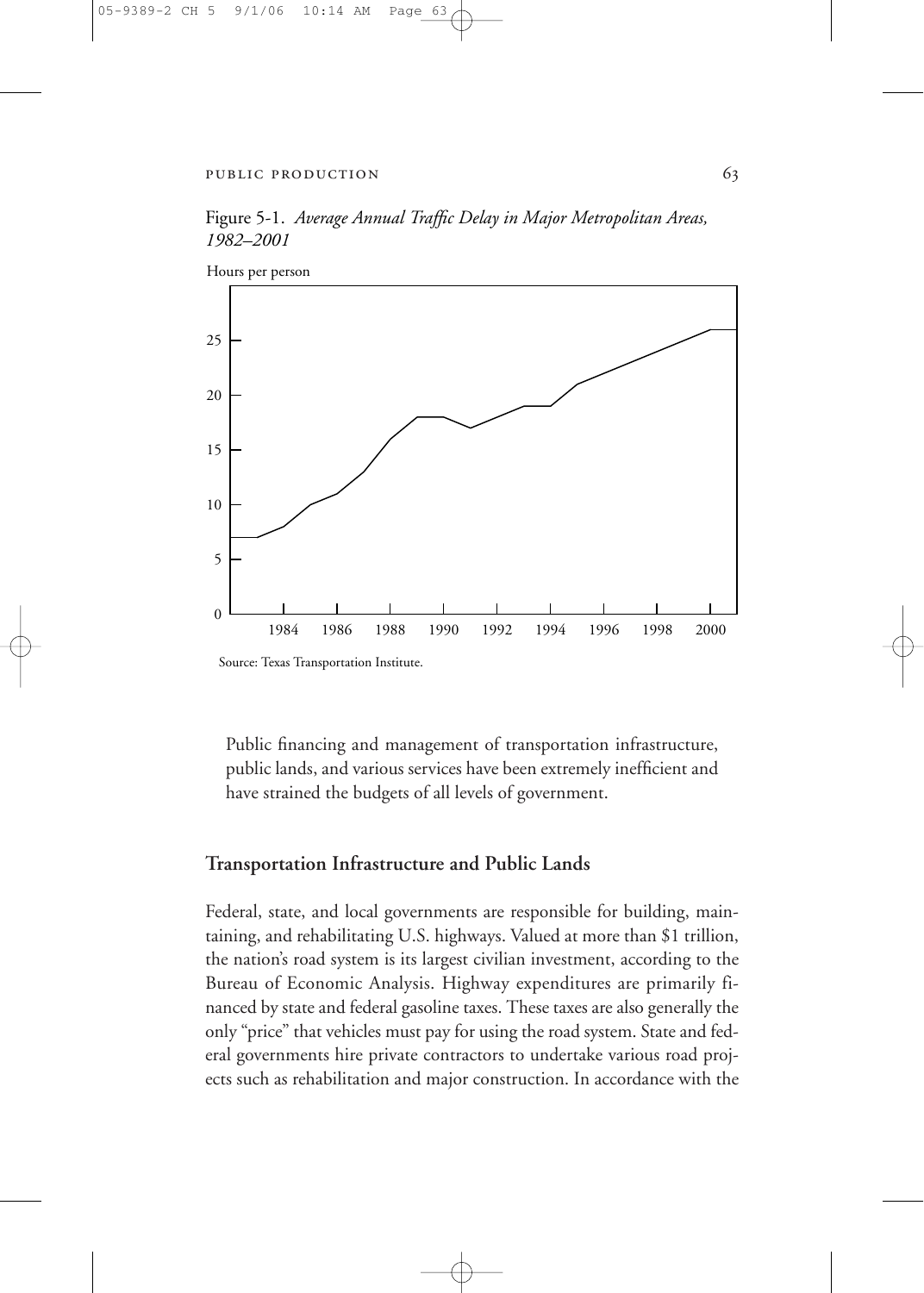

Figure 5-2. *Changes in Air Travel Time, 1977–2004*

Source: U.S. Department of Transportation, Service Segment Data and Schedule T-100, Data Bank 28DS, Domestic Segment Data.

Davis-Bacon Act, these contractors must be paid union wages that are applicable to the jurisdiction where the work takes place.

Public management of roads is characterized by substantial pricing, investment, and production inefficiencies (these issues are discussed in Small, Winston, and Evans 1989). Roads are built to a given capacity (lane miles) to accommodate cars and trucks, and to a given durability (pavement thickness) to accommodate heavy trucks. All vehicles contribute to congestion, which occurs mainly during peak commuting periods when the ratio of traffic volume to capacity exceeds a certain threshold, forcing vehicles to travel at less than free-flow speeds allowed by law. Heavy trucks increase the frequency that road pavement must be resurfaced; pavement wear itself is related to roughly the third power of a truck's weight per axle. Given these considerations, gasoline taxes are an inefficient pricing mechanism because they are basically invariant to changes in traffic volume throughout the day and are *inversely* related to a truck's weight per axle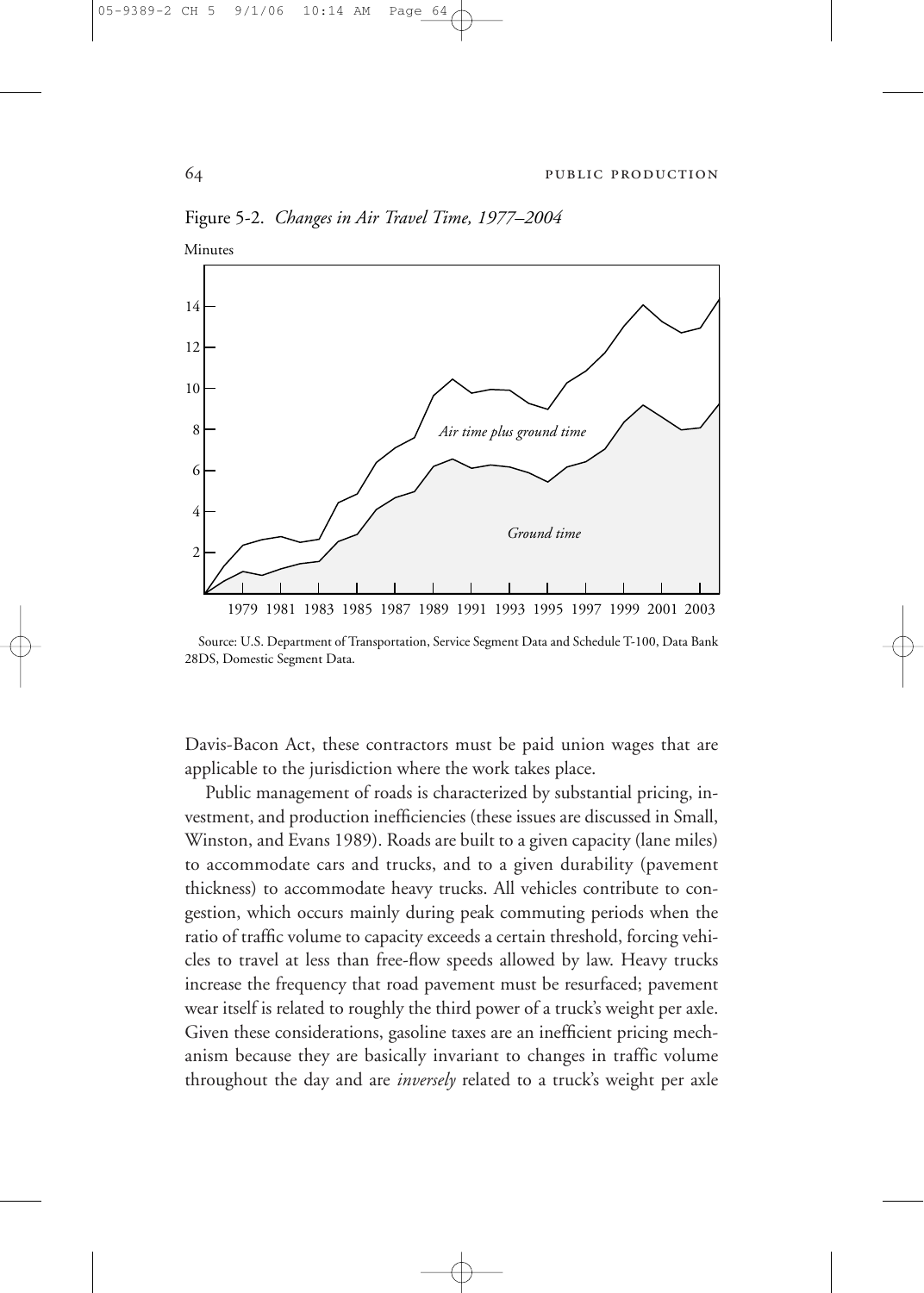Billions of dollars (2001) Figure 5-3. *Government Transit Operating Assistance, 1976–2001*



Source: American Public Transit Association, *Transit Fact Book* (1992, 1998) (www.apta.com).

(that is, trucks with more axles that reduce pavement damage get lower fuel economy and pay higher gasoline taxes).

Investments in highway durability must trade off the maintenance costs of current pavement against the capital costs of building thicker pavement; optimal investments minimize the sum of these costs. Generally, highway authorities have failed to minimize investment costs because they have preferred to build thinner pavements to reduce the up-front capital costs. Consequently, all roads, from local thoroughfares to major interstates, experience excessive maintenance costs because they must be repaved sooner than if they were built to optimal (thicker) standards. In addition, the speed and reliability of highway transportation have been adversely affected by the growing share of freeways and arterials in fair or worse condition over the past twenty years.

Highway spending has also been used to expand highway capacity and repair roads in well-traveled areas to reduce congestion. But Winston and Langer (2006) found that, on average, one dollar of spending in a given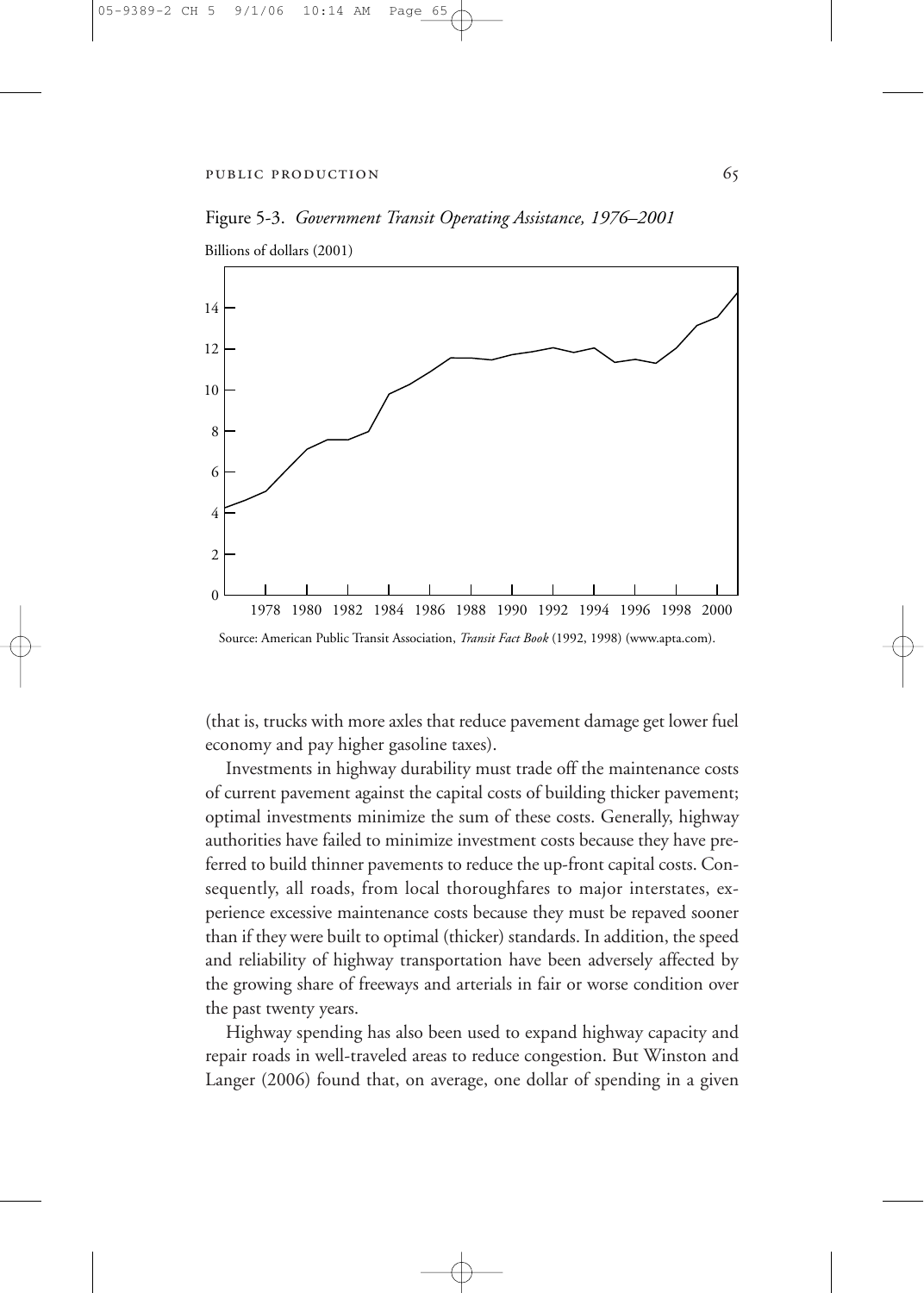year reduces the congestion costs to road users by only eleven cents in that year and only a few cents in subsequent years. The efficacy of highway expenditures is compromised by the lack of an explicit mechanism that links such spending with congestion in specific localities. But the most fundamental obstacle to highway spending that could efficiently reduce congestion is that the U.S. road system is largely complete and the nation's urbanized areas have little available land to expand their infrastructure.

Finally, highway production costs are inflated by bureaucratic rules that make it difficult to use the latest and most efficient production technologies and by Davis-Bacon constraints that prevent highway authorities from hiring and paying workers who would be willing to work for lower wages than the prevailing union rate.

Small, Winston, and Evans (1989) estimated that replacing gasoline taxes with marginal cost congestion tolls and pavement-wear taxes and building roads to optimal pavement thickness would generate an annual welfare gain of \$23.9 billion. Congestion tolls that vary by time of day and location would reduce delays and make efficient use of scarce road capacity. In addition, efficient highway tolls, which reduce excessive driving during peak periods, would justify a substantial reduction in (inefficient) highway expenditures. Such tolls can also be adjusted to account for possible political objections to reducing the welfare of low-income motorists, who place less value on travel time savings than high-income motorists do, without sacrificing much of the gains in efficiency (Small, Winston, and Yan 2006). Marginal cost pavement-wear taxes that are based on a truck's weight per axle and vary by road type would encourage truckers to shift to vehicles with more axles that do less damage to the roads.

Improving highway production efficiency would significantly add to these gains. For example, Kessler and Katz (2001) estimate that the Davis-Bacon Act costs the federal government some \$1.5 billion annually. This figure does not simply represent a transfer to labor because no market failure is being corrected, while inflated wages must be financed by additional tax revenues, which creates an additional inefficiency.

Responsibility for designing and operating airports lies primarily with local governments. Airport expenses are covered by passenger facility charges and landing fees, which are set by local airport authorities based on an aircraft's weight subject to guidelines set by the Federal Aviation Administration. Airports that seek federal assistance for investments, such as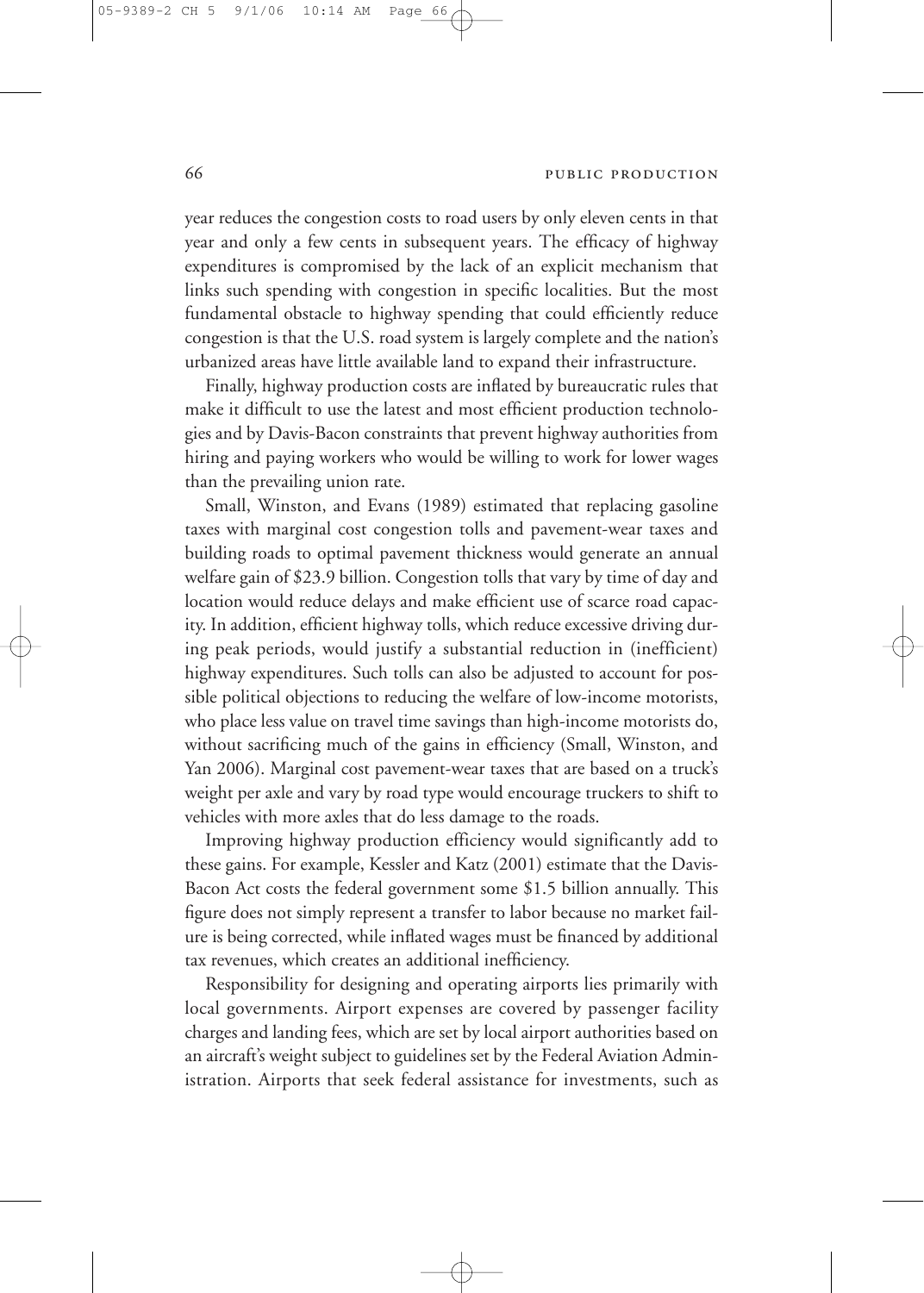building a new runway or lengthening an existing one, must receive FAA approval and satisfy the EPA's environmental impact review.

Congestion at a given airport varies by time of day in accordance with the volume of aircraft traffic. Aircraft weight has little effect on congestion because a plane waiting to take off or land is delayed roughly the same amount of time by a jumbo jet as by a small private plane; thus, weightbased landing fees bear little relationship to airport congestion. Runway construction and expansion face formidable political and bureaucratic obstacles, as indicated by the five- to ten-year average delay to add runway capacity. Unfortunately, the FAA has done little to expedite the review process. Indeed, since the mid-1990s only a handful of new runways have been put into service at the most congested airports. Morrison and Winston (1989) estimated that replacing weight-based landing fees with marginal cost takeoff and landing tolls and adding runways at congested airports to maximize net benefits would generate an annual welfare gain of \$18 billion. As in the case of highway pricing, airport congestion tolls that vary by location and time of day would make efficient use of scarce runway capacity.<sup>4</sup>

The U.S. air traffic control system monitors domestic airspace to ensure safety and reduce delay. The FAA is responsible for hiring air traffic control personnel and for supplying facilities with new equipment. The FAA has been sharply criticized by commercial airlines and Congress for its tardiness in procuring and implementing up-to-date technology that could expand runway and airspace capacity. In addition, Morrison and Winston (2005) argued that political influences cause the FAA to allocate its resources inefficiently. They found that a reallocation of FAA expenditures toward airports that experience the greatest delays would generate more than \$1 billion in annual time savings to air travelers and cost savings to airlines.

Inland waterways are used by water freight carriers to transport bulk commodities and low-value goods. The Bureau of Reclamation and the Army Corps of Engineers are responsible for building and rehabilitating the waterways. In 1952 Senator Paul Douglas, an economist by profession,

4. Recent research implies that the benefits of congestion pricing at airports dominated by a single commercial airline carrier are smaller than believed because the hub-dominant carrier internalizes congestion that it causes itself and because a hubbing carrier does not operate at the same times of day as nonhubbing carriers do (Brueckner 2002; Mayer and Sinai 2003). Morrison and Winston (2005), however, found that these considerations, while valid, only modestly reduce benefits from congestion pricing because the bulk of the welfare cost of delays is attributable to operations by commercial and commuter carriers and general aviation that do not internalize delay.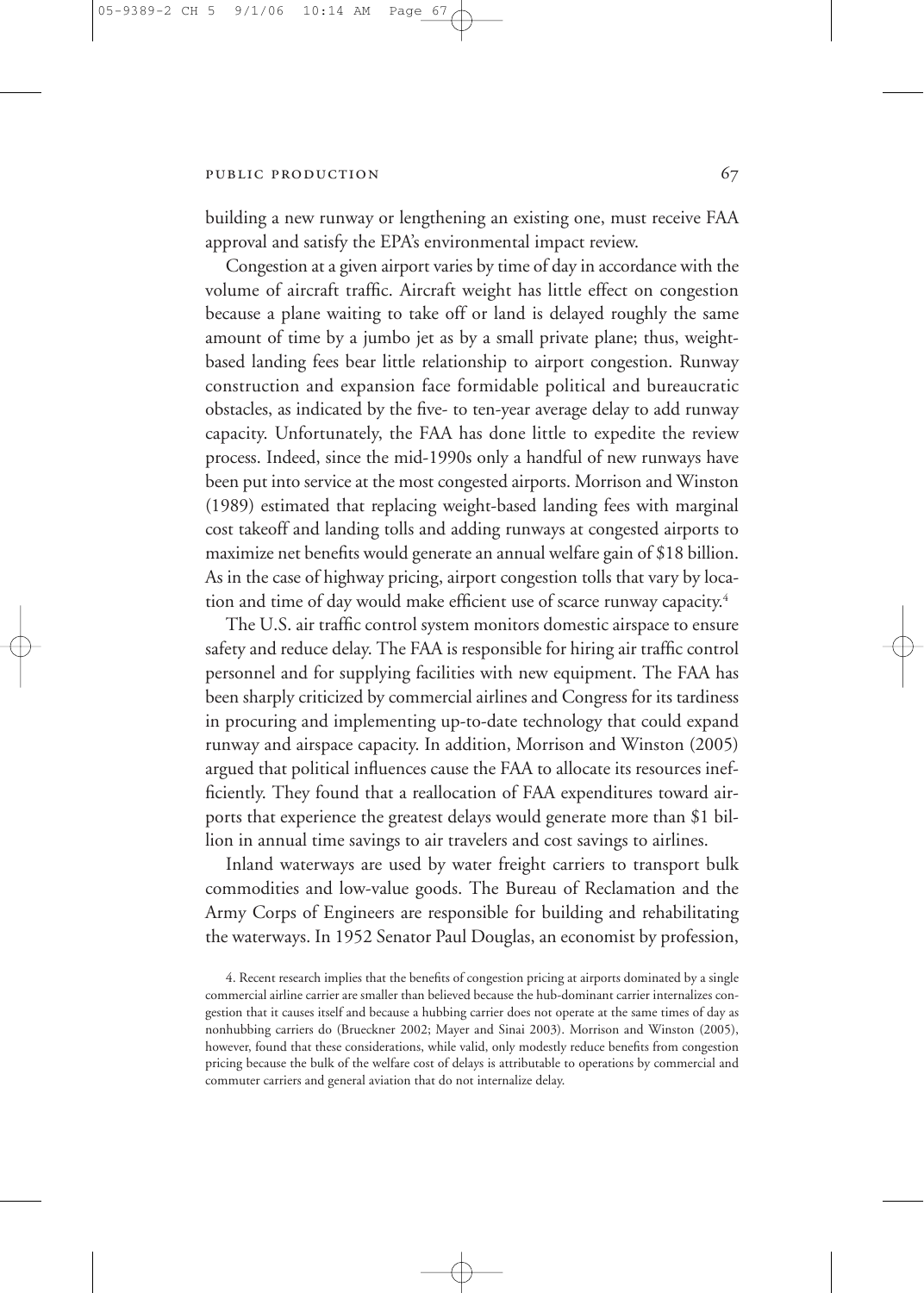pointed out that waterway projects were often fundamentally flawed on economic grounds because the Corps tended to overstate benefits and greatly underestimate costs.

To the best of my knowledge, scholars have not recently assessed the social desirability of waterway projects, but such projects have attracted considerable media scrutiny because of wasteful investments attributable to powerful political interests. For example, after the Corps was forced to delay its seven-year study of major construction projects on the Mississippi River because an independent economic assessment determined that the study's forecasts of barge traffic were inflated, Senator Christopher Bond of Missouri vowed to make sure that projects were funded no matter what the economic studies concluded.5

Beginning with a series of articles that ran in 2000 in the *Washington Post*, Michael Grunwald has reported the most egregious examples of the Army Corps' inefficiencies. Although this information does not constitute scholarly evidence, it may someday provide grist for an academic mill. In any case, the inefficiencies that Grunwald identified include consultants' estimates that benefit-cost ratios of recent Army Corps' projects are consistently and unequivocally below one, documentation that the Corps has adjusted cost-benefit calculations to justify projects on the Mississippi and Illinois rivers, and well-founded concerns that the Corps' management of an \$8 billion effort to resuscitate the Florida everglades—the largest environmental project in world history—will be plagued by substantial cost overruns. Mounting criticism inside and outside of the Bush administration forced the Corps to suspend work on some 150 congressionally approved water projects in 2002 to review the economic analysis the Corps used to justify them. Not only do most waterway projects have questionable social desirability, but barge companies are charged only a small fraction of the costs of operating, maintaining, and renovating the system.<sup>6</sup>

Finally, federal and state governments are responsible for allocating and managing land for grazing, natural conservation, and recreational activities.

<sup>5.</sup> Michael Grunwald, "Army Corps Delays Study over Flawed Forecasts," *Washington Post*, October 5, 2000, p. A33.

<sup>6.</sup> Michael Grunwald, "Corps' Taming of Waterways Doesn't Pay Off," *Washington Post*, January 9, 2000, p. A1. Grunwald recently discussed the Corps' failure to protect New Orleans from Hurricane Katrina, despite spending more in Louisiana than in any other state; see "A Flood of Bad Projects," *Washington Post*, May 14, 2006, p. B1.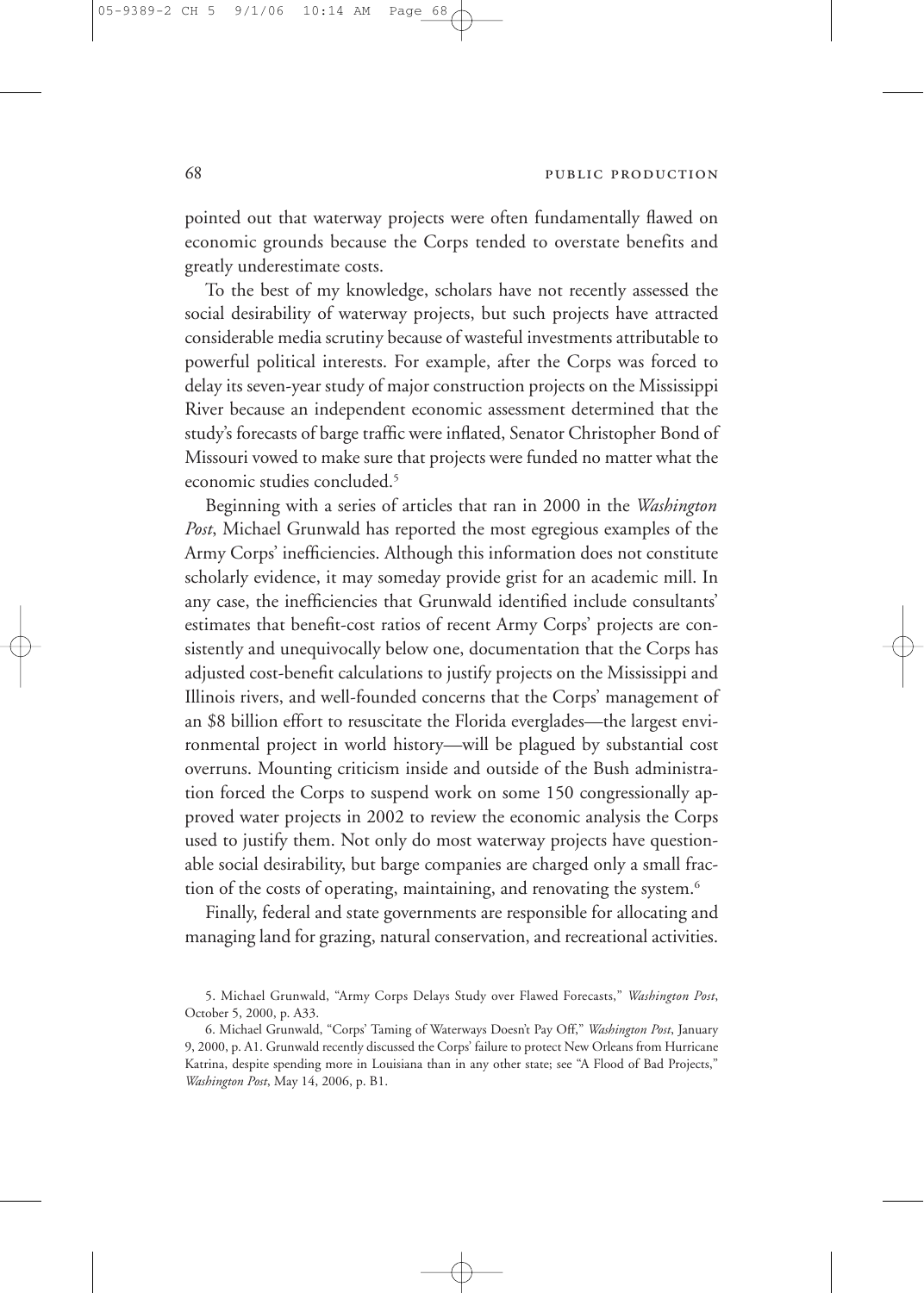The U.S. Department of the Interior also sells parcels of public lands to the private sector. It is not known whether the extent of public land holdings reflects an optimal allocation between the public and private sector, but anecdotal evidence periodically appears in the press charging that the government has sold land to private parties at below-market value. For example, a developer acquired land in Nevada that the Interior's Bureau of Land Management valued at \$763,000 and sold it the next day for \$4.6 million.<sup>7</sup>

Gardner (1997) provided evidence that the rental prices for all users of public lands were below marginal costs. Grazing fees paid by farmers covered only \$15 million–\$30 million of the roughly \$230 million cost of administering the grazing program, and revenues generated from wood and paper manufacturers that use national forests were well below the costs of reforestation and the opportunity cost of land sales. Users of public land for recreational purposes paid a nominal or zero price that does not cover maintenance costs. In fact, a law passed in 2005 increased the share of sites operated by the National Forest Service that are free of charge.

Optimal management of national forests calls for a careful combination of thinning, prescribed burnings, and fire suppression that allows forests to regenerate without producing fires that cause fatalities and damage residential property. Federal spending on the National Forest Service has grown substantially in the past few decades, but the evidence does not indicate that the increased expenditures have led to improved forest regeneration and public safety. The scientific community argues that healthy forest growth could be achieved more efficiently and safely if the service spent less money and let certain types of fires burn and extinguish naturally (O'Toole 2002). Indeed, the longstanding government policy of putting out fires as quickly as possible has led to excessive biomass in the understory that makes fires more deadly and difficult—and thus more costly—to extinguish.

### **Services**

State and local governments are responsible for managing and providing most of the bus and rail transit in U.S. metropolitan areas. Transit operations

<sup>7.</sup> Joel Brinkley, "A U.S. Agency Is Accused of Collusion in Land Deals," *New York Times*, October 12, 2002, p. 16.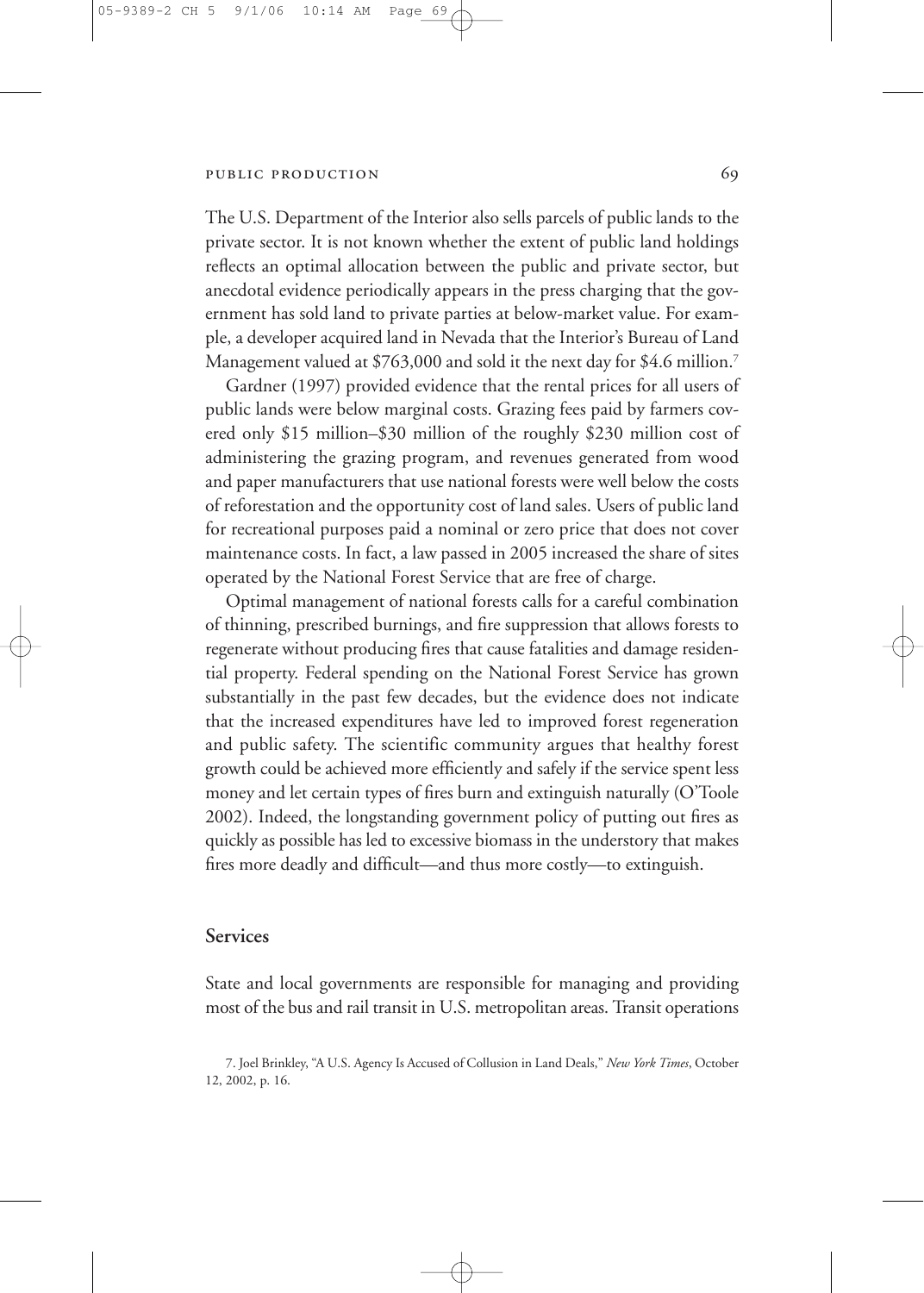and investments are funded by farebox revenues and federal, state, and local subsidies. Transit pricing, service, and production sharply deviate from standard economic efficiency guidelines. Transit fares are significantly below the marginal cost of transit service and have failed to keep up with rising operating and capital costs. The operating and capital subsidies that make up this shortfall currently approach \$20 billion (Winston 2000). Service frequency is excessive; rail fills only 18 percent of its seats with paying passengers throughout the day, and transit buses fill only 14 percent (loads are somewhat higher during the morning and evening rush hours). Transit costs are inflated by oversized vehicles, excessive labor expenses, and low productivity.<sup>8</sup>

Winston and Shirley (1998) estimated that replacing current transit fares with marginal cost fares and providing service frequency to maximize net benefits would produce annual efficiency gains of \$9.2 billion. (Accounting for environmental and safety externalities associated with urban travel had little effect on the findings.) Improvements in production efficiency would significantly increase these gains. Recent work by Winston and Maheshri (2006a) assessed whether urban rail transit was actually socially desirable by comparing recent estimates of its social benefits with its subsidies. The authors found that with the single exception of BART in the San Francisco Bay area, every U.S. transit system actually reduced social welfare. Moreover, they could not identify an efficient pricing policy or physical restructuring of the rail network that would enhance any system's social desirability without effectively eliminating its service. Under public management, rail transit has been unable to attract sufficient patronage to reduce its high average costs—a problem that has been complicated enormously by new patterns of urban development with geographically dispersed residences and jobs.

The growth of automobile and airline travel made intercity rail passenger service highly unprofitable by the 1960s, prompting the formation of the National Railroad Passenger Corporation (popularly known as Am-

8. Despite their low load factor, sixty-seat buses are used in many urban areas on all routes at all times of day. Regarding labor inefficiencies, Section 13(c) of the 1964 Federal Transit Act makes it prohibitively expensive to release a transit employee by obligating federally supported transit agencies to provide any dismissed employee with a monthly compensation package equal to his or her average monthly earnings during the past twelve months. This compensation must be paid for a period equal to the duration of the employee's employment with the transit agency, capped at *six years*.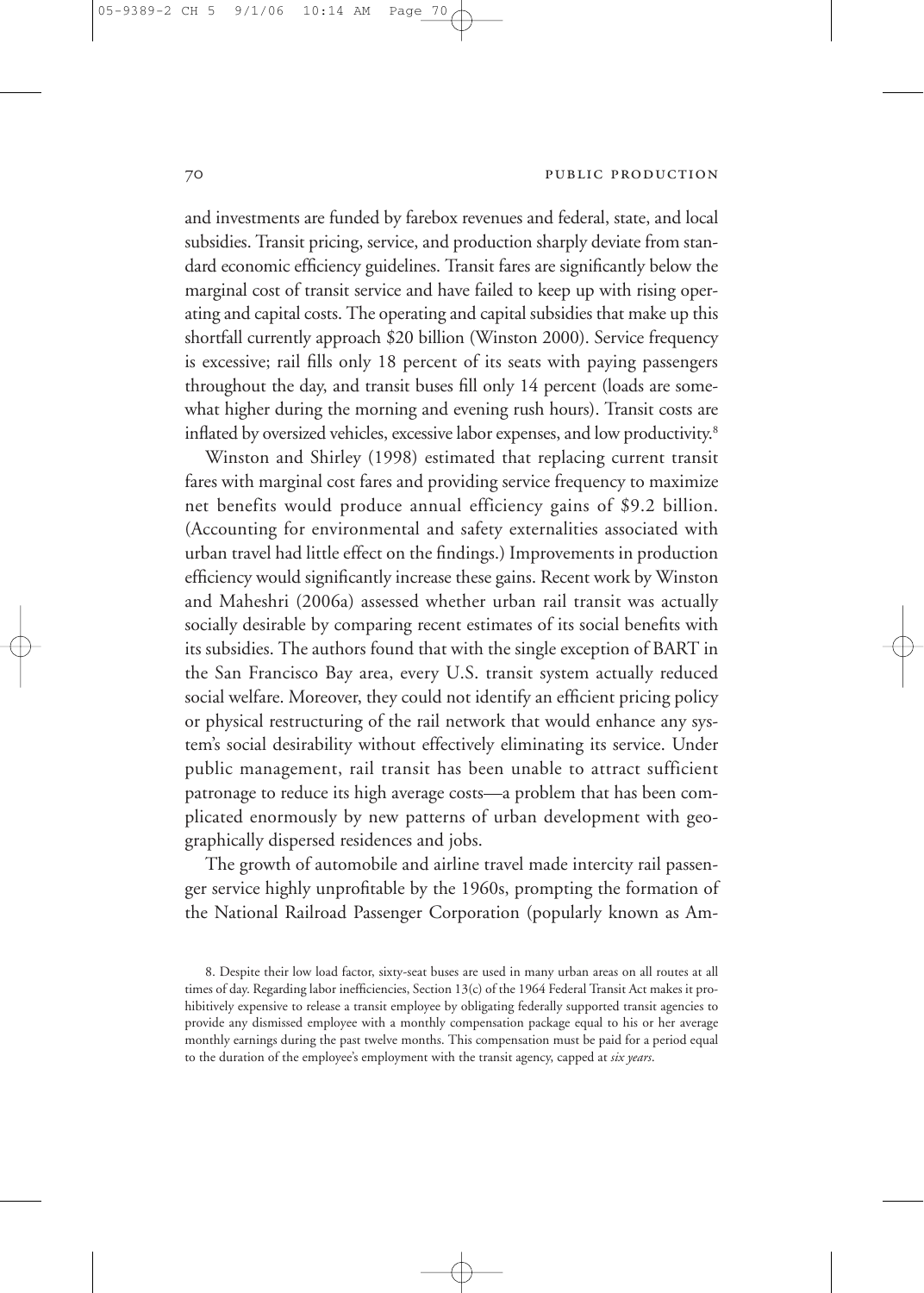trak) in 1970 because private railroads no longer wanted to provide this service. Amtrak is a quasi-public enterprise—that is, it is a corporation without private equity holders. The Amtrak board, which includes the secretary of the U.S. Department of Transportation, must approve any notable fare changes, and Amtrak must maintain its service to a city unless it gives the state (and normally Congress) 180 days notice. Amtrak was expected to be self-sufficient within a few years of its inception and to operate without subsidies. However, it has relied on operating and capital subsidies to continue operations. Recently, subsidies have made up 20–30 percent of its revenues.

Morrison (1990) estimated that Amtrak's overall social benefits were roughly equal to its social costs, a finding that justifies federal subsidies. But he also concluded that its social benefits were highly localized—the gains in the well-traveled Northeast corridor offset the losses in the rest of the United States. Because intercity passenger rail service is not socially desirable in many parts of the country, reductions in it would increase economic efficiency.

Finally, the United States Postal Service is the nation's largest public enterprise, with current annual revenues approaching \$70 billion. Reorganized in 1970, it is obligated to provide service for different classes of mail to all U.S. residents. The postal service sets prices with regulatory oversight from the Postal Rate Commission and retains a monopoly in letter delivery. Nearly 80 percent of its expenses are labor related, with wages set through collective bargaining with binding arbitration (Geddes 2005). Except for some senior management positions, postal workers' wages have been estimated to be about 30 percent more than those of comparable private sector workers (Hirsch, Wachter, and Gillula 1999).

The postal system was intended to be financially self-sufficient, but its recent annual losses amount to more than \$1 billion. Of greater concern is the falling volume of letter mail, in large part because people have substituted Internet-based communications; as a result postal system deficits were expected to grow to several billion dollars by the end of this decade. Prices for first class mail are above marginal costs and are used to partly subsidize prices for second-, third-, and fourth-class mail, which are below marginal costs (Wattles 1973; Adie 1989; Geddes 2003). The postal service also faces strong political pressures to keep open unneeded mail distribution centers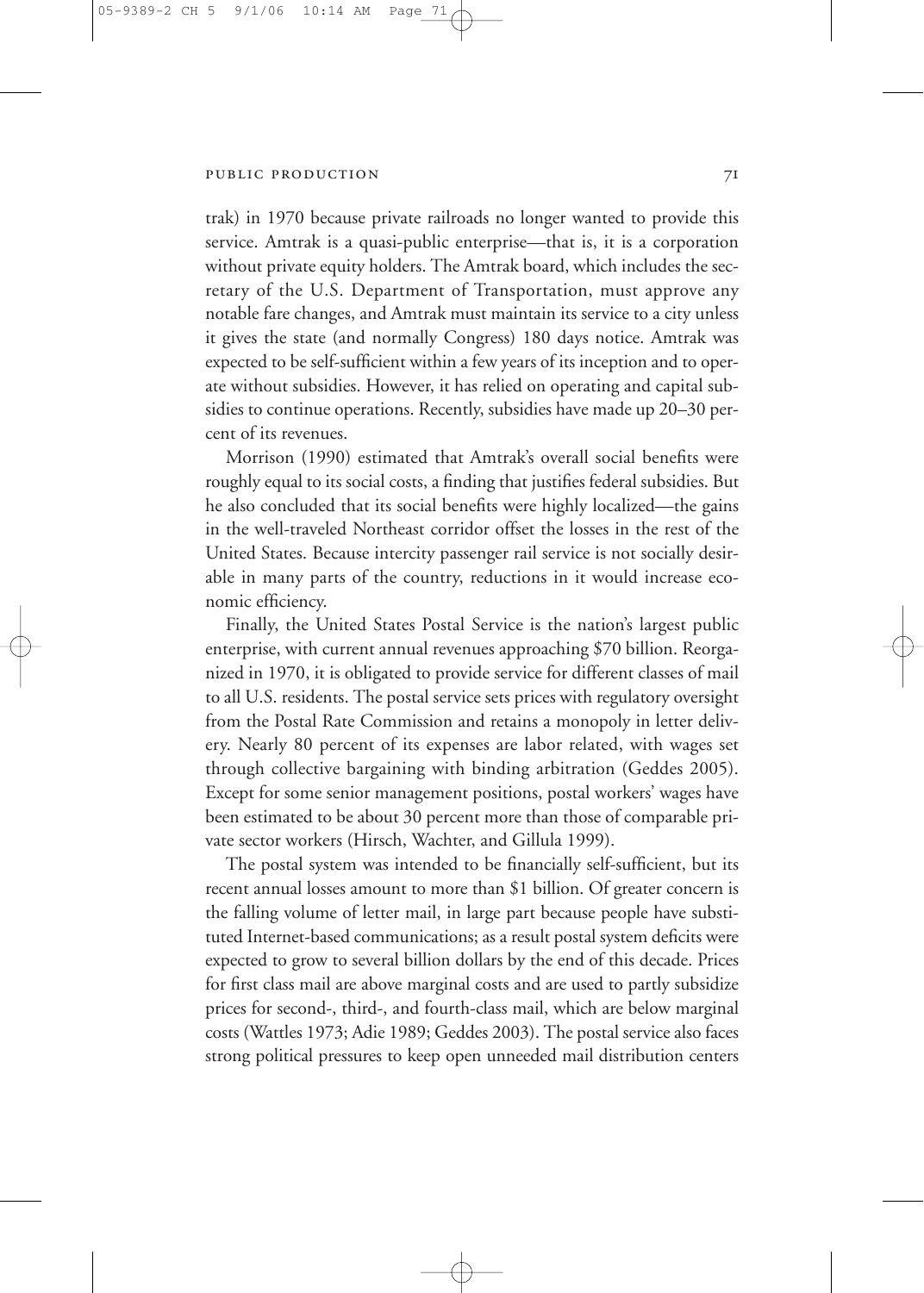and underutilized post offices and to use outdated, labor-intensive technologies that not only inflate costs but result in slower mail delivery times than optimal. In growing recognition that private sector delivery services could improve its operations, the postal service has recently contracted with Federal Express and United Parcel Service for assistance in sorting and transporting mail. A more comprehensive policy of privatization is discussed later.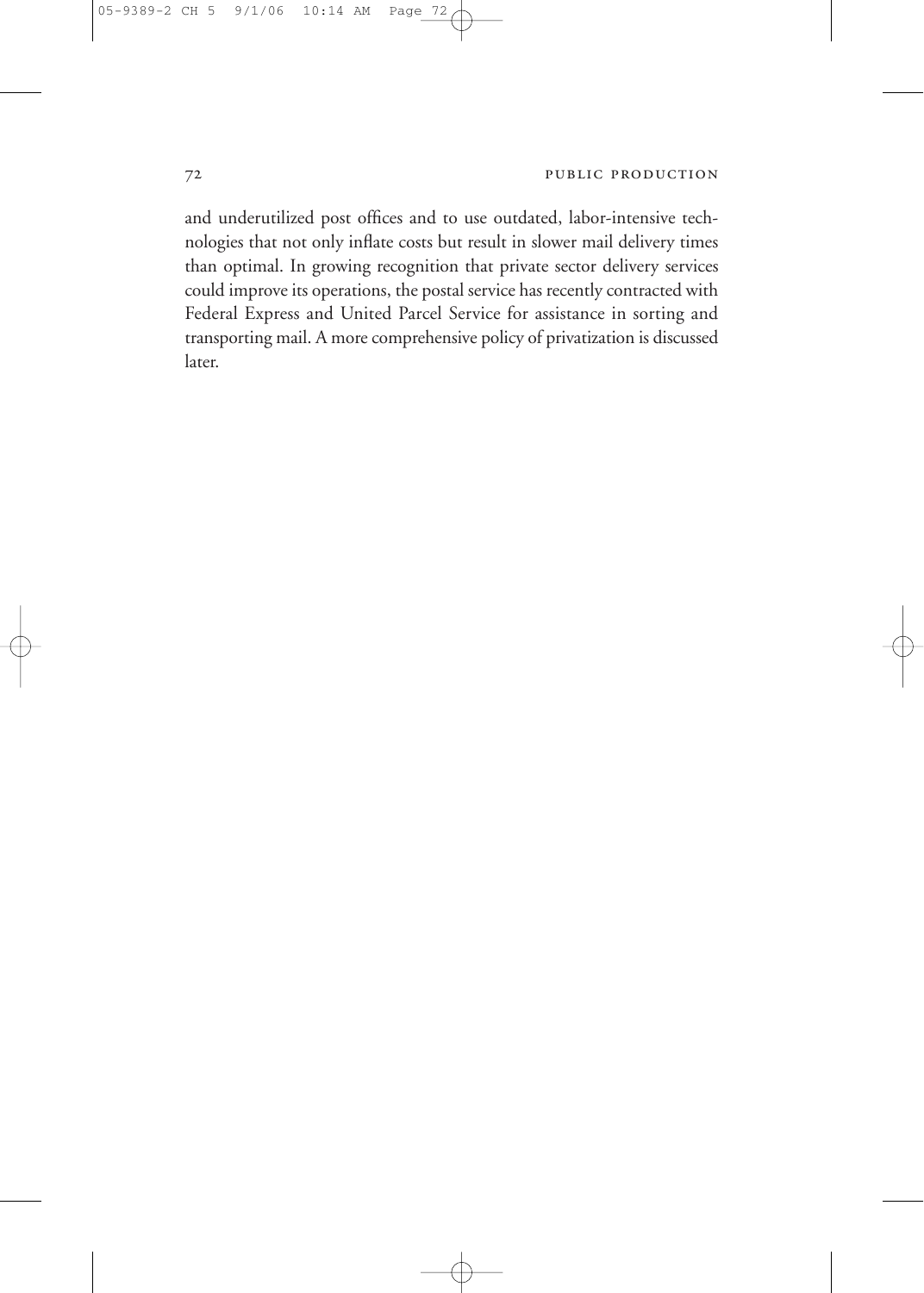# **6** *Policies to Correct Market Failures: Synthesis and Assessment*

Economic theory identifies many situations where a<br>
market failure may arise and suggests how the government could correct the failure and improve economic efficiency. In practice, potential market failures such as market power and imperfect information do not appear to create large efficiency losses to the U.S. economy. However, market failures arising from externalities such as air and water pollution, hazardous wastes, and traffic congestion do impose significant social costs that government policy could reduce efficiently.

Based on the assessments discussed here and summarized in table 6-1, government policy to correct market failures is characterized by two major flaws—that is, government failures—that cost the U.S. economy hundreds of billions of dollars a year. First, government policy has created economic inefficiencies where significant market failures do not appear to exist, such as with antitrust laws and economic regulations that have raised firms' costs and generated economic rents for various interest groups at the expense of consumer welfare. To be sure, antitrust enforcement may be deterring anticompetitive behavior, especially collusion, but this potentially important benefit has not been verified empirically. Information policies have also raised consumer prices and firms' costs. A possible benefit of this intervention is that some products, such as harmful drugs, may have been prevented from appearing on the market, but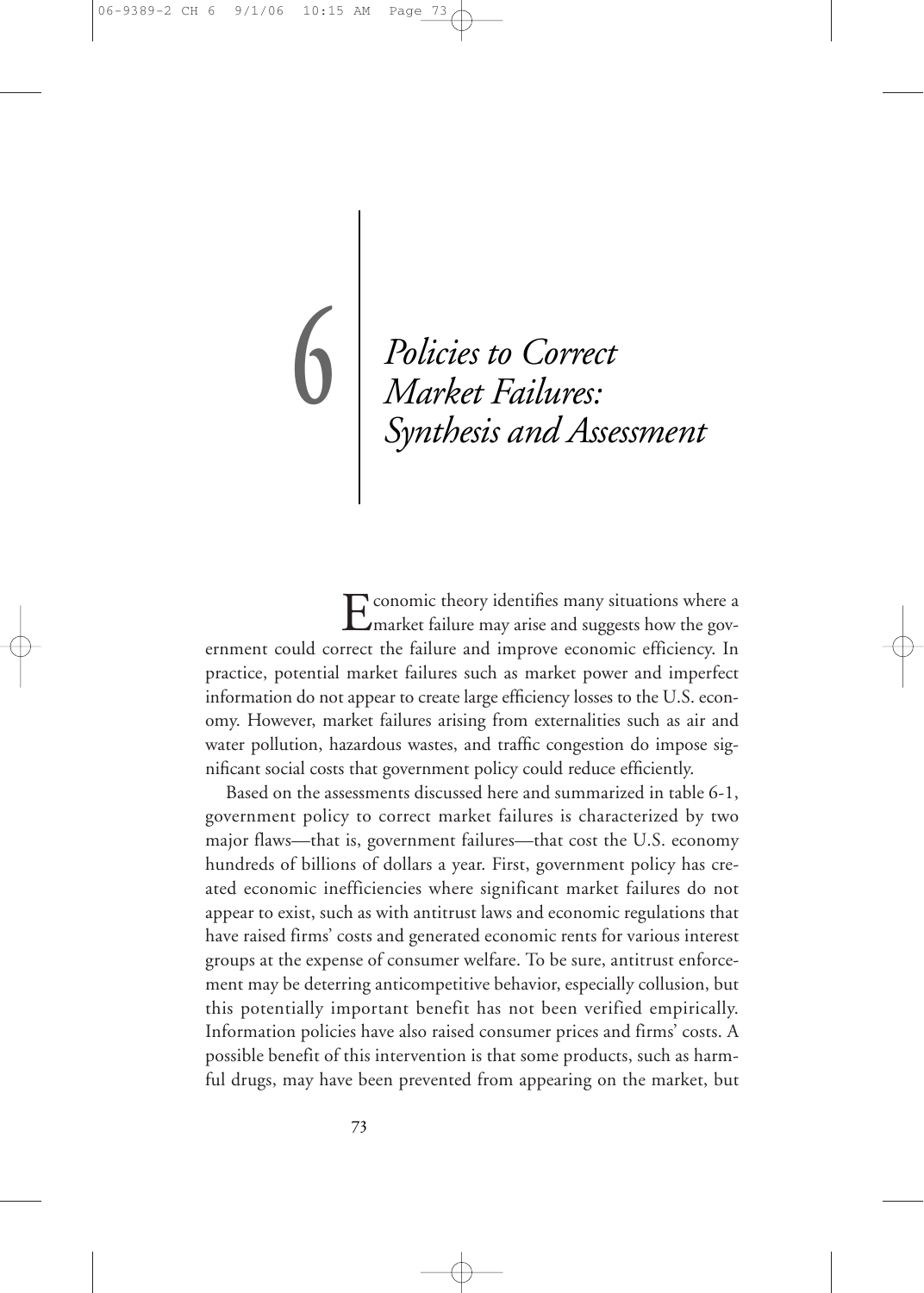| Policy                                         | Costs                                                                                                                                                                                                                                                                                                                                                                                                                                                                                                                                                                                                                                                                                                           |
|------------------------------------------------|-----------------------------------------------------------------------------------------------------------------------------------------------------------------------------------------------------------------------------------------------------------------------------------------------------------------------------------------------------------------------------------------------------------------------------------------------------------------------------------------------------------------------------------------------------------------------------------------------------------------------------------------------------------------------------------------------------------------|
| Antitrust                                      | The annual cost to firms that are subject to antitrust investigations<br>and court proceedings from legal expenses and the time and<br>resources expended by management and critical staff to assist in<br>the defense could run into the billions of dollars.                                                                                                                                                                                                                                                                                                                                                                                                                                                  |
| Economic<br>regulation                         | Annual deadweight losses from commodity price support programs:<br>\$3 billion–\$12.4 billion.<br>Annual deadweight losses from tariffs and quotas:<br>\$12 billion-\$18 billion.                                                                                                                                                                                                                                                                                                                                                                                                                                                                                                                               |
| Social regulation:<br>imperfect<br>information | FTC investigations of false advertising raise firms' costs.<br>FDA delays of the availability of new drugs have amounted to a<br>5-10 percent annual tax on drug purchases.<br>OSHA inspections and regulations raise firms' costs.<br>States' prohibitions of advertising raise prices.                                                                                                                                                                                                                                                                                                                                                                                                                        |
| Social regulation:<br>externalities            | NHTSA-mandated emissions technology raises the price of new<br>vehicles.<br>DOT fuel economy standards raise the price of new vehicles and<br>compromise safety.<br>FAA noise standards raise airlines' costs, exceeding benefits to<br>homeowners by \$5 billion (present value).<br>EPA command and control air and water pollution policies raise<br>firms' costs.<br>Superfund's cost-effectiveness is extremely low.<br>Federally funded R&D generates low returns and crowds out private<br>R&D.<br>The current patent system involves large transactions costs.                                                                                                                                          |
| Public production                              | Public production runs large deficits that must be covered by taxes<br>that create an excess burden.<br>Annual deadweight losses from inefficient pricing and investment in<br>highways: \$23.9 billion.<br>Annual deadweight losses from inefficient pricing and investment in<br>airports: \$18 billion.<br>Many inland waterway projects are not cost effective.<br>Users of public land are charged prices below marginal cost.<br>Annual deadweight losses from inefficient pricing and service in<br>public transit: \$9.2 billion.<br>Amtrak is not socially desirable in many parts of the country; thus,<br>its subsidy is excessive.<br>Prices for mail service generate inefficient cross subsidies. |

Table 6-1. *Welfare Costs of Market Failure Policies*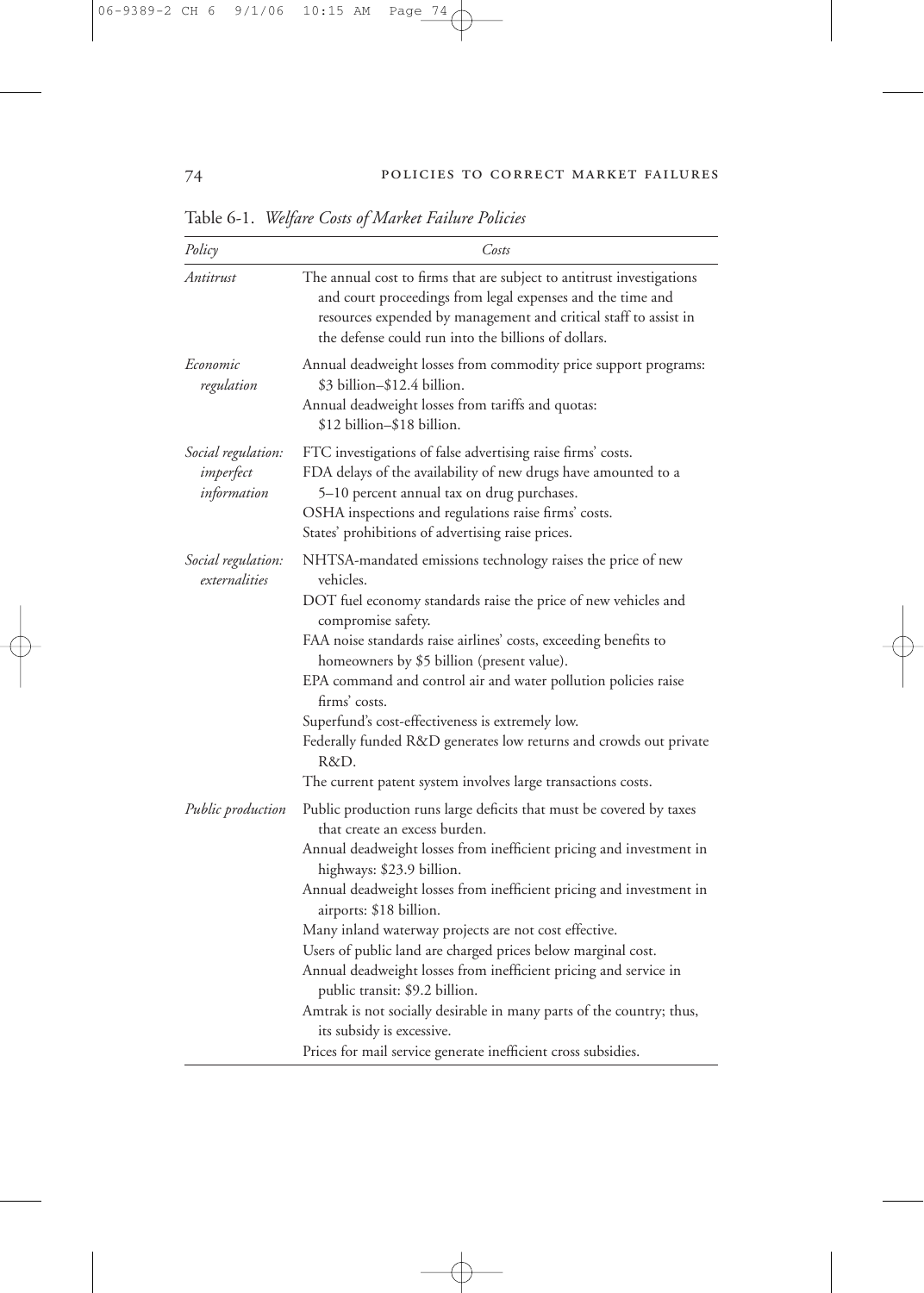once again a potentially important benefit must be confirmed by empirical evidence.1

Second, in situations where market failures do exist, government policy has either achieved expensive successes by correcting these failures in a way that sacrifices substantial net benefits or in some cases has actually reduced social welfare. Government policy has wasted resources with its application of command-and-control policies to correct externalities, particularly in health, safety, and environmental policy. Efficient pollution taxes and more extensive use of tradable permits could have reduced automobile emissions, airplane noise, and air and water pollution at much lower cost than current policies. More efficient use of Superfund could reduce the health risks from hazardous wastes for more residents at lower cost. While it is difficult in practice to determine optimal incentives for private R&D, the available research strongly questions whether the socially beneficial innovative activity that can be attributed to publicly supported R&D subsidies and the patent system exceeds the cost of these incentive mechanisms.

Finally, researchers have not determined whether public financing of transportation infrastructure and other services generates greater welfare than would privatization of these activities. But the evidence clearly indicates that public sector pricing, investment, and production policies have failed to ameliorate externalities such as highway and airport congestion, have produced inefficient levels of service, and have resulted in large subsidies that must be financed by general taxes, which in turn create additional inefficiencies—namely, the cost of raising public funds.

What explains the prevalence of government failure when policymakers are presumably trying to correct market failures? In some situations, government failure arises because government intervention is unnecessary that is, markets can adequately address their possible failures. Consequently, government intervention may prove to be counterproductive because market failure policies are flawed or poorly implemented and because policymakers, regardless of their intentions, are subject to political forces that enable certain interest groups to benefit at the expense of the public. In other situations, government action is called for but is again compromised by agency shortcomings and political forces.

<sup>1.</sup> In addition to the inefficiencies that they create, antitrust, economic regulation, and information policies entail considerable administrative and enforcement costs.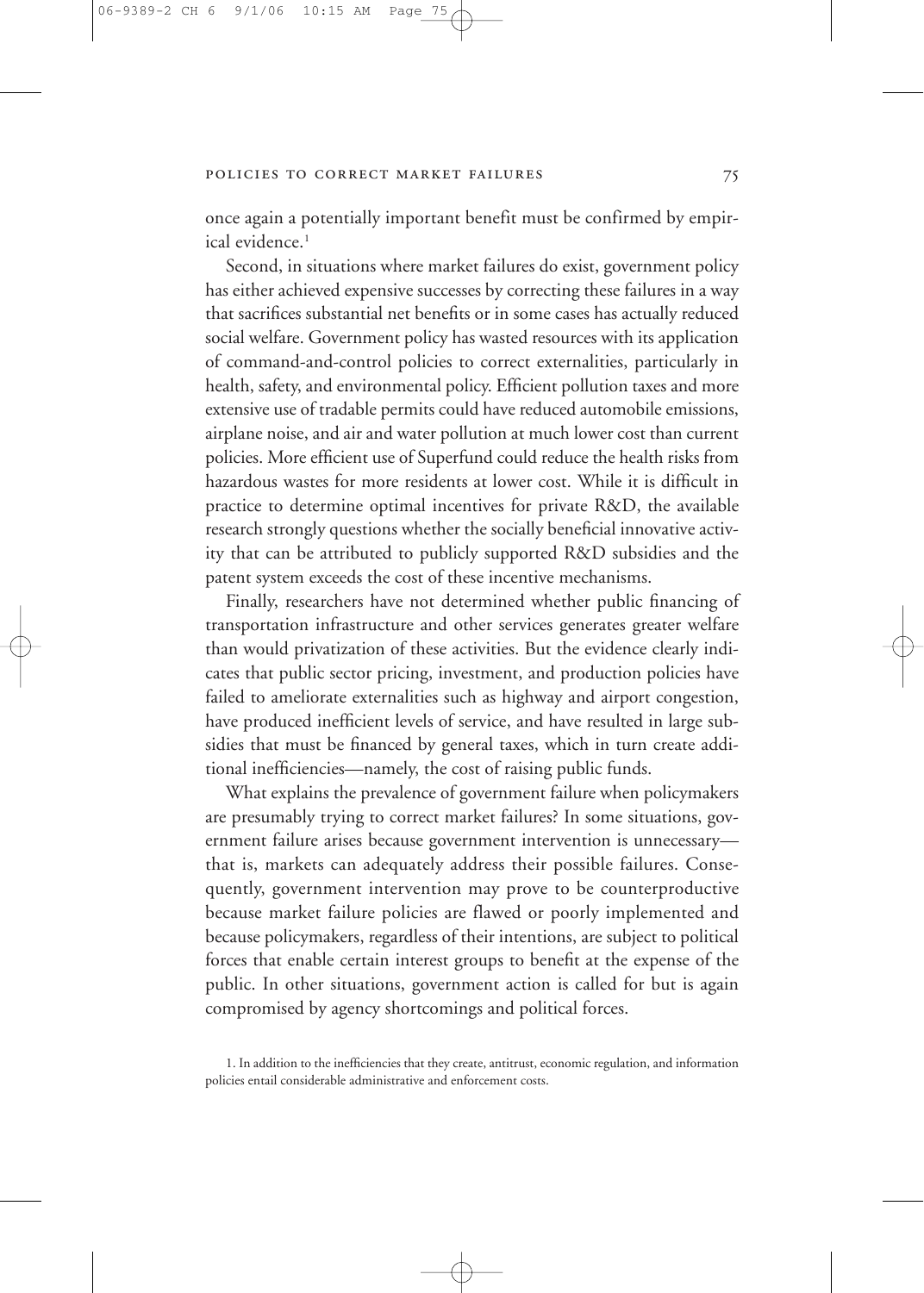The fundamental underlying problem, as argued by Wolf (1979), is that the existence of government failure suggests the absence of an incentive to reconcile an intervention's costs and benefits to policymakers with its social costs and benefits. In contrast, it appears that in at least some instances market participants have greater incentives to correct market failures than the government has to correct these failures.

### **Market Robustness**

Market failure is less common and less costly than might be expected because market forces tend to correct certain potential failures. Competition develops to prevent market power in input and output markets from being long-lived and often develops in markets that are believed to have "natural" entry barriers. As discussed later, the effects of economic deregulation suggest that experience is more instructive than theory about whether effective competition will develop in particular markets.

Market failure from imperfect information is limited because consumers are able to make informed choices by drawing on various publications, word-of-mouth, and their own experiences to learn about product quality and variety and rationally update their assessments of risk. For example, Mannering and Winston (1995) found that consumers' adoption of airbag-equipped automobiles during the 1990s was spurred by their friends' experiences with airbags and media reports about experiences that other motorists had with airbags. Calfee, Winston, and Stempski (2002) argued that the increasing demand for cholesterol-reducing drugs could be partly attributed to successful treatments that were being discussed among friends, coworkers, and physicians. The advent of the Internet has given consumers another way to become informed about the quality of products and services and to receive lower prices. Chevalier and Mayzlin (2003) pointed out that consumers pay attention to book reviews that are available at Amazon and Barnes and Noble. Web-based airline fares have made the lowest fares available to almost every traveler, and consumers who use the Internet to purchase a car have saved some \$200 million a year because by learning about dealers' invoice prices and actual transactions prices, they have been more informed when they negotiate with car salespeople (Zettelmeyer, Scott Morton, and Silva-Risso 2001, 2005).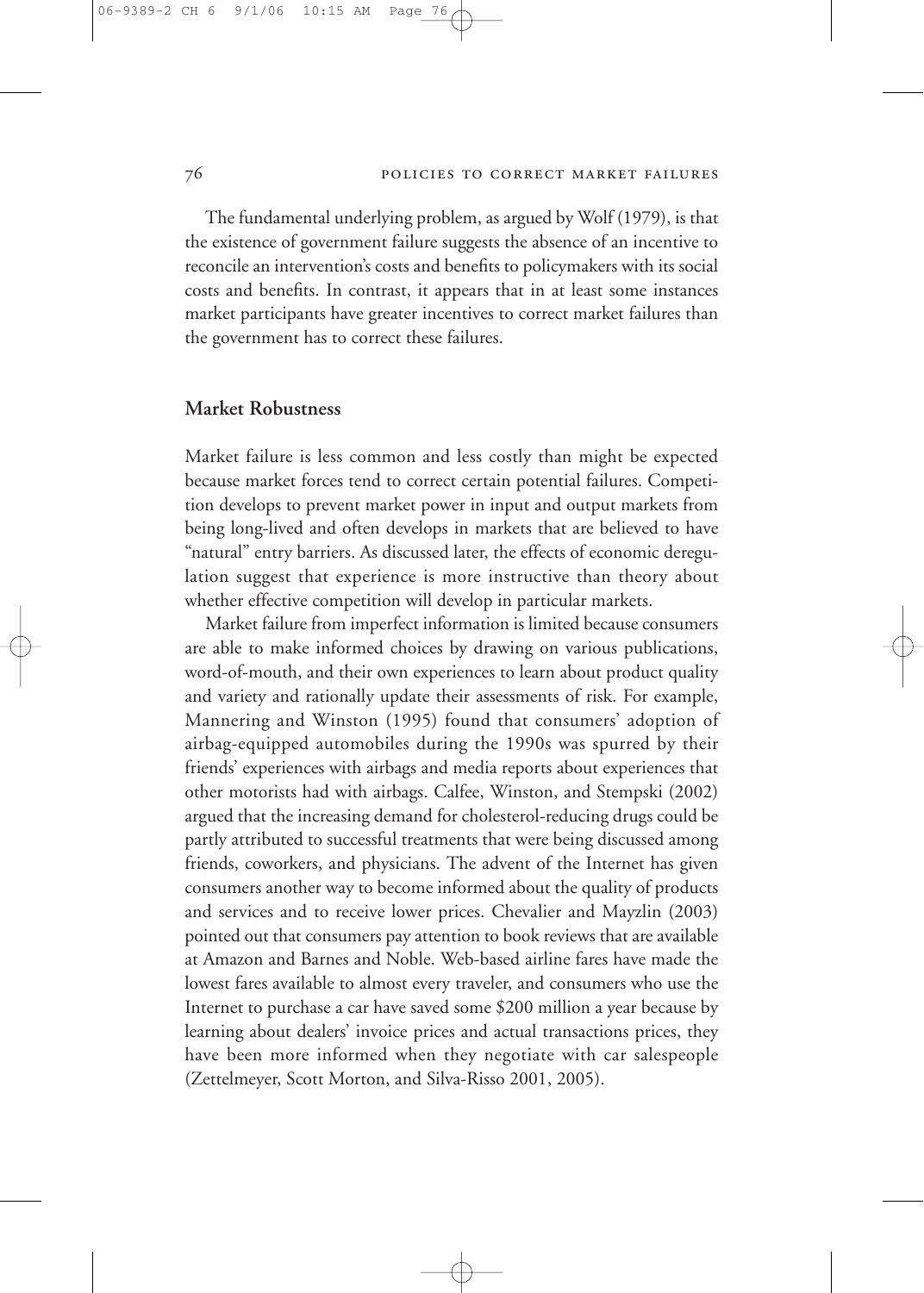When not impeded by regulation, advertising can enable firms to overcome the inefficiencies created by the lack of property rights to most information. Among the positive externalities associated with advertising are better information about diet and health, opportunities to improve health through drug therapy, and the dangers of smoking (Calfee 1997).

Firms that produce faulty products or provide unsatisfactory services damage their reputations and incur financial costs. As pointed out by Jin, Kato, and List (2005), certification markets can provide information to reduce this possibility. For example, Underwriters Laboratories certifies the reliability of consumer and industrial products, Moody's and Standard and Poor's report bond ratings to inform investors about risk, and accounting companies audit financial reports for public corporations in an effort to deter and expose fraud. Firms have also instituted compensation policies to rectify cases when their product or service does not meet expectations. For example, when airlines oversell flights, they typically compensate travelers who voluntarily agree to be bumped more than they compensate travelers who are involuntarily bumped and are consequently subject to the U.S. Department of Transportation's compensation regulations.<sup>2</sup>

Finally, firms have strong incentives to maintain safe workplaces. Employers with workplaces that pose inherent risks to health benefit from self-selection in labor markets whereby workers who are most tolerant of risk are drawn to riskier jobs; higher wages must be paid to lure additional workers into these jobs. Without such heterogeneity, compensating wage premiums would probably be higher. But if a workplace is perceived as dangerous because workers have experienced a series of serious injuries, then the wage premium would have to rise considerably just to attract people who are tolerant of risky work. In general, firms also benefit from safe workplaces because production costs are lower, employees' productivity is higher, workers' compensation insurance premiums are reduced, and firms are more likely to avoid costly civil and possibly criminal litigation.

Market forces can even help lower the cost of some externalities. Households' choices of where to live and work reflect efficient sorting to reduce

<sup>2.</sup> See Keith L. Alexander, "Flying High By Getting Bumped," *Washington Post*, April 11, 2001. The industry policy evolved in response to a Civil Aeronautics Board rule that increased penalties for involuntary bumping. The volunteer auction system increased efficiency by delaying people who care least about waiting for the next departure and by enabling carriers to overbook at a higher rate and fly with fewer empty seats.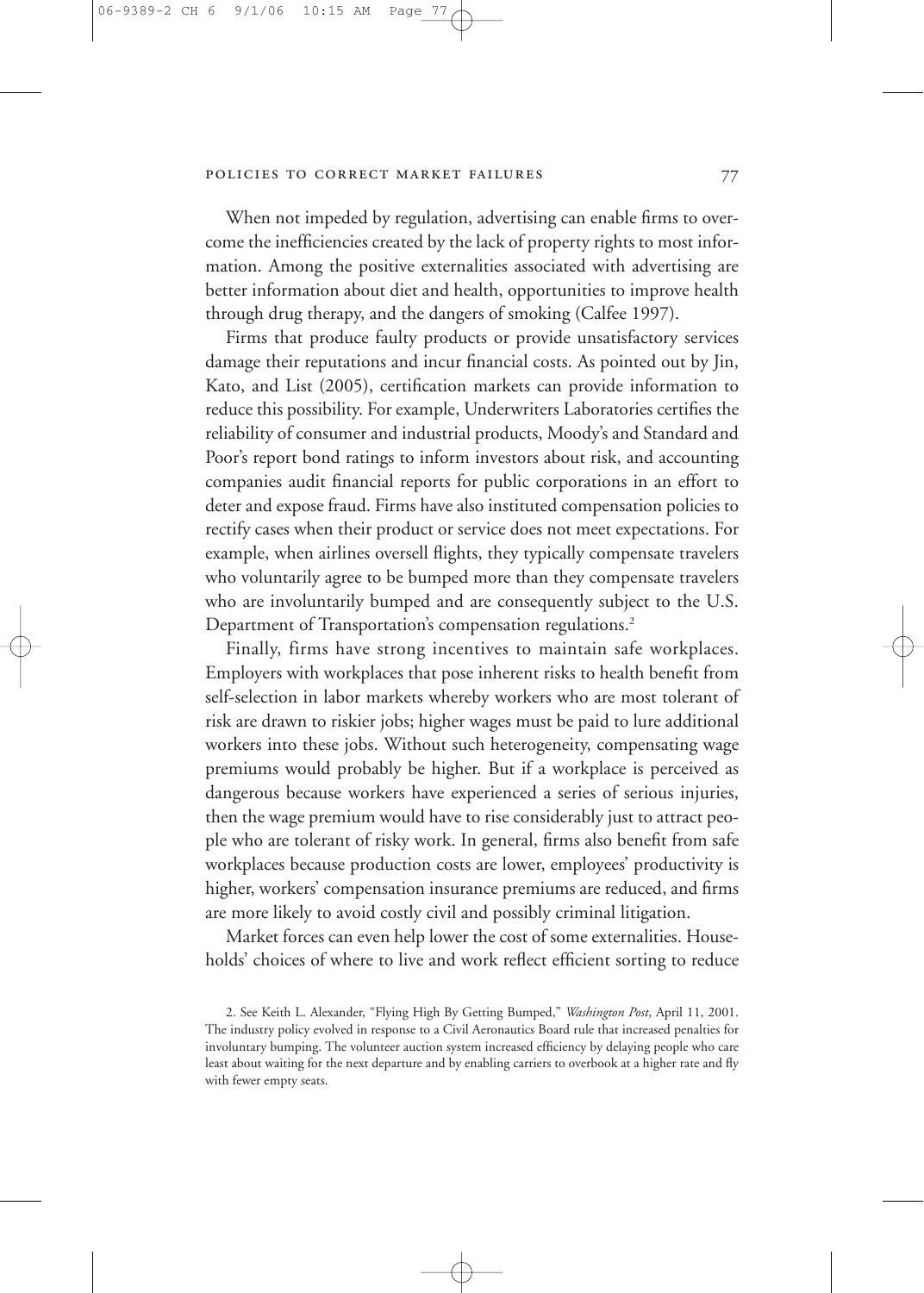the costs of congestion, airplane noise, and air pollution. Calfee and Winston (1998) found that commuters with long commutes had lower values of travel time than commuters with shorter commutes, indicating that those commuters who dislike congestion the most reduce its cost by living closer to their workplaces. Morrison, Winston, and Watson (1999) argued that people who have a high tolerance for noise tend to live closer to a flight path and require less compensation, as reflected in lower housing prices, than people who have a low tolerance for noise. Banzhaf and Walsh (2005) reported evidence that whites tended to move out of areas with higher levels of air pollution and were replaced by (poorer) Hispanics. In addition, it has been estimated that black Americans are 79 percent more likely than whites to live in neighborhoods where industrial pollution is suspected of posing the greatest risks to health.<sup>3</sup> Although such sorting has raised concerns of "environmental" justice, it has lowered housing prices for the poor—a benefit that could dissipate if improvements in air quality cause wealthier people to move in and drive up rents for residents who do not own a home.<sup>4</sup>

Other market forces besides households' sorting help remedy externalities. Competition spurs firms to conduct R&D even if they cannot appropriate all of its benefits. Fish farms are a market response to declining fish stocks.<sup>5</sup> In addition, cooperation by some fishermen has helped to raise their catch in the past decade. For example, Acheson (1988) discussed how lobstermen adopted the practice of cutting a notch in the tail of a female lobster carrying masses of roe, so other lobstermen would know that these lobsters are breeding stock.

Some recent work even suggests that markets may exert forces that address multiple sources of potential failure. For example, Antweiler, Copeland, and Taylor (2001) found that freer trade enhanced product market competition and increased a nation's output, which called for cleaner production methods and helped improve the environment. Specifically, the authors found that sulfur dioxide fell by roughly the same

<sup>3.</sup> Associated Press, "More Blacks Live with Pollution," *New York Times*, December 13, 2005.

<sup>4.</sup> In contrast to residential sorting in response to air pollution, Greenstone and Gallagher (2005) did not find any evidence of residential sorting in response to hazardous wastes.

<sup>5.</sup> Some controversy currently exists over the extent to which fish farms disturb the natural environment for marine life.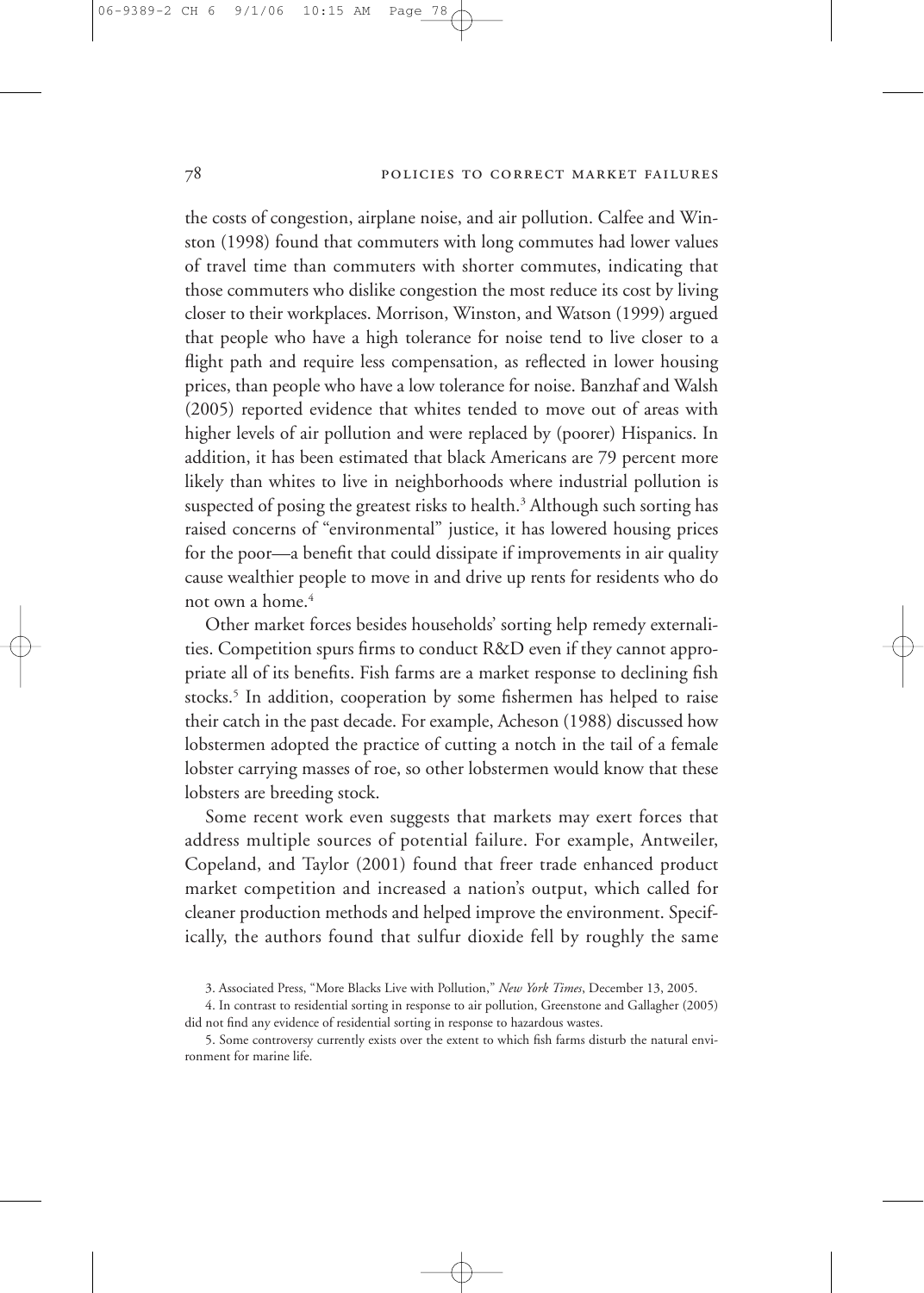amount in percentage terms that national income rose from more open international markets. Frankel and Rose (2005) reported a similar finding.

### **Government Agency Shortcomings**

There is no question that many of the policy problems that government agencies face today are far more challenging than the problems they faced in an earlier era. In addition, as I discuss, policymakers' performance has improved in some areas. Nonetheless, it is fair to say that although government agencies may strive to solve social problems, they have frequently contributed to policy failures by their short-sightedness, inflexibility, and conflicts.

Some policies may have produced benefits when they were initially implemented or may be a well-intentioned response to an economic crisis, but policymakers have lacked the vision to modify or eliminate policies that are counterproductive in their current form. For example, agricultural price supports are essentially New Deal programs that were developed in the most tumultuous period in modern U.S. economic history. Current agriculture policy should reflect the economic realities of the times and eliminate these subsidies. Khan and Sokoloff (2001) suggested that the introduction of patent laws in the United States in the early nineteenth century spurred economic innovation and growth. However, a secular decline in patenting per capita began at the end of that century, even though the country continued to innovate and grow. It is possible that patents became less essential for fostering innovation as greater competition caused firms to increase their participation in this activity while individual inventors decreased their activity. The 1982 Federal Courts Improvement Act caused patent growth to resume, but the social gain generated by patent policy in today's economy is in doubt.

Antitrust offers another example of shortsighted policy. After taking several years to resolve a monopolization case, the Justice Department and the FTC often find that market conditions have changed, but they are unable to anticipate or account for new sources of competition that may eviscerate their reason for bringing a case. The antitrust authorities have found it difficult to formulate consent decrees in monopoly and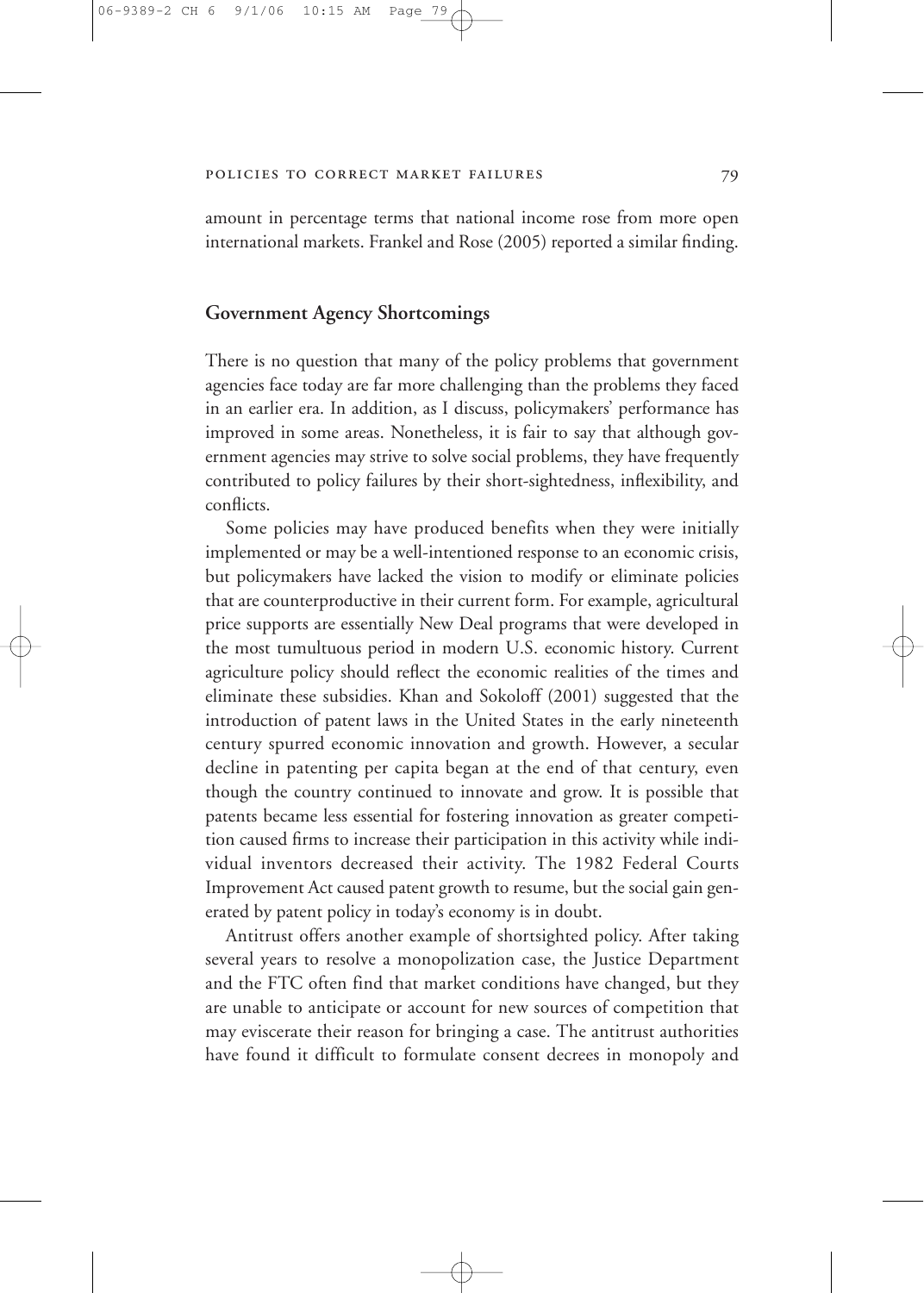merger cases that benefit consumers in the long run (Crandall and Winston 2003).

The failure of agencies to adjust their policies appropriately to generate socially desirable outcomes occurs in many situations. The Justice Department and the FTC have litigated price fixing and mergers that are not harmful to consumers (Crandall and Winston 2003); OSHA standards that are focused on capital equipment ignore the critical interactions between labor, equipment, and the workplace environment (Bartel and Thomas 1985); by allocating its funds in an inefficient manner, MSHA compromises any potential benefits from regulating coal mine safety (Kniesner and Leeth 2004); CPSC's priority rankings are at variance with benefit-cost ratios (Thomas 1988); the Transportation Department and the FDA have not anticipated consumers' offsetting behavior that has undermined their policies; and the EPA's command-and-control policies appear to pay insufficient attention to firms' costs and are based on implausibly high values of life (for example, Cropper and others 1992). Most agencies that address externalities either eschew prices as a mechanism for enhancing efficiency or, as in the case of fuel, cigarette, and alcohol taxes, set them inefficiently.

Still another source of inefficiency is agency policy that conflicts with either their own or another agency's basic objectives.<sup>6</sup> For example, the Securities and Exchange Commission is responsible for preventing companies from misleading the public about their financial condition. But the SEC has enacted entry regulations that have stifled competition among independent credit rating agencies that could provide investors with a valuable assessment of a company's creditworthiness because their access to a corporation's books is greater than the public's access (White 2002). Thus, regulation has reduced the effectiveness of a certification market by thwarting competition. The Transportation Department seeks to encourage fuel economy and promote safety, but the EPA's emissions regulations increase vehicle weight and reduce fuel economy and Transportation's CAFE standards increase the share of light trucks on the road, which reduces safety and fuel economy (Lave 1984; Godek 1997). The U.S. Forest Service is responsible for preserving public lands in their natural state, which means

<sup>6.</sup> As noted, the courts identified conditions that would uphold AT&T's claim of antitrust immunity because they were subject to FCC regulation, but in practice these conditions were not met.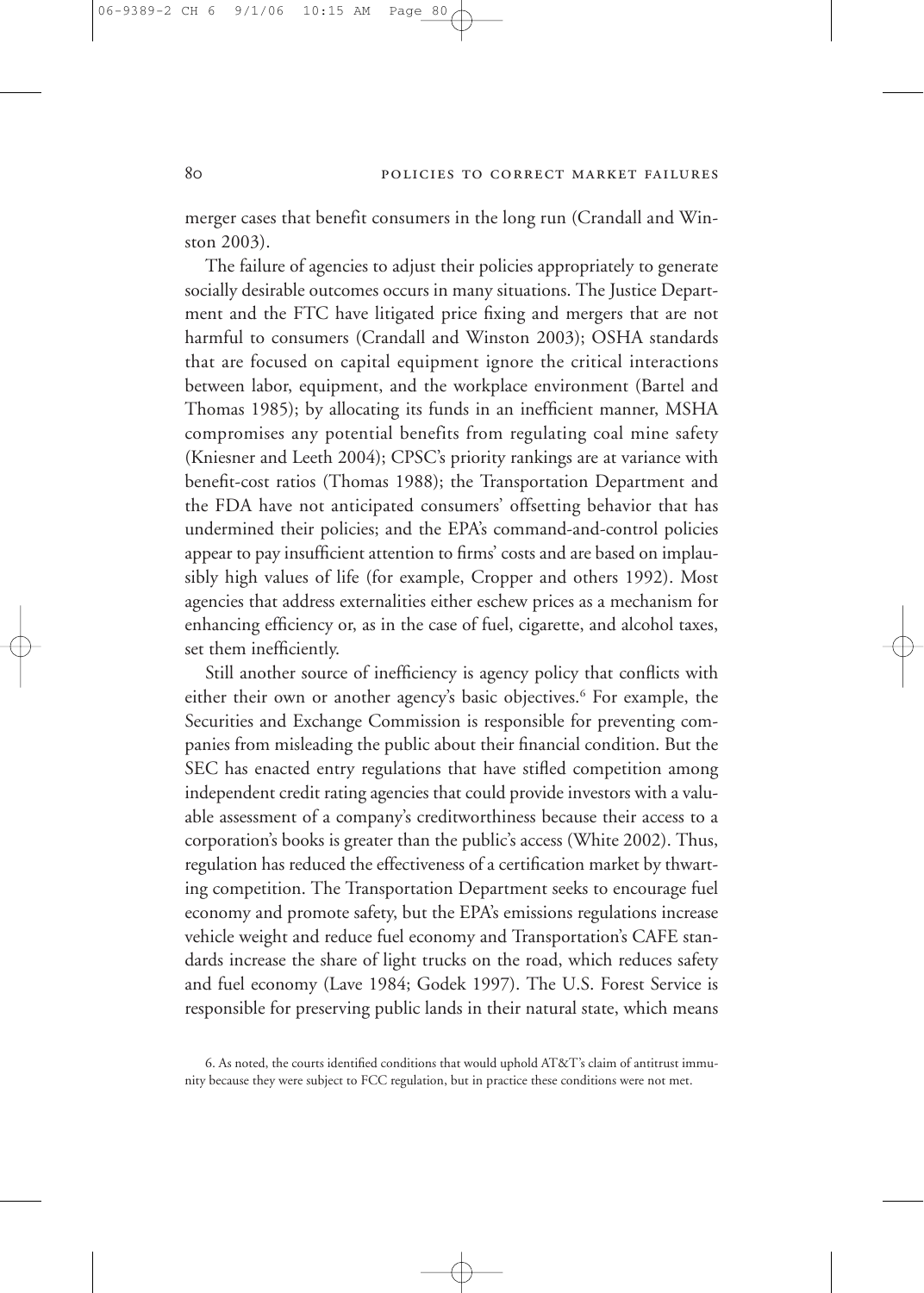that it should allow fires caused by lightning strikes to spread to some extent because they regenerate many tree species. However, the service has contained such fires, thereby allowing plant life that is able to reproduce without fires to overwhelm preexisting species (Nelson 2000). Recently, the Forest Service has permitted landscape-wide logging to reduce forest fires—a practice that is not believed by the scientific community to promote healthy forest growth. Finally, cooperative fishery management (known as conservation cartels) limits entry and lowers output but promotes conservation and ensures sustainable marine resources. However, these cartels have been found to violate antitrust laws (Adler 2005).

When viewed in their totality, market failure policies often conflict: policymakers want to use the antitrust laws to promote domestic competition, but they enact trade policies that are not justified on market failure grounds and disadvantage foreign firms that can compete with U.S. firms; policymakers try to lower the cost of transportation externalities, but they subsidize auto and urban transit; and so on. Generally, policymakers have made little effort to resolve intra- and interagency policy conflicts.

### **Political Forces**

If it is easy—and it apparently is—to identify flaws in the design and implementation of market failure policies, why don't policymakers address these flaws and develop more efficient policies? George Stigler's answer is that the primary intent of government interventions is to redistribute income; thus, it would be unreasonable to expect that governmental favors obtained by competing interests would constitute social improvements.7 Grossman and Helpman's (2005) answer is that a protectionist bias exists in majoritarian politics—in particular, they show that international trade policies favor specific factors of production.

One could argue that policymakers try to redistribute income as *efficiently as possible* (for example, see Becker 1983, 1985). But Winston and Maheshri (2006b) suggested that interest groups who receive rents "invest" in their stock of political capital to secure preferential treatment in the future. Thus, deadweight costs are not necessarily minimized subject to

<sup>7.</sup> Friedland (2002) synthesizes several of Stigler's papers that articulate this view.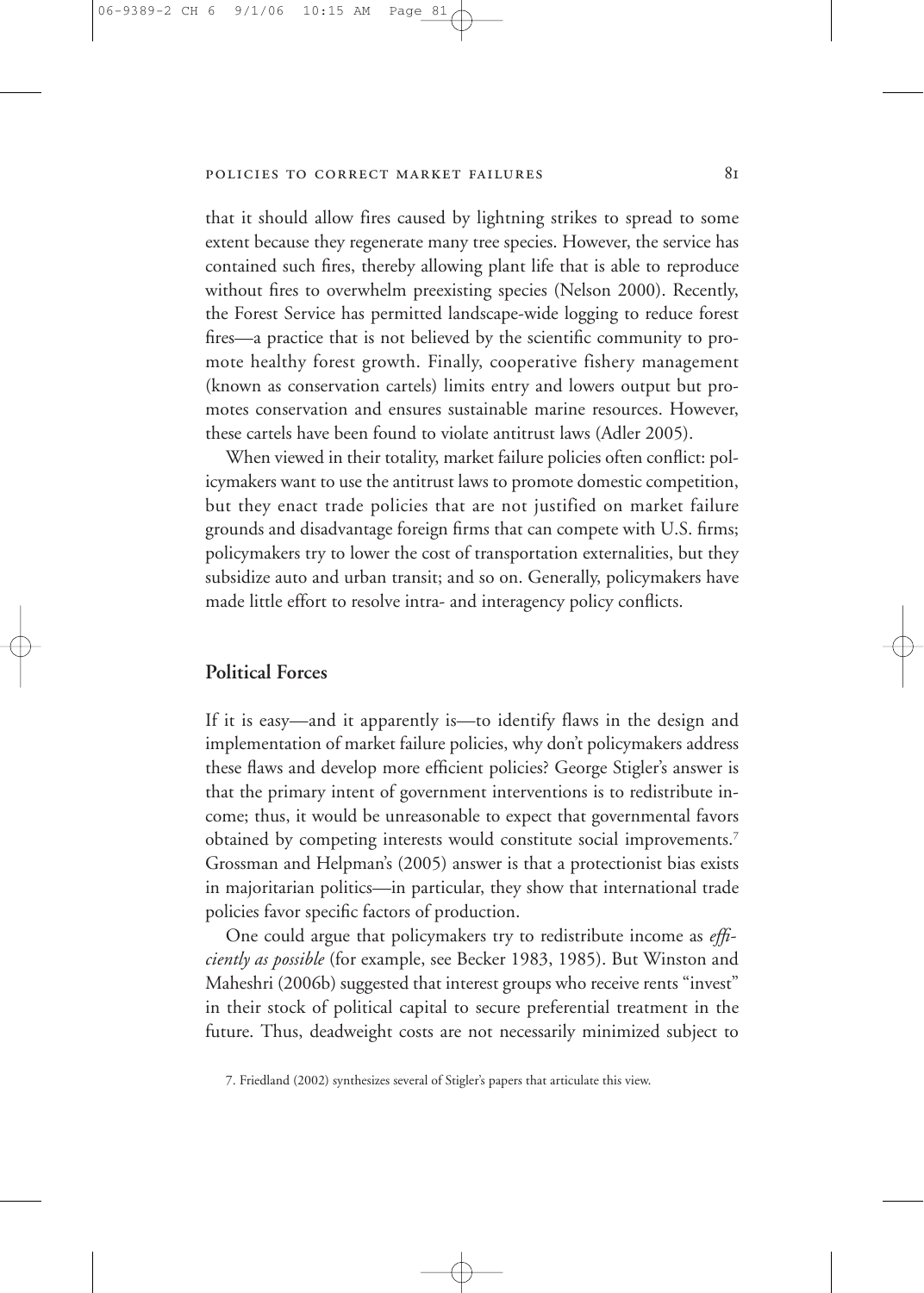political objectives. For example, farmers continue to support production quotas and price supports instead of a more efficient redistribution policy of lump-sum subsidies; all users of public transit pay fares below marginal cost instead of selected users being given vouchers; and truckers are subsidized for their use of the highways instead of paying an efficient pavementwear tax and receiving lump-sum tax breaks based on vehicle miles traveled. And because the broad base of taxpayers tends to be less aware of or indifferent to specific welfare losses than well-organized interests are of their benefits (Olson 1965), imperfect information may also create an imbalance of political pressure that enables economically inefficient policies to persist.8 It is therefore not surprising that well-defined interest groups, with the help of the government, are able to use their organizational and informational advantages to accrue economic rents inefficiently.

Table 6-2 summarizes illustrative studies identifying interest groups, such as selected firms and industries, farmers, unionized labor, social advocacy groups, urban and rural transportation interests, and general aviation, that influence market failure policies to promote their members' welfare. Congress is a powerful conduit for these interests through its appropriations to such agencies as the FTC and the Department of Justice and through its financing of public enterprises such as highways. Congress also passes legislation, such as bills containing agricultural subsidies and trade protection, which is influenced by and benefits narrow interests at the expense of consumer welfare. In fact, some of the direct beneficiaries are also members of Congress. During 1996–2000, agricultural subsidies were paid to farm operations that were owned in whole or in part by Senators Charles Grassley (Iowa), Richard Lugar (Indiana), Blanche Lincoln (Arkansas), and Sam Brownback (Kansas), and Representatives Marion Berry (Arkansas), Calvin Dooley (California), Charles Stenholm (Texas), Dennis Hastert (Illinois), and Bob Stump (Arizona).

8. Voters may not oppose the vast majority of redistribution that results from inefficient market failure policies as long as they get their particular subsidy. Consider Hartwell C. Herring's July 7, 2002, letter to the *New York Times Magazine*: "The Amtrak subsidy, which is minuscule compared to the bloated farm subsidy and pork-ridden defense budget, is one of the few direct benefits I get from the federal taxes I pay. I have a neighbor who is a dairy farmer. He probably collects more in subsidy from the government than he pays in taxes. Not me. I am one of the folks who pick up the tab, and I need my train service."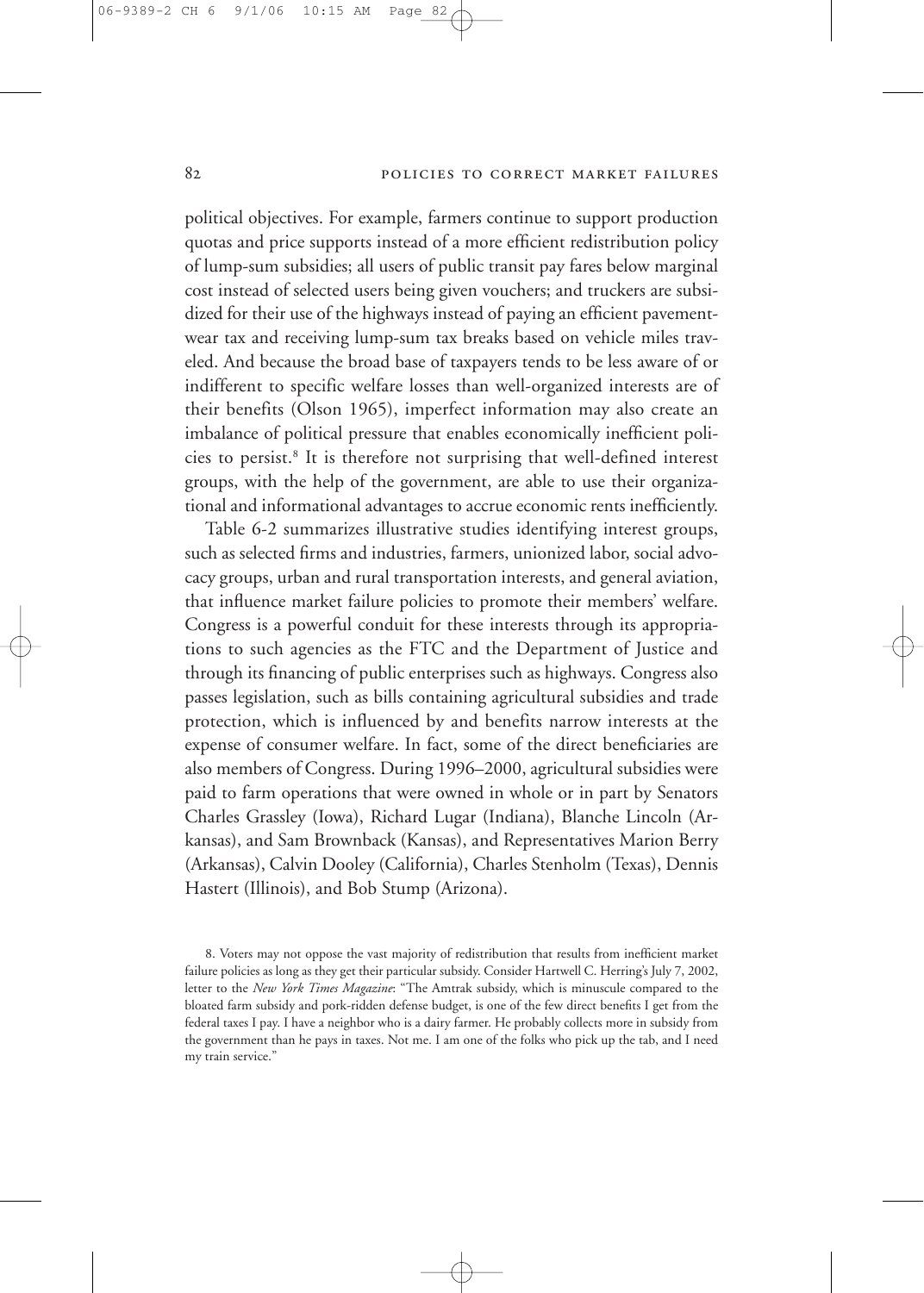| Policy                       | Influential Interest Groups                                                                                                                                                                                                                                                                                                                                                                                                                                                                                                                                                                                                                                                                    |
|------------------------------|------------------------------------------------------------------------------------------------------------------------------------------------------------------------------------------------------------------------------------------------------------------------------------------------------------------------------------------------------------------------------------------------------------------------------------------------------------------------------------------------------------------------------------------------------------------------------------------------------------------------------------------------------------------------------------------------|
| Antitrust:                   | Congress can influence the activities of the Federal Trade<br>Commission and the Justice Department through its appro-<br>priations for these agencies. There appears to be a bias in FTC<br>case selection in favor of firms that operate in the jurisdiction<br>of members of congressional committees that have important<br>budgetary and oversight powers. <sup>a</sup>                                                                                                                                                                                                                                                                                                                   |
| Economic Regulation:         |                                                                                                                                                                                                                                                                                                                                                                                                                                                                                                                                                                                                                                                                                                |
| Agricultural subsidies       | Farmers and their lobbyists have been more successful in obtain-<br>ing public assistance for certain commodities than for others.<br>For example, producers of milk, sugar, peanuts, and wheat<br>receive subsidies, but those producing cattle, eggs, hogs, and<br>beef do not. The size of the producer group and whether the<br>commodity is exported and/or subject to competition from<br>imports influence whether support is given. <sup>b</sup>                                                                                                                                                                                                                                       |
| Trade protection             | Powerful unions seeking to protect the jobs of their members and<br>industries facing foreign competition that are able to organize<br>into an effective lobby have been highly influential in federal<br>decisions to impose trade restrictions. <sup>c</sup>                                                                                                                                                                                                                                                                                                                                                                                                                                 |
| Social Regulation:           |                                                                                                                                                                                                                                                                                                                                                                                                                                                                                                                                                                                                                                                                                                |
| Occupational safety          | The stringency of OSHA's interventions varies across industries<br>and firms, reflecting the political power of these entities.<br>Unionized and large firms incur much lower costs from occu-<br>pational safety enforcement than smaller and nonunion firms. <sup>d</sup>                                                                                                                                                                                                                                                                                                                                                                                                                    |
| Consumption<br>externalities | Antismoking and antidrinking advocacy groups successfully<br>urge adoption of a "sin tax" on smoking and drinking. FAA<br>noise regulations reflect the relative political power of home-<br>owners and airlines rather than economic efficiency. <sup>e</sup>                                                                                                                                                                                                                                                                                                                                                                                                                                 |
| Production<br>externalities  | Environmental and business advocacy groups influence the EPA<br>to adopt industrial and water pollution policies that suit their<br>interests. Regional interests influence and distort industrial<br>pollution regulations. For example, the West and the South<br>have opposed regulations that prevent significant deterioration<br>of local air quality because such regulations limit their region's<br>economic growth. The inefficiencies of hazardous waste pro-<br>grams reflect the political pressure to clean up less cost-<br>effective sites dominated by white residents, rather than more<br>cost-effective sites dominated by minority residents. <sup>f</sup><br>(continued) |

Table 6-2. *Interest Groups and Market Failure Policies*

*(continued)*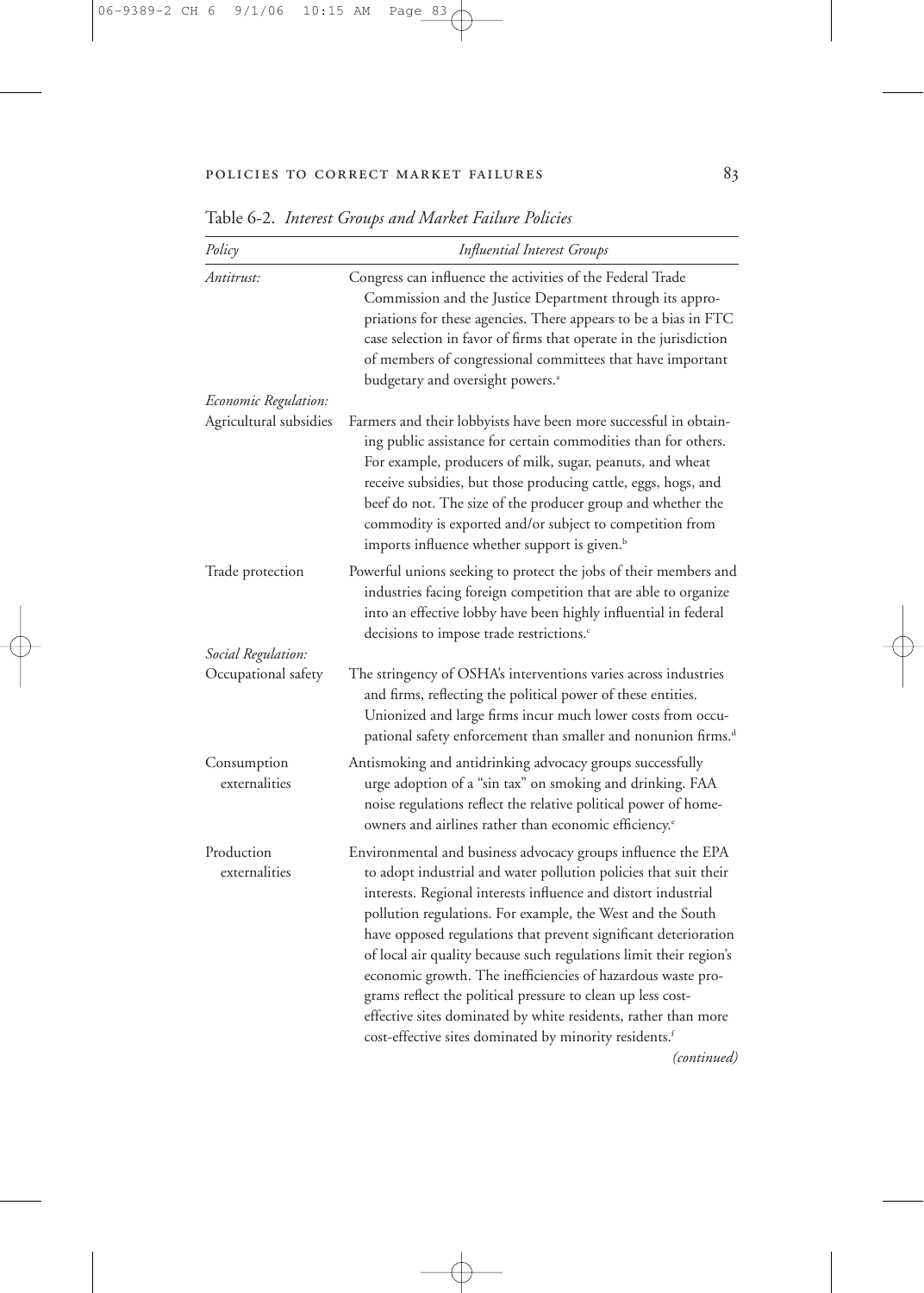| Policy                    | <b>Influential Interest Groups</b>                                                                                                                                                                                                                                                                                                                                                                                                                                                                                                                                                                                                                                                                                                                                            |
|---------------------------|-------------------------------------------------------------------------------------------------------------------------------------------------------------------------------------------------------------------------------------------------------------------------------------------------------------------------------------------------------------------------------------------------------------------------------------------------------------------------------------------------------------------------------------------------------------------------------------------------------------------------------------------------------------------------------------------------------------------------------------------------------------------------------|
| <b>Public Production:</b> |                                                                                                                                                                                                                                                                                                                                                                                                                                                                                                                                                                                                                                                                                                                                                                               |
| Highways                  | To maintain political support for a national highway system,<br>numerous rural states with relatively low traffic volumes re-<br>ceive a disproportionately large share of highway funds, while<br>states with high traffic volumes, such as California, receive a<br>disproportionately smaller share of funds. Congressional mem-<br>bers sitting on transportation committees secure higher project<br>spending than other members secure. They also receive a<br>larger share of funding that is appropriated for pork barrel<br>demonstration projects that benefit their constituents. Lobby-<br>ing organizations that represent motorists, such as the Ameri-<br>can Automobile Association, strongly oppose efforts to<br>institute congestion pricing. <sup>8</sup> |
| Transit                   | The presence and level of urban transit subsidies are influenced<br>by unionized labor, suppliers of transit capital, and patrons,<br>especially upper-income suburban residents who use fixed rail.<br>Subsidies are accrued by these interests in the form of above-<br>market wages, excess profits for transit suppliers, and fares<br>substantially below costs. <sup>h</sup>                                                                                                                                                                                                                                                                                                                                                                                            |
| Airports                  | Owners of corporate jets and small planes (general aviation) exert<br>effective lobbying pressure on the FAA to maintain the current<br>system of landing fees that charges them far less than the social<br>cost of their use of runway capacity. <sup>i</sup>                                                                                                                                                                                                                                                                                                                                                                                                                                                                                                               |
| Public Lands              | Advocacy groups promoting the use of public lands for recreation<br>or conservation oppose the adoption of user fees and exert<br>pressure to keep user fees that are approved below marginal<br>cost <sub>j</sub>                                                                                                                                                                                                                                                                                                                                                                                                                                                                                                                                                            |

Table 6-2. *Interest Groups and Market Failure Policies* (continued)

a. Faith, Leavens, and Tollison (1982); Weingast and Moran (1983); Coate, Higgins, and McChesney (1995).

b. Gardner (1987).

c. Godek (1985); Kalt (1988).

d. Bartel and Thomas (1985).

e. Heien (1995); Morrison, Winston, and Watson (1999).

f. Portney (1990); Magat, Krupnick, and Harrington (1986); Pashigian (1985); Hamilton and Viscusi (1999).

g. Evans (1994); Johnson and Libecap (2000); Winston (2000); Knight (2005).

h. Winston and Shirley (1998).

i. Morrison (1987); Stiglitz (1998).

j. Gardner (1997).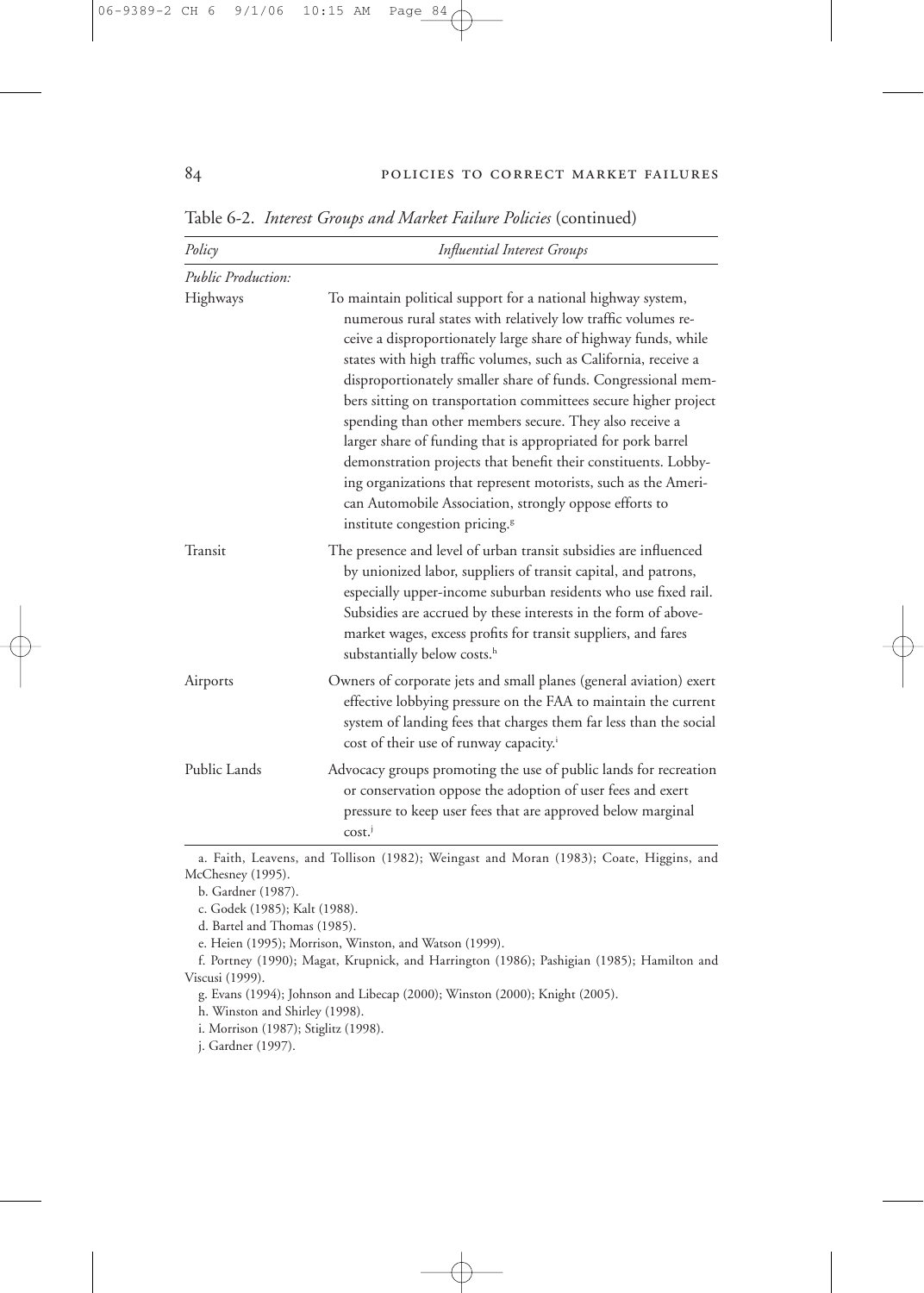Policy is also made by unelected bureaucrats who work at federal agencies and departments. McCubbins, Noll, and Weingast (1987) argued that the politics of these bureaucracies often mirror the same influences affecting Congress and the president. Thus, federal regulatory agencies such as OSHA, FAA, and EPA, and departments such as Transportation and Agriculture are also subject to interest group pressure that creates deadweight losses while often redistributing income from less affluent to more affluent citizens.

A few studies have tried to establish explicit links between the ways various interest groups compromise specific policies and the inefficiencies created. For example, Winston and Shirley (1998) found that certain socioeconomic groups (such as high-income residents) influenced urban rail transit fares and service, resulting in sharp deviations from efficient pricing and service guidelines. Knight (2004) analyzed congressional support for projects that were part of the 1998 Transportation Equity Act for the 21st Century, authorizing transportation spending for 1998–2003, and showed that representatives from politically powerful congressional districts supported highway demonstration projects to benefit their constituents. According to Knight, this support caused overall highway spending to increase and resulted in a deadweight loss of roughly ninety-six cents for every dollar spent on the projects, or more than \$7 billion. Additional studies would help pin down the extent to which political forces contribute to government failure.

Looking to the future, the doubling of registered lobbyists in Washington between 2000 and 2005 (currently standing at roughly 35,000) indicates that elected and unelected policymakers are likely to be subject to even stronger political pressure from various interest groups. Indeed, the returns from lobbying have been large, with the relationship between clients' benefits and costs reported to approach 100:1 in some instances.<sup>9</sup> Greater competition among lobbyists may lower returns, but it may also increase the difficulty of designing and inducing the appropriate incentives to reduce government failure.

<sup>9.</sup> Jeffrey H. Birnbaum, "Clients' Rewards Keep K Street Lobbyists Thriving," *Washington Post*, February 14, 2006, p. A1.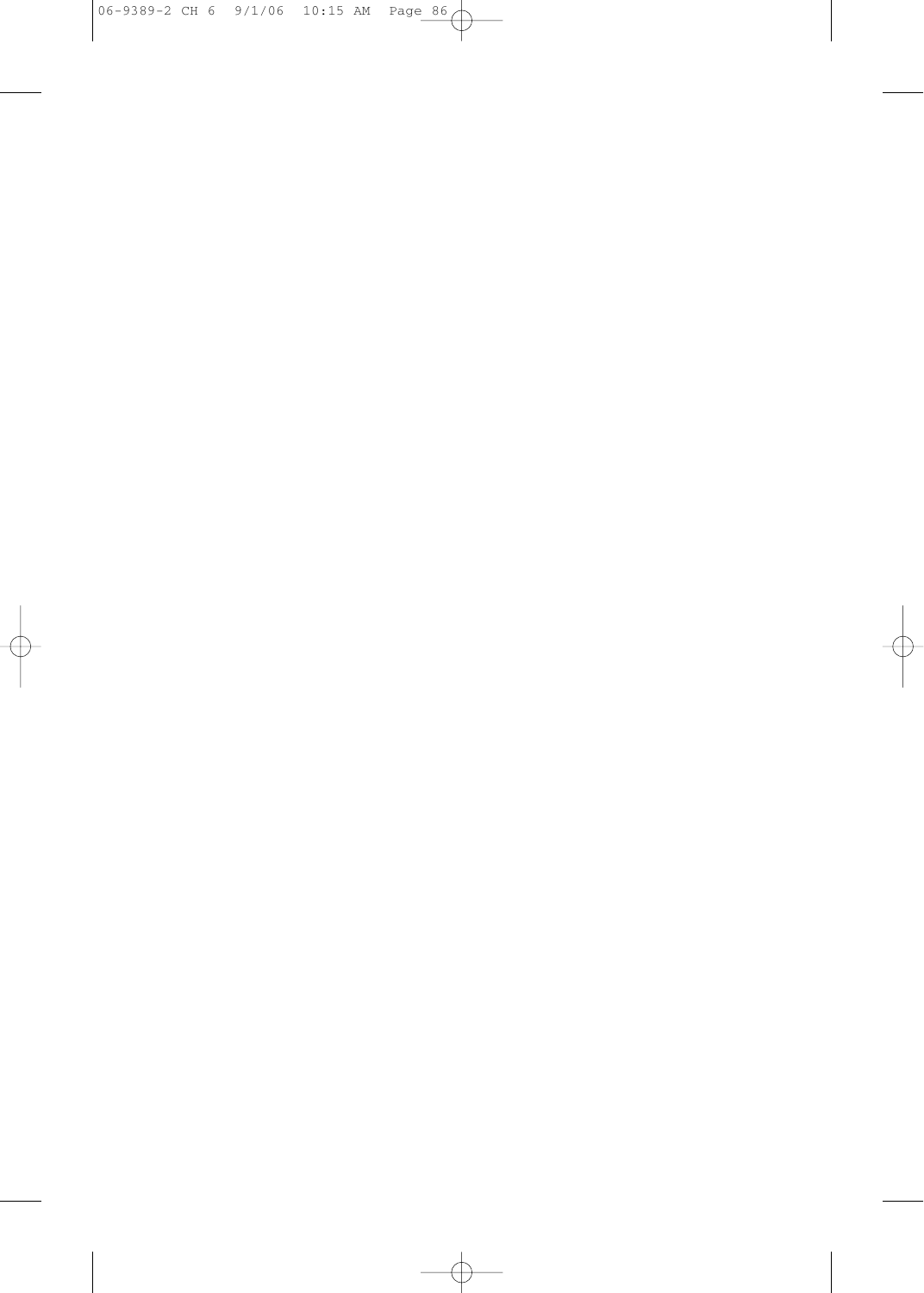**7** *Market Failure and Social Goals Policies: Common Failures and Conflicts*

Thus far, I have confined my assessment to policy-<br>makers' efforts to improve U.S. microeconomic efficiency by correcting market failures. However, American society, like any society, seeks to solve other social problems. U.S. policymakers have therefore enacted an array of social goals policies that can be categorized broadly as attempting to reduce poverty, ensure fairness in labor markets, and provide merit goods.<sup>1</sup>

Although these policies redistribute resources from one group of citizens for the benefit of another group of citizens, I do not believe that they conflict with efficiency to such an extent that policymakers and citizens must resign themselves to tolerating Okun's (1975) "leaky bucket"—that is, resource costs from redistributing income. My view is that social goals policies should be held to economic efficiency standards by determining whether they have accomplished their goals, and if so, whether they have

1. Policies to reduce poverty include direct financial assistance to poor families, interventions in the labor market to raise the earnings of the working poor, and specific (in-kind) benefits to disadvantaged individuals. Policies to promote fairness in labor markets include prohibitions on discrimination against potential employees on the basis of race, gender, or disability, and fair treatment in the workplace. Finally, the merit goods that American society believes every citizen is entitled to regardless of whether he or she can afford them include an education, the opportunity to own a home, insurance against certain events that could dramatically lower the quality of life (social insurance), and protection from criminals, hostile countries and terrorists, and natural disasters.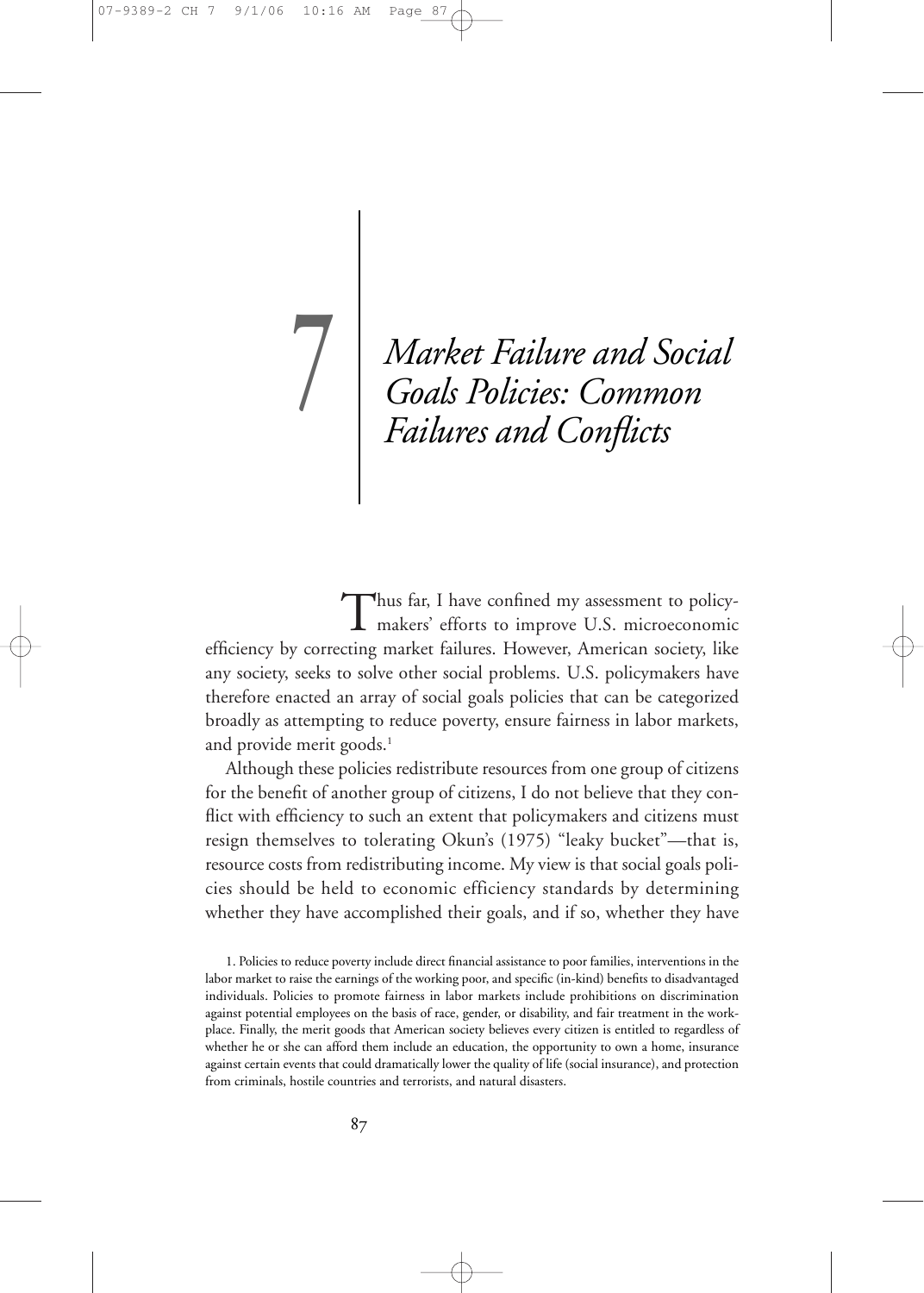accomplished them at minimum cost to society. Accordingly, market failure and social goals policies should complement each other's objectives whenever possible instead of undermining them.

It is beyond the scope of this study to synthesize the voluminous empirical assessments of social goals policies. However, it is fair to suggest that a representative selection of the assessments draws conclusions that are broadly similar to assessments of market failure policies; namely, redistribution policies have often made little progress in achieving their goals while wasting considerable resources in the process.<sup>2</sup> Another important similarity is that social goals policies have been compromised by the same factors—unanticipated behavioral responses, poor program structure, and political forces—that have compromised market failure policies.

Disadvantaged and not-so-disadvantaged individuals have rationally responded to social goals policies in ways that have raised the policies' costs. Direct welfare assistance, food stamps, housing subsidies, Medicaid, and unemployment and disability insurance have encouraged recipients to reduce their search for employment. Notwithstanding its benefits, workers' compensation has induced workers to be less careful on the job and to file claims for non-work-related injuries (Meyer, Viscusi, and Durbin 1995). And firms have offset policies that have attempted to promote fair hiring and improve the terms of employment. Faced with potentially costly lawsuits for terminating female and disabled employees, firms have hired fewer of these workers (DeLeire 2000; Neumark and Stock 2001; Acemoglu and Angrist 2001). Forced to pay overtime wages and warn workers of impending plant closings, firms have reduced straight-time wages and found ways to close plants without providing advance notice (Trejo 1991; Addison and Blackburn 1994).

A few programs such as Head Start have made some progress toward their goals—for instance, to reduce the high school dropout rate (Garces, Thomas, and Currie 2002)—because they are streamlined and have appropriate goals that can be assessed. In many cases, however, multiple programs are used to accomplish the same goals. Thus, some programs overlap, such as Supplementary Security Income, Medicaid, and disability insurance to aid the elderly, and child care subsidies and the earned income

<sup>2.</sup> Some recent comprehensive assessments include Moffitt (2003) on policies to reduce poverty, Ellwood (2001) on labor market interventions, Borjas (1999) on immigration policy, and Feldstein (2005) on social insurance policies.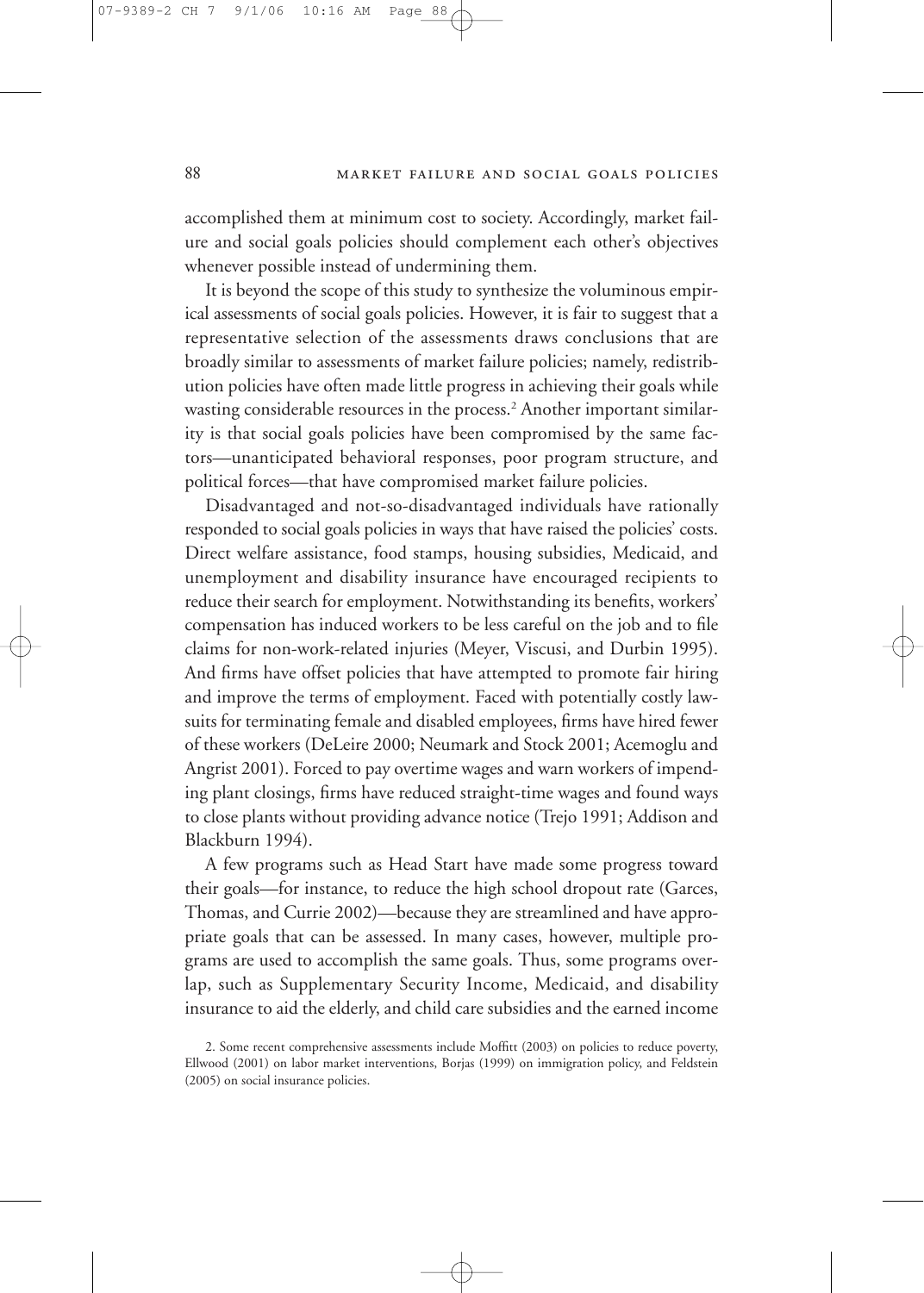tax credit to assist low-income households with children. Other programs and policies conflict, such as job training programs that seek to enhance employability while in-kind benefits discourage some recipients from seeking a job, or immigration policy that has recently allowed the share of households in poverty to expand while welfare policy attempts to help households escape poverty.

Finally, social goals policies are clearly subject to political pressures, as vividly exemplified by the lobbying prowess of the AARP (formerly American Association of Retired Persons), which has helped to ensure that nearly 40 percent of the federal budget is for the benefit largely of the elderly (that is, Social Security, Medicare, and other programs). Congress has historically revised the minimum wage in accordance with the relative political strength of unions and firms (Sobel 1999). Firms and agricultural interests that rely on low-wage Mexican labor pressure Congress to adopt an immigration policy that increases their access to these workers (Reynolds and McCleery 1988). And, of course, the so-called Iron Triangle—military contractors, their allies in the Pentagon, and allies in Congress—is a powerful force for maintaining support for antiquated or unneeded new weapons and flawed projects. Indeed, military contractors spend more than \$50 million a year lobbying Congress.<sup>3</sup>

In theory, market failure and social goals policies should complement each other. By enhancing market efficiency and not creating rents that adversely redistribute income, market failure policies should make resources available that could be used for social goals. By redistributing income in an efficient manner, social goals policies should not significantly reduce market efficiency. Given their common problems and the sources of these problems, however, it is not surprising that in practice social goals and market failure policies have conflicted.

Social goals policies have exacerbated market failure by distorting the workings of or impeding improvements in potentially efficient markets. For example, Congress established the E-rate program in 1996 that offered substantial subsidies to public schools and libraries to buy telecommunications services like wiring classrooms and connecting to the Internet. Congress should have considered the most efficient way to finance the subsidy such

<sup>3.</sup> Leslie Wayne, "So Much for the Plan to Scrap Old Weapons," *New York Times*, December 22, 2002, p. 1.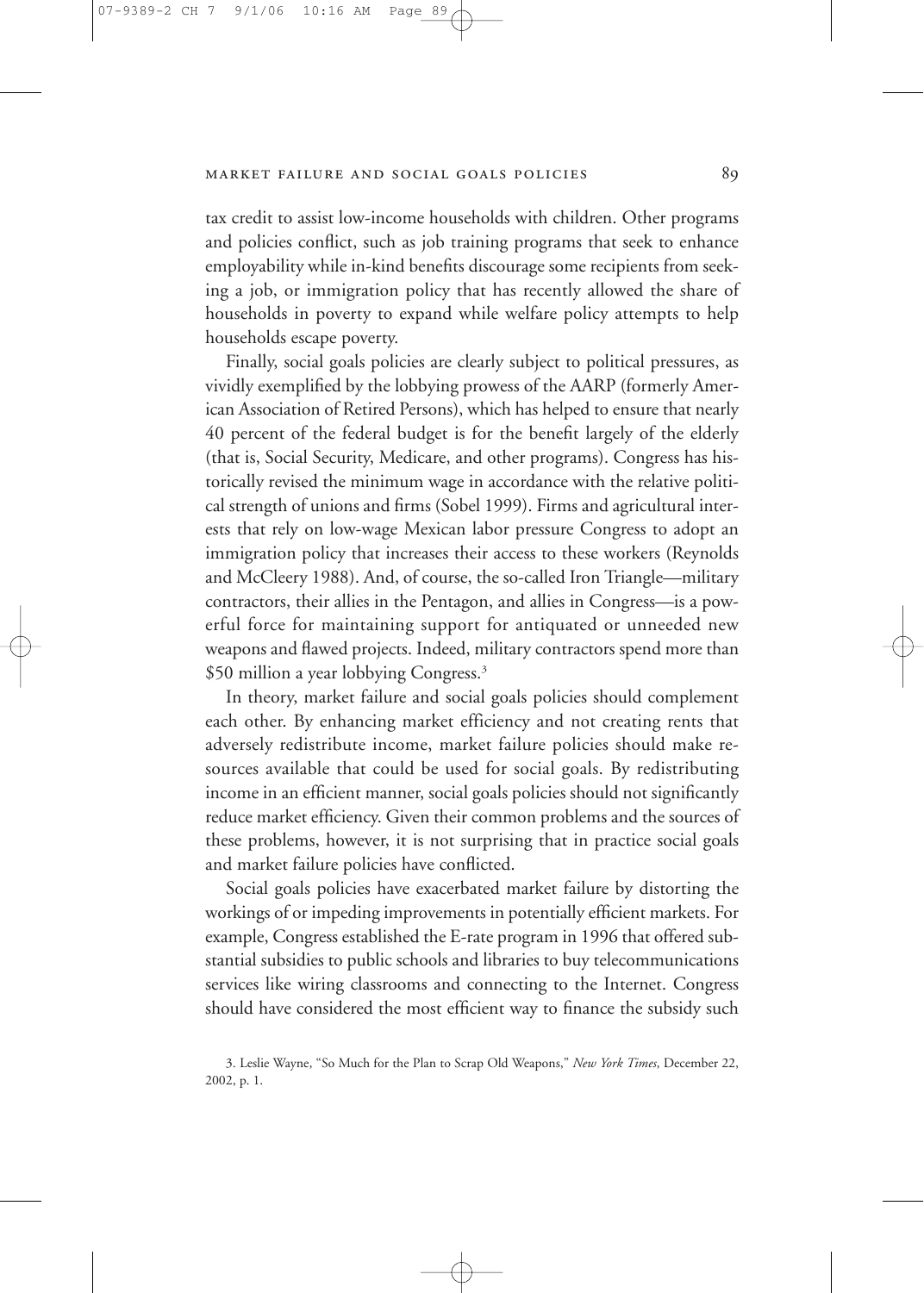as a lump-sum tax. Or if public schools were run more efficiently, they may have had sufficient resources to support Internet service. In any case, the subsidies were funded by higher taxes on interstate telephone service, which distorts the workings of an efficient market. Hausman (1998) estimated that the cost of the E-rate program was \$2.25 billion a year (not all of which was used for Internet wiring), while the additional cost to raise the requisite funds through taxation was \$2.36 billion a year because taxes were imposed on price-elastic services. Thus, an ill-conceived approach to achieve a social goal created a large excess burden that could have been avoided if the goal were accomplished in a more efficient manner.

Policies to improve the efficiency of urban transit, such as abandoning lightly used routes and raising fares to reduce operating deficits, are often opposed because transit operations are (erroneously) claimed to provide an indispensable service to the poor (Winston 2000). Thus, the efficiency of public production is compromised because it is enlisted to address a social goal that should be addressed by policies that seek to reduce poverty. If policymakers are committed to using urban transit policy for that purpose, the most efficient way to do so would be to enhance the mobility of lowincome users with vouchers, for example, without distorting transit prices and service.

I have discussed how efficient pricing of externalities such as automobile congestion and pollution could reduce the wasteful expenditures associated with current policies while reducing externality costs and improving social welfare. Some policymakers, however, have opposed using prices to address automobile externalities on the grounds that they are likely to harm lowincome motorists. Thus, efficient reforms of market failure policies are impeded because they appear to conflict with social goals. But the conflict is exaggerated because efficient externality policies would make more resources available for redistribution that may contribute to a more effective welfare policy. For example, some of the revenues generated by efficient congestion tolls could be used to fund transportation vouchers for lowincome travelers.

Policymakers create doubt about their commitment to social goals when they fail to reform inefficient market failure policies that adversely affect income distribution. For example, by raising the price of basic foodstuffs, milk products, and clothing, agricultural and trade regulations make life more difficult for poor households and are at variance with policies to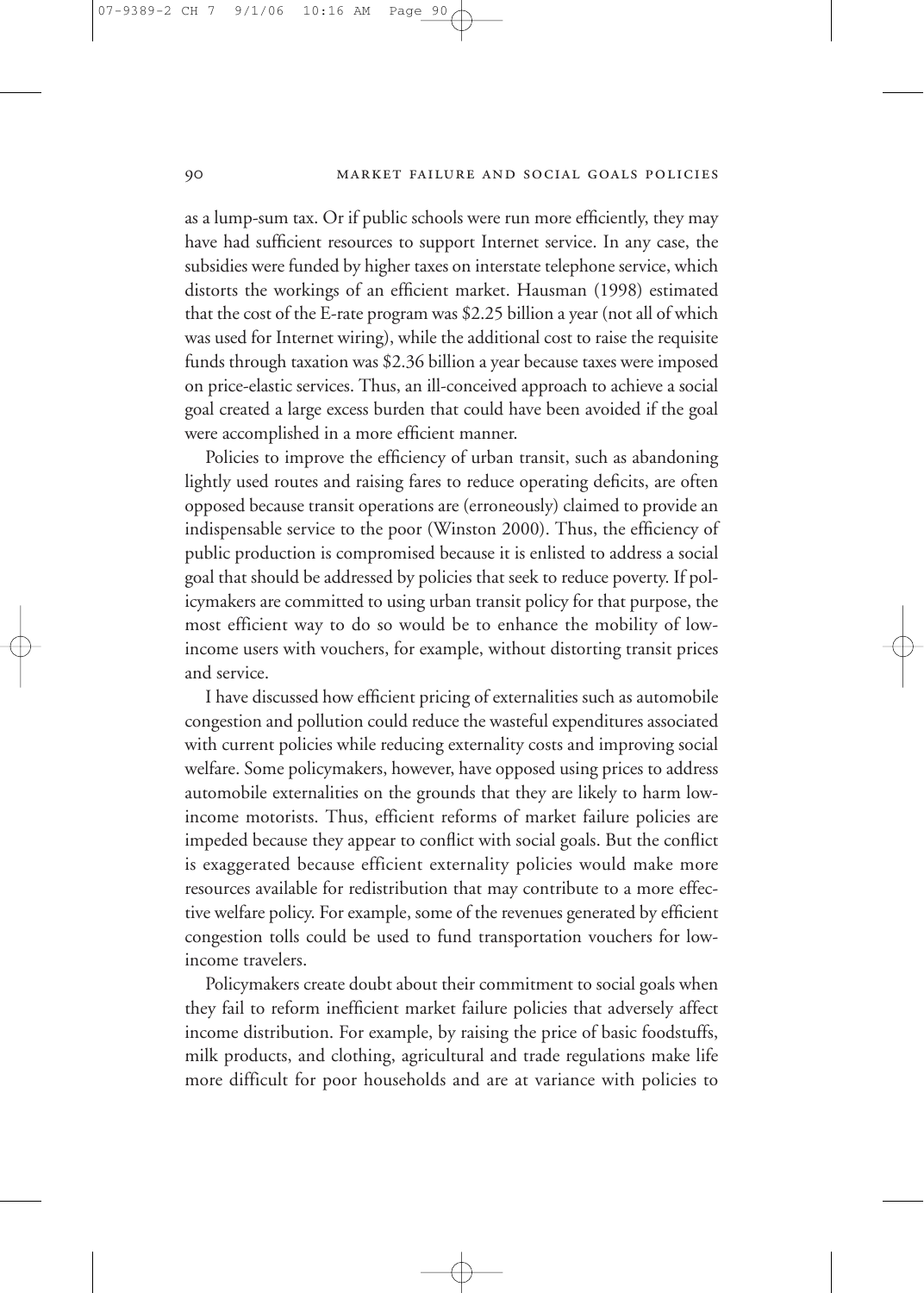reduce poverty. Another example is Superfund resources that are disproportionately spent on affluent rather than poorer neighborhoods (Hamilton and Viscusi 1999). If these resources were used more efficiently by cleaning up sites in order of the lowest cost per case of cancer prevented to the highest cost, minority neighborhoods would be cleaned up first. Still another example is environmental regulatory enforcement that pays much less attention to the polluting activities of plants located in poor neighborhoods than to the activities of plants located in higher-income neighborhoods (Gray and Shadbegian 2004; Bandyopadhyay and Horowitz 2006). Finally, public production of such services as urban rail transit, highways, intercity rail, and the like undoubtedly benefits higher-income households more than it benefits lower-income households. However, the inefficient financing and operation of these services have produced large deficits that must be covered by additional taxes that disproportionately add to the economic woes of the working poor.

The aftermath of Hurricane Katrina provides researchers with an opportunity to identify how an ineffective combination of policies designed to correct market failure and pursue social goals contributed to the catastrophe. For example, how efficient were public financing and management of water projects in the Gulf Coast region? Could the massive flooding have been prevented by efficient investment? Did the failure to prevent the flooding harm poor residents of the affected areas more than it harmed wealthy residents, in part because public housing and public assistance may have concentrated poor residents in areas below sea level? Are public assistance to victims of Katrina and public investment to rehabilitate New Orleans being conducted fairly and efficiently? Unfortunately, the answers to these questions are likely to provide additional examples of how market failure and social goals policies have failed to complement each other.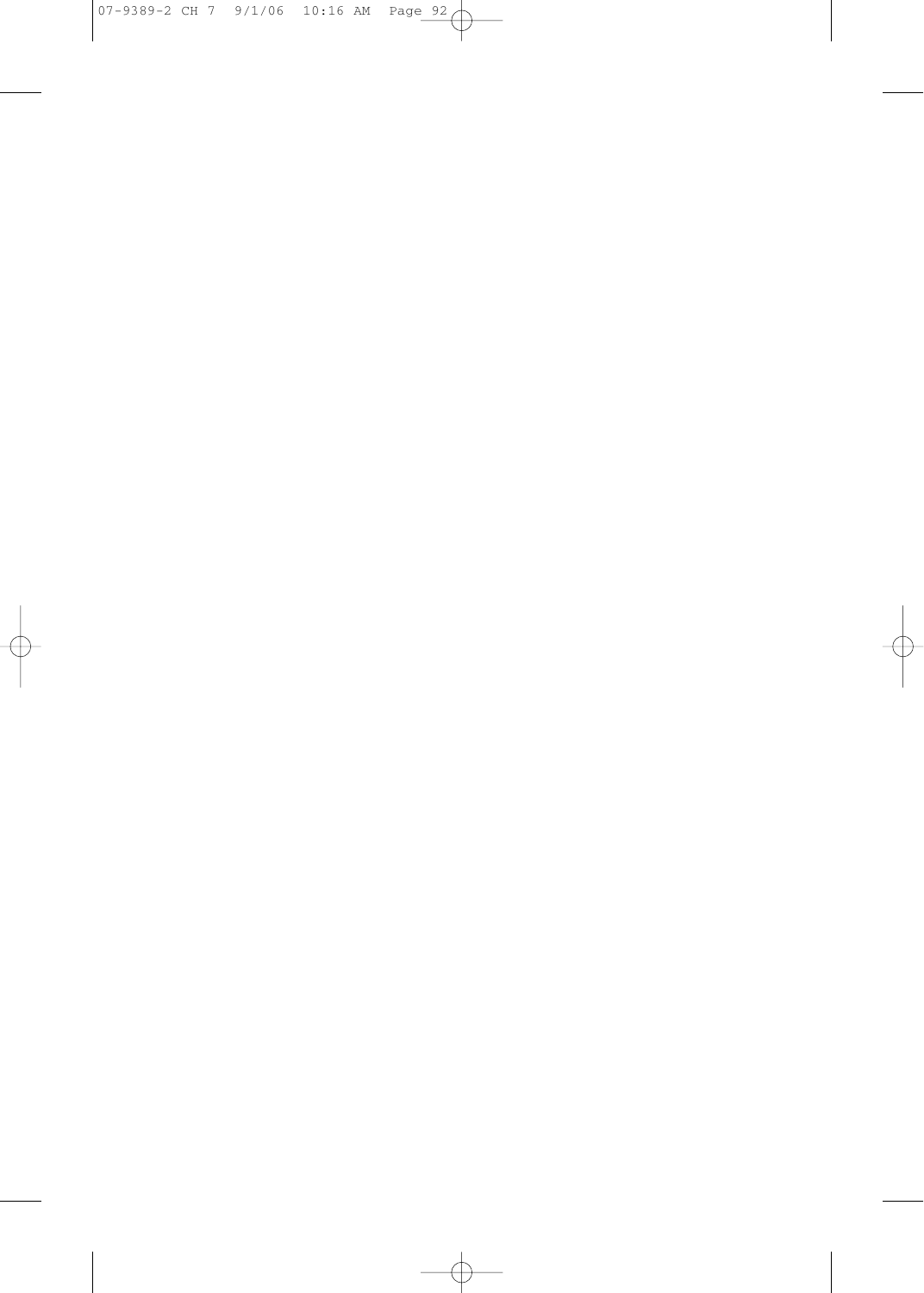**8** *Policy Recommendations Motivated by Policymakers' Learning*

The ultimate purpose of this assessment is to iden-<br>tify ways that market failure policies can be improved. But unless policymakers have shown that they are capable of improving these policies, it is naïve to believe that any policy recommendations will have a constructive effect. My static assessment has identified few policy successes, but, in fact, policymakers have learned from counterproductive policies in certain areas and appropriately reformed their policies to varying degrees. I draw on these improvements to suggest other plausible ways in which policymakers could enhance the efficiency of market failure policies.

## **Learning**

It is as difficult to offer a definitive explanation of why policymakers correct deficiencies in some of their policies as it is to explain why they institute inefficient policies in the first place. In any case, it appears that policymakers' actions toward all areas of possible market failure have benefited from basic insights from economics research about those policies that clearly do not work and alternative policies that may be successful.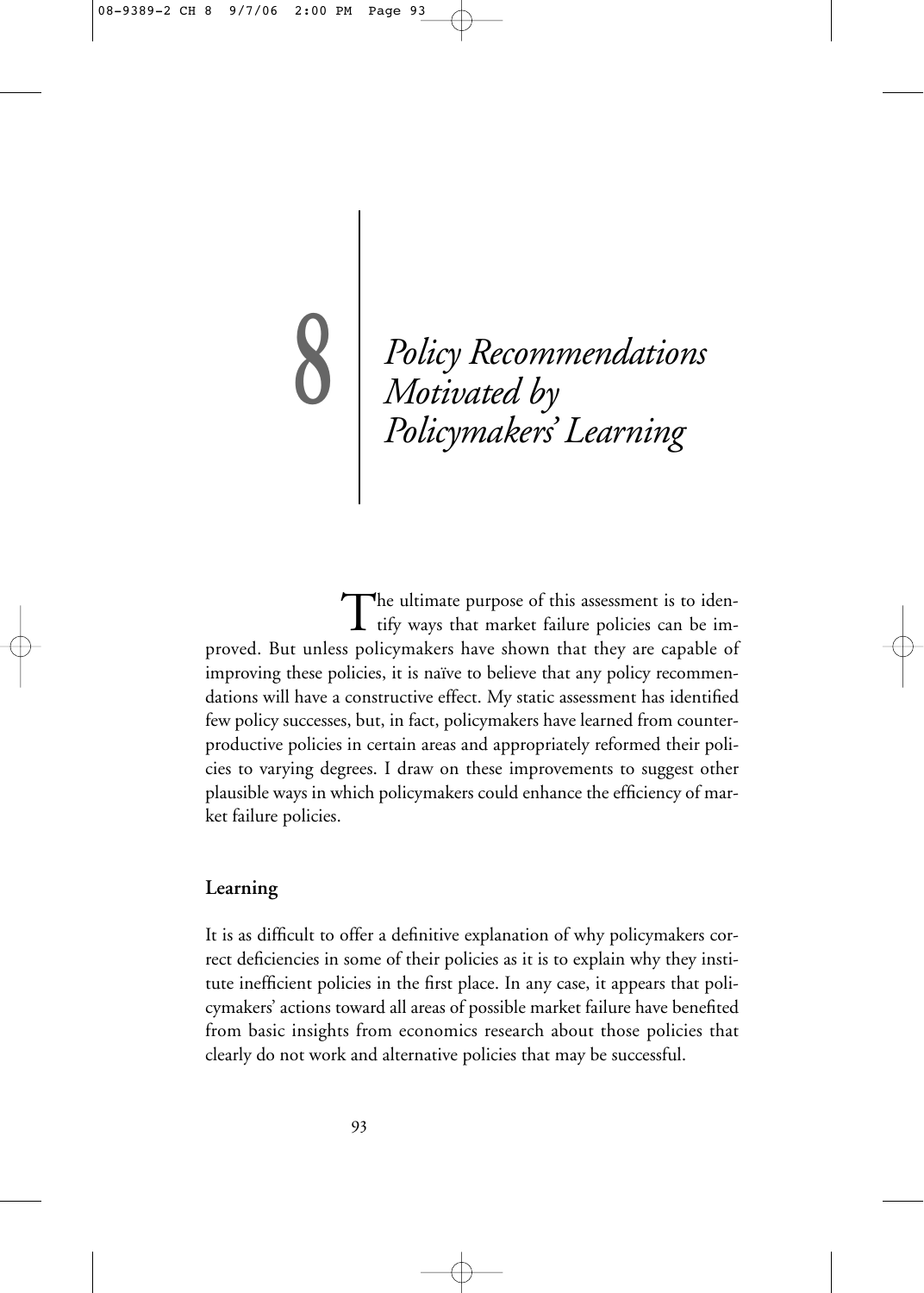### *Antitrust*

Stigler (1982) argued that economists greeted the 1890 Sherman Antitrust Act with coolness if not downright hostility, but that support for antitrust policy steadily grew in the 1950s and 1960s. Today, I would say that economists still have a favorable view of antitrust, but they are much less supportive of an "activist" antitrust policy than they once were.

Antitrust policy has evolved by incorporating and benefiting from professional understanding of market competition and firm behavior. For example, Peltzman (2005) synthesized Aaron Director's (mainly oral) scholarly contributions that have influenced antitrust authorities to shift the emphasis from monopoly to efficiency as the primary motive for business practices like tie-in selling and resale price maintenance and to be skeptical of allegations of predatory pricing, thus reducing the number of cases brought in response to these actual or alleged practices. In addition, antitrust authorities have been more receptive to efficiency arguments in support of (particularly vertical) mergers and less likely to establish and enforce an arbitrary limit to industry concentration.<sup>1</sup> As I have argued, it is doubtful that the antitrust authorities have brought many cases that have enhanced consumer welfare. At the same time, they are probably less likely today to be prosecuting and possibly discouraging efficient firm behavior.

### *Economic Regulation*

Policymakers' efforts to reform certain existing economic regulations, withdraw others, and refrain from instituting significant new regulations reflect considerable learning in this area of policy.

Agricultural and trade regulation have seen some positive reforms. For example, the 1996 Federal Agriculture Improvement and Reform Act reduced price supports for peanuts and allowed quota rights for domestic consumption to become transferable within a state, enabling lower-cost farms to displace higher-cost farms (Friedman 1999). In addition, Gardner (2002) pointed out that the 2002 farm bill—the Farm Security and Rural Investment Act—reduced distortions to production decisions by making

<sup>1.</sup> In 1969 the Neal Commission recommended that the four-firm concentration ratio in most industries should be limited to 70 percent.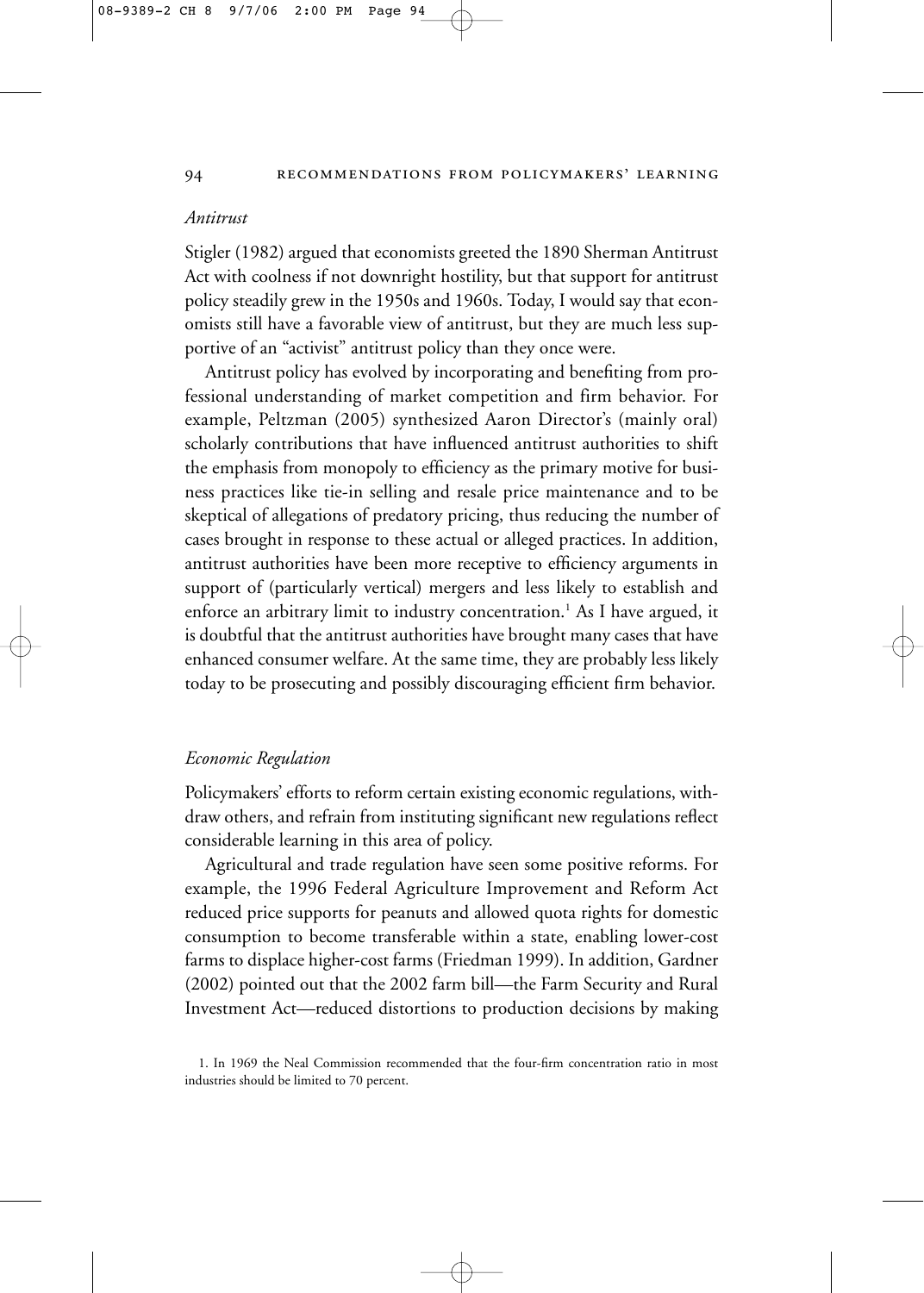lump-sum payments to landowners. As noted, multilateral agreements have gradually reduced trade restrictions. Agriculture and trade regulations still incur sizable efficiency costs, but policymakers appear capable of making efficient reforms and may conceivably fulfill the hope expressed periodically by recent presidential administrations of ending counterproductive government intervention in these areas.

The federal government has relaxed price, entry, and exit regulations to varying degrees in telephony and cable television, resulting in lower longdistance rates (Crandall and Hausman 2000) and more viewing options (Crandall and Furchtgott-Roth 1996). Vogelsang (2002) described how government has improved remaining price regulation, primarily in telecommunications, by replacing rate-of-return regulation with so-called incentive regulation. In practice, regulatory reform amounts to price caps that provide an incentive for cost reductions and price rebalancing.

The federal government achieved a major policy success when it largely deregulated the pricing, entry, and exit decisions of firms in the banking, brokerage, intercity transportation, and natural gas industries. Beginning in the late 1970s, economic deregulation spurred competition among incumbent firms and new entrants in each industry. The intensified competitive environment and operating freedom caused firms to lower costs and to become more innovative, thereby reducing prices and improving service quality. Consumer benefits have amounted to hundreds of billions of dollars (Winston 1998).

Finally, policymakers have been less inclined to impose significant new economic regulations to influence behavior. For example, by the late 1970s, prices of most fossil fuels were subjected to inefficient federal government control (that is, price ceilings) in response to the rise in crude oil prices. (Prices were decontrolled in 1981.) Today, the federal government would be highly unlikely to impose price ceilings on fossil fuels, despite recent real price increases in crude oil comparable to those during the 1970s.2

<sup>2.</sup> Unfortunately, the state of Hawaii put a price cap on gasoline prices in response to higher fuel prices in the summer of 2005. Research by Jack Suyderhoud of the University of Hawaii found that since the caps started, gasoline prices in Hawaii actually increased compared with prices on the mainland that were not subject to price caps. Apparently, the caps facilitated tacit collusion by dealers who set prices as high as the gas cap formula allowed. After an eight-month experiment, Hawaii gave up on price caps.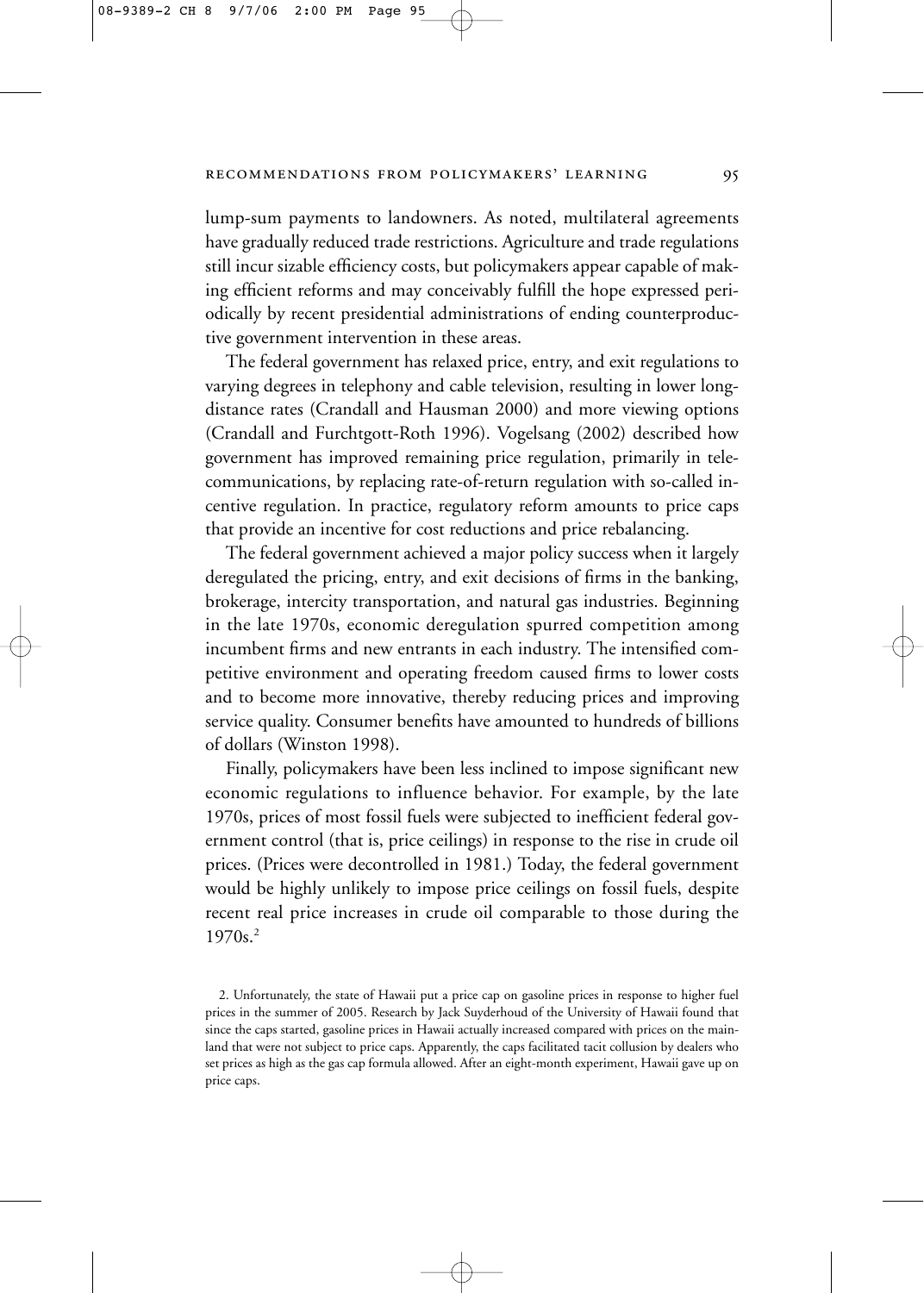#### *Social Regulations*

The cost of social regulations remains excessive, but policymakers have reformed a few regulations and introduced new policies that have the potential to enhance social welfare. The FTC has gradually adopted the view that advertising is an essential part of the competitive process that provides information that may benefit consumers. Thus the FTC has recently—and appropriately—taken a relatively lax approach to information policy in this area. In 1997 the FDA allowed drug companies to provide direct-to-consumer advertising on electronic media. Consumers benefited from the information about new drug treatments, but they engaged in offsetting behavior by using the treatments (such as tobacco cessation products) so that they could maintain somewhat less-healthy lifestyles (Iizuka and Jin 2005). As noted, the FDA's introduction of user fees to expedite drug evaluations has helped improve the flow of new drugs on the market. Other information policies that may have produced benefits include hazardous warning labels and the EPA's Toxic Release Inventory Program.

Policymakers have also been more receptive to using market-oriented policies such as emissions trading to address externalities. Such policies have lowered the costs of reducing pollution and if applied more widely have the potential to generate substantial savings.

I have identified several drawbacks of patent policy, including the 1982 Federal Courts Improvement Act, which may have increased the costs of the system. But beneficial reforms are possible, as evidenced by the 1984 Hatch-Waxman Act that changed patent terms in the pharmaceutical drug industry while stimulating competition that reduced consumer prices.

#### *Public Production*

Public production tries to correct market failures primarily by disbursing revenue rather than by attempting to influence consumer or firm behavior. By failing to set efficient prices that reflect the costs of using the nation's infrastructure and certain services, government policy has produced substantial inefficiencies and large deficits. Recently, a few cities have experimented with a variant of congestion pricing by instituting high-occupancy toll (HOT) lanes, which enable motorists to pay a toll to use a less con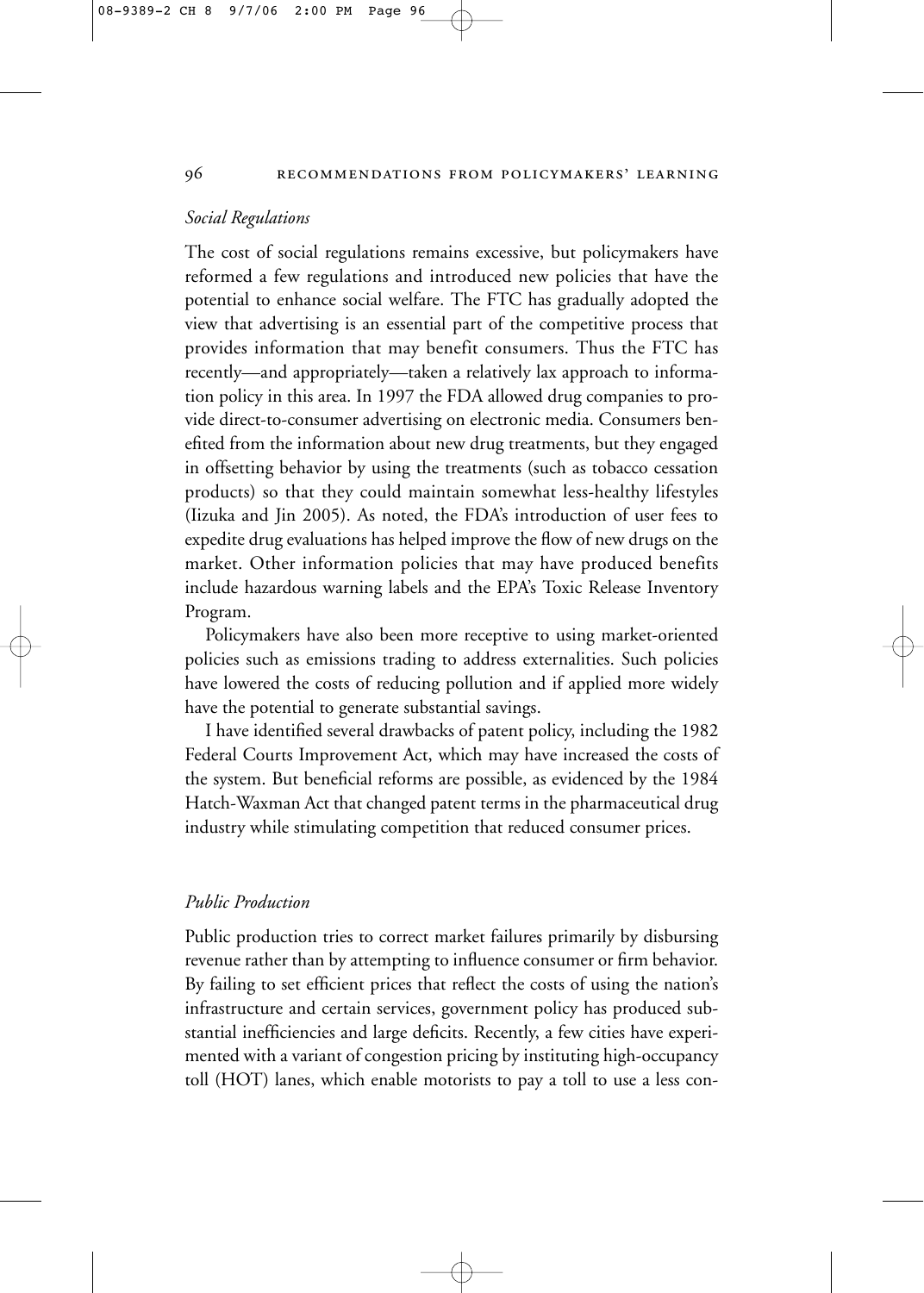gested lane(s) normally reserved for carpools. The experiments indicate that policymakers may finally be willing to use the price mechanism to some degree to allocate scarce highway capacity. Broader adoption of road pricing may be encouraged by funding for fifteen variable-pricing programs contained in the federal transportation bill passed in 2005.

In sum, policymakers have shown that they have the capacity to learn from and improve deficient policies.<sup>3</sup> They have slowly accepted the view that consumers and firms contribute to market efficiency by pursuing their own interests and that it is difficult to use regulations to "command and control" these agents to correct market failures efficiently. In addition, policymakers have recently shown some willingness to introduce policies that could improve the efficiency of public infrastructure and services. To be sure, market failure policies still continue to impose large efficiency costs on the U.S. economy. But enlightened—and cautiously encouraged—by the evolution of policymakers' behavior, I offer constructive policy recommendations that may eventually receive serious consideration.

#### **Policy Recommendations**

The market failures that the federal government has tried to correct have become increasingly more challenging. For example, to the extent that public sector involvement was necessary to provide a socially beneficial service that the private sector could not offer, federal highway policy in the 1950s and 1960s simply had to disburse grants to help build a network of interstate highways. Today, the federal government continues to disburse money for highways, but it must also confront numerous problems such as rising congestion, a physically deteriorating road system, and adapting and paying for new technology that promises to increase travel speeds and safety.

Given that government has consistently failed to correct market failures, it is unlikely to start being more successful now, particularly when it is facing more difficult problems. While policymakers have shown some capacity to learn, little evidence exists that market failure policies have significantly improved because government has regulated better or spent

<sup>3.</sup> It is conceivable that policymakers would learn more about the (in)effectiveness of their policies if federal actions were routinely monitored retrospectively for their economic performance. But the U.S. Government Accountability Office (2005) has concluded that this rarely happens.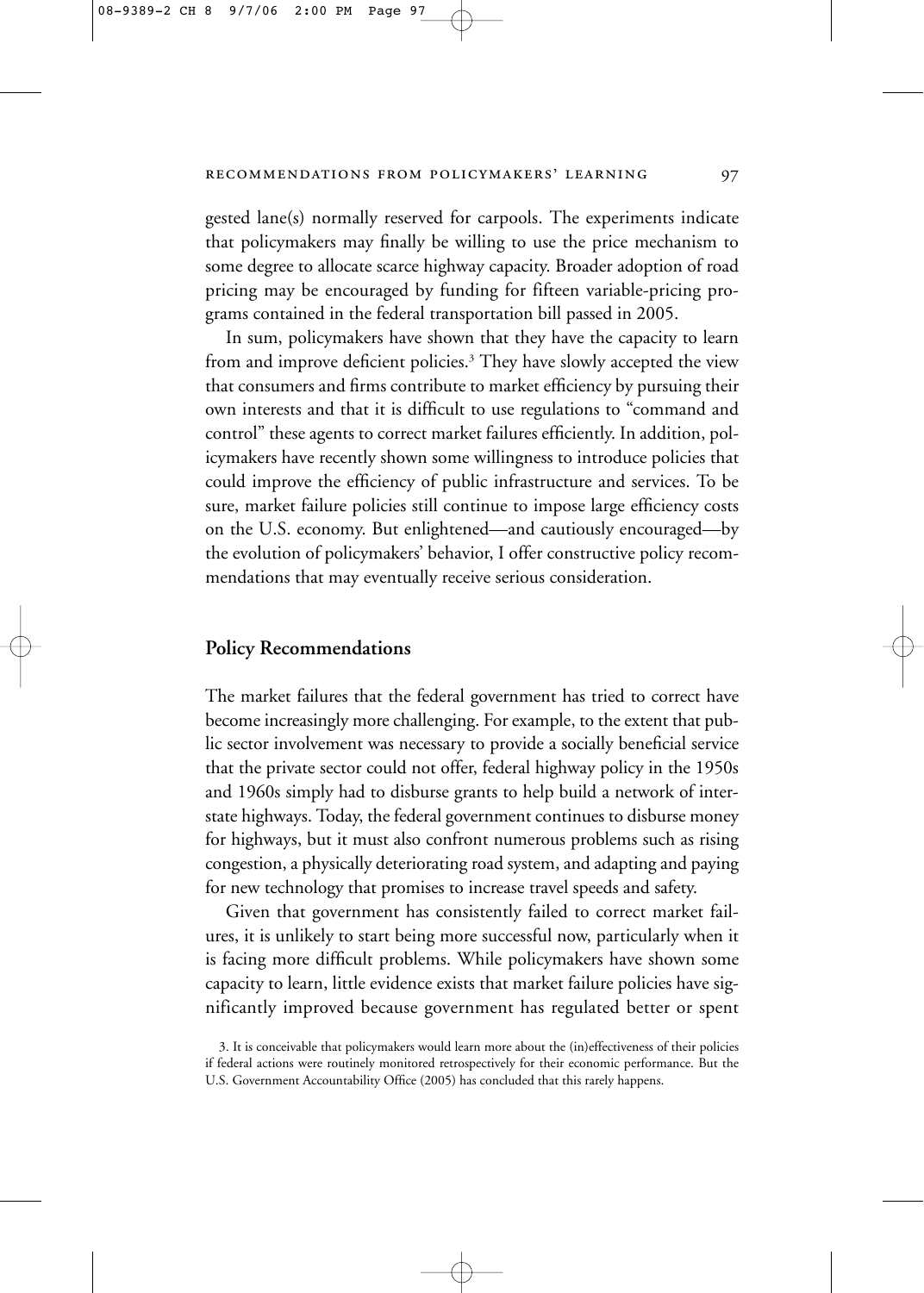money more wisely. Perhaps if all the federal agencies that contribute to the formation and implementation of market failure policies had the autonomy of the Federal Reserve and the leadership of someone like Alan Greenspan, they might successfully reform their policies. Unfortunately, the Federal Reserve's recent performance is unique.

How can policy be improved? My first recommendation is that policymakers should pause and truly absorb the fact that government generally cannot be counted on to correct market failures efficiently by itself. Second, it is important for policymakers to acknowledge that the few microeconomic policies that have improved efficiency—which the federal government eventually grew to support—stem from market-oriented approaches. Moreover, evidence is increasingly suggesting that this approach can be applied to various policy areas. In other cases, our knowledge is insufficient to offer strong policy recommendations.

The absence of hard evidence that antitrust policy has produced sizable consumer benefits should concern policymakers. At the same time, the gaps in our knowledge about the effects of antitrust policy, especially how it deters anticompetitive behavior, suggest that it is premature to suggest major reforms. As indicated by Crandall and Winston (2003), until additional scholarly evidence becomes available, the Federal Trade Commission and the Department of Justice should focus on the most significant and egregious violations, such as blatant price fixing and merger-to-monopoly, and treat most other apparent threats to competition with benign neglect.

The ability of markets to accomplish what government policy could not was clearly revealed when the federal government initiated economic deregulation. Deregulation revealed that economic regulation, as enforced by various regulatory agencies, was counterproductive because it was creating more problems than it was solving—and imposing higher costs over time. For example, regulation prevented railroads from reducing their costs by abandoning excess track and from attracting more freight by negotiating price and service packages with shippers; thus, the industry was losing traffic to trucks, earning low rates of return, and in danger of becoming nationalized. When railroads were deregulated, carriers abandoned unprofitable routes, improved the efficiency of their operations (often through mergers), gave shippers an incentive to reduce their rates by shipping large traffic volumes at lower cost, provided faster and more reliable service, and reversed the long-term decline in traffic. Indeed, some economists were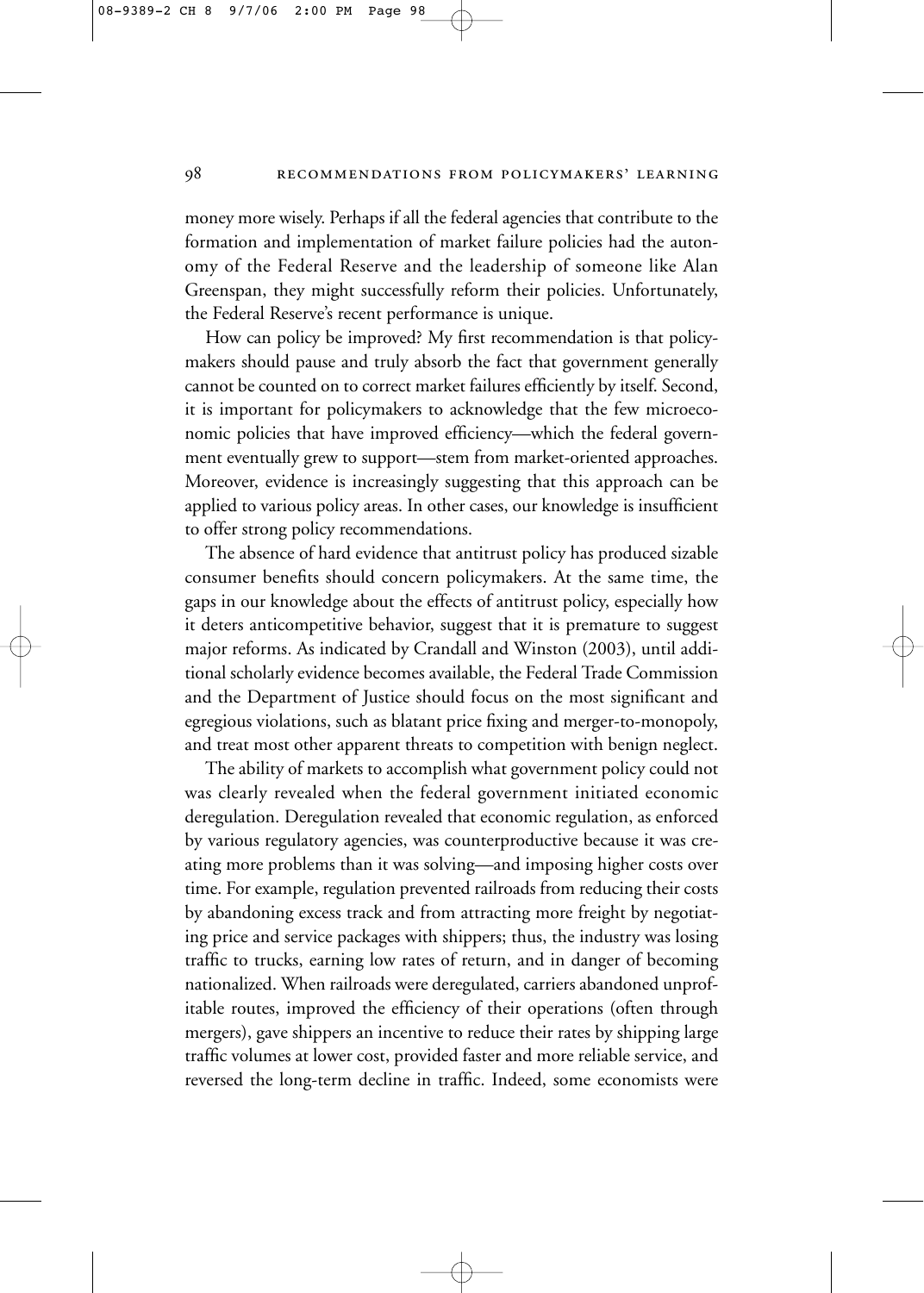surprised that by preventing market forces from evolving, regulation had harmed both railroads *and* shippers (Winston 1993).

Generally, deregulation's success illustrated that many markets are sufficiently robust to prevent failures that may be caused by entry barriers, such as scale economies, and that such barriers may actually be created by regulatory restrictions on firms' operations.<sup>4</sup>

Deregulation could generate additional consumer benefits in communications, while electricity deregulation could in the long run lead to substantial gains to commercial and residential users by encouraging innovations in renewable resources, real-time pricing, and the like. These potential welfare improvements, however, have been indefinitely postponed by agency and governmental mismanagement and political wrangling that have delayed constructive regulatory reform. Contrary to popular impressions, communication and electricity services have been more prone to government failure than to market failure, but it may take decades before policymakers institute an effective deregulation strategy.<sup>5</sup>

Policymakers should also heed economists' long-standing calls to eliminate regulations in agriculture and international trade. Some small positive steps have been taken in that direction, but it would be desirable if future actions were much more comprehensive and permanent.

Turning to social regulations, information policies have generally not been found to produce much benefit for consumers. The costs of FDA drug evaluations were reduced by adopting user fees to expedite the evaluations. As in

4. For example, railroads were originally regulated because it was believed that they exhibited large scale economies that would lead to destructive competition in an unregulated market. Deregulation enabled railroads to shed excess capacity that had been created by regulatory restrictions on abandoning track and prohibitions on negotiating contract rates. Under contract rates, shippers would receive a lower rate by agreeing to ship a certain volume of freight and by providing return shipments at the destination, thus reducing the percentage of railcars with an empty backhaul.

5. Cable television was reregulated in 1992 with mandated price reductions of at least 10 percent, but Crawford (2000) found that reregulation led to no change in consumer welfare. Crandall and Hausman (2000) and Crandall (2005a) discussed how the 1996 Telecommunications Act has frustrated the development of local telephone and cable competition. Indeed, local telephony regulation still generates deadweight losses. California's attempt to deregulate electricity was a well-publicized disaster, but as pointed out by McFadden (2001), the experience was another episode in a long cycle of mismanaged regulation and partial deregulation. The source of the recent crisis was rigid regulation of retail prices in the face of rapid increases in wholesale prices driven by rising fuel prices and growing demand in the national market. A detailed discussion of the California experience is given in Joskow (2001), and various issues surrounding regulatory reform of electricity are analyzed in Griffin and Puller (2005).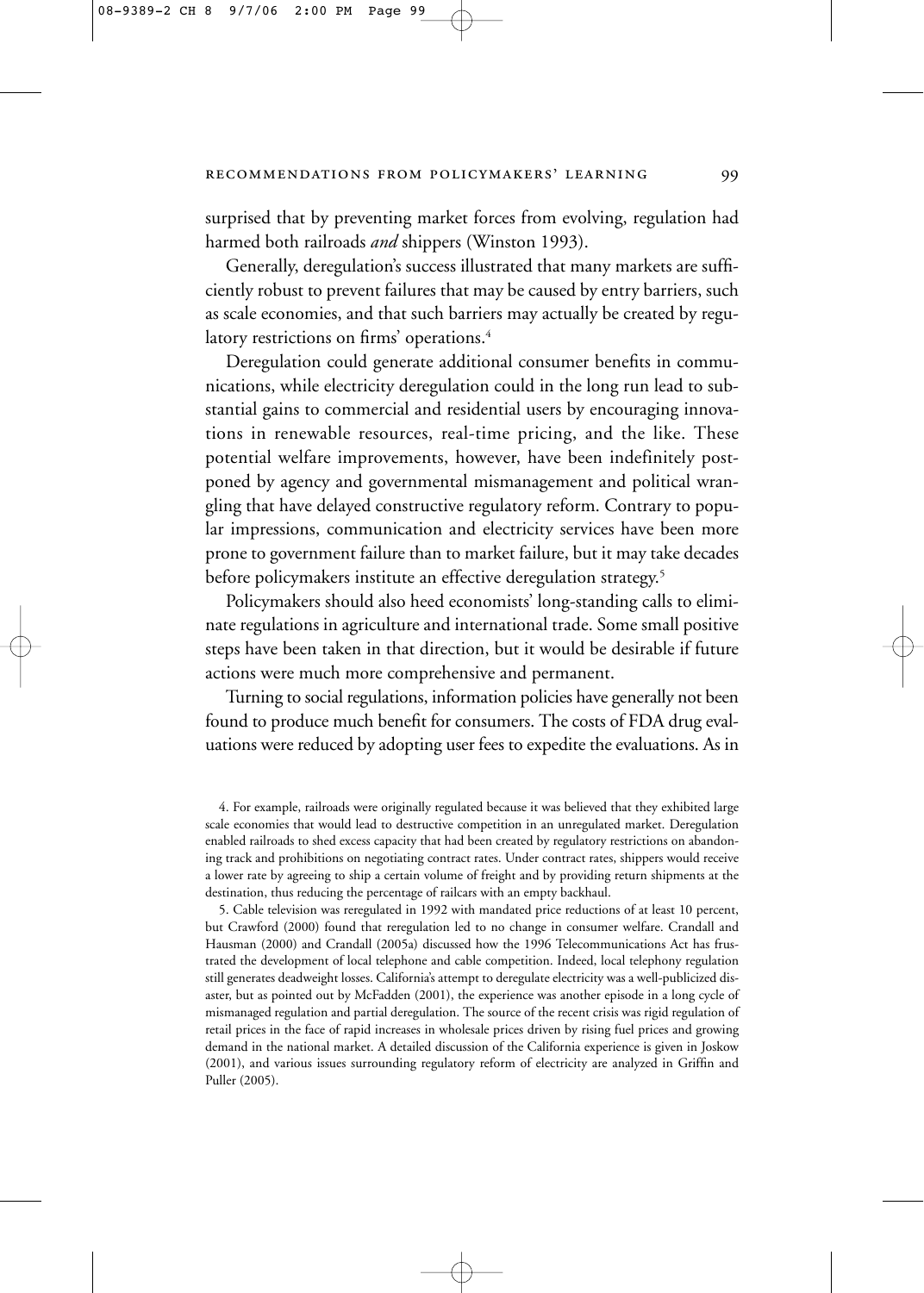the case of antitrust, the ability of certain policies such as FDA drug evaluations to deter harmful products needs to be quantified before additional policy recommendations can be offered. Sulfur dioxide emissions trading programs are another example of how government policy has produced benefits by designing a framework in which market forces could address a market failure. The application of trading programs should be extended to reduce water pollution, automobile emissions, and other sources of air pollution in a more cost-effective manner than the current command-and-control policies allow. It may even be possible to allow private companies to compete to clean up hazardous wastes, with jobs based on the most cost-effective bids instead of the EPA's decisions on how to disburse Superfund monies. Finally, most technology policies have not been found to yield high returns and do not merit continued support. An exception, not surprisingly, is that society is likely to benefit from increased support for academic research. Further evidence is needed about the welfare properties of the patent system before major policy reforms can be suggested.

The vast inefficiencies of public infrastructure and other public services suggest that greater reliance on market forces may improve performance.<sup>6</sup> Research has begun to explore the benefits from privatizing highways, bus and rail transit, intercity rail, airports, and postal services and from allowing private enterprises to manage inland waterway projects, public lands, and federal research institutions.7 Winston and Shirley (1998), for example, provide preliminary evidence that privatizing public transit would lower urban bus and rail operating costs, improve productivity, and eliminate public subsidies (although fares would probably rise). Given urban rail's questionable social desirability, some form of privatization would appear to merit serious consideration. Indeed, several countries have experimented with privatizing their transportation services with some encouraging results (Gomez-Ibanez and Meyer 1993). Geddes (2005) pointed out that by privatizing their postal service, countries such as Germany have

<sup>6.</sup> Auctions represent a market approach that has been used to give private firms access to quasipublic goods such as airwaves emanating from the electromagnetic spectrum and the oil and gas reserves of the outer continental shelf. The federal government recently conducted an auction to allow companies to use the airwaves for wireless communications but unfortunately decided to give broadcasters a part of the spectrum for HDTV instead of selling it.

<sup>7.</sup> The transportation legislation passed in 2005 gives states the option to attract private investments in roads, which at least opens the possibility for greater private sector participation in infrastructure provision.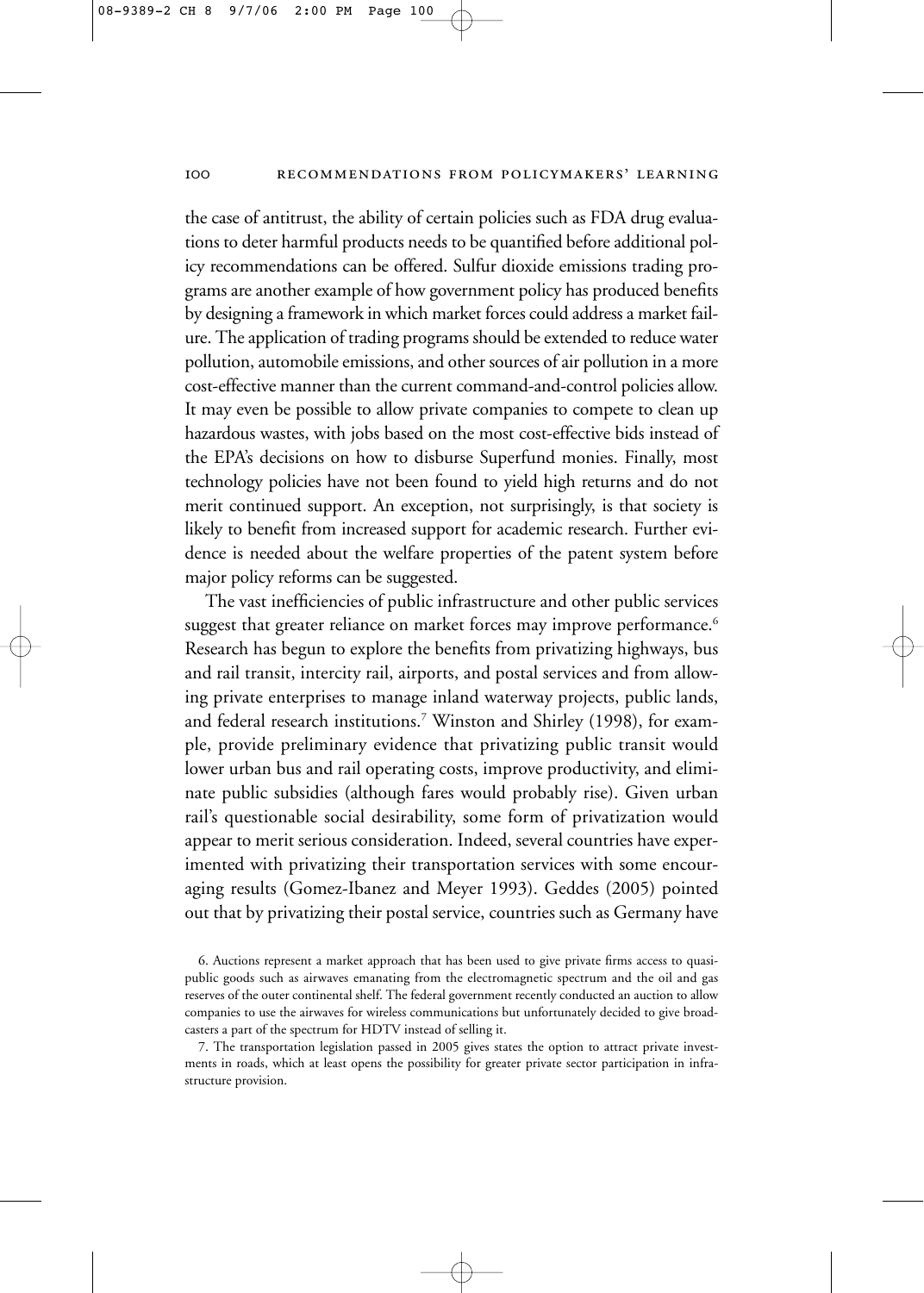generated benefits in lower costs and better service. Geddes (2003) outlined an approach to eliminate the U.S. postal service monopoly and allow competition in letter delivery that would lower first-class rates and improve service.

To summarize, in those cases where it has been possible to fully assess the effectiveness of government policy to correct a market failure, it appears that such failures could be remedied more efficiently by crafting policies that incorporate market-oriented incentives. Of course, it is possible to raise doubts about whether policymakers have sufficient incentives to initiate such major changes in policy. Becker (1983) and Friedman (1999) suggested that efficient reforms may occur only because a deal can be reached that makes everyone better off (or at least leaves some people no worse off). Winston and Maheshri (2006b) argued that inefficient policies are rarely reformed, but they acknowledged that efficient reforms may occur if the inefficiencies become too large.

Market forces have also limited market failure in the presence of market power, imperfect information, and externalities from innovation. Some aspects of government policy may also be reducing market failure (such as deterring unlawful competitive behavior and harmful products), but as noted such benefits have yet to be quantified. Additional research is therefore necessary before we can identify the socially desirable mix of government intervention, if any, and market incentives to address these problems.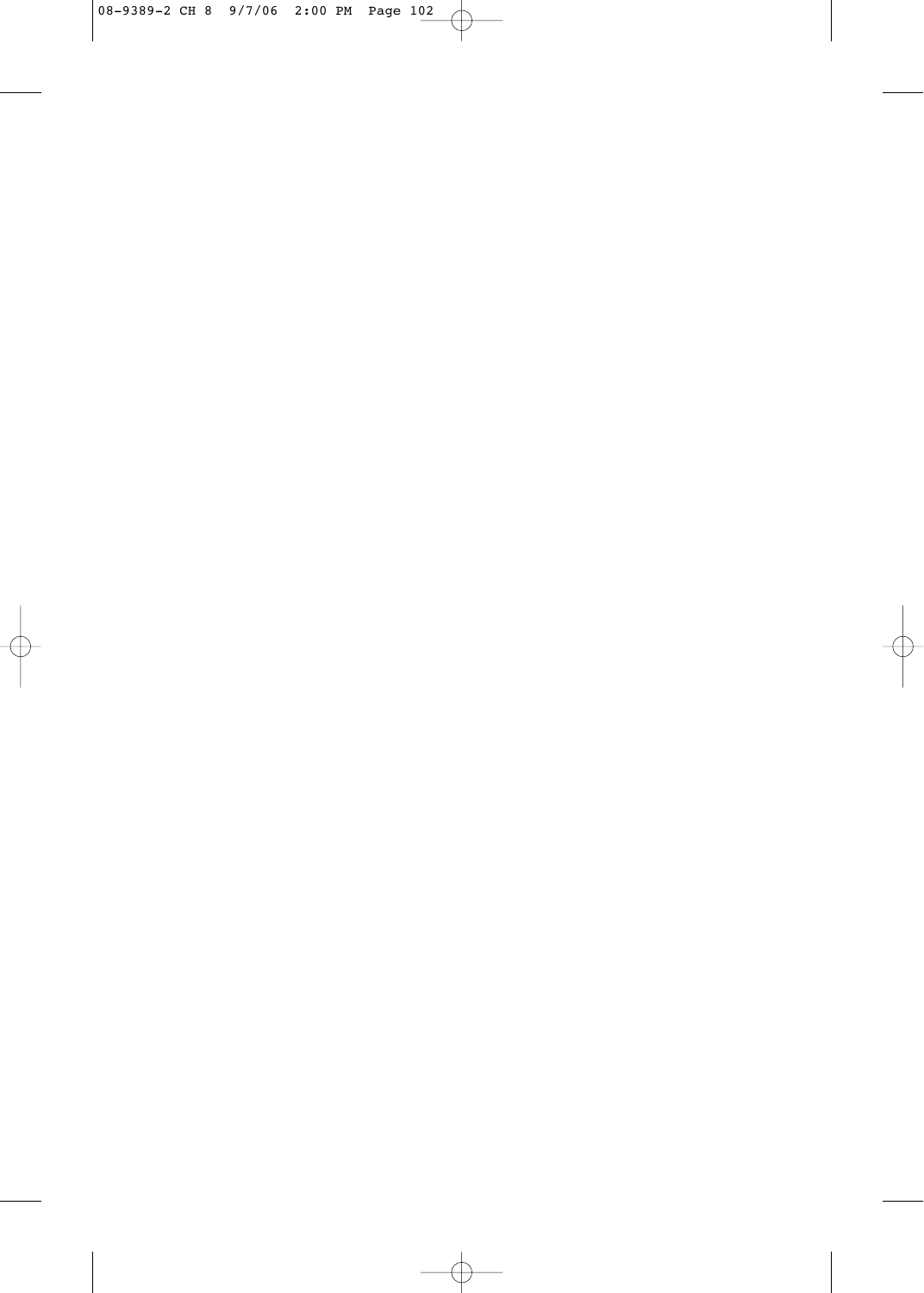# **9** *Microeconomics Policy Research and the Policy Community*

E conomists who conduct theoretical or empirical<br>studies of policy issues undoubtedly wish to have an impact beyond the academic community. Microeconomics policy research can contribute and has contributed to policy formation by attracting the attention of government staff members who are trained in economics and can distill the essential ideas for policymakers. For instance, according to Derthick and Quirk (1985), economic deregulation would never have occurred if microeconomists had not generally supported it through their research. DOJ's and FTC's approach to antitrust policy and FTC's approach to information policy have benefited from economists' greater understanding of market behavior. Notwithstanding these contributions and others, I believe that the academic community could have a greater and more constructive impact on policy by making a concerted effort to close important gaps in our theoretical and empirical research into market failures and by integrating new findings with the broad themes of why market failure policies have been deficient and how they can improve.

### **Theory**

Following the development and refinement of the Arrow-Debreu model of a perfectly competitive economy in the 1950s and 1960s, the bulk of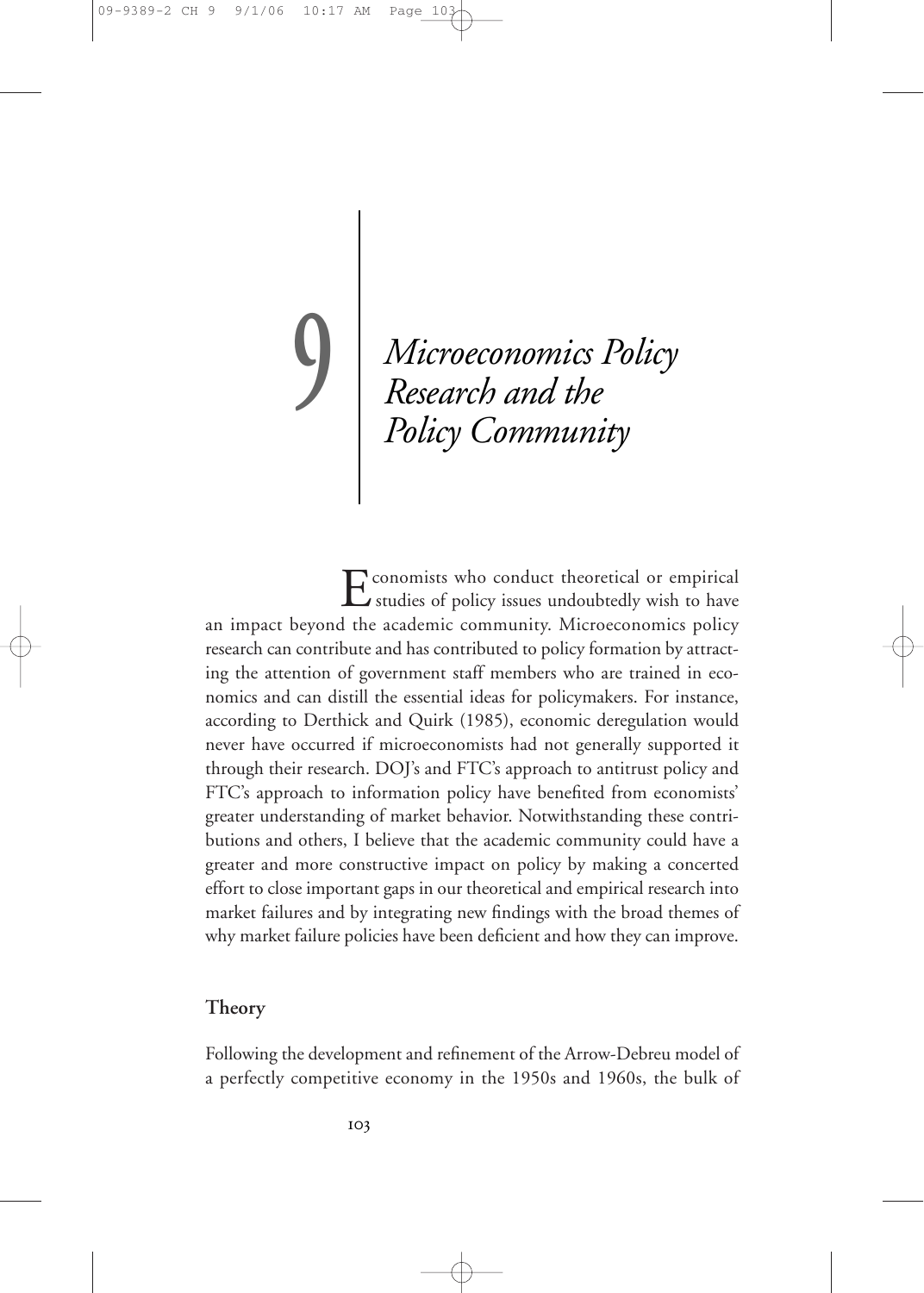microeconomic theory has devoted far more attention to identifying and characterizing potential sources of market failure than to recognizing and analyzing the causes of government failure.<sup>1</sup> Posner (1993) interpreted the "interventionist" concepts that have been developed as invitations for government action. Given the evidence presented here, it would be desirable to build on the limited research available to have a better theoretical understanding of the sources of government failure. For example, why does the government seem unable to resolve intra- and interagency policy conflicts? Why do policymakers eschew efficient pricing for command-and-control policies (Buchanan and Tullock 1975)? Under what economic and political conditions are policymakers likely to replace inefficient policies with more efficient market-oriented reforms (Noll 1989a, 1989b; Peltzman 1989)?

Given that markets appear to be more robust to failures (that is, selfcorrecting) than recent developments in microeconomic theory have suggested, it would be useful to reconsider the conditions under which market-oriented solutions to current government failures are likely to be effective.2 Theoretical analyses should also be cautious about recommending policies that presume the existence of market failure, such as strategic trade policy that seeks to capture the available rents in imperfectly competitive international markets. Harris (1994) indicates the gains from this policy are small.

Recent theoretical work in behavioral economics and social norms also indicates significant potential for market failure because consumers do not always behave rationally in various market and social settings. It is, of course, premature to assess the substantive content of these lines of research. But to contribute to public policy, behavioral economists will have to quantify the importance of the alleged concerns about market performance and produce evidence that the government could formulate and implement policies that would improve matters.

<sup>1.</sup> The field of public choice is concerned with government failure, but I would suggest that this literature is not given much attention in most microeconomic theory texts or courses.

<sup>2.</sup> Theoretical developments have identified the potential for a market failure to exist, but in practice the failure has been addressed to a large degree by market forces. Such developments include game theoretic derivations of anticompetitive strategies, demonstrations that network externalities could be a source of market power, and models of asymmetric and imperfect information.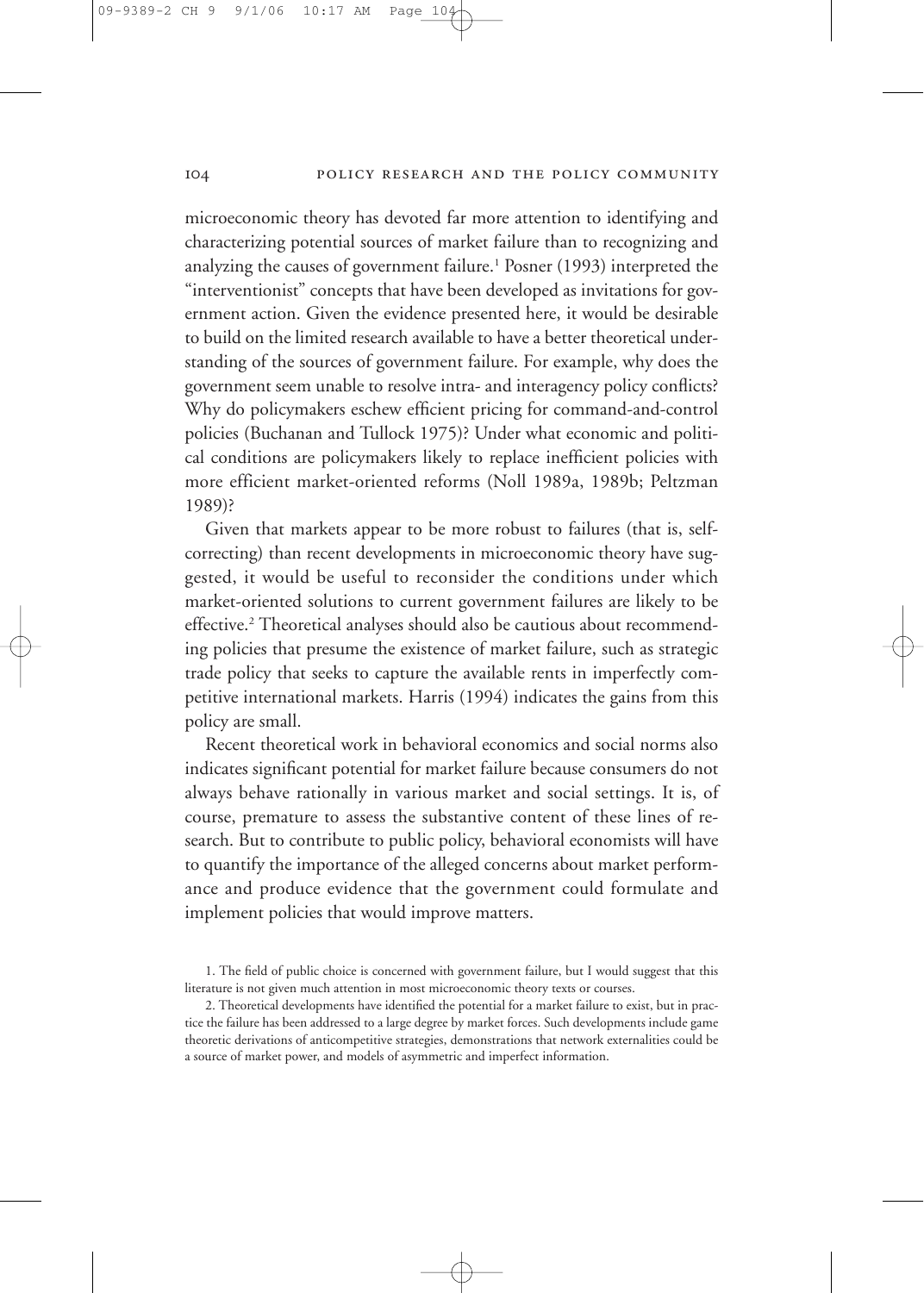#### **Empirics**

Although economists have assessed a remarkable range of market failure policies, we have only a very rough idea of the costs and benefits of some of them. As noted, I did not offer strong policy recommendations to improve antitrust and information policy because sufficient evidence regarding their potentially important deterrence effects was not available. In addition, further research is needed to assess the welfare properties of the patent system. Empirical research can help justify and guide privatization experiments to improve on financing of public enterprises. Of course, policymakers may not be immediately receptive to privatization proposals. Nonetheless, it is important for researchers to explore the matter because a crisis, such as intolerable budget deficits, may arise that causes policymakers to consider privatization as a viable policy option.<sup>3</sup>

Policy debates that could lead to beneficial policy reform often do not move beyond square one because they fail to acknowledge the existence of an accumulated body of empirical evidence that significantly advances our understanding of the problem—either directly or indirectly by shedding light on a similar debate. Thus, it is important for empirical researchers to build on and accentuate the broad themes that have emerged from the evidence to date on the effects of market failure policies. It may not be obvious to policymakers that policies to promote automobile safety and policies to promote conservation of fish stocks are compromised for similar reasons (offsetting behavior), or that market forces strongly limit the exercise of market power as well as encourage energy conservation. Policymakers are likely to be more responsive to arguments that apply to a wide range of experiences with government intervention than to arguments that appear to apply to a seemingly isolated case.

3. Feldstein (2005) recounts an experience that illustrates the importance of scholars developing research in advance of policymakers' interest. According to Feldstein, President Reagan was unhappy with the state of Social Security and wondered whether an investment-based system based on personal retirement accounts could replace a pay-as-you-go system. In his capacity as chairman of Reagan's Council of Economic Advisors, Feldstein was not aware of a feasible transition that would not place an excessive burden on the transition generation. Feldstein now argues that subsequent research does offer a feasible transition plan, but he regrets that a solution was not available when Reagan was interested in one.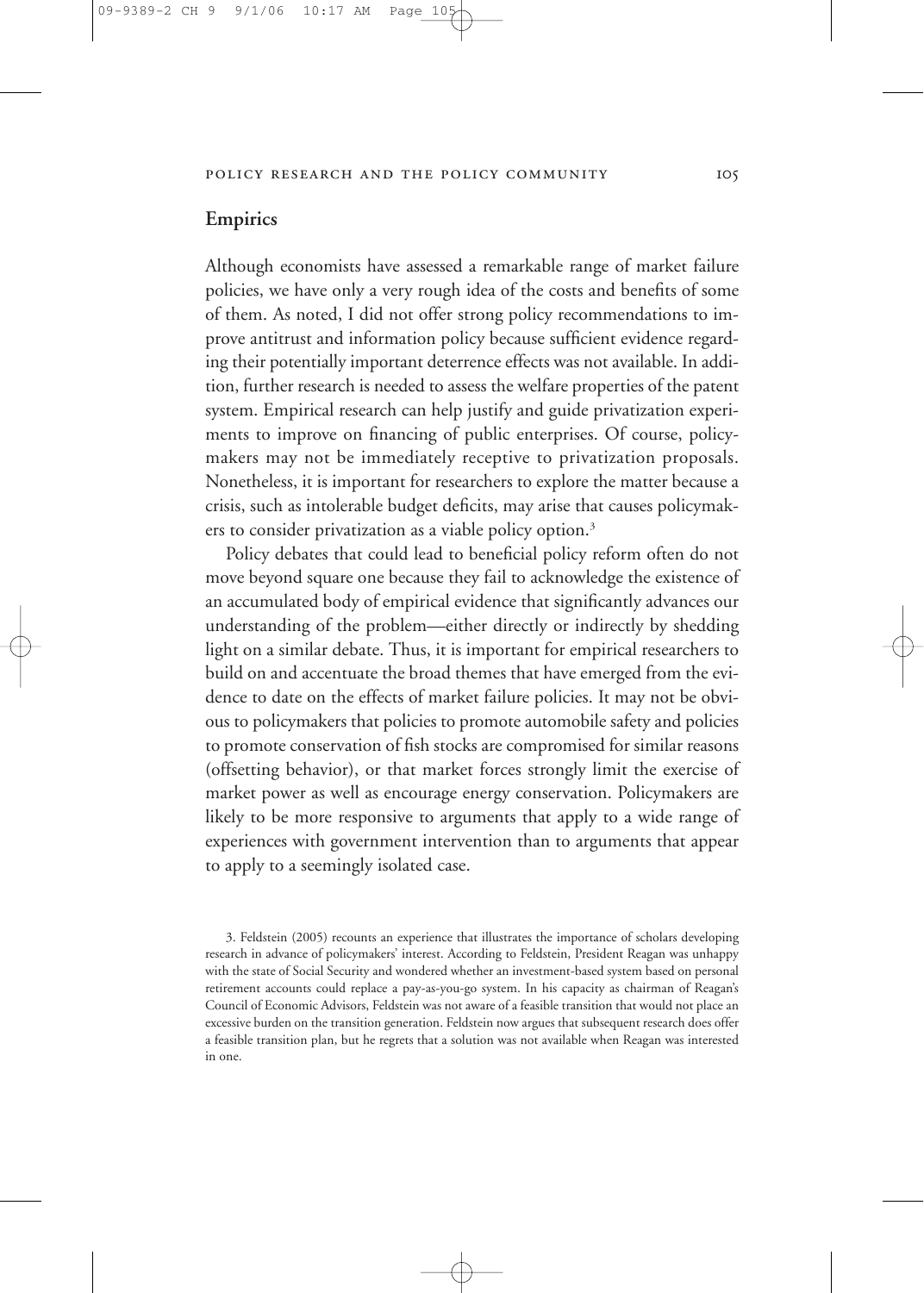### **A Final Plea**

It is, of course, common for an economist to suggest issues that other economists should work on, especially when the work involves issues that he or she cares about. At the same time, I cannot ignore observations made by economics journal editors such as Borts (1981) that economists are "notoriously reluctant to invest time in writing serious policy papers that will be submitted for refereeing and subject to outright rejection." Ellison (2002) has argued that social norms within the economics profession increasingly emphasize technical craftsmanship and polish; thus, policy papers, which often do not exhibit these features, may face even greater obstacles to acceptance. He also suggested that policy papers that do eventually get published are taking much longer to get into print, making them less relevant for live debates. The current professional incentives and obstacles appear to shed light on Stigler's (1982) observation that active public policy carries no assurance that fundamental economic research relevant to that policy area will flourish.

That said, the issues that I speak of are of vital interest to the profession and to the world not only because they constitute an important part of government activity, but also because broad evidence exists that inefficient microeconomic policies can be a significant constraint on a country's growth and development. For example, cross-country studies by Alesina and others (2003) and Djankov and others (2000) find that tight regulations of product market competition stymie investment and are associated with a relatively greater size of the unofficial economy. Barro (1998) documented that microeconomic policies that fail to enrich human capital, improve market efficiency, and spur innovation have negative effects on growth rates. The concerns with government failure that I have raised here are also relevant for the emerging field of comparative political economy, which is exploring influences on policy choices and consequent economic outcomes.

Underlying the aggregate findings of cross-country studies are hundreds of small—and not so small—deadweight losses that need to be measured and understood to identify common themes that can provide constructive guidance for improving microeconomic policies in the United States and abroad. The scope and magnitude of this research effort obviously requires careful empirical work, including original data collection and deep institutional knowledge. From experience, I know it is easy to study competition policy in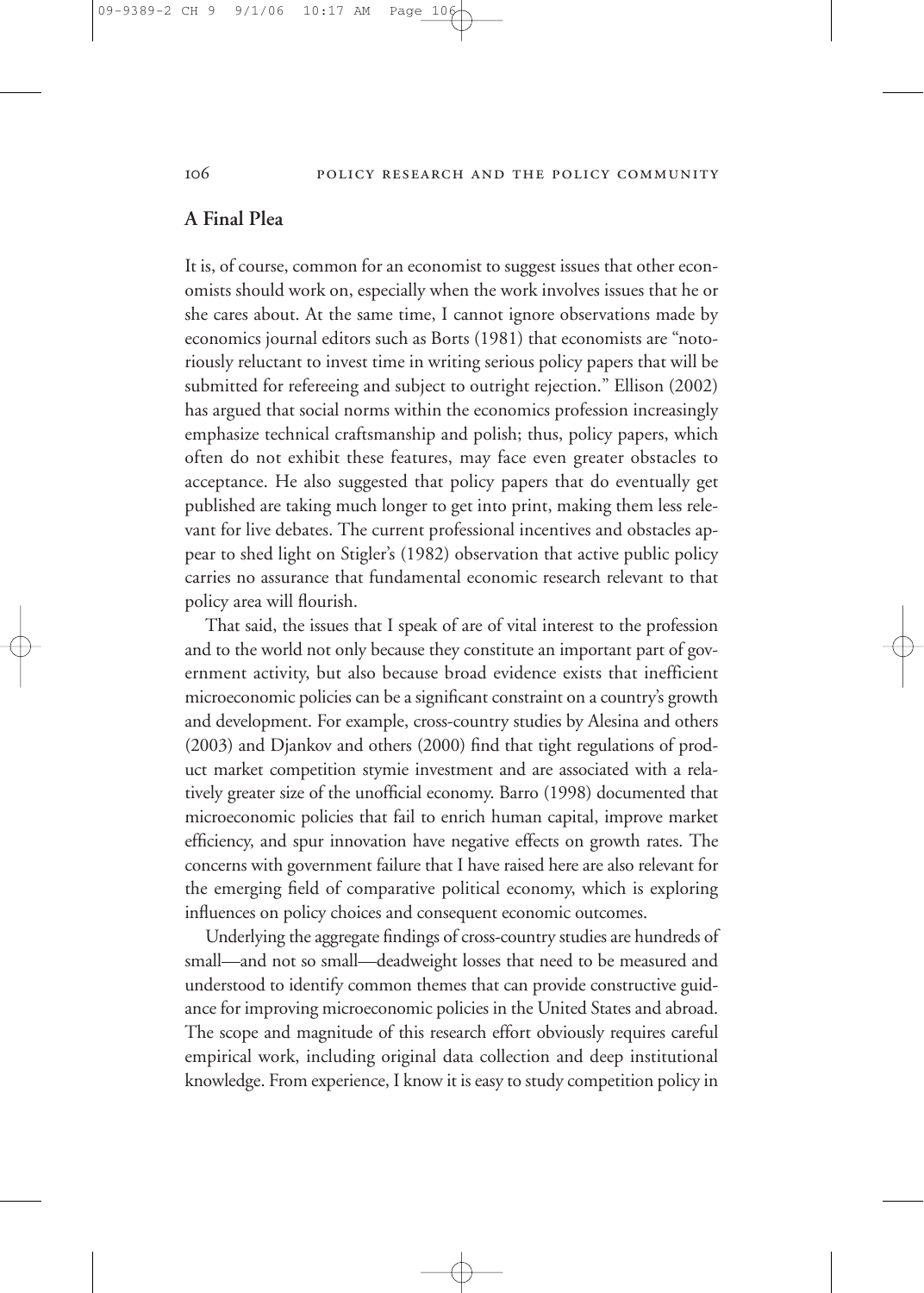the U.S. airline industry, where data are readily available and the institutions are widely known, but it is another matter to understand the details of water regulations and obtain accurate measurements of contaminates.

In short, the economics profession should encourage a broader range as well as different styles of research by giving more respect to high-quality policy studies on specific and perhaps small issues that accumulate in importance. Financial incentives provided by the policy community would also be helpful. The following proposals are suggestive but by no means exhaustive:

—Teaching-oriented colleges that require some degree of scholarly engagement could offer a policy-oriented path to tenure in economics, where recognized expertise in economic analysis of certain policy problems would be key.

—Government agencies and foundations such as the National Science Foundation could be encouraged to expand their funding for policy-related work. For example, the Robert Wood Johnson Foundation has helped promote the research programs of health economists.

—Ph.D.-granting institutions could encourage one of the three essays that often make up a doctoral dissertation to contain institution-intensive, policy-relevant material.

—Finally, the American Economic Association has recently announced that it intends to publish new field journals. Hopefully, some space will be devoted to well-done policy articles, even if they lack new theoretical or empirical innovations. Accordingly, other journals might follow the association's lead.

For now, I conclude that scholarly research has consistently found substantial failure in government's efforts to correct market failures and that neither failure is often corrected in an appropriate manner. But the situation is not insolvable because policymakers have shown some capacity to learn. The common problem with market failure policies has suggested a common solution calling for policies that rely on a market-oriented framework. I sincerely hope the economics profession and the policy community will build on the scholarship that underlies these conclusions with the ambitious aim of opening the door to greater wisdom.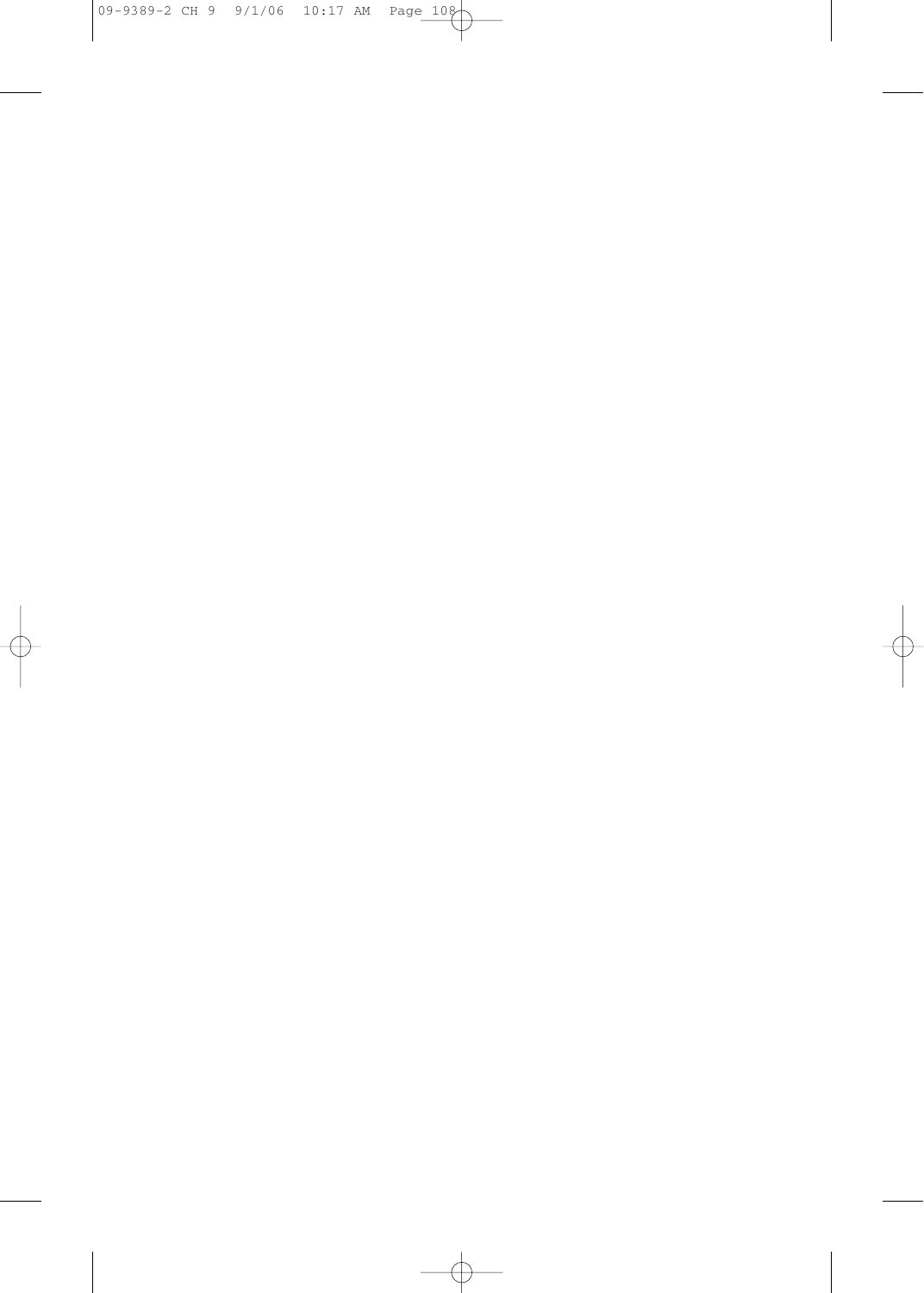## *References*

- Acemoglu, Daron, and Joshua D. Angrist. 2001. "Consequences of Employment Protection? The Case of the Americans with Disabilities Act." *Journal of Political Economy* 109 (October): 915–57.
- Acheson, James M. 1988. *The Lobster Gangs of Maine.* Hanover, N.H.: University Press of New England.
- Addison, John T., and McKinley L. Blackburn. 1994. "Has WARN Warned? The Impact of Advance-Notice Legislation on the Receipt of Advance Notice." *Journal of Labor Research* 15 (Winter): 83–90.
- Adie, Douglas K. 1989. *Monopoly Mail: Privatizing the U.S. Postal Service.* Brunswick, N.J.: Transaction Publishers.
- Adler, Jonathan H. 2005. "Conservation Cartels." *Regulation* 27 (Winter): 38–45.
- Akerlof, George. 1970. "The Market for Lemons: Quality Uncertainty and the Market Mechanism." *Quarterly Journal of Economics* 85 (August): 488–500.
- Alesina, Alberto, Silvia Ardagna, Giuseppe Nicoletti, and Fabio Schiantarelli. 2003. "Regulation and Investment." Working Paper 9560. Cambridge, Mass.: National Bureau of Economic Research (March).
- Androkovich, R. A., and K. R. Stollery. 1989. "Regulation of Stochastic Fisheries: A Comparison of Alternative Methods in the Pacific Halibut Industry." *Marine Resource Economics* 6: 109–22.
- Antweiler, Werner, Brian R. Copeland, and M. Scott Taylor. 2001. "Is Free Trade Good for the Environment?" *American Economic Review* 91(September): 877–908.
- Baker, Jonathan. 2003. "The Case for Antitrust Enforcement." *Journal of Economic Perspectives* 17 (Fall): 27–50.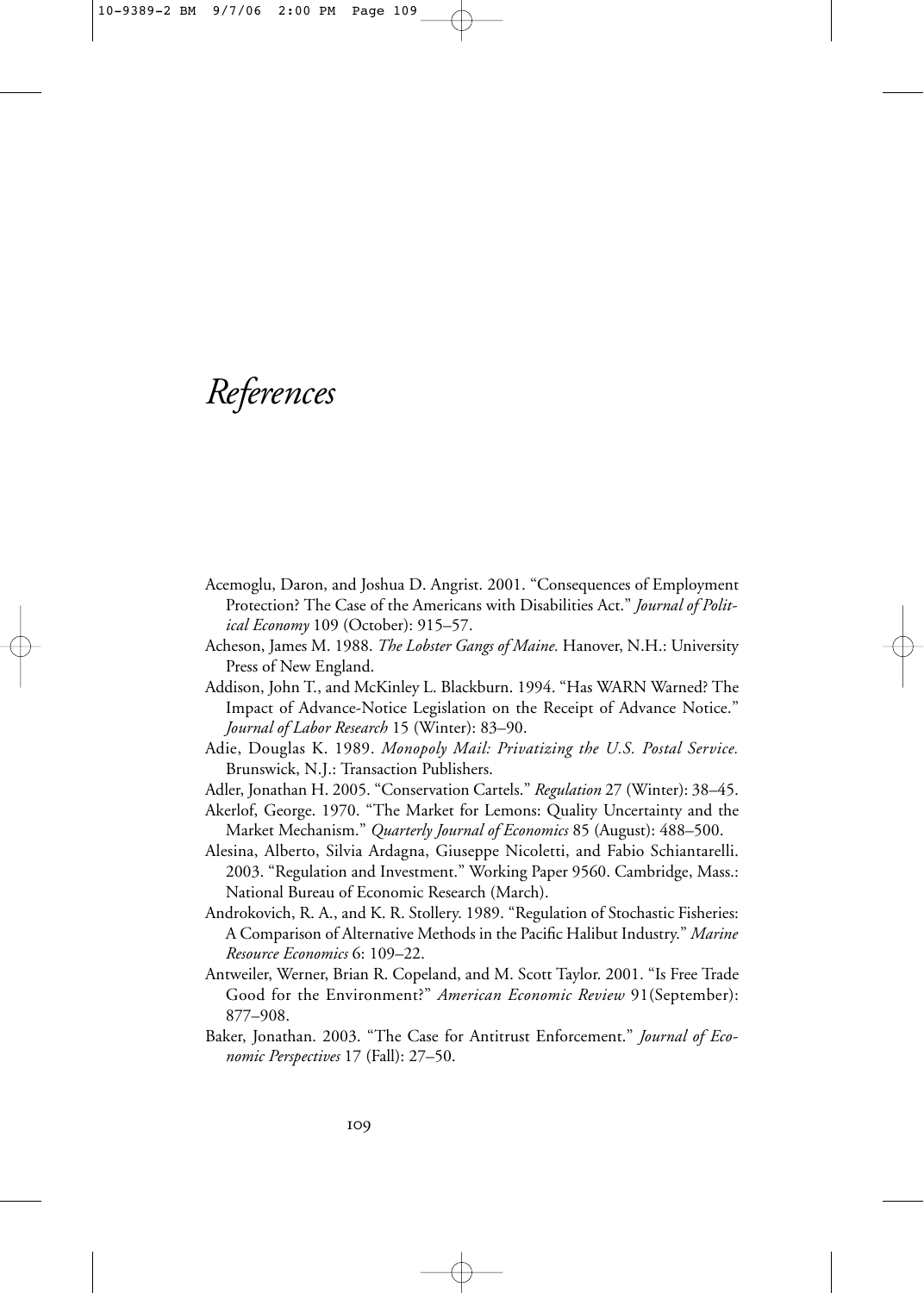- Bandyopadhyay, Sushenjit, and John Horowitz. 2006. "Do Plants Overcomply with Water Pollution Regulations? The Role of Discharge Variability." *Topics in Economic Analysis and Policy* 6.
- Banzhaf, H. Spencer, and Randall P. Walsh. 2005. "Do People Vote With Their Feet?: An Empirical Test of Environmental Gentrification." Working paper. Washington: Resources for the Future (July).
- Barro, Robert. 1998. *Determinants of Economic Growth: A Cross-Country Empirical Study.* MIT Press.
- Bartel, Ann P., and Lacy Glenn Thomas. 1985. "Direct and Indirect Effects of Regulation: A New Look at OSHA's Impact." *Journal of Law and Economics* 28 (April): 1–25.
- Bator, Francis M. 1958. "The Anatomy of Market Failure." *Quarterly Journal of Economics* 72 (August): 351–79.
- Becker, Gary S. 1983. "A Theory of Competition among Pressure Groups for Political Influence." *Quarterly Journal of Economics* 98 (August): 371–400.
	- ———. 1985. "Public Policies, Pressure Groups, and Deadweight Costs." *Journal of Public Economics* 28: 329–47.
- Benham, Lee. 1972. "The Effect of Advertising on the Price of Eyeglasses." *Journal of Law and Economics* 15 (October): 337–52.
- Block, Michael Kent, Frederick Carl Nold, and Joseph Gregory Sidak. 1981. "The Deterrent Effect of Antitrust Enforcement." *Journal of Political Economy* 89 (June): 429–45.
- Blomquist, Glen C. 1988. *The Regulation of Motor Vehicle and Traffic Safety.* Boston: Kluwer Academic Publishers.
- Boal, William M., and Michael R. Ransom. 1997. "Monopsony in the Labor Market." *Journal of Economic Literature* 35 (March): 86–112.
- Booth, Alison L. 1995. *The Economics of the Trade Union.* Cambridge University Press.
- Borjas, George J. 1999. *Heaven's Door: Immigration Policy and the American Economy*. Princeton University Press.
- Borts, George. 1981. "Report of the Managing Editor." *American Economic Review* 71 (May): 452–64.
- Brueckner, Jan K. 2002. "Airport Congestion When Carriers Have Market Power." *American Economic Review* 92 (December): 1357–75.
- Buchanan, James, and Gordon Tullock. 1975. "Polluters' Profits and Political Responses: Direct Controls Versus Taxes." *American Economic Review* 65 (March): 139–47.
- Burton, David A. 1996. "Software Developers Want Changes in Patent and Copyright Law." *Michigan Telecommunications and Technology Law Review* 2: 87-91.
- Burtraw, Dallas, Ranjit Bharvirkar, and Meghan McGuiness. 2003. "Uncertainty and the Net Benefits of NO<sub>x</sub> Emissions Reductions from Electricity Generation." *Land Economics* 79 (August): 382–401.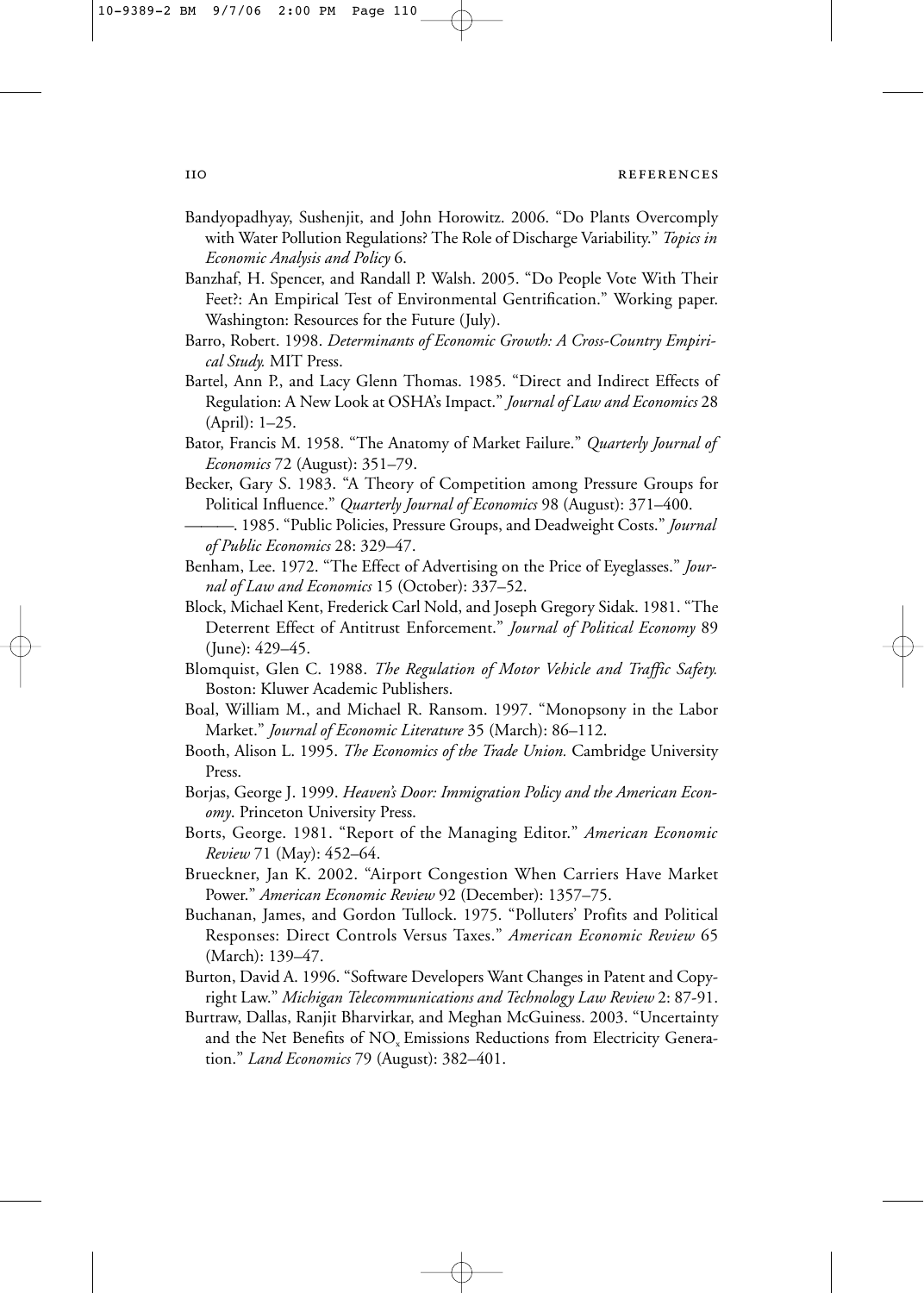- Burtraw, Dallas, and Karen Palmer. 2004. "SO<sub>2</sub> Cap-and-Trade Program in the United States: A 'Living Legend' of Market Effectiveness." In *Choosing Environmental Policy*: *Comparing Instruments and Outcomes in the United States and Europe*, edited by Winston Harrington, Richard D. Morgenstern, and Thomas Sterner. Washington: Resources for the Future.
- Cady, John F. 1976. "An Estimate of the Price Effects of Restrictions on Drug Price Advertising." *Economic Inquiry* 14 (December): 493–510.
- Calfee, John E. 1997. *Fear of Persuasion*: *A New Perspective on Advertising and Regulation.* London: Agora.
- Calfee, John E., and Debra Jones Ringold. 1994. "The 70% Majority: Enduring Consumer Beliefs About Advertising." *Journal of Public Policy and Marketing* 13 (Fall): 228–38.
- Calfee, John, and Clifford Winston. 1998. "The Value of Automobile Travel Time: Implications for Congestion Policy." *Journal of Public Economics* 69 (July): 83–102.
- Calfee, John E., Clifford Winston, and Randolph Stempski. 2002. "Direct-To-Consumer Advertising and the Demand for Cholesterol Reducing Drugs." *Journal of Law and Economics* 45 (October, part II): 673–90.
- Carlson, Curtis, Dallas Burtraw, Maureen Cropper, and Karen Palmer. 2000. "Sulfur Dioxide Control by Electric Utilities: What Are the Gains from Trade?" *Journal of Political Economy* 108 (December): 1293–1326.
- Carlton, Dennis W., Gustavo E. Bamberger, and Roy J. Epstein. 1995. "Antitrust and Higher Education: Was There a Conspiracy to Restrict Financial Aid?" *Rand Journal of Economics* 26 (Spring): 131–47.
- Carroll, Sidney L., and Robert J. Gaston. 1981. "Occupational Restrictions and the Quality of Service Received: Some Evidence." *Southern Economic Journal* 47 (April): 959–76.
- Chay, Kenneth Y., and Michael Greenstone. 2001. "Air Quality, Infant Mortality, and the Clean Air Act of 1970." Working paper. University of California, Berkeley, Department of Economics.
- ———. 2005. "Does Air Quality Matter? Evidence from the Housing Market." *Journal of Political Economy* 113 (April): 376–424.
- Chevalier, Judith A., and Dina Mayzlin. 2003. "The Effect of Word of Mouth on Sales: Online Book Reviews." Working Paper 10148. Cambridge, Mass.: National Bureau of Economic Research (December).
- Coate, Malcolm B., Richard S. Higgins, and Fred S. McChesney. 1995. "Bureaucracy and Politics in FTC Merger Challenges." In *The Causes and Consequences of Antitrust*, edited by Fred S. McChesney and William F. Shugart II, pp. 213–30. University of Chicago Press.
- Cohen, Linda R., and Roger G. Noll. 1991. *The Technology Pork Barrel*. Brookings.
- Cohen, Wesley M., and Richard C. Levin. 1989. "Empirical Studies of Innovation and Market Structure." In *Handbook of Industrial Organization*, volume 2,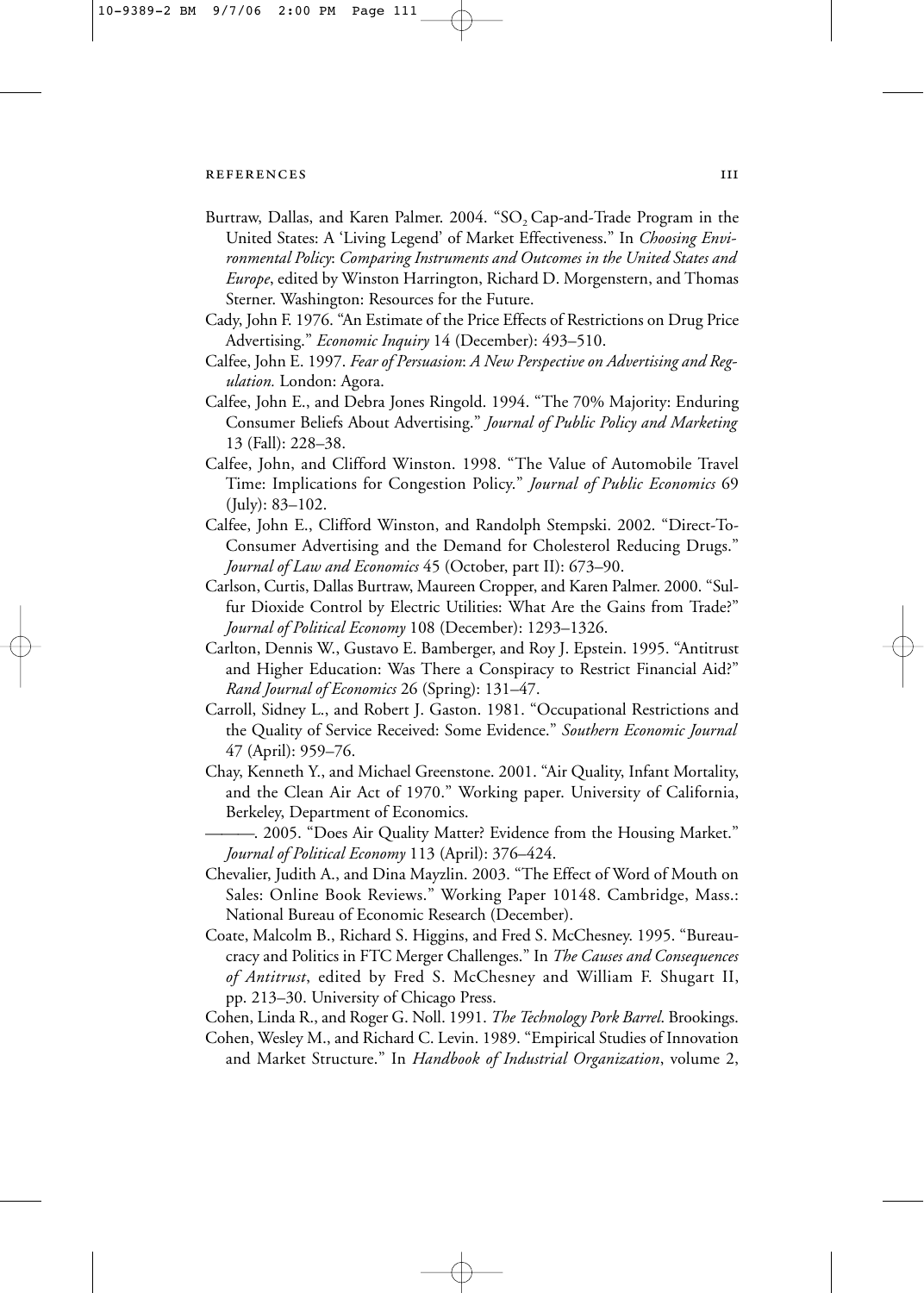edited by Richard Schmalensee and Robert D. Willig. Amsterdam: Elsevier Publishers.

- Congressional Budget Office. 1998. *How Increased Competition from Generic Drugs Has Affected Prices and Returns in the Pharmaceutical Industry.* Washington (July) (www.cbo.gov).
- Cowling, Keith, and Dennis C. Mueller. 1978. "The Social Costs of Monopoly Power." *Economic Journal* 88 (December): 727–48.
- Crandall, Robert W. 1992. "Corporate Average Fuel Standards." *Journal of Economic Perspectives* 6 (Spring): 171–80.
	- ———. 2005a. "The Remedy for the 'Bottleneck Monopoly' in Telecom: Isolate It, Share It, or Ignore It?" *University of Chicago Law Review* 72 (Winter): 3–25.
	- ———. 2005b. *Competition and Chaos*: *U.S. Telecommunications Since the 1996 Telecom Act.* Brookings.
- Crandall, Robert W., and Harold Furchtgott-Roth. 1996. *Cable TV*: *Regulation or Competition?* Brookings.
- Crandall, Robert W., and John D. Graham. 1989. "The Effect of Fuel Economy Standards on Automobile Safety." *Journal of Law and Economics* 32 (April): 97–118.
- Crandall, Robert W., Howard Gruenspecht, Theodore Keeler, and Lester Lave. 1986. *Regulating the Automobile.* Brookings.
- Crandall, Robert W., and Jerry A. Hausman. 2000. "Competition in U.S. Telecommunications Services: Effects of the 1996 Legislation." In *Deregulation of Network Industries*: *What's Next?* edited by Sam Peltzman and Clifford Winston. Washington: American Enterprise Institute and Brookings.
- Crandall, Robert W., and Clifford Winston. 2003. "Does Antitrust Policy Improve Consumer Welfare? Assembling the Evidence." *Journal of Economic Perspectives* 17 (Fall): 3-26.
- Crawford, Gregory S. 2000. "The Impact of the 1992 Cable Act on Household Demand and Welfare." *Rand Journal of Economics* 31(Autumn): 422–49.
- Cropper, Maureen, William N. Evans, S. J. Berardi, M. M. Ducla-Soares, and Paul R. Portney. 1992. "The Determinants of Pesticide Regulation: A Statistical Analysis of EPA Decision Making." *Journal of Political Economy* 100 (February): 175–97.
- Dahl, Carol, and Thomas Sterner. 1991. "Analyzing Gasoline Demand Elasticities: A Survey." *Energy Economics* 13 (July): 203–10.
- DeLeire, Thomas. 2000. "The Wage and Employment Effects of the Americans with Disabilities Act." *Journal of Human Resources* 35 (Fall): 693–715.
- Derthick, Martha, and Paul J. Quirk. 1985. *The Politics of Deregulation.* Brookings.
- Douglas, Paul H. 1952. *Economy in the National Government.* University of Chicago Press.
- Djankov, Simeon, Rafael LaPorta, Florencio Lopez-de-Silanes, and Andrei Shleifer. 2000. "The Regulation of Entry." Working Paper 7892. Cambridge, Mass.: National Bureau of Economic Research (September).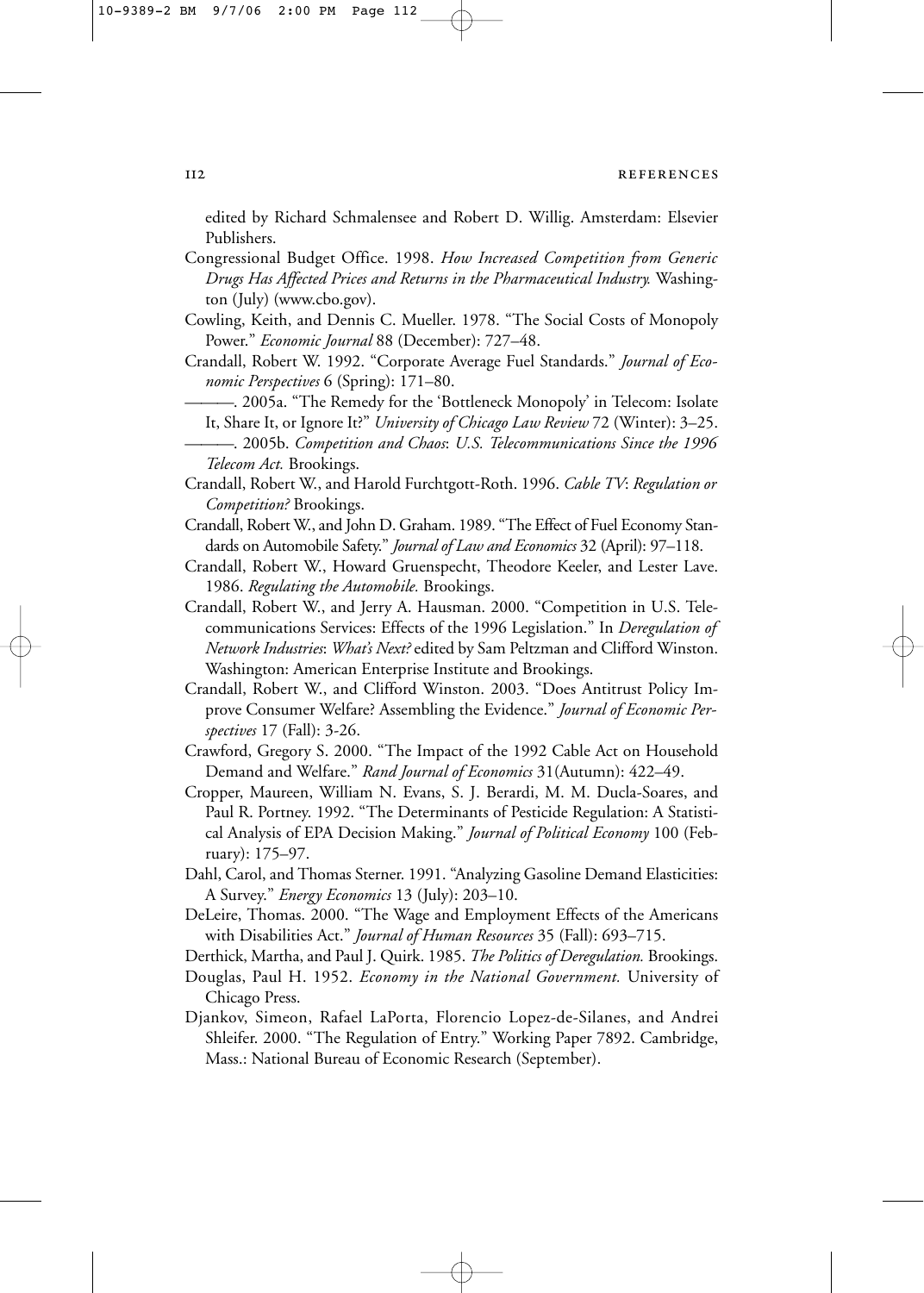- Early, Dirk W. 1999. "Rent Control, Rental Housing Supply, and the Distribution of Tenant Benefits." *Journal of Urban Economics* 48 (September): 185–204.
- Eckbo, B. Espen. 1992. "Mergers and the Value of Antitrust Deterrence." *Journal of Finance* 47 (July): 1005–29.
- Ellison, Glenn. 2002. "The Slowdown of the Economics Publishing Process." *Journal of Political Economy* 110 (October): 947–93.
- Ellwood, David T. 2001. "The Sputtering Labor Force of the 21st Century: Can Social Policy Help?" In *The Roaring Nineties*: *Can Full Employment Be Sustained?* edited by Alan Krueger and Robert Solow. New York: Russell Sage Foundation.
- Evans, David S., Albert L. Nichols, and Richard Schmalensee. 2005. "U.S. v. Microsoft: Did Consumers Win?" Working Paper 11727. Cambridge, Mass.: National Bureau of Economic Reseach (October).
- Evans, Diana. 1994. "Policy and Pork: The Use of Pork Barrel Projects to Build Policy Coalitions in the House of Representatives." *American Journal of Political Science* 38 (November): 894–917.
- Faith, Roger L., Donald R. Leavens, and Robert D. Tollison. 1982. "Antitrust Pork Barrel." *Journal of Law and Economics* 25 (October): 329–42.
- Feenstra, Robert C. 1992. "How Costly is Protectionism?" *Journal of Economic Perspectives* 6 (Summer): 159–78.
- Feldstein, Martin. 2005. "Rethinking Social Insurance." *American Economic Review* 95 (March): 1–24.
- Ferguson, Paul R. 1988. *Industrial Economics*: *Issues and Perspectives.* London: Macmillan.
- Frankel, Jeffrey A., and Andrew K. Rose. 2005. "Is Trade Good or Bad for the Environment? Sorting out the Causality." *Review of Economics and Statistics* 87 (February): 85–91.
- Friedland, Claire. 2002. "Stigler and Economic Policy." *American Journal of Economics and Sociology* 61: 644–49.
- Friedman, Lee S. 1999. "Presidential Address: Peanuts Envy." *Journal of Policy Analysis and Management* 18 (Spring): 211–25.
- Friedman, Milton. 1962. *Capitalism and Freedom.* University of Chicago Press.
- Garces, Eliana, Duncan Thomas, and Janet Currie. 2002. "Longer-Term Effects of Head Start." *American Economic Review* 92 (September): 999–1012.
- Gardner, B. Delworth. 1997. "The Political Economy of Public Land Use." *Journal of Agricultural and Resource Economics* 22: 12–29.
- Gardner, Bruce L. 1987. "Causes of U.S. Farm Commodity Programs." *Journal of Political Economy* 95 (April): 290–310.
	- ———. 1992. "Changing Economic Perspectives on the Farm Problem." *Journal of Economic Literature* 30 (March): 62–101.
		- ———. 2002. "Economists and the 2002 Farm Bill: What Is the Value-Added of Policy Analysis?" *Agricultural and Resource Economics Review* 31: 139–46.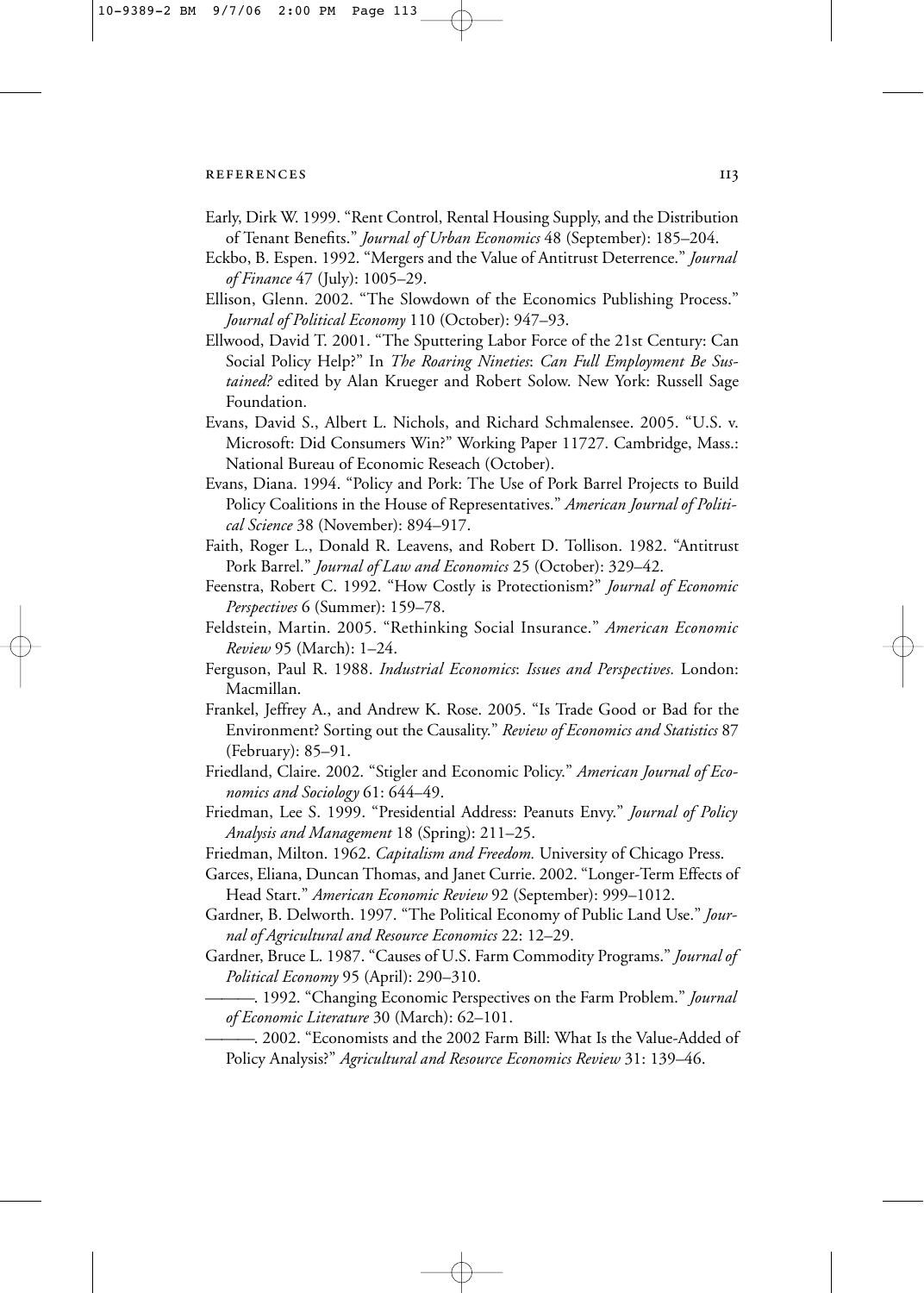- Gayer, Ted. 2004. "The Fatality Risks of Sport-Utility Vehicles, Vans, and Pickups Relative to Cars." *Journal of Risk and Uncertainty* 28 (January): 103–33.
- Gayer, Ted, James T. Hamilton, and W. Kip Viscusi. 2000. "Private Values of Risk Tradeoffs at Superfund Sites: Housing Market Evidence on Learning about Risk." *Review of Economics and Statistics* 82 (August): 439–51.
- Geddes, R. Richard. 2003. *Saving the Mail: How to Solve the Problems of the U.S. Postal Service*. Washington: American Enterprise Institute.
	- ———. 2005. "Reform of the U.S. Postal Service." *Journal of Economic Perspectives* 19 (Summer): 217–32.
- Glaeser, Edward L., and Joseph Gyourko. 2003. "The Impact of Zoning on Housing Affordability." *Economic Policy Review* 9 (June): 21–39.
- Glaeser, Edward L., and Erzo F. P. Luttmer. 2003. "The Misallocation of Housing under Rent Control." *American Economic Review* 93 (September): 1027–46.
- Godek, Paul E. 1985. "Industry Structure and Redistribution through Trade Restrictions." *Journal of Law and Economics* 28 (October): 687–703.
	- ———. 1997. "The Regulation of Fuel Economy and the Demand for 'Light Trucks.'" *Journal of Law and Economics* 40 (October): 495–509.
- Gomez-Ibanez, Jose A., and John R. Meyer. 1993. *Going Private: The International Experience with Transport Privatization.* Brookings.
- Grabowski, Henry G. 1980. "Regulation and the International Diffusion of Pharmaceuticals." In *The International Supply of Medicines*, edited by Robert B. Helms. Washington: American Enterprise Institute.
- Grabowski, Henry G., and John M. Vernon. 1978. "Consumer Product Safety Regulation." *American Economic Review* 68 (May): 284–89.
- Gray, Wayne B., and John T. Scholz. 1993. "Does Regulatory Enforcement Work? A Panel Analysis of OSHA Enforcement." *Law and Society Review* 27: 177–214.
- Gray, Wayne B., and Ronald J. Shadbegian. 2004. "Optimal Pollution Abatement: Whose Benefits Matter, and How Much?" *Journal of Environmental Economics and Management* 47: 510–34.
- Greene, David L. 1998. "Why CAFE Worked." *Energy Policy* 26: 595–613.
- Greenstone, Michael. 2002. "The Impacts of Environmental Regulations on Industrial Activity: Evidence from the 1970 and 1977 Clean Air Act Amendments and the Census of Manufactures." *Journal of Political Economy* 110 (December): 1175–219.
- Greenstone, Michael, and Justin Gallagher. 2005. "Does Hazardous Waste Matter? Evidence from the Housing Market and the Superfund Program." Working paper. Cambridge, Mass.: MIT Department of Economics (September).
- Greenstone, Michael, Paul Oyer, and Annette Vissing-Jorgensen. 2006. "Mandated Disclosure, Stock Returns, and the 1964 Securities Acts Amendments." *Quarterly Journal of Economics* 121 (May): 399–460.
- Griffin, James M., and Steven L. Puller, eds. 2005. *Electricity Deregulation*: *Choices and Challenges.* University of Chicago Press.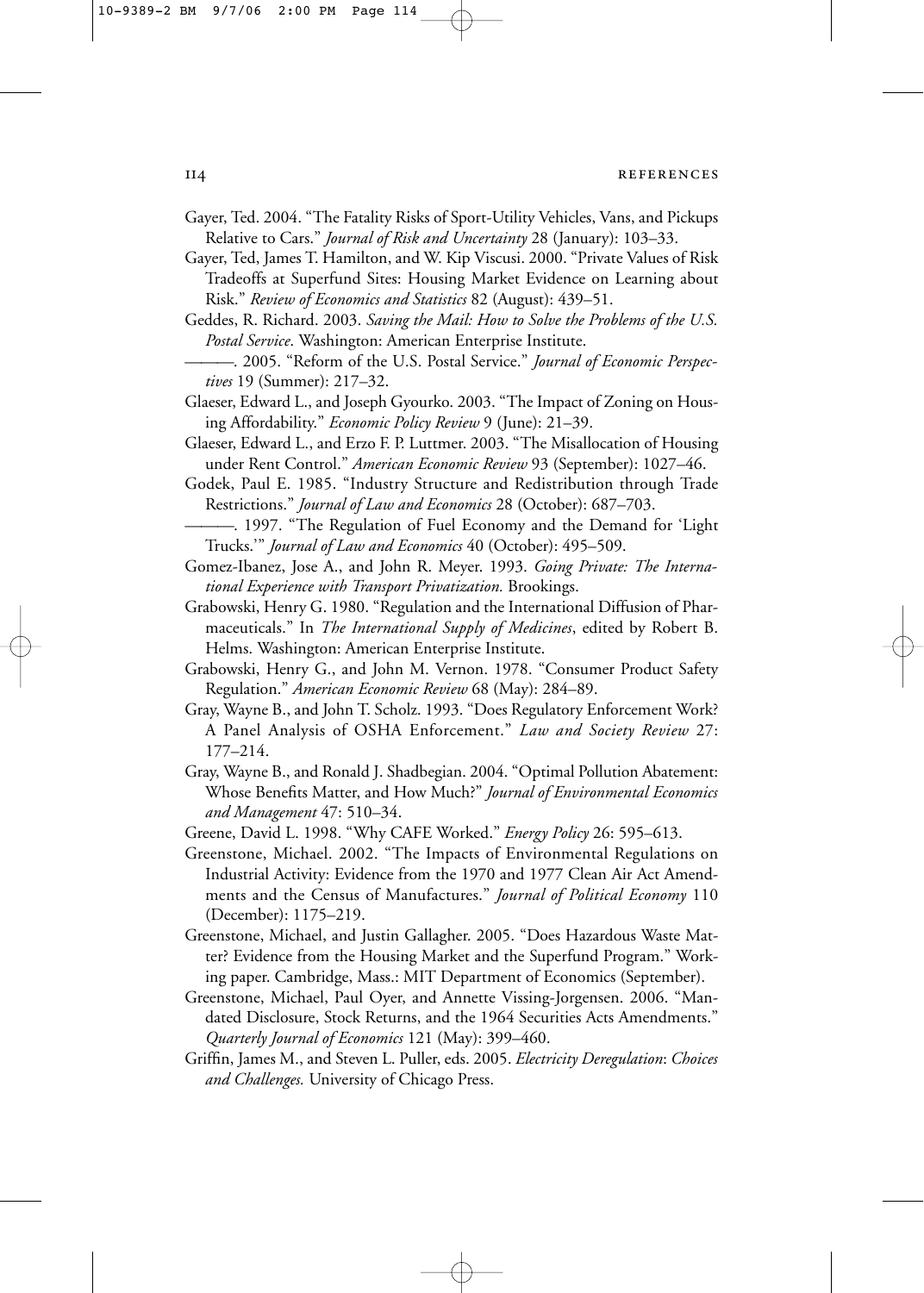- Grossman, Gene, and Elhanan Helpman. 2005. "A Protectionist Bias in Majoritarian Politics." *Quarterly Journal of Economics* 120 (November): 1239–82.
- Grossman, Michael, Jody L. Sindelar, John Mullahy, and Richard Anderson. 1993. "Alcohol and Cigarette Taxes." *Journal of Economic Perspectives* 7 (Fall): 211–22.
- Gruber, Jonathan, and Botond Koszegi. 2002. "A Theory of Government Regulation of Addictive Bads: Optimal Tax Levels and Tax Incidence for Cigarette Excise Taxation." Working Paper 8777. Cambridge, Mass.: National Bureau of Economic Research (February).
- Haas-Wilson, Deborah. 1986. "The Effect of Commercial Practice Restrictions: The Case of Optometry." *Journal of Law and Economics* 29 (April): 165–86.
- Hahn, Robert W. 1996. "Regulatory Reform: What Do the Government's Numbers Tell Us?" In *Risks, Costs, and Lives Saved: Getting Better Results from Regulation*, edited by Robert W. Hahn. Oxford University Press and AEI Press.
- Hahn, Robert W., and Gordon Hester. 1989. "Marketable Permits: Lessons for Theory and Practice." *Ecology Law Quarterly* 16: 380–91.
- Hall, Bronwyn H. 1996. "The Private and Social Returns to Research and Development." In *Technology, R&D, and the Economy*, edited by Bruce L. Smith and Claude E. Barfield. Brookings and American Enterprise Institute.
- ———. 2003. "Business Method Patents, Innovation, and Policy." Working Paper 9717. Cambridge, Mass.: National Bureau of Economic Research.
- Hamilton, James T. 2005. *Regulation Through Revelation*: *The Origin, Politics, and Impacts of the Toxics Release Inventory Program.* Cambridge University Press.
- Hamilton, James T., and W. Kip Viscusi. 1999. *Calculating Risks? The Spatial and Political Dimensions of Hazardous Waste Policy.* MIT Press.
- Harberger, Arnold C. 1954. "Monopoly and Resource Allocation." *American Economic Review* 44 (May): 77–87.
	- ———. 1971. "Three Postulates for Applied Welfare Economics: An Interpretive Essay." *Journal of Economic Literature* 9 (September): 785–97.
- Harris, Richard G. 1994. "Trade and Industrial Policy for a 'Declining' Industry: The Case of the U.S. Steel Industry." In *Empirical Studies of Strategic Trade Policy*, edited by Paul Krugman and Alasdair Smith, pp. 131–56. Published for NBER by the University of Chicago Press.
- Hausman, Jerry A. 1981. "Exact Consumer's Surplus and Deadweight Loss." *American Economic Review* 71 (September): 662–76.
- ———. 1998. "Taxation By Telecommunications Regulation." In *Tax Policy and the Economy*, edited by James M. Poterba. Published for NBER by MIT Press.
- Hazilla, Michael, and Raymond J. Kopp. 1990. "Social Cost of Environmental Quality Regulations: A General Equilibrium Analysis." *Journal of Political Economy* 98 (August): 853–73.
- Heien, Dale M. 1995. "The Economic Case Against Higher Alcohol Taxes." *Journal of Economic Perspectives* 9 (Winter): 207–09.
- Helmberger, Peter, and Yu-Hui Chen. 1994. "Economic Effects of U.S. Dairy Programs." *Journal of Agricultural and Resource Economics* 19 (December): 225–38.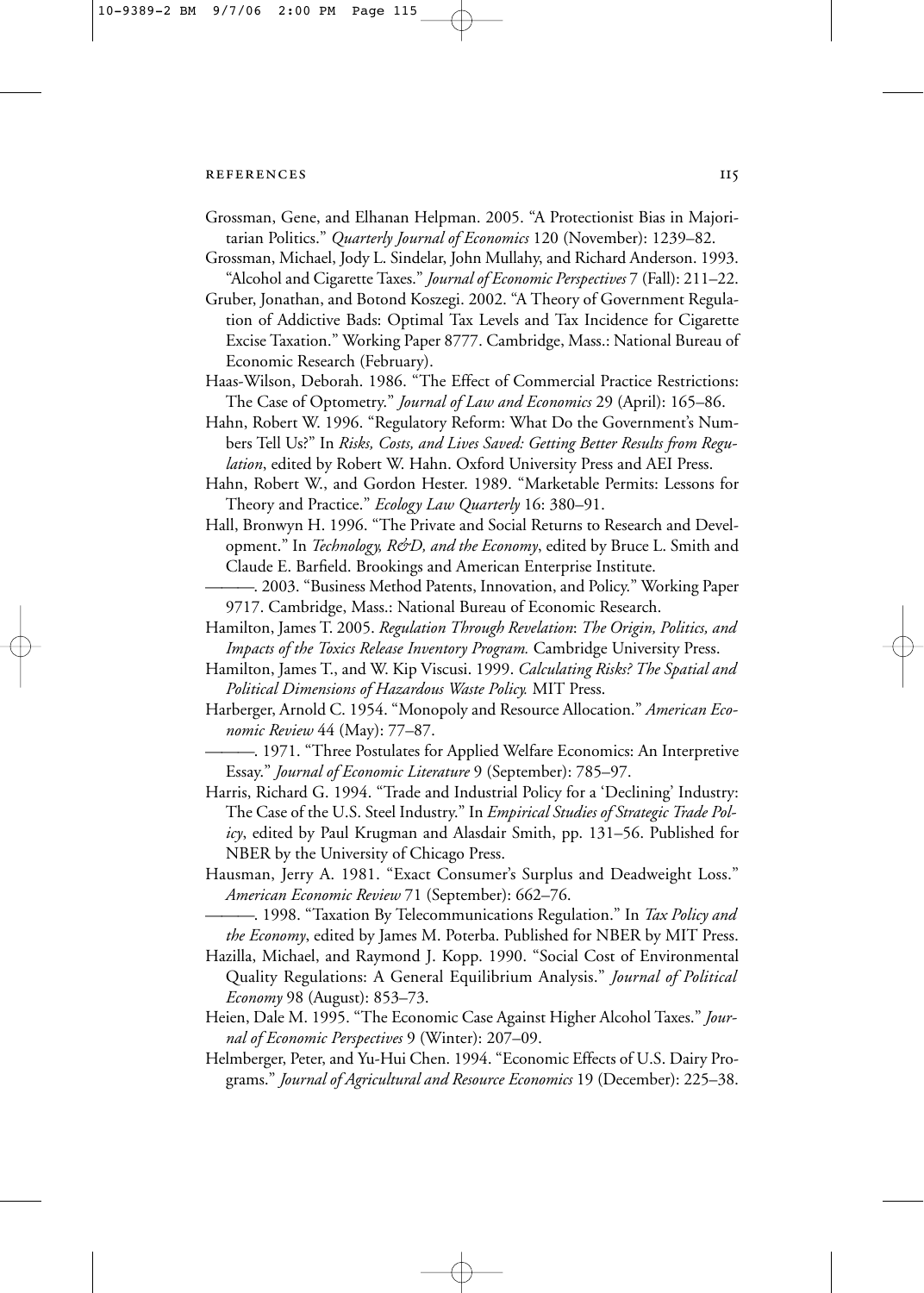- Henderson, J. Vernon. 1996. "Effects of Air Quality Regulation." *American Economic Review* 86 (September): 789–813.
- Hirsch, Barry T., Michael L. Wachter, and James W. Gillula. 1999. "Postal Service Compensation and the Comparability Standard." *Research in Labor Economics* 18: 243–79.
- Hoffer, George E., Stephen W. Pruitt, and Robert J. Reilly. 1992. "Market Response to Publicly Provided Information: The Case of Automobile Safety." *Applied Economics* 24 (July): 661–67.
- Iizuka, Toshiaki, and Ginger Zhe Jin. 2005. "Drug Advertising and Health Habits." Working Paper 11770, Cambridge, Mass.: National Bureau of Economic Research.
- Ippolito, Pauline M., and Alan D. Mathios. 1990. "Information, Advertising and Health Choices: A Study of the Cereal Market." *Rand Journal of Economics* 21 (Autumn): 459–80.

———. 1995. "Information and Advertising: The Case of Fat Consumption in the United States." *American Economic Review* 85 (May): 91–95.

- Jaffe, Adam B. 1989. "Real Effects of Academic Research." *American Economic Review* 79 (December): 957–70.
	- ———. 2000. "The U.S. Patent System in Transition: Policy Innovation and the Innovation Process." *Research Policy* 29 (April): 531–57.
- ———. 2002. "Building Programme Evaluation into the Design of Public Research-Support Programmes." *Oxford Review of Economic Policy* 18: 22–34.
- Jaffe, Adam B., and Joshua Lerner. 2004. *Innovation and Its Discontents.* Princeton University Press.
- Jarrell, Gregg A. 1981. "The Economic Effects of Federal Regulation of the Market for New Security Issues." *Journal of Law and Economics* 24 (December): 613–75.
- Jarrell, Gregg A., and Michael Bradley. 1980. "The Economic Effects of Federal and State Regulations of Cash Tender Offers." *Journal of Law and Economics* 23 (October): 371–407.
- Jin, Ginger, Andrew Kato, and John List. 2005. "That's News to Me! Information Revelation in Professional Certification Markets." Working paper. University of Maryland, Department of Economics (January).
- Johnson, Ronald N., and Gary D. Libecap. 2000. "Political Processes and the Common Pool Problem: The Federal Highway Trust Fund." Working paper. University of Arizona, Department of Economics (June).
- Joskow, Paul L. 2001. "California's Electricity Crisis." Working Paper 8442. Cambridge: Mass.: National Bureau of Economic Research (August).
- Kalt, Joseph P. 1988. "The Political Economy of Protectionism: Tariffs and Retaliation in the Timber Industry." In *Trade Policy Issues and Empirical Analysis*, edited by Robert Baldwin. University of Chicago Press.
- Kaplow, Louis, and Steven Shavell. 2001. "Any Non-welfarist Method of Policy Assessment Violates the Pareto Principle." *Journal of Political Economy* 109 (April): 281–86.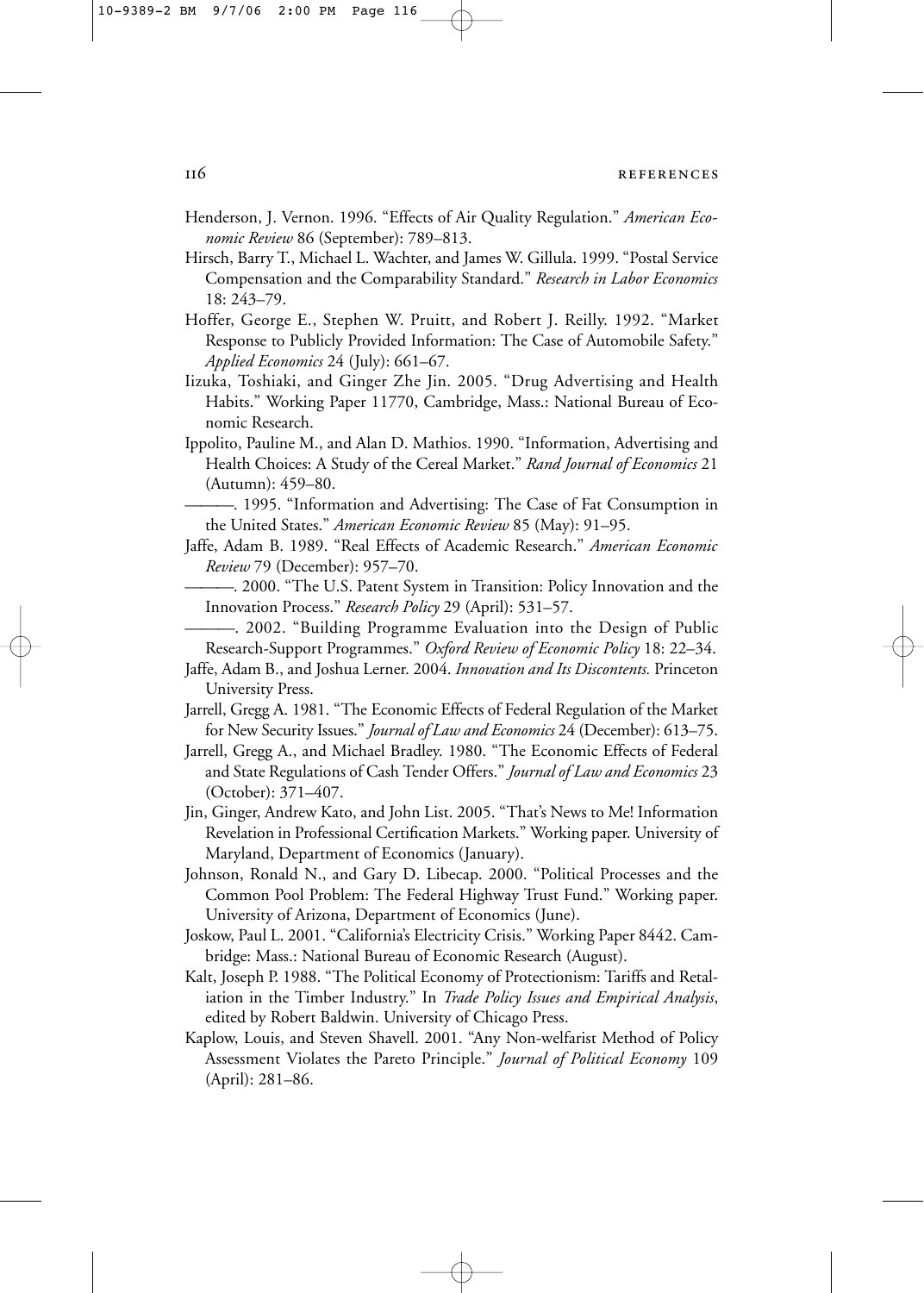- Kellogg, Michael K., John Thorne, and Peter W. Huber. 1992. *Federal Telecommunications Law.* Boston: Little, Brown.
- Kessler, Daniel P., and Lawrence F. Katz. 2001. "Prevailing Wage Laws and Construction Labor Markets." *Industrial and Labor Relations Review* 54 (January): 259–74.
- Khan, B. Zorina, and Kenneth L. Sokoloff. 2001. "The Early Development of Intellectual Property Institutions in the United States." *Journal of Economic Perspectives* 15 (Summer): 233–46.
- Kim, Jinyoung, Sangjoon John Lee, and Gerald Marschke. 2005. "The Influence of University Research on Industrial Innovation." Working paper. State University of New York, Buffalo, Department of Economics (May).
- Kleiner, Morris M., and Robert T. Kudrle. 2000. "Does Regulation Affect Economic Outcomes? The Case of Dentistry." *Journal of Law and Economics* 43 (October): 547–82.
- Kleit, Andrew N. 2004. "Impacts of Long-Range Increases in Fuel Economy (CAFE) Standards." *Economic Inquiry* 42 (April): 279–94.
- Klette, Tor Jakob, Jarle Moen, and Zvi Griliches. 2000. "Do Subsidies to Commercial R&D Reduce Market Failures? Microeconometric Evaluation Studies." *Research Policy* 29 (April): 471–95.
- Kniesner, Thomas J., and John D. Leeth. 1999. *Simulating Workplace Safety Policy.* Boston: Kluwer Academic Publishers.
- ———. 2004. "Data Mining Mining Data: MSHA Enforcement Efforts, Underground Coal Mine Safety, and New Public Health Policy Implications." *Journal of Risk and Uncertainty* 29 (September): 83–111.
- Knight, Brian. 2004. "Parochial Interests and the Centralized Provision of Local Public Goods: Evidence from Congressional Voting on Transportation Projects." *Journal of Public Economics* 88: 845–66.
	- ———. 2005. "Estimating the Value of Proposal Power." *American Economic Review* 95 (December): 1639–52.
- Kobayashi, Bruce. 2002. "Antitrust, Agency and Amnesty: An Economic Analysis of the Criminal Enforcement of the Antitrust Laws Against Corporations." Law and Economics working paper series 0204. George Mason University School of Law.
- Kouliavtsev, Mikhail S. 2004. "Activist Antitrust?" *Journal of Economic Perspectives* 18 (Summer): 223–24.
- Kwoka, John E. 1984. "Advertising and the Price and Quality of Optometric Services." *American Economic Review* 74 (March): 211–16.
- Lave, Charles, and Lester Lave. 1999. "Fuel Economy and Auto Safety Regulation: Is the Cure Worse than the Disease?" In *Essays in Transportation Economics and Policy: A Handbook in Honor of John R. Meyer*, edited by J. Gomez-Ibanez, W. Tye, and C. Winston, pp. 257–89. Brookings.
- Lave, Lester. 1984. "Controlling Contradictions Among Regulations." *American Economic Review* 74 (June): 471–75.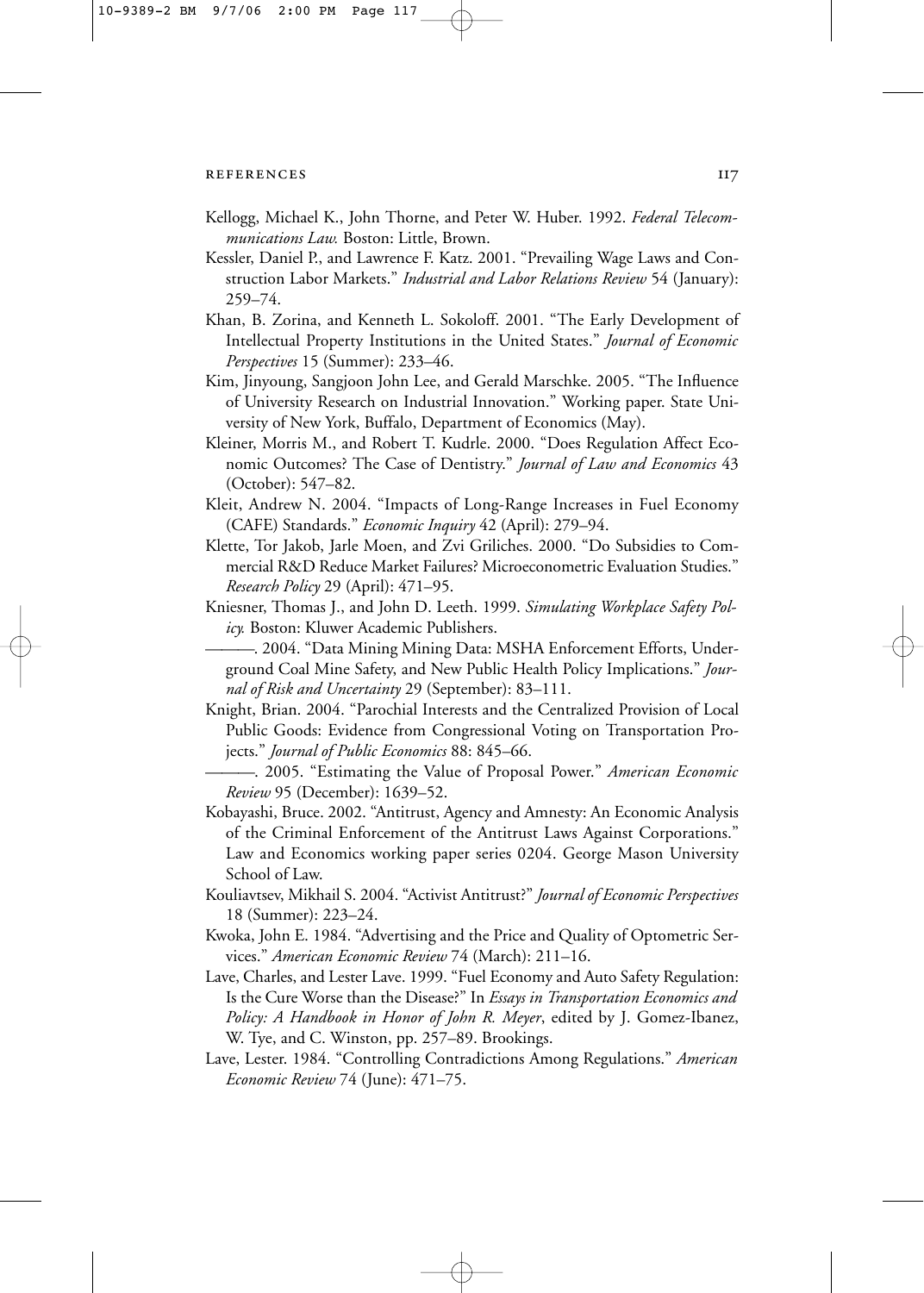- Lazarou, Jason, Bruce H. Pomeranz, and Paul N. Corey. 1998. "Incidence of Adverse Drug Reactions in Hospitalized Patients: A Meta-Analysis of Prospective Studies." *Journal of the American Medical Association* 279 (April 15): 1200–05.
- Leal, Donald R. 2006. "Saving Fisheries with Free Markets." *The Milken Institute Review* First Quarter: 56–66.
- Levin, Richard, Alvin Klevorick, Richard Nelson, and Sidney Winter. 1987. "Appropriating the Returns from Industrial Research and Development." *Brookings Papers on Economic Activity*: *Microeconomics* no. 1: 783–820.
- Lichtenberg, Frank R. 1988. "The Private R&D Investment Response to Federal Design and Technical Competitions." *American Economic Review* 78 (June): 550–59.
- Lipfert, F. W., and S. C. Morris. 2002. "Temporal and Spatial Relations between Age Specific Mortality and Ambient Air Quality in the United States: Regression Results for Counties, 1960–97." *Occupational and Environmental Medicine* 59, no. 3: 156–74.
- List, John A., Daniel L. Millimet, and Warren McHone. 2004. "The Unintended Disincentive in the Clean Air Act." *Advances in Economic Analysis and Policy* 4: article 2.
- Magat, Wesley, Alan Krupnick, and Winston Harrington. 1986. *Rules in the Making: A Statistical Analysis of Regulatory Agency Behavior.* Washington: Resources for the Future.
- Magat, Wesley, and W. Kip Viscusi, eds. 1992. *Informational Approaches to Regulation.* MIT Press.
- Mamuneas, Theofanis P., and M. Ishaq Nadiri. 1996. "Public R&D Policies and Cost Behavior of the U.S. Manufacturing Industries." *Journal of Public Economics* 63 (December): 57–81.
- Mannering, Fred, and Clifford Winston. 1995. "Automobile Air Bags in the 1990s: Market Failure or Market Efficiency?" *Journal of Law and Economics* 38 (October): 265–79.
- Mansfield, Edwin. 1986. "Patents and Innovation: An Empirical Study." *Management Science* 32: 173–81.
- ———. 1991. "Academic Research and Industrial Innovation." *Research Policy* 20: 1–12.
- Mathios, Alan D. 2000. "The Impact of Mandatory Disclosure Laws on Product Choices: An Analysis of the Salad Dressing Market." *Journal of Law and Economics* 43 (October): 651–77.
- Mathios, Alan, and Mark Plummer. 1989. "The Regulation of Advertising by the Federal Trade Commission." *Research in Law and Economics* 12 (Autumn): 77–93.
- Mayer, Christopher, and Todd Sinai. 2003. "Network Effects, Congestion Externalities, and Air Traffic Delays: Or Why Not All Delays Are Evil." *American Economic Review* 93 (September): 1194–1215.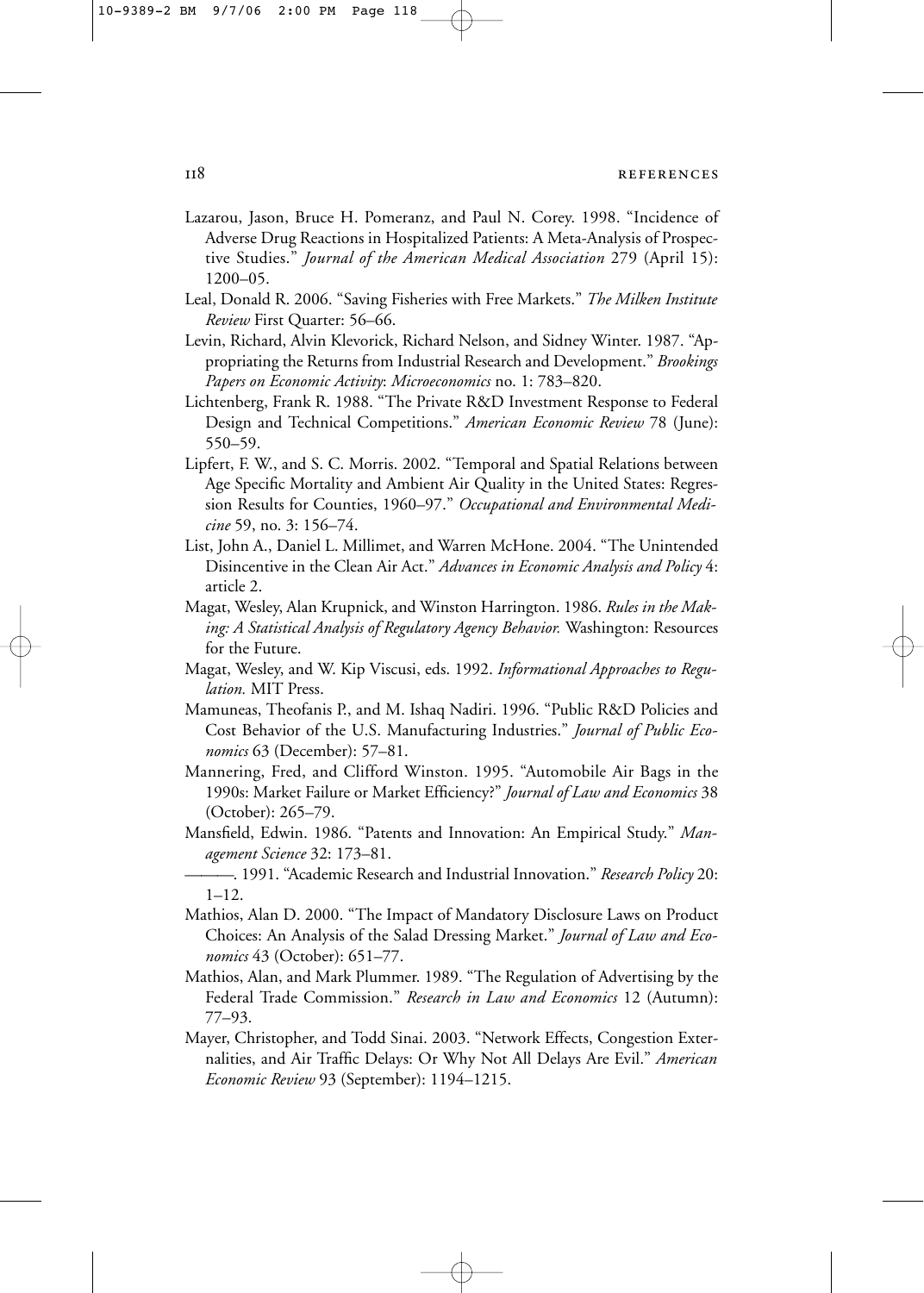- Mazzoleni, Roberto, and Richard R. Nelson. 1998. "The Benefits and Costs of Strong Patent Protection: A Contribution to the Current Debate." *Research Policy* 27 (July): 273–84.
- McCubbins, Mathew D., Roger G. Noll, and Barry R. Weingast. 1987. "Administrative Procedures as Instruments of Political Control." *Journal of Law, Economics, and Organization* 3 (Fall): 243–77.
- McFadden, Daniel. 2001. "California Needs Deregulation Done Right," *Wall Street Journal*, February 13, 2001.
- Meyer, Bruce D., W. Kip Viscusi, and David L. Durbin. 1995. "Workers' Compensation and Injury Duration: Evidence from a Natural Experiment." *American Economic Review* 85 (June): 322–39.
- Moffitt, Robert, ed. 2003. *Means-Tested Transfer Programs in the United States.* University of Chicago Press.
- Moore, Michael J., and W. Kip Viscusi. 1990. *Compensation Mechanisms for Job Risks: Wages, Workers' Compensation, and Product Liability.* Princeton University Press.
- Morrison, Steven A. 1987. "The Equity and Efficiency of Runway Pricing." *Journal of Public Economics* 34 (October): 45–60.
	- ———. 1990. "The Value of Amtrak." *Journal of Law and Economics* 33 (October): 361–82.
	- ———. 1996. "Airline Mergers: A Longer View." *Journal of Transport Economics and Policy* 30 (September): 237–50.
- Morrison, Steven A., and Clifford Winston. 1989. "Enhancing the Performance of the Deregulated Air Transportation System." *Brookings Papers on Economic Activity: Microeconomics*: 61–112.
	- ———. 1995. *The Evolution of the Airline Industry.* Brookings.
- ———. 1996. "Causes and Consequences of Airline Fare Wars." *Brookings Papers on Economic Activity: Microeconomics:* 85–123.
- ———. 2005. "Another Look at Appropriate Policy toward Air Travel Delays." Working paper. Brookings (August).
- Morrison, Steven A., Clifford Winston, and Tara Watson. 1999. "Fundamental Flaws of Social Regulation: The Case of Airplane Noise." *Journal of Law and Economics* 42 (October): 723–43.
- Mukamal, Kenneth J., and others. 2003. "Roles of Drinking Pattern and Type of Alcohol Consumed in Coronary Heath Disease in Men." *New England Journal of Medicine* 348 (January 9): 109–18.
- Nelson, Robert H. 2000. *A Burning Issue: A Case for Abolishing the U.S. Forest Service.* Lanham, Md.: Rowman & Littlefield Publishers.
- Neumark, David, and Wendy Stock. 2001 "The Effects of Race and Sex Discrimination Laws." Working Paper 8215. Cambridge, Mass.: National Bureau of Economic Research (April).
- Newell, Richard G., Adam B. Jaffe, and Robert N. Stavins. 1999. "The Induced Innovation Hypothesis and Energy-Saving Technological Change." *Quarterly Journal of Economics* 114 (August): 941–75.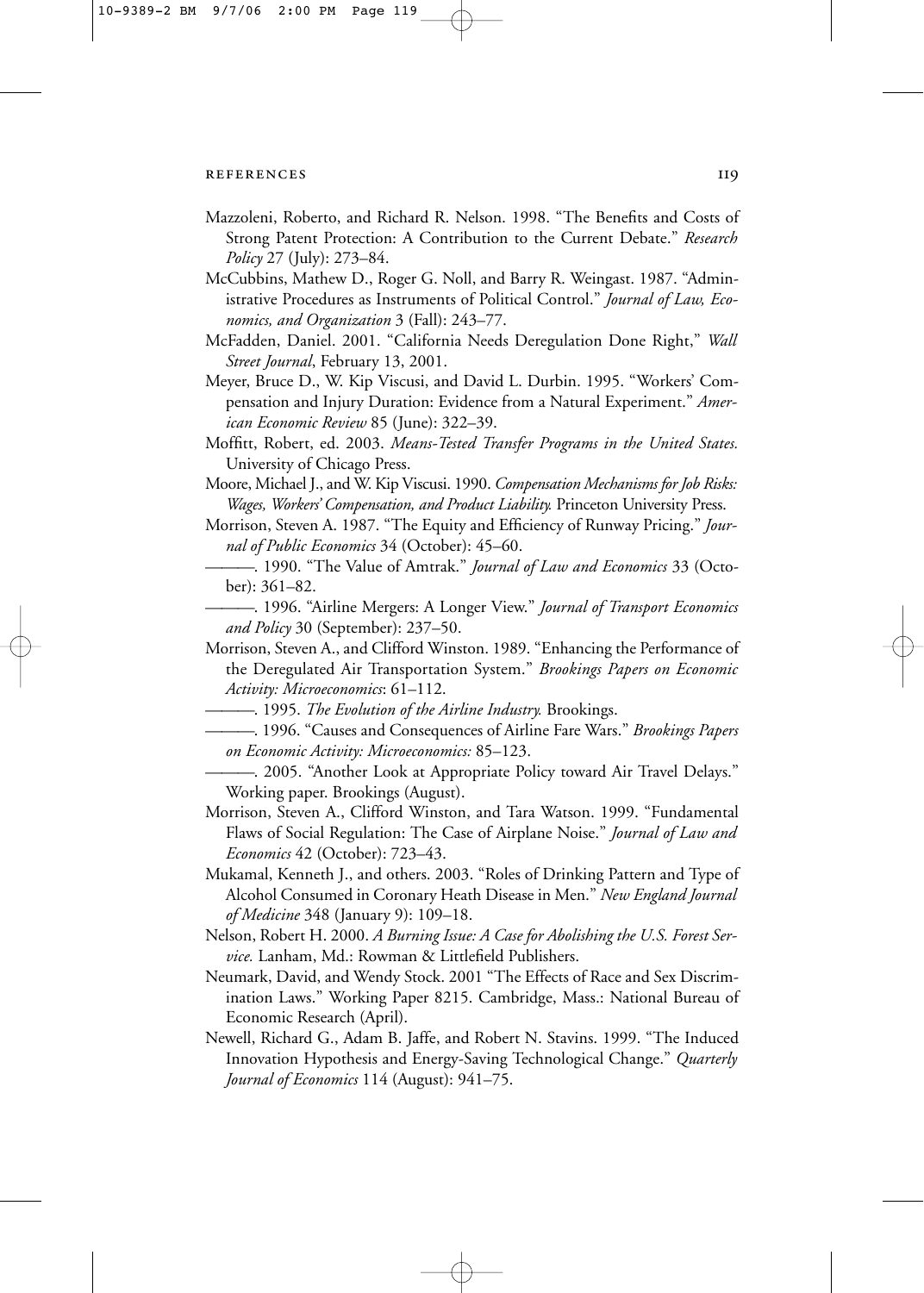- Newmark, Craig M. 1988. "Does Horizontal Price Fixing Raise Price? A Look at the Bakers of Washington Case." *Journal of Law and Economics* 31 (October): 469–84.
- Noll, Roger G. 1989a. "Economic Perspectives on the Politics of Regulation." In *Handbook of Industrial Organization*, vol. 2, edited by Richard Schmalensee and Robert Willig. Amsterdam: North-Holland Press.
- Noll, Roger G. 1989b. "The Economic Theory of Regulation after a Decade of Deregulation: Comments." *Brookings Papers on Economic Activity*: *Microeconomics:* 48–58.
- Oi, Walter Y. 1974. "On the Economics of Industrial Safety." *Law and Contemporary Problems* 38 (Summer-Autumn): 669–99.
- Okun, Arthur M. 1975. *Equality and Efficiency*: *The Big Tradeoff.* Brookings.
- Olson, Mancur. 1965. *The Logic of Collective Action.* Harvard University Press.
- Olson, Mary K. 2002. "How Have User Fees Affected the FDA?" *Regulation* 25 (Spring): 20–25.
- O'Toole, Randal. 2002. "Money to Burn?" *Regulation* 25 (Winter): 16–20.
- Pashigian, B. Peter. 1985. "Environmental Regulation: Whose Self-Interests are Being Protected?" *Economic Inquiry* 23 (October): 551–84.
- ———. 2000. "Teaching Microeconomics in Wonderland." Working paper 161. George J. Stigler Center for the Study of the Economy and the State, University of Chicago (July).
- Peltzman, Sam. 1973. "An Evaluation of Consumer Protection Legislation: The 1962 Drug Amendments." *Journal of Political Economy* 81 (September): 1049–91.
	- ———. 1975. "The Effects of Automobile Safety Regulation." *Journal of Political Economy* 83 (August): 677–725.
- ———. 1981. "The Effects of FTC Advertising Regulation." *Journal of Law and Economics* 24 (December): 403–48.
	- ———. 1987. "The Health Effects of Mandatory Prescriptions." *Journal of Law and Economics* 30 (October): 207–38.
	- ———. 1989. "The Economic Theory of Regulation after a Decade of Deregulation." *Brookings Papers on Economic Activity*: *Microeconomics:* 1–59.
	- ———. 2005. "Aaron Director's Influence on Antitrust Policy." *Journal of Law and Economics* 48 (October): 313–30.
- Philipson, Tomas J., Ernst Berndt, Adrian Gottschalk, and Matthew Strobeck. 2005. "Assessing the Safety and Efficacy of the FDA: The Case of the Prescription Drug User Fee Acts." Working paper 199. George J. Stigler Center for the Study of the Economy and the State, University of Chicago.
- Poitras, Marc, and Daniel Sutter. 2002. "Policy Ineffectiveness or Offsetting Behavior? An Analysis of Vehicle Safety Inspections." *Southern Economic Journal* 68 (July): 922–34.
- Portney, Paul, ed. 1990. *Public Policies for Environmental Protection*. Washington: Resources for the Future.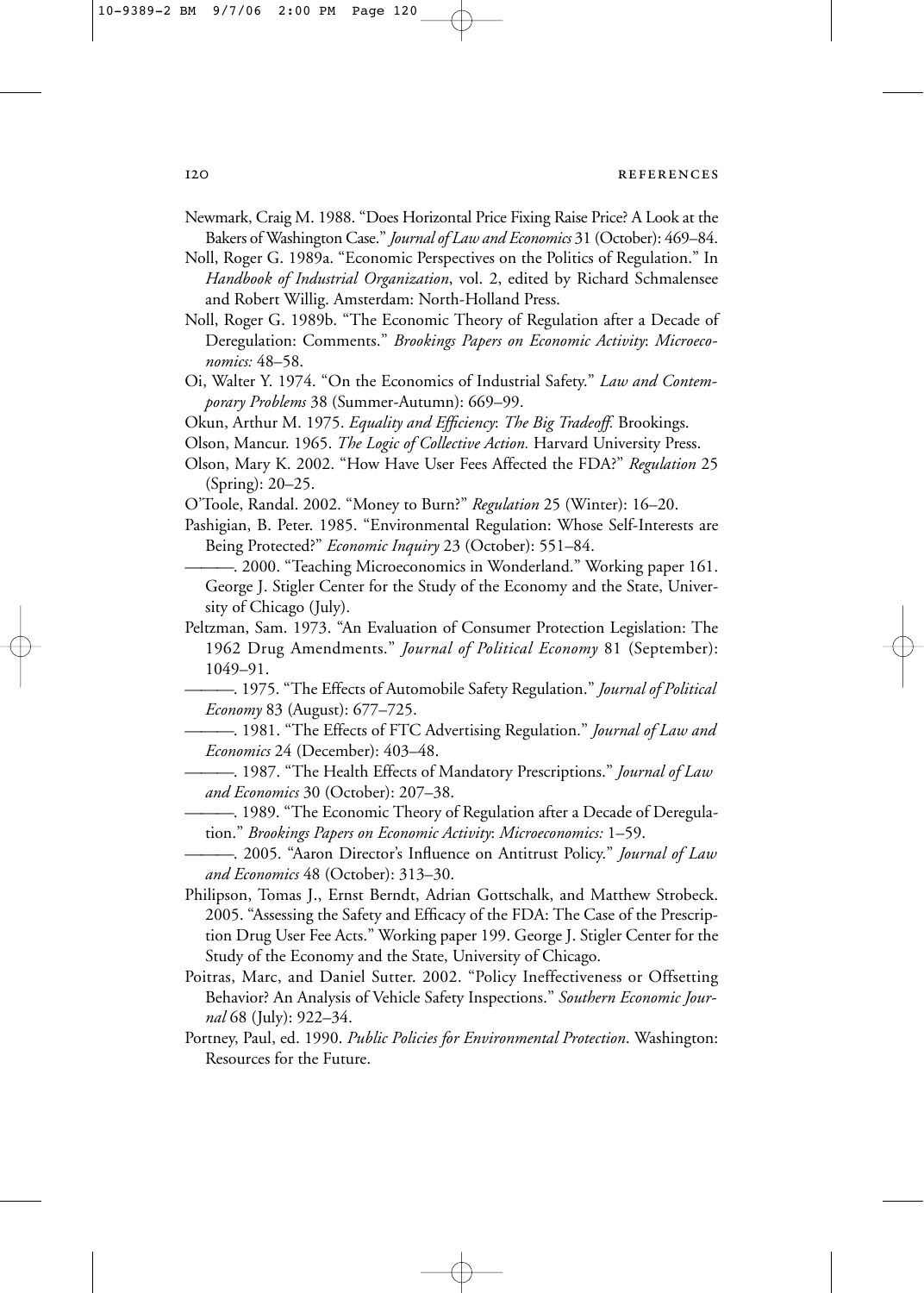- Portney, Paul, Ian W. H. Parry, Howard K. Gruenspecht, and Winston Harrington. 2003. "The Economics of Fuel Economy Standards." *Journal of Economic Perspectives* 17 (Fall): 203–17.
- Posner, Eric A. 2001. "Controlling Agencies with Cost-Benefit Analysis: A Positive Political Theory Perspective." John M. Olin Law & Economics Working Paper 119. University of Chicago.
- Posner, Richard A. 1993. "Nobel Laureate: Ronald Coase and Methodology." *Journal of Economic Perspectives* 7 (Fall): 195–210.
- Poterba, James M. 1993. "Global Warming Policy: A Public Finance Perspective." *Journal of Economic Perspectives* 7 (Fall): 47–63.
- Quigley, John M., and Steven Raphael. 2005. "Regulation and the High Cost of Housing in California." *American Economic Review* 95 (May): 323–28.
- Rausser, Gordon. 1992. "Predatory Versus Productive Government: The Case of U.S. Agricultural Policies." *Journal of Economic Perspectives* 6 (Summer): 133–57.
- Reynolds, Clark W., and Robert K. McCleery. 1988. "The Political Economy of Immigration Law: Impact of Simpson-Rodino on the Unites States and Mexico." *Journal of Economic Perspectives* 2 (Summer): 117–31.
- Ringold, Debra Jones, and John E. Calfee. 1990. "What Can We Learn from the Informational Content of Cigarette Advertising? A Reply and Further Analysis." *Journal of Public Policy and Marketing* 9: 30–41.
- Robinson, Sherman, Maureen Kilkenny, and Irma Adelman. 1989. "The Effect of Agricultural Trade Liberalization on the U.S. Economy: Projections to 1991." In *Macroeconomic Consequences of Farm Support Policies*, edited by Andrew B. Stoeckel, David Vincent, and Sandy Cuthbertson. Duke University Press.
- Romano, Roberta. 2005. "The Sarbanes-Oxley Act and the Making of Quack Corporate Governance." *Yale Law Journal* 114 (May): 1521–1611.
- Sauer, Raymond D., and Keith B. Leffler. 1990. "Did the Federal Trade Commission's Advertising Substantiation Program Promote More Credible Advertising?" *American Economic Review* 80 (March): 191–203.
- Schmalensee, Richard, and others. 1998. "An Interim Evaluation of Sulfur Dioxide Emissions Trading." *Journal of Economic Perspectives* 12 (Summer): 53–68.
- Schroeter, John R., Scott L. Smith, and Steven R. Cox. 1987. "Advertising and Competition in Routine Legal Service Markets: An Empirical Investigation." *Journal of Industrial Economics* 36 (September): 49–60.
- Schultze, Charles L. 1977. *The Public Use of Private Interest.* Brookings.
- Schuman, Lawrence, James D. Reitzes, and Robert P. Rogers. 1997. "In the Matter of Weyerhauser Company: The Use of a Hold-Separate Order in a Merger with Horizontal and Vertical Effects." *Journal of Regulatory Economics* 11: 271–89.
- Sider, Hal. 1983. "Safety and Productivity in Underground Coal Mining." *Review of Economics and Statistics* 65 (May): 225–33.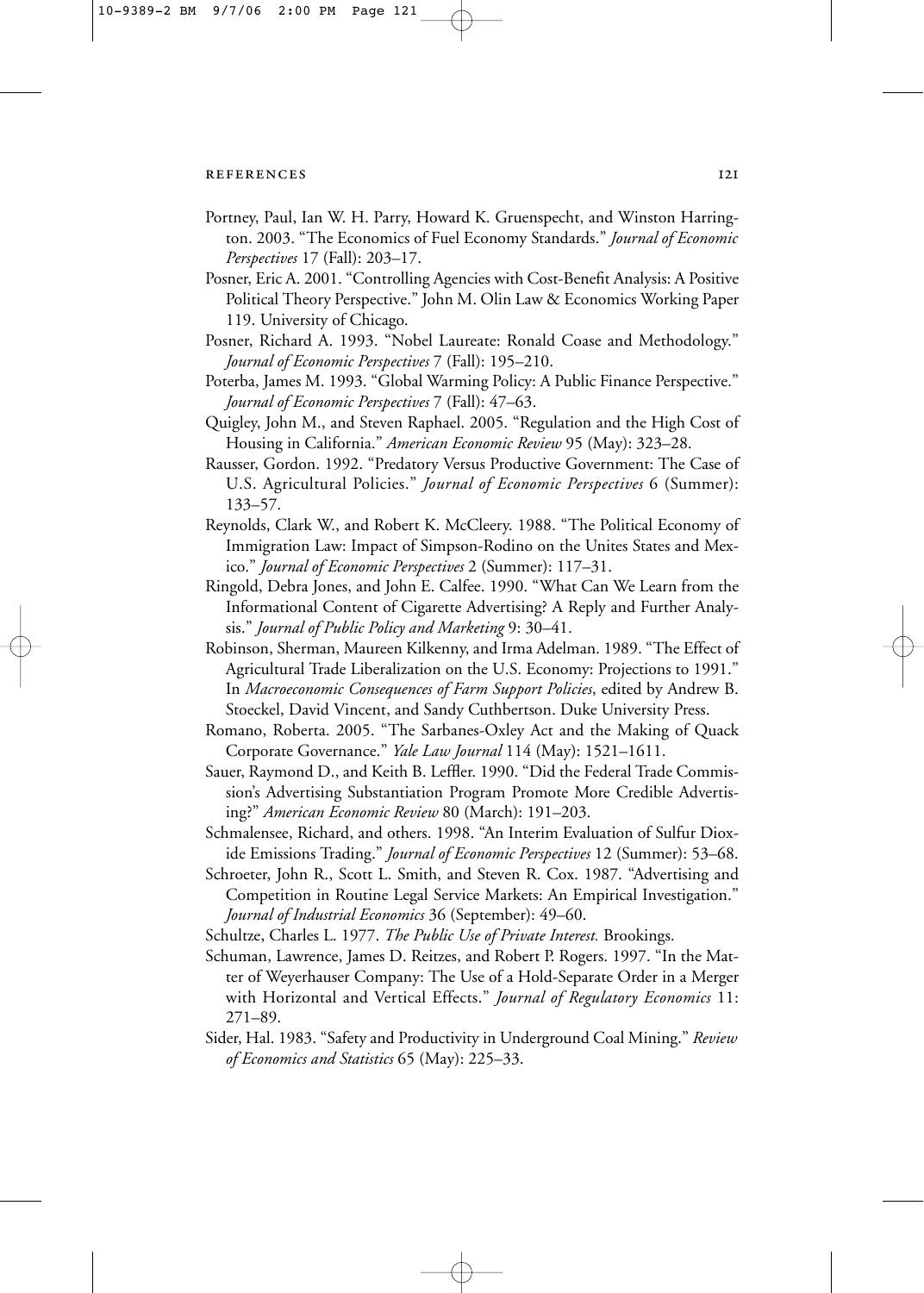122 REFERENCES

- Simon, Carol J. 1989. "The Effect of the 1933 Securities Act on Investor Information and the Performance of New Issues." *American Economic Review* 79 (June): 295–318.
- Small, Kenneth A., Clifford Winston, and Carol A. Evans. 1989. *Road Work: A New Highway Pricing and Investment Policy.* Brookings.
- Small, Kenneth A., Clifford Winston, and Jia Yan. 2006. "Differentiated Road Pricing, Express Lanes, and Carpools: Exploiting Heterogeneous Preferences in Policy Design." *Brookings Wharton Papers on Urban Affairs*.
- Smith, Robert S. 1992. "Have OSHA and Workers' Compensation Made the Workplace Safer?" In *Research Frontiers in Industrial Relations and Human Resources*, edited by David Lewin, Olivia S. Mitchell, and Peter D. Sherer. Ithaca, N.Y.: Industrial Relations Research Association.
- Smithson, Charles W., and Christopher R. Thomas. 1988. "Measuring the Cost to Consumers of Product Defects: The Value of Lemon Insurance." *Journal of Law and Economics* 31 (October): 485–502.
- Sobel, Russel S. 1999. "Theory and Evidence on the Political Economy of the Minimum Wage." *Journal of Political Economy* 107 (August): 761–85.
- Sproul, Michael F. 1993. "Antitrust and Prices." *Journal of Political Economy* 101 (August): 741–54.
- Squires, Dale, and James Kirkley. 1991. "Production Quota in Multiproduct Pacific Fisheries." *Journal of Environmental Economics and Management* 21 (September): 109–26.
- Stigler, George J. 1966. "The Economic Effects of the Antitrust Laws." *Journal of Law and Economics* 9 (October): 225–58.

———. 1982. "The Economists and the Problem of Monopoly." *American Economic Review* 72 (May): 1–11.

- Stiglitz, Joseph E. 1998. "The Private Uses of Public Interests: Incentives and Institutions." *Journal of Economic Perspectives* 12 (Spring): 3–22.
- Sunstein, Cass. 2001. "Regulating Risks after ATA." John M. Olin Law & Economics Working Paper 127. University of Chicago.
- Sutherland, Ronald J. 1991. "Market Barriers to Energy-Efficient Investments." *Energy Journal* 12: 15–34.
- Teisl, Mario F., Brian Roe, and Robert L. Hicks. 2002. "Can Eco-Labels Tune a Market? Evidence from Dolphin-Safe Labeling." *Journal of Environmental Economics and Management* 43 (May): 339–59.
- Thomas, Lacy Glenn. 1988. "Revealed Bureaucratic Preference: Priorities of the Consumer Product Safety Commission." *Rand Journal of Economics* 19 (Spring): 102–13.
- Trejo, Stephen J. 1991. "The Effects of Overtime Pay Regulation on Worker Compensation." *American Economic Review* 81 (September): 719–40.
- U.S. Government Accountability Office. 2005. *Economic Performance.* GAO-05- 796SP (July).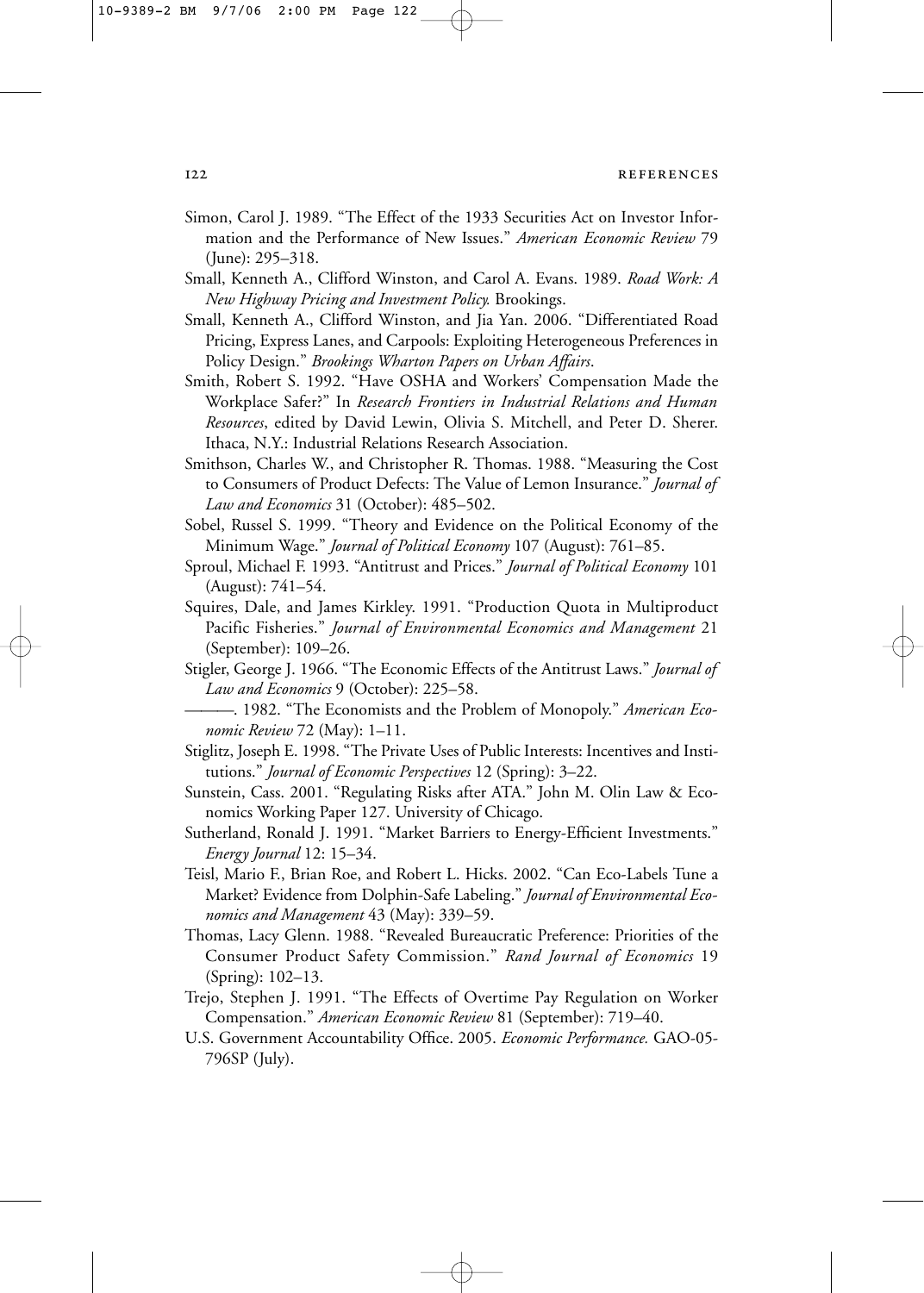- Varian, Hal. 1993. "What Use is Economic Theory?" University of Michigan, Department of Economics (May 4).
- Viscusi, W. Kip. 1985. "Consumer Behavior and the Safety Effects of Product Safety Regulation." *Journal of Law and Economics* 28 (October): 527–53.
	- ———. 1986. "The Impact of Occupational Safety and Health Regulation, 1973–1983." *Rand Journal of Economics* 17 (Winter): 567–80.
	- ———. 1993. "The Value of Risks to Life and Health." *Journal of Economic Literature* 31 (December): 1912–46.
	- ———. 2002. *Smoke-Filled Rooms: A Postmortem on the Tobacco Deal.* University of Chicago Press.
- Viscusi, W. Kip, and Joseph E. Aldy. 2003. "The Value of Statistical Life: A Critical Review of Market Estimates throughout the World." *Journal of Risk and Uncertainty* 27 (August): 5–76.
- Viscusi, W. Kip, Joseph E. Harrington, and John M. Vernon. 2005. *Economics of Regulation and Antitrust*, 4th ed. MIT Press.
- Viscusi, W. Kip, and Wesley Magat. 1987. *Learning About Risk: Consumer and Worker Responses to Hazard Information.* Harvard University Press.
- Vogelsang, Ingo. 2002. "Incentive Regulation and Competition in Public Utility Markets: A 20-Year Perspective." *Journal of Regulatory Economics* 22 (July): 5–27.
- Wallsten, Scott J. 2000. "The Effects of Government-Industry R&D Programs on Private R&D: The Case of the Small Business Innovation Research Program." *Rand Journal of Economics* 31 (Spring): 82–100.
- Wattles, George M. 1973. "The Rates and Costs of the United States Postal Service." *Journal of Law and Economics* 16 (April): 89–117.
- Weil, David. 1996. "If OSHA Is So Bad, Why Is Compliance So Good?" *Rand Journal of Economics* 27 (Autumn): 618–40.
- Weingast, Barry R., and Mark J. Moran. 1983. "Bureaucratic Discretion or Congressional Control? Regulatory Policymaking by the Federal Trade Commission." *Journal of Political Economy* 91 (October): 765–800.
- Werden, Gregory J. 2004. "Activist Antitrust?" *Journal of Economic Perspectives* 18 (Summer): 224–25.
- White, Lawrence. 2002. "Credit and Credibility," *New York Times*, February 24, 2002.
- White, Michelle J. 2004. "The 'Arms Race' on American Roads: The Effect of Sport Utility Vehicles and Pickup Trucks on Traffic Safety." *Journal of Law and Economics* 47 (October): 333–55.
- Wiggins, Steven N. 1981. "Product Quality Regulation and New Drug Introductions: Some New Evidence from the 1970s." *Review of Economics and Statistics* 63 (November): 615–19.
- Willig, Robert D. 1976. "Consumer's Surplus Without Apology." *American Economic Review* 66 (September): 589–97.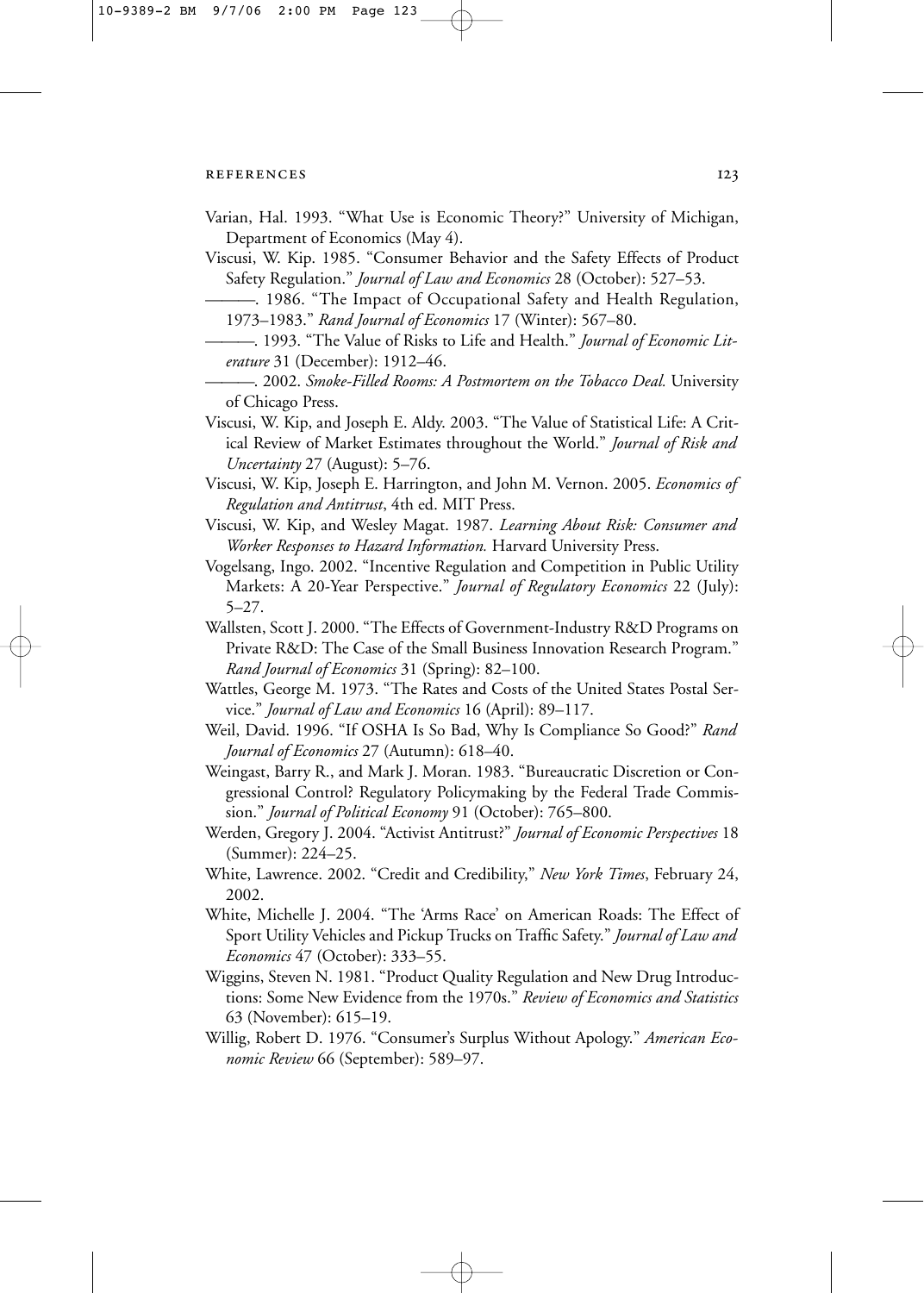- Winston, Clifford. 1993. "Economic Deregulation: Days of Reckoning for Microeconomists." *Journal of Economic Literature* 31 (September): 1263–89.
	- ———. 1998. "U.S. Industry Adjustment to Economic Deregulation." *Journal of Economic Perspectives* 12 (Summer): 89–110.

- Winston, Clifford, and Ashley Langer. 2006. "The Effect of Government Spending on Road Users' Congestion Costs." *Journal of Urban Economics*, forthcoming.
- Winston, Clifford, and Vikram Maheshri. 2006a. "On the Social Desirability of Urban Rail Transit Systems." *Journal of Urban Economics*, forthcoming.
- ———. 2006b. "Persistent Inefficiencies of Public Policy." Working paper. Brookings.
- Winston, Clifford, Vikram Maheshri, and Fred Mannering. 2006. "A Test of the Offset Hypothesis Using Disaggregate Data: The Case of Airbags and Antilock Brakes." *Journal of Risk and Uncertainty* 32 (March): 83–99.
- Winston, Clifford, and Chad Shirley. 1998. *Alternate Route: Toward Efficient Urban Transportation.* Brookings.
- Wolf, Charles, Jr. 1979. "A Theory of Nonmarket Failure: Framework for Implementation Analysis." *Journal of Law and Economics* 22 (April): 107–39.
- Zettelmeyer, Florian, Fiona Scott Morton, and Jorge Silva-Risso. 2001. "Cowboys or Cowards: Why Are Internet Car Prices Lower?" Working Paper 8667. Cambridge, Mass.: National Bureau of Economic Research (December).

———. 2005. "How the Internet Lowers Prices: Evidence from the Matched Survey and Auto Transactions Data." Working Paper 11515. Cambridge, Mass.: National Bureau of Economic Research (July).

<sup>———. 2000. &</sup>quot;Government Failure in Urban Transportation." *Fiscal Studies* 21 (December): 403-25.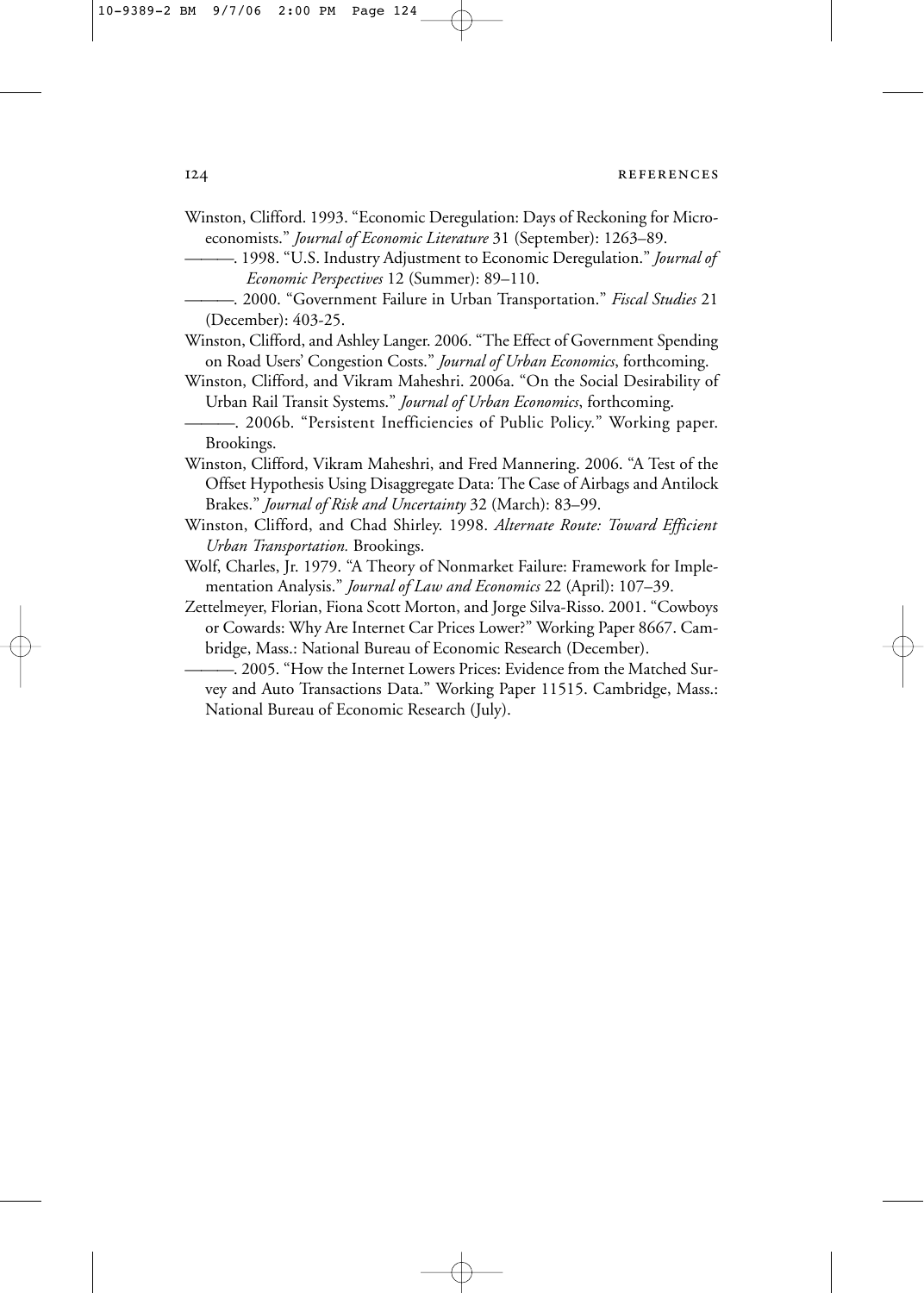## *Index*

AARP (American Association of Retired Persons), 89

Advertising: benefits, 77, 96; product labeling, 33–34; regulation, 27–28, 29–31, 39–40, 96

Agricultural Adjustment Act, 23

Agriculture, economic regulation of: efforts to improve government policy approach, 94–95, 99; government intervention rationale, 23; subsidy programs, 22–24, 79, 82, 94–95; trade regulation, 24

Airline industry: aircraft noise pollution, 46, 78; airport congestion, 67; compensation for bumped travelers, 77; Computer Reservations System, 32; federal management, 62, 66–67; passenger delays, 62

Air pollution, 44–46; allowance trading, 50, 51; command-and-control regulation, 42; cost-benefit analysis of regulation, 45–46; government failure in policies to control, 75; government intervention rationale, 42; market forces in controlling externality costs, 78;

market-oriented approaches to control, 100 Allowance trading, 50, 51 Amtrak, 70–71 Antitrust law: consumer welfare outcomes, 14; cost-benefit analysis of policy outcomes, 20–21; deterrence effects of prosecutions, 19–20, 73; efforts to improve government policy approach, 94; enforcement authority, 14; enforcement costs, 20–21; government failure, 73, 79–80; international comparison, 19; merger challenges, 18–19, 21; outcomes of federal antimonopoly lawsuits, 16–17; outcomes of federal prosecution of collusion, 17–18, 21, 73; rationale, 3, 14; recommendations for improving government policies, 98; research needs, 98; *vs.* market-based controls, 20 Army Corps of Engineers, 67–68 AT&T monopolization case, 16–17 Auction of public goods, 100*n* Automobiles: emissions regulation, 44–46; energy efficiency, 47–49, 80; hybrid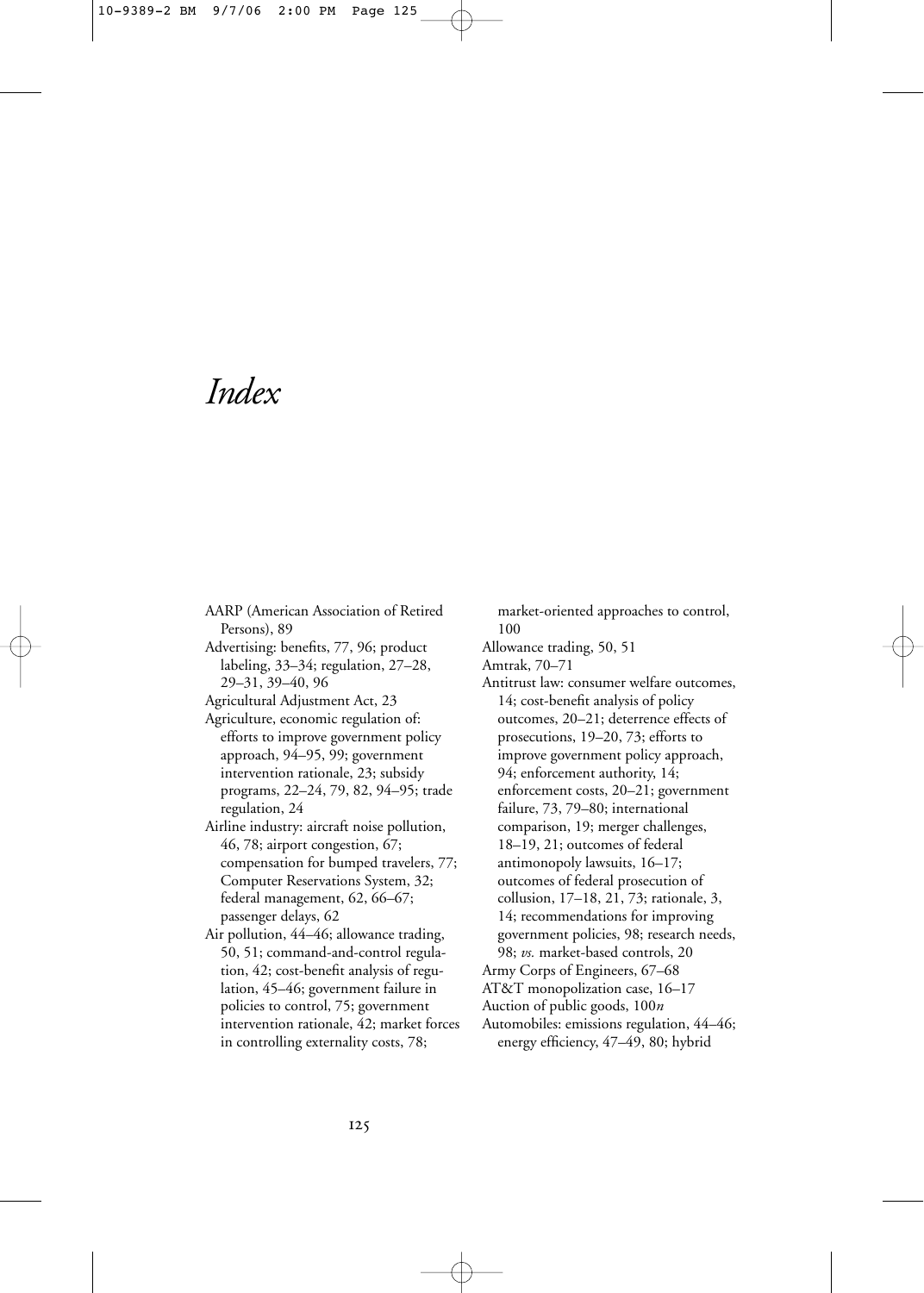propulsion, 55; safety, 31, 32, 37, 40–41; traffic congestion and delays, 62, 64, 65–66, 77–78, 90; transportation infrastructure, 63–66

Behavioral economics: consumption externalities, 43–49; cost-benefit analysis of policy outcomes, 8; cost of social goals policies, 88; production externalities, 49–54; rationale for social regulations, 27; research needs, 104; risk assessment and prevention, 34 Berry, Marion, 82 Bond, Christopher, 68 Brownback, Sam, 82 Bush (George W.) administration, 1, 23–24 Cable television, 99*n* Certification markets, 77, 80 Christie's auction house, 17–18 Civil Aeronautics Board, 32 Civil law, 19–20 Clayton Act, 14 Clean Air Act, 42, 45–46, 50; New Source

- Review requirements, 50*n*
- Collective bargaining, 15–16*n*
- Collusion, 17–18, 19–20, 21, 73
- Command-and-control policies, 42, 44, 49–50, 75, 80, 97
- Competition: certification market regulation and, 80; characteristics of market failure, 15; corporate mergers and, 18–19; current market functioning, 15; deregulation movement, 95; international, 24–25; market failure self-correction, 76, 78; natural monopoly conditions, 13–14; patent protection and, 58–59; perfect model, 13; price-fixing collusion, 17–18; regulatory oversight, 14; role of antitrust regulation, 14. *See also* Antitrust law
- Computer reservation systems, 32

Consumer Product Safety Commission, 35

- Consumer surplus, 7
- Corporate Average Fuel Economy standards, 47–49, 80
- Cost-benefit analysis of policy: advertising regulation, 29–31; agricultural subsidy programs, 23–24; aircraft noise

reduction requirements, 46; antitrust enforcement, 20–21; Army Corps of Engineers' projects, 68; behavioral assumptions, 8; Clean Air Act outcomes, 45–46, 50; conceptual basis, 1, 7–8; criticism of, 2; drug safety regulations, 35–36; externality cost reduction strategies, 42–43; international trade protection, 24–25; patent system, 56–59; publicly financed transit systems, 70–71; research and development subsidies, 55–56; Superfund program, 52–53; tobacco and liquor taxes, 46–47

- Davis-Bacon Act, 63–64, 66
- Defense industry, 89
- Department of Agriculture, 85
- Department of Justice, 14, 80
- Department of the Interior, 69
- Department of Transportation, 80, 85 Deterrence effects: antitrust policy, 19–20;
- information policies, 41
- Disability insurance, 88–89
- Dolphin Protection Consumer
- Information Act, 33–34
- Dooley, Calvin, 82
- Douglas, Paul, 67–68
- Drug Price Competition and Patent Term Restoration Act, 58–59, 96
- Drug safety regulations, 28, 34–37, 41, 73–75, 99–100 Durbin, Dick, 2

Earned income tax credit, 88–89 Economic regulation: agricultural sector, 22–24; deregulation movement, 22, 95, 98–99; economic outcomes, 14; efforts to improve government policy approach, 94–95; government failure, 73; international trade, 24–25; rationale, 3, 14, 22; recommendations for improving government policies, 98–99 Educational subsidies, 10, 89–90

- Electricity deregulation, 99
- Emissions trading, 42, 50, 51, 96, 100
- Energy policy, 43, 47–49, 54–55, 95
- Environmental policy: consumption externality costs, 43–49; cost-benefit analysis, 1; eco-labeling, 33–34; fisheries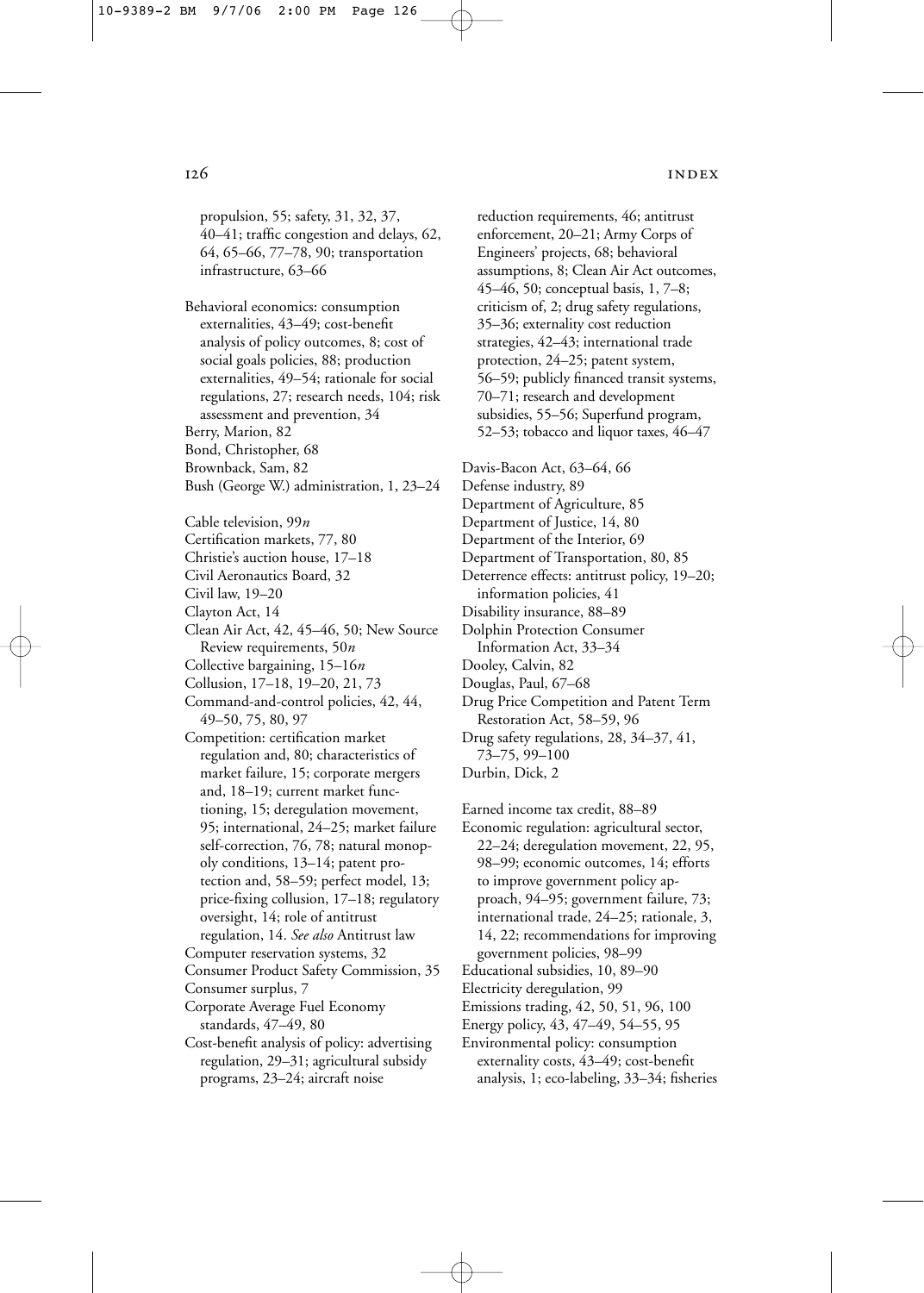management, 53–54, 78, 81; government failure, 75, 80; market-oriented approaches, 51, 100; pollution allowance trading, 50, 51; production externality costs, 49; rationale, 27; Superfund program, 51, 52–53; Toxic Release Inventory Program, 51–52; water pollution controls, 52

- Environmental Protection Agency, 45, 51, 52, 80, 85
- E-rate program, 89–90
- Externalities: causes of market failure, 2; consumption, 43–49; definition, 42; efficiency losses in market failure, 73; government failure in policies to correct, 75; government intervention rationale, 42; market-oriented policies to control costs of, 4, 77–78, 96; patent system, 54, 56–59; policy outcomes, 42–43; production, 49–54; rationale for social regulations, 27; research and development subsidies, 54–56; social goals policies in conflict with market failure policies, 90; strategies to correct market failure, 3
- Farm Security and Rural Investments Act, 94–95

Federal Agricultural Improvement and Reform Act, 23–24, 94

- Federal Aviation Administration, 46, 66–67, 85
- Federal Courts Improvement Act, 56, 79, 96
- Federal Trade Commission, 14, 29–31, 33, 80, 96
- Federal Transit Act, 70*n*
- Fisheries management, 53–54, 78, 81
- Food and Drug Administration, 35–36, 80, 96, 99–100
- Forest management, 69, 80–81

Government failure: costs of, *vs.* market failure, 3; definition, 2–3; government agencies as source of, 79–81; political sources of, 4, 81–85; research needs, 4–5, 103–04; in social goals policies, 88; sources of, 4, 73, 75–76; welfare costs, 73–75

Government intervention(s): anticollusion actions, 17–18; antitrust actions, 16–17; conceptual resistance to, 3; conflicting goals in, 81, 90; limitations of, 98; microeconomic theory, 103–04; natural monopoly regulation, 13–14; occupational health and safety regulation, 37–39; prospects for reform, 101; rationale, 2, 3, 14, 73; recent trends, 4; recommendations to improve, 97–101; recommendations to improve scholarship on, 106–07; redistributive goals, 81; to reduce externality costs, 42; research and development support, 54–56; research needs, 101, 105; statelevel, 9–10; strategies to correct market failure, 3. *See also* Government failure; Policy outcomes Graham, John D., 1, 2

Grassley, Charles, 82

Grazing fees, 69

- Hastert, Dennis, 82
- Hatch-Waxman Act, 58–59, 96
- Head Start, 88
- Health and safety regulation: advertising restrictions, 31–32, 40; air pollution controls, 45, 50; automobile safety and, 31, 32, 37, 41; consumption externality costs, 43; cost-benefit analysis, 1; design and manufacturing standards, 34–39; efforts to improve government policy approach, 96; government failure in, 75; licensing and credentialing requirements, 40; market forces in, 76, 77; occupational injuries and, 28, 37–39; product labeling law, 33, 34; rationale, 27, 28; seller disclosure requirements, 31; tobacco and liquor taxes, 46–47. *See also* Environmental policy

Hurricane Katrina, 91

Immigration policy, 89

- Incentive regulation, 95
- Information imbalances: advertising regulation outcomes, 29–31, 39–40, 96; as cause of market failure, 2, 76; certification markets, 77; deterrent effects of government policies, 41; efficiency

Global warming, 49*n*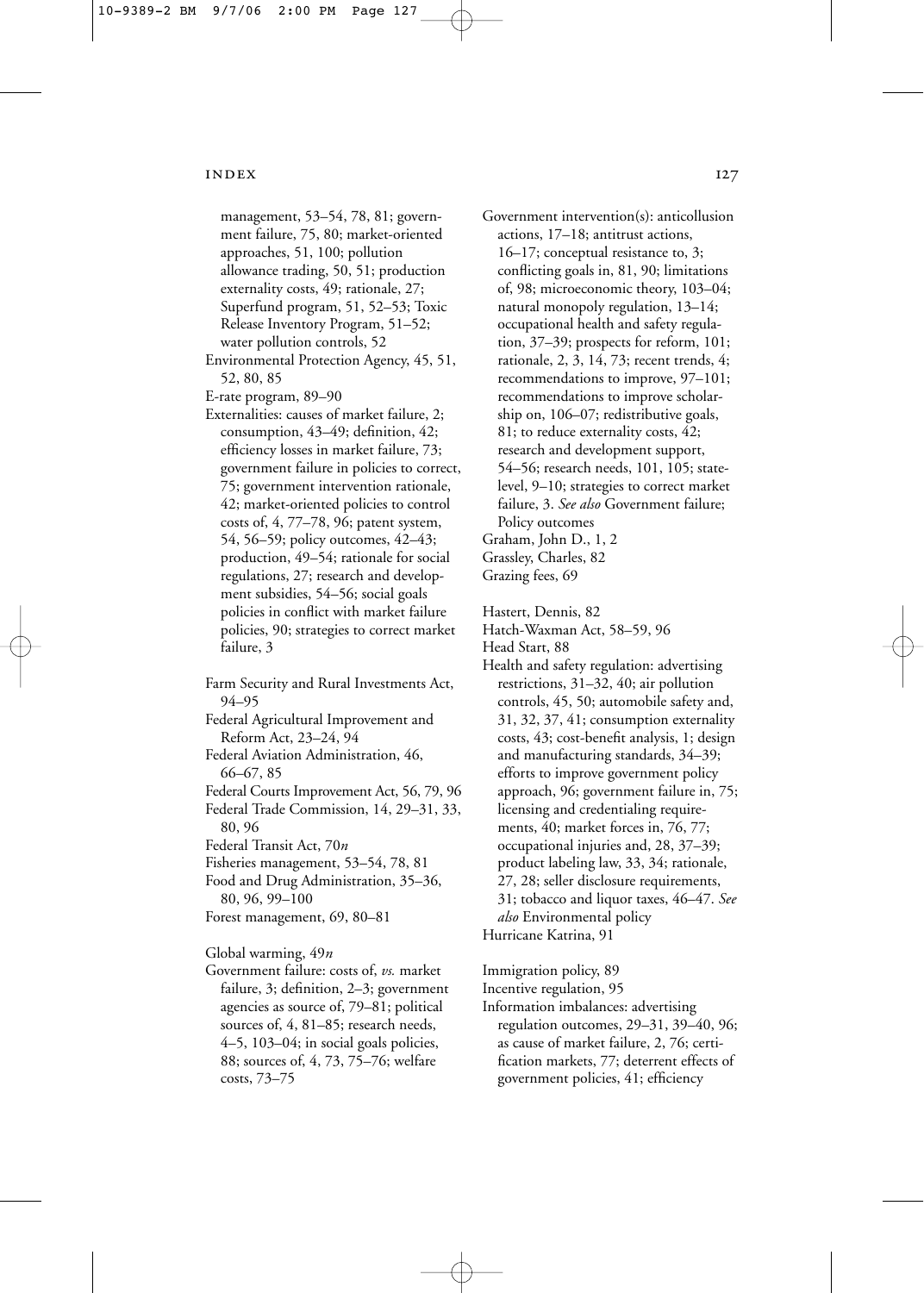losses in market failure, 73; efforts to improve government policy approach, 96; government failure, 73; interest group politics and, 82; market selfcorrection, 76–77; product labeling law and, 33–34; seller disclosure requirements and, 31–32; sources of, 27–28; state policies to correct, 39–41; strategies to correct market failure, 3; welfare losses due to, 28

Innovation: patent protection, 54, 56–59, 96; research and development subsidies, 54–56

Internet, 76, 89–90

Interstate Commerce Act, 22

Investment behavior, 31–32, 77

Jones Act, 24

Labor unions, 15–16*n,* 63–64, 66, 89 Lemon laws, 40–41 Licensing and credentialing, 40 Lincoln, Blanche, 82 Liquor taxes, 46–47 Lugar, Richard, 82

Market failure: assessment of policy performance to correct, 2, 9–11; causes, 2, 13–14, 61; conflicting goals in government interventions, 81, 90; current perception of government intervention performance, 10–11; definition, 2; economic theory, 103–04; efforts to reform government intervention strategies, 93–97; as failure of competition, 15; imperfect information as cause of, 2, 76; market-oriented policies to correct, 4, 98–99; policy trends, 4; rationale for government intervention, 2, 3; recommendations to improve government policies, 97–101; research needs, 101, 105; self-correcting capacity, 4, 76–79; social goals policies contributing to, 89–91; strategies to correct, 3

Market power: as cause of market failure, 2, 13; efficiency losses in market failure, 73; government strategies to control, 3; market failure self-correction, 76–79;

rationale for government intervention, 14

Mass transit, 69–71, 90, 100

Medicaid, 88–89

Mergers, 18–19, 21, 79–80

Microeconomic efficiency: antitrust policy and, 94; assessment of policy effectiveness, 2, 7–8; current perception of government policy performance, 10–11; definition, 2; economic theory, 103–4; evidence of policy outcomes, 9; failure of government market failure interventions, 3; federal challenges to corporate mergers and, 18–19; government intervention rationale, 2; losses in market failure, 73; outcomes of federal antitrust actions, 16–19; public financing of socially desirable services and, 62–63; publicly financed transit systems, 70; public management of highway system and, 64–66; social goals policies and, 10, 87–88, 89–91; U.S. Postal Service, 71–72

Microsoft, 17*n*

Milk Marketing Order, 23

Mine Safety and Health Administration, 37, 39, 80

Minimum wage, 89

Monopoly: as cause of market failure, 2, 13; regulatory rationale, 13–14. *See also* Antitrust law Monopsony, 15*n*

National Air and Space Administration, 55 National Appliance Energy Conservation Act, 49 National Forest Service, 69, 80 National Highway and Traffic Safety Administration, 31, 32, 37 New York Stock Exchange, 31 Noise pollution, 46 Nutrition and Labeling Education Act, 33 Obsolete policies, 79–80 Occupational injuries, 28, 37–39, 77 Occupational licensing, 40

Occupational Safety and Health

Administration, 37–39, 80, 85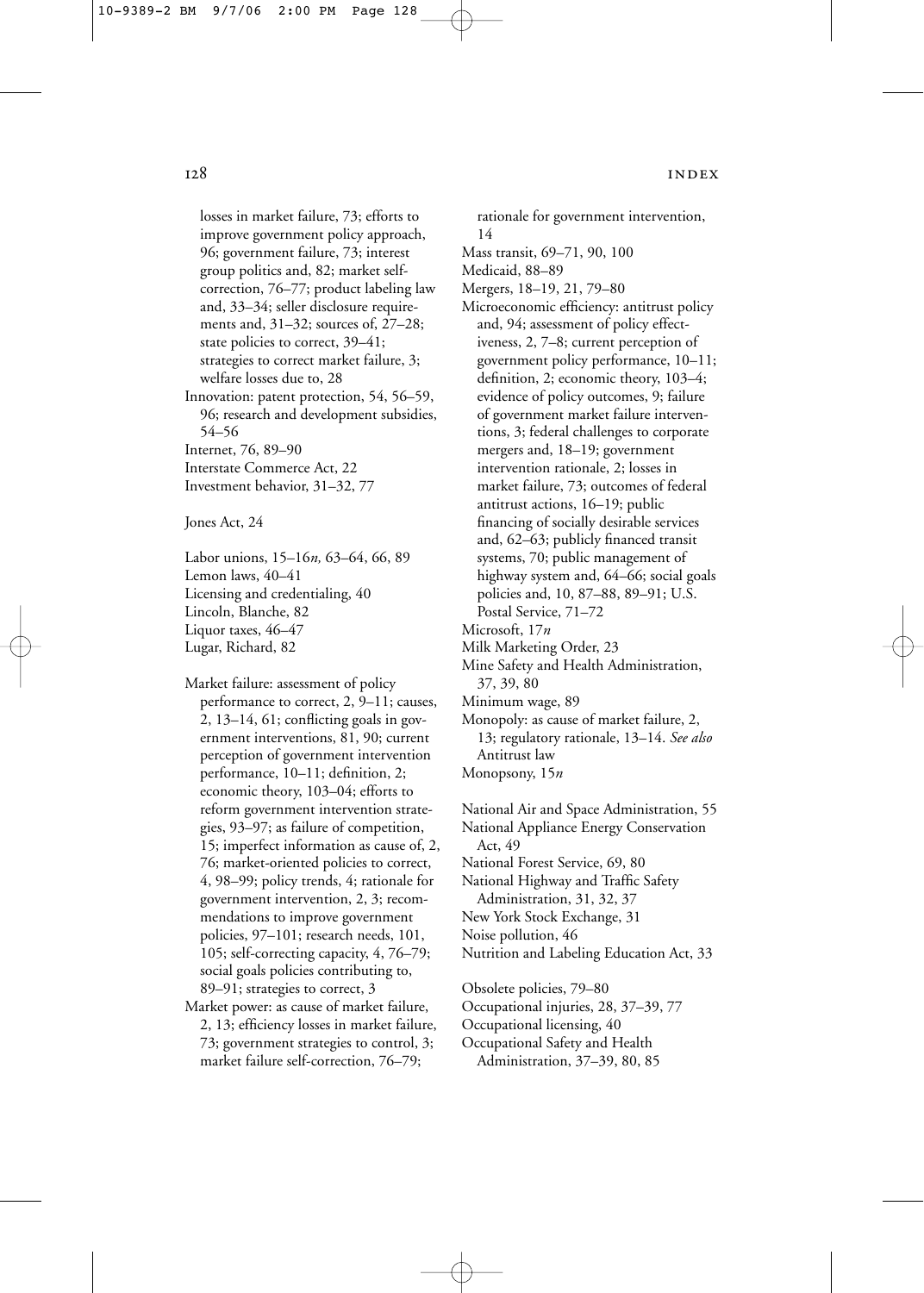Office of Information and Regulatory Affairs, 1

Patent protection, 42, 79, 96, 100, 105 Patent system, 54, 56–59

- Policy outcomes: counterfactual analysis, 8–9; energy efficiency standards, 47–49; evidentiary base for assessing, 9; government self-assessments, 9; implementation factors, 11; methodology for evaluating, 2, 7–8, 9–11; monetary measures, 9; recommendations to improve scholarship on, 106–7; reform efforts to improve, 93–97; research needs, 4–5; state policies, 9–10. *See also* Cost-benefit analysis of policy; Government failure
- Political functioning: in bureaucracies, 85; in cost-benefit analysis of policy effects, 8; future prospects, 85; information imbalances, 82; interest groups, 82, 85; in social goals policies, 89; as source of government failure, 4, 81–85
- Postal Service, U.S., 71–72, 100–101
- Poverty reduction, 87, 90–91
- Prescription Drug User Fee Act, 36
- Price controls, 4; agricultural price supports, 23, 79; gasoline price caps, 95*n*; incentive regulation, 95; natural monopoly regulation, 13–14; rationale, 22
- Price-fixing prosecutions, 17–18, 19–20, 21, 80
- Privatization, 100–01, 105
- Producer surplus, 7
- Public financing of socially desirable services, 3, 4; efforts to improve government policy approach, 96–97; government failure in, 75; inefficiency in, 62–63; postal system, 71–72; public lands management, 68–69; rationale, 61, 62; recommendations for improving government policies, 100–01; research base, 62; scope of services, 61–62; transit operations, 69–71, 90. *See also* Transportation infrastructure
- Public lands management, 68–69, 80–81

Rail system, 70–71, 99*n* Ramsey pricing, 13–14, 61–62*n* Rational actors: cost-benefit analysis of policy outcomes, 8; risk assessment and prevention, 34

- Reagan administration, 105*n*
- Redistributive effects of policy, 8, 10, 81–82

Research and development: externalities, 42; government support, 42, 54–56, 75; patent system and, 57–59

- Sarbanes-Oxley Act, 32
- Securities and Exchange Commission, 80

Sherman Antitrust Act, 14, 19, 94

Social goals policies: conflicting goals in, 89; costs, 88; government failure, 88; microeconomic efficiency goals and, 10, 87–88, 89–91; political context, 89; program overlap, 88–89; rationale, 27; regressive outcomes of market failure policies, 90–91; scope, 87

- Social regulatory policies: efforts to improve, 96; rationale, 3; recommendations for improving, 99–100. *See also* Externalities; Information imbalances
- Software development, 57
- Sotheby's auction house, 17–18
- Space Shuttle program, 55
- Speed limit, national, 47–48*n*
- State government: information policies, 39–41; market failure policies, 9–10
- Stenholm, Charles, 82
- Stock market self-regulation, 31
- Stump, Bob, 82
- Subsidies: agricultural, 22–24, 79, 82, 94–95; educational, 10, 89–90; political factors in, 82; publicly financed transit systems, 70, 71; research and development, 54–56
- Superfund program, 51, 52–53, 75, 91
- Supplementary Security Income, 88–89

Tax policy: highway construction and maintenance, 63–65, 66; to reduce auto emissions, 46; research and development subsidies, 55; tobacco and liquor, 46–47

Telecommunications, 95, 99

Telecommunications Act, 99*n*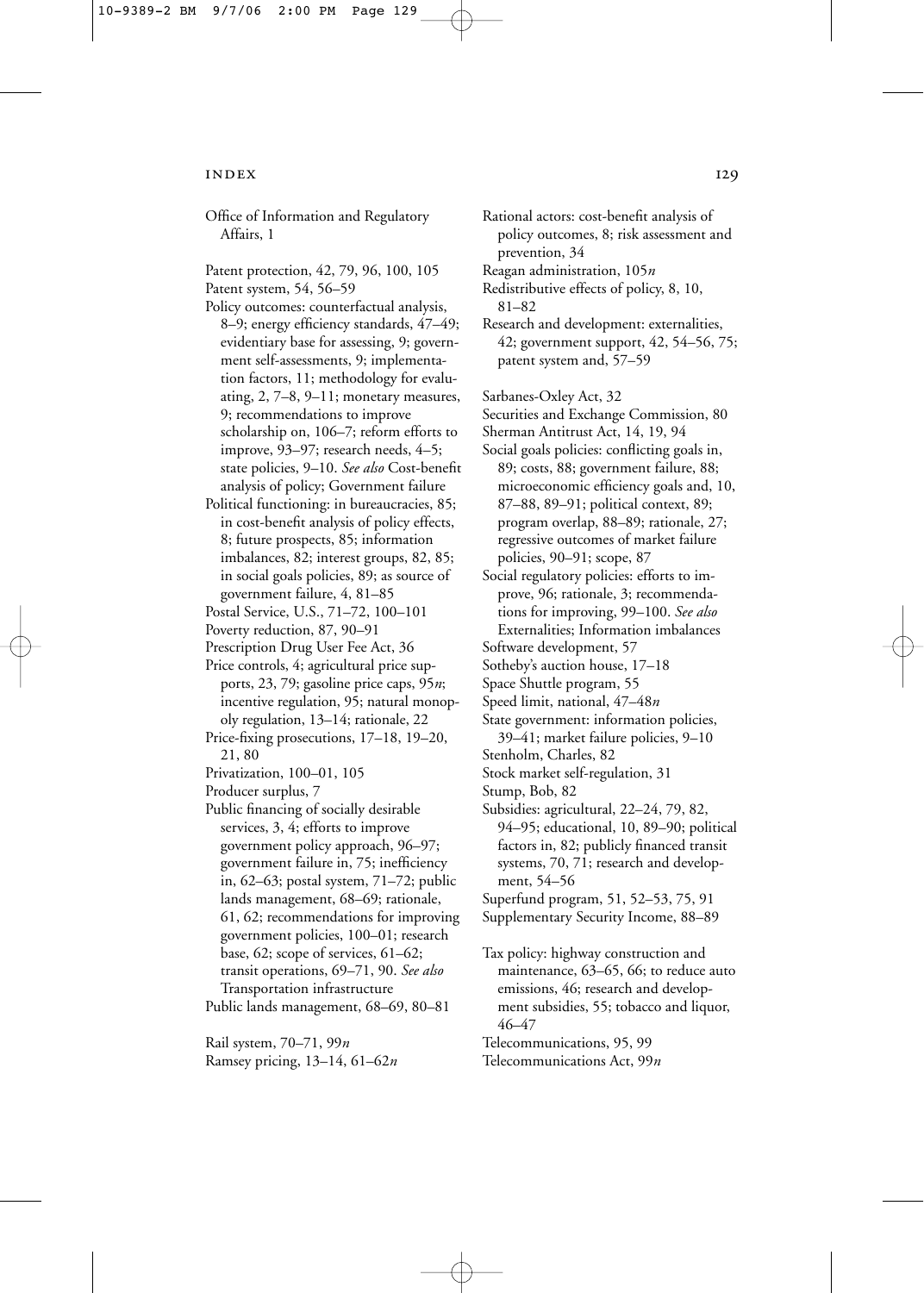Tobacco taxes, 46–47

- Toxic Release Inventory Program, 51–52 Trade regulation, 24–25, 78–79, 95, 99 Transportation Equity Act for the 21st
- Century, 85 Transportation infrastructure: airports and air traffic control, 66–67; current highway financing system, 63–66; efforts to improve government policy, 96–97; government failure, 62, 64–68, 75; inland waterways, 67–68; interest group politics, 85; policy challenges, 97; rationale for public financing, 61, 62; recommendations for improving

government policies, 100; transit

systems, 69–71, 90

Truth-in-Securities Act, 31 Tuna, 33–34

Underwriters Laboratories, 77 Unemployment insurance, 88 User charges, 61; airline, 67; highway tolls, 66, 90, 96–97; use of public lands, 69

Value of life, 1, 52–53

Water Pollution Control Act, 52 Waterways management, 67–68 Welfare programs, 88 Williams Act, 32

Zoning regulation, 44*n*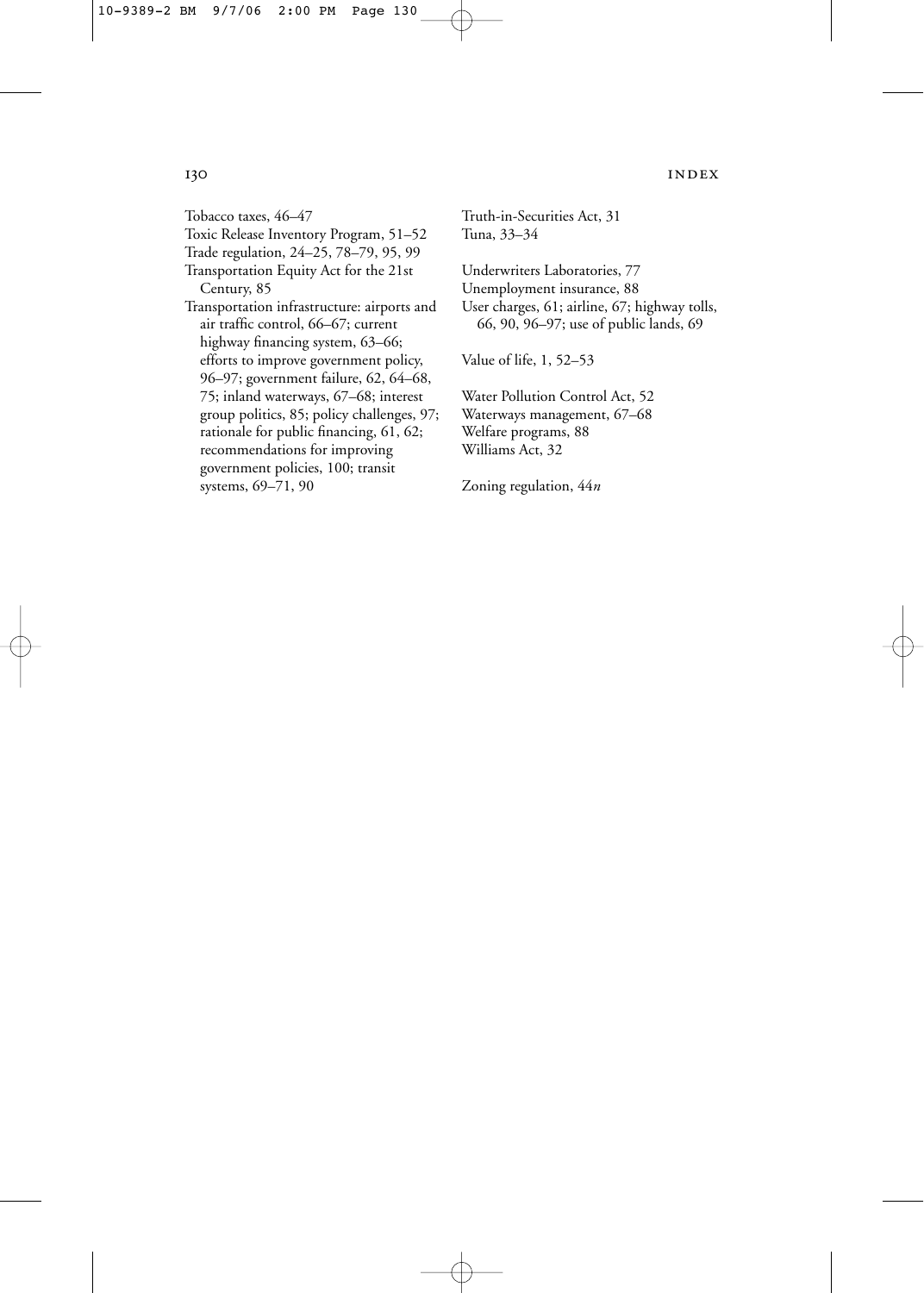

#### IOINT E  $\mathbf N$ T  $E$ R

AEI-BROOKINGS JOINT CENTER FOR REGULATORY STUDIES

**Executive Director** Robert W. Hahn

**Director** Robert E. Litan

**Fellows** Robert W. Crandall Christopher C. DeMuth Judyth W. Pendell Scott J. Wallsten Clifford M. Winston

In order to promote public understanding of the impact of regulations on consumers, business, and government, the American Enterprise Institute and the Brookings Institution established the AEI-Brookings Joint Center for Regulatory Studies. The Joint Center's primary purpose is to hold lawmakers and regulators more accountable by providing thoughtful, objective analysis of relevant laws and regulations. Over the past three decades, AEI and Brookings have generated an impressive body of research on regulation. The Joint Center builds on this solid foundation, evaluating the economic impact of laws and regulations and offering constructive suggestions for reforms to enhance productivity and welfare. The views expressed in Joint Center publications are those of the authors and do not necessarily reflect the views of the Joint Center.

### **COUNCIL OF ACADEMIC ADVISERS**

| Kenneth J. Arrow    | Maureen L. Cropper                       | John D. Graham                           |
|---------------------|------------------------------------------|------------------------------------------|
| Stanford University | University of Maryland                   | Pardee RAND Graduate<br>School           |
| Philip K. Howard    | Paul L. Joskow                           | Donald Kennedy                           |
| Common Good         | Massachusetts Institute of<br>Technology | Stanford University                      |
| Roger G. Noll       | Peter Passell                            | Richard Schmalensee                      |
| Stanford University | Milken Institute                         | Massachusetts Institute of<br>Technology |
| Robert N. Stavins   | Cass R. Sunstein                         | W. Kip Viscusi                           |
| Harvard University  | University of Chicago                    | Vanderbilt University                    |

All AEI-Brookings Joint Center publications can be found at www.aei-brookings.org.